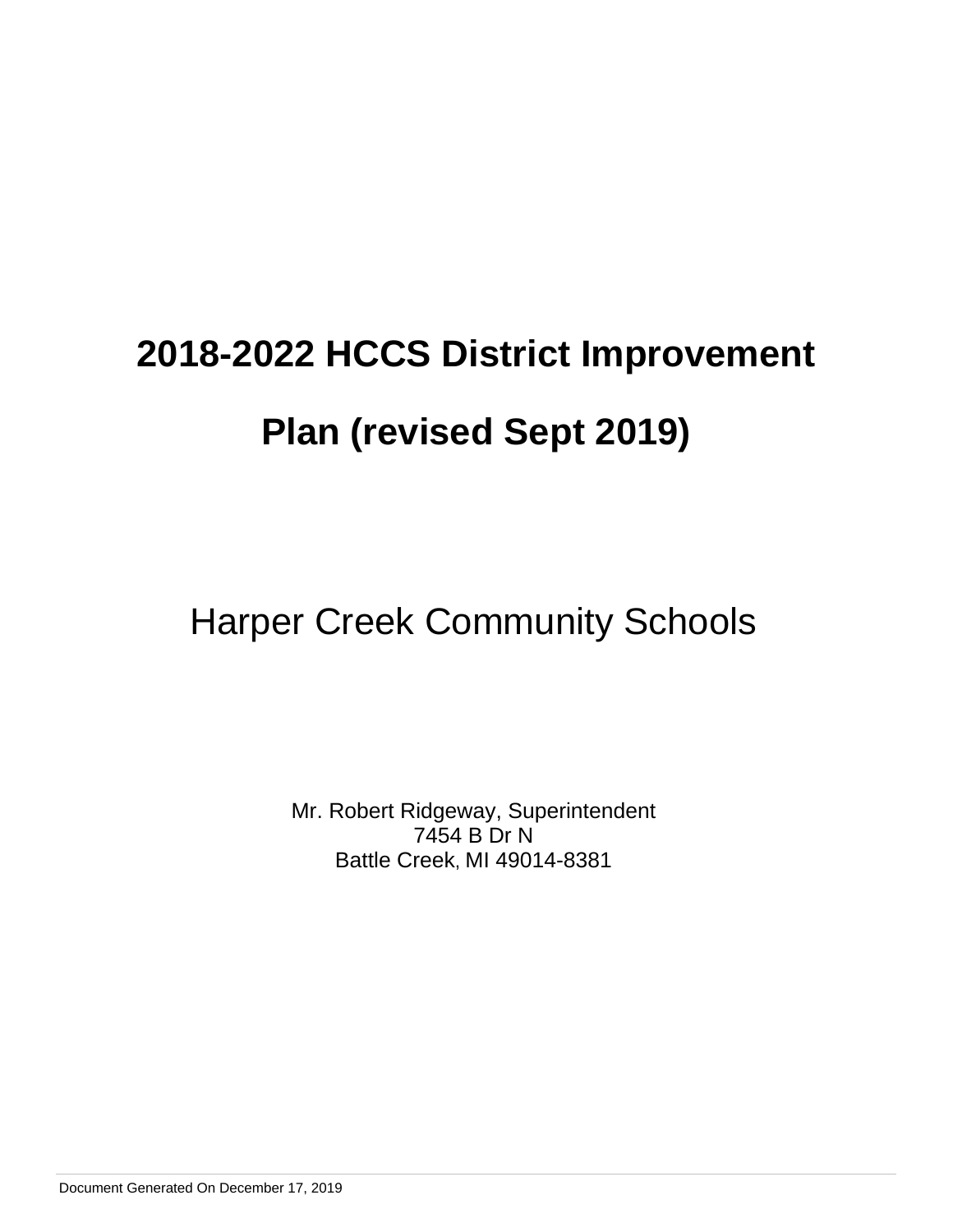## **TABLE OF CONTENTS**

| Goal 1: Promote College and Career Readiness by increasing achievement in reading for all students. 3             |  |
|-------------------------------------------------------------------------------------------------------------------|--|
| Goal 2: Promote College and Career Readiness by increasing achievement in writing for all students. 17            |  |
| Goal 3: Promote College and Career Readiness by increasing achievement in mathematics for all students. 30        |  |
| Goal 4: Promote College and Career Readiness by providing a technology rich environment for all students in their |  |
|                                                                                                                   |  |
| Goal 5: Promote College and Career Readiness by increasing achievement in Science for all students. 39            |  |
| Goal 6: All students are engaged and active learners who are self-aware, caring, respectful, connected to others, |  |
|                                                                                                                   |  |
| Goal 7: Promote College and Career Readiness by increasing achievement in social studies for all students. 44     |  |
|                                                                                                                   |  |
|                                                                                                                   |  |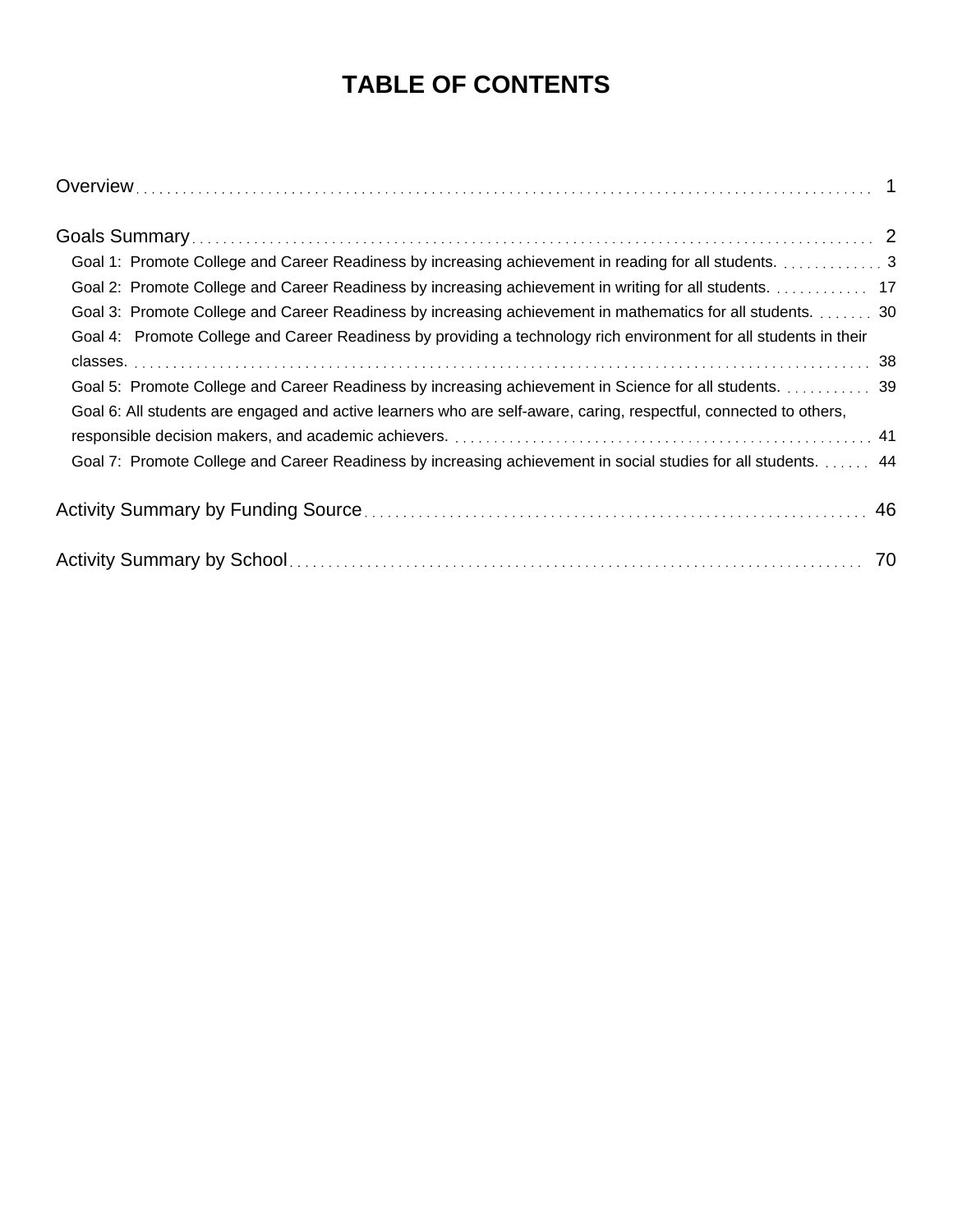### **Overview**

#### **Plan Name**

2018-2022 HCCS District Improvement Plan (revised Sept 2019)

#### **Plan Description**

Five year plan for improvement for Harper Creek Community School District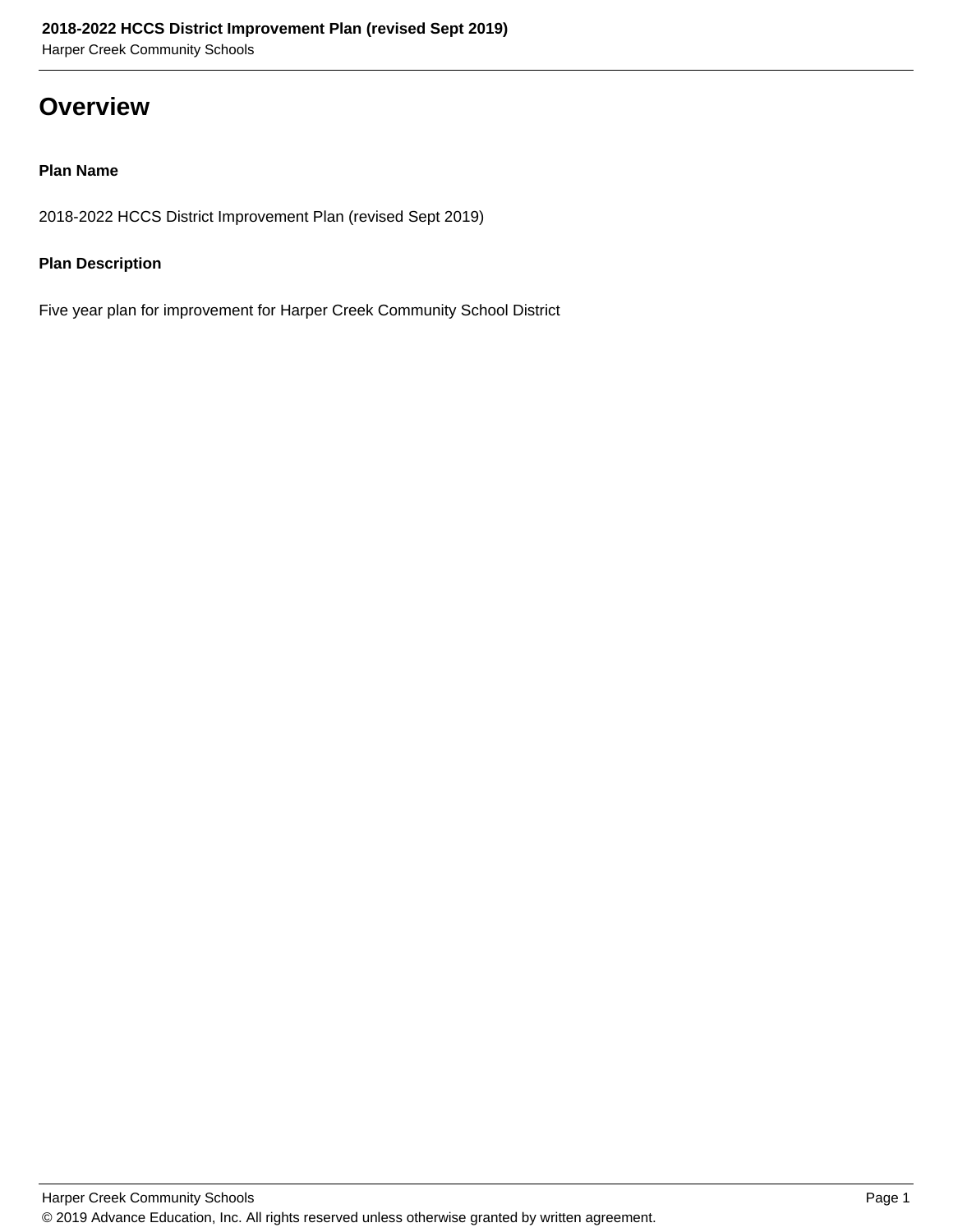## **Goals Summary**

**The following is a summary of the goals encompassed in this plan. The details for each goal are available in the next section.**

| #           | <b>Goal Name</b>                                                                                                                                                                      | <b>Goal Details</b>                              | <b>Goal Type</b> | <b>Total Funding</b> |
|-------------|---------------------------------------------------------------------------------------------------------------------------------------------------------------------------------------|--------------------------------------------------|------------------|----------------------|
|             | Promote College and Career Readiness by<br>increasing achievement in reading for all students.                                                                                        | Objectives: 1<br>Strategies: 6<br>Activities: 37 | Academic         | \$616120             |
| $ 2\rangle$ | Promote College and Career Readiness by<br>increasing achievement in writing for all students.                                                                                        | Objectives: 1<br>Strategies: 5<br>Activities: 49 | Academic         | \$41226              |
| 3           | Promote College and Career Readiness by<br>increasing achievement in mathematics for all<br>students.                                                                                 | Objectives: 1<br>Strategies: 3<br>Activities: 28 | Academic         | \$83984              |
| 14          | Promote College and Career Readiness by<br>providing a technology rich environment for all<br>students in their classes.                                                              | Objectives: 1<br>Strategies: 1<br>Activities: 3  | Organizational   | \$12000              |
| 5           | Promote College and Career Readiness by<br>increasing achievement in Science for all students.                                                                                        | Objectives: 1<br>Strategies: 2<br>Activities: 3  | Academic         | \$9000               |
| 16          | All students are engaged and active learners who<br>are self-aware, caring, respectful, connected to<br>others, responsible decision makers, and academic Activities: 5<br>achievers. | Objectives: 1<br>Strategies: 4                   | Academic         | \$6924               |
| 7           | Promote College and Career Readiness by<br>increasing achievement in social studies for all<br>students.                                                                              | Objectives: 1<br>Strategies: 1<br>Activities: 1  | Academic         | \$0                  |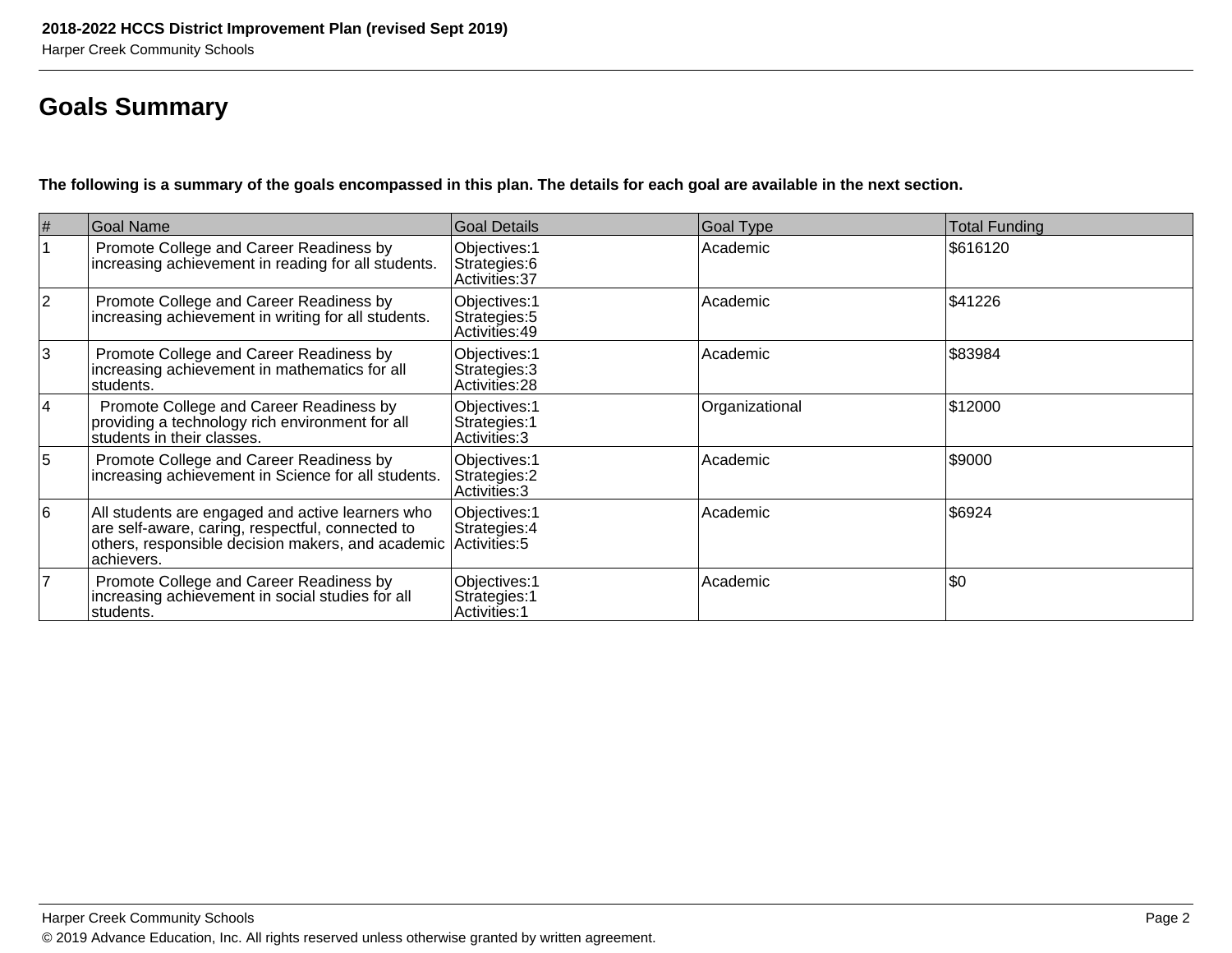## **Goal 1: Promote College and Career Readiness by increasing achievement in reading for allstudents.**

#### **Measurable Objective 1:**

10% of All Students will increase student growth the reading portion in Reading by 06/12/2020 as measured by state assessment.

#### **Strategy 1:**

Differentiated Instruction & MTSS - A variety of reading learning opportunities will be provided to students based on their instructional needs. Books will be purchasedto ensure classroom libraries and small group instruction books have diverse genre and diverse characters.Multiple Tiered Support Structures will be in place within a high quality tier one instructional setting. Category: English/Language Arts

 Research Cited: Research Cited: Connecting Teachers, Students and Standards, Strategies for Success in Diverse and Inclusive Classrooms, By Deborah Voltz,Michele Jean Sims,

Betty Nelson, 2010

Differentiated Instruction-Responding to the Needs of All Learners by Carol Ann Tomlinson,1999.

Tier: Tier 1

| (R1.2) Daily 5/Cafe<br><b>Activity</b> | <b>Activity</b><br>Type | <b>Tier</b> | Phase | Begin Date End Date |  | Resource<br> Assigned | Source Of<br>'Funding | Staff<br>Responsibl |
|----------------------------------------|-------------------------|-------------|-------|---------------------|--|-----------------------|-----------------------|---------------------|
|----------------------------------------|-------------------------|-------------|-------|---------------------|--|-----------------------|-----------------------|---------------------|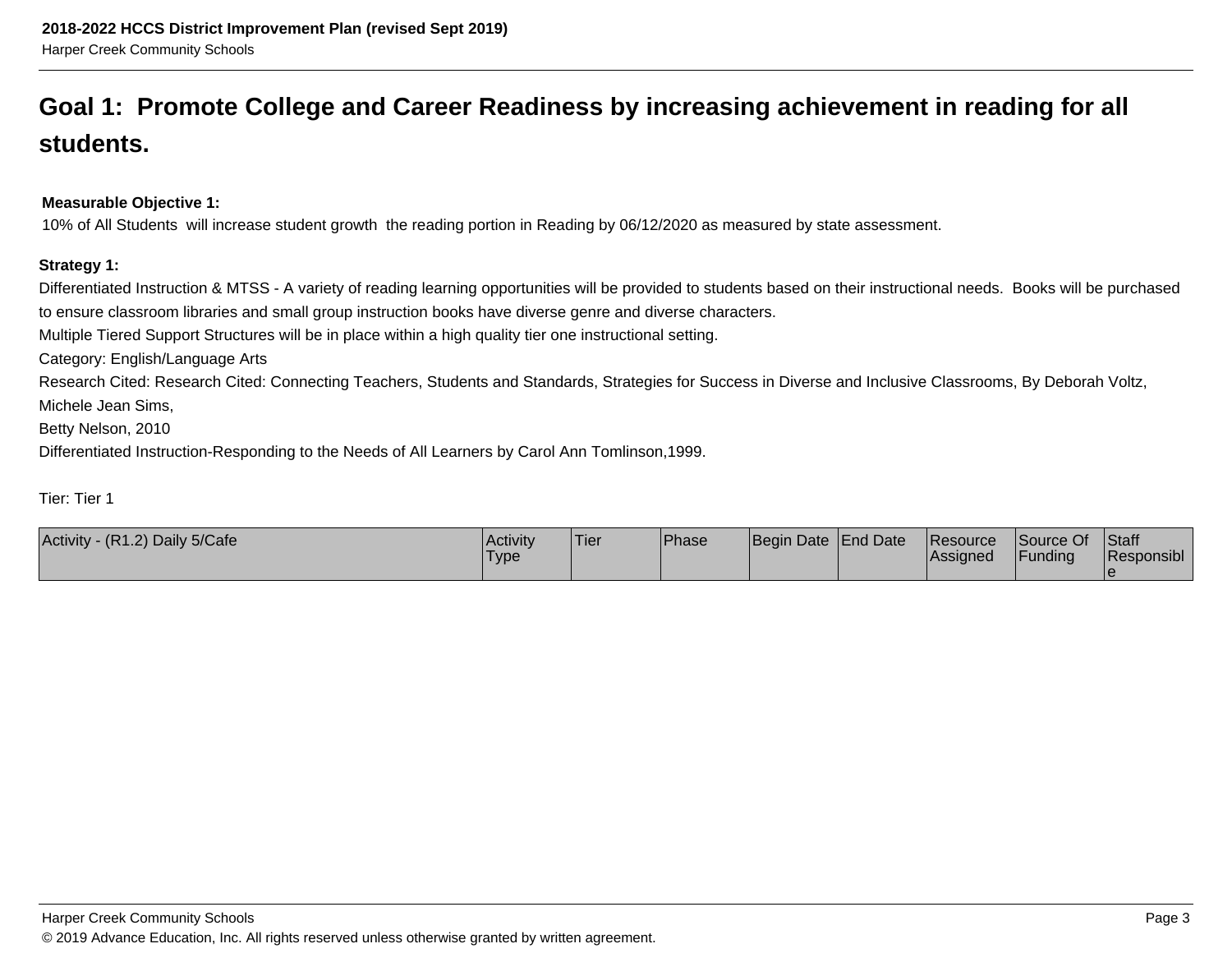| All K-4 classroom teachers will provide daily Literacy instruction Direct<br>using the "Daily 5/Cafe" model to all students. MAISA units will<br>be used as curriculum resource as we revise our district units<br>of instruction for reading/writing into UbD- Understanding by<br>Design template. $(R1.2)$ MAISA units will be a support to this<br> structure.<br>Schools: Wattles Park Elementary School, Sonoma Elementary,<br>Beadle Lake Elementary School | <b>Instruction</b> | Tier <sub>1</sub> | Implement | $ 09/06/2016 06/02/2022 $ \$0 |  |  | General<br>Fund | Classroom<br>teachers,<br>building<br>principals<br>will work<br>collaborativ<br>lely in PLC l<br>to monitor<br>student<br> progress<br>towards<br>identified<br>power<br>standards<br>in the area<br>of reading.<br>Common<br>formative<br>and<br>summative<br>assessmen<br>ts will be<br>used. |
|--------------------------------------------------------------------------------------------------------------------------------------------------------------------------------------------------------------------------------------------------------------------------------------------------------------------------------------------------------------------------------------------------------------------------------------------------------------------|--------------------|-------------------|-----------|-------------------------------|--|--|-----------------|--------------------------------------------------------------------------------------------------------------------------------------------------------------------------------------------------------------------------------------------------------------------------------------------------|
|--------------------------------------------------------------------------------------------------------------------------------------------------------------------------------------------------------------------------------------------------------------------------------------------------------------------------------------------------------------------------------------------------------------------------------------------------------------------|--------------------|-------------------|-----------|-------------------------------|--|--|-----------------|--------------------------------------------------------------------------------------------------------------------------------------------------------------------------------------------------------------------------------------------------------------------------------------------------|

| Activity - $(R1.3)$ Small group and individual student support with Activity<br>para professionals                                                                                                                                                                                                                                                                                                                                                                                                                                                                                                                                                | l ype                              | Tier   | Phase         | Begin Date   End Date          | <b>Resource</b><br>Assigned | Source Of<br><b>Funding</b> | Staff<br>Responsibl                                                    |
|---------------------------------------------------------------------------------------------------------------------------------------------------------------------------------------------------------------------------------------------------------------------------------------------------------------------------------------------------------------------------------------------------------------------------------------------------------------------------------------------------------------------------------------------------------------------------------------------------------------------------------------------------|------------------------------------|--------|---------------|--------------------------------|-----------------------------|-----------------------------|------------------------------------------------------------------------|
| At-risk Para professionals are assigned to each of the<br>elementary/middle school buildings to provide targeted math<br>and ELA intervention services to students who are not meeting<br>identified power standards. Instruction to take place during non-Technology<br>academic instructional time. The Level Literacy Intervention<br>program and Leveled reading books are samples of the ELA<br>resources that will be used. $(R1.3)$ The guided practice lessons<br>will be determined by main content teacher.<br>Schools: Wattles Park Elementary School, Sonoma Elementary,<br>Harper Creek Middle School, Beadle Lake Elementary School | l Academic<br> Support<br>Program, | Tier 2 | Implement     | 09/06/2016 06/01/2020 \$303000 |                             | Section 31a para            | Iprofessiona<br>Ils,classroo<br>m teachers,<br>building<br> principals |
| Activity - $(R1 4)$ Small group and individual student support with $A$ ctivity                                                                                                                                                                                                                                                                                                                                                                                                                                                                                                                                                                   |                                    | Tier   | <b>IPhase</b> | <b>IBegin Date IFnd Date</b>   | Resource                    | <b>Source Of</b>            | $\mathsf{Istaff}$                                                      |

| Activity - (R1.4) Small group and individual student support with Activity<br>Title I teacher. | 'Type | <b>Tier</b> | <sup>1</sup> Phase | Begin Date End Date |  | Resource<br>lAssianed | <b>Source Of</b><br>Funding | <b>Staff</b><br>Responsibl |
|------------------------------------------------------------------------------------------------|-------|-------------|--------------------|---------------------|--|-----------------------|-----------------------------|----------------------------|
|------------------------------------------------------------------------------------------------|-------|-------------|--------------------|---------------------|--|-----------------------|-----------------------------|----------------------------|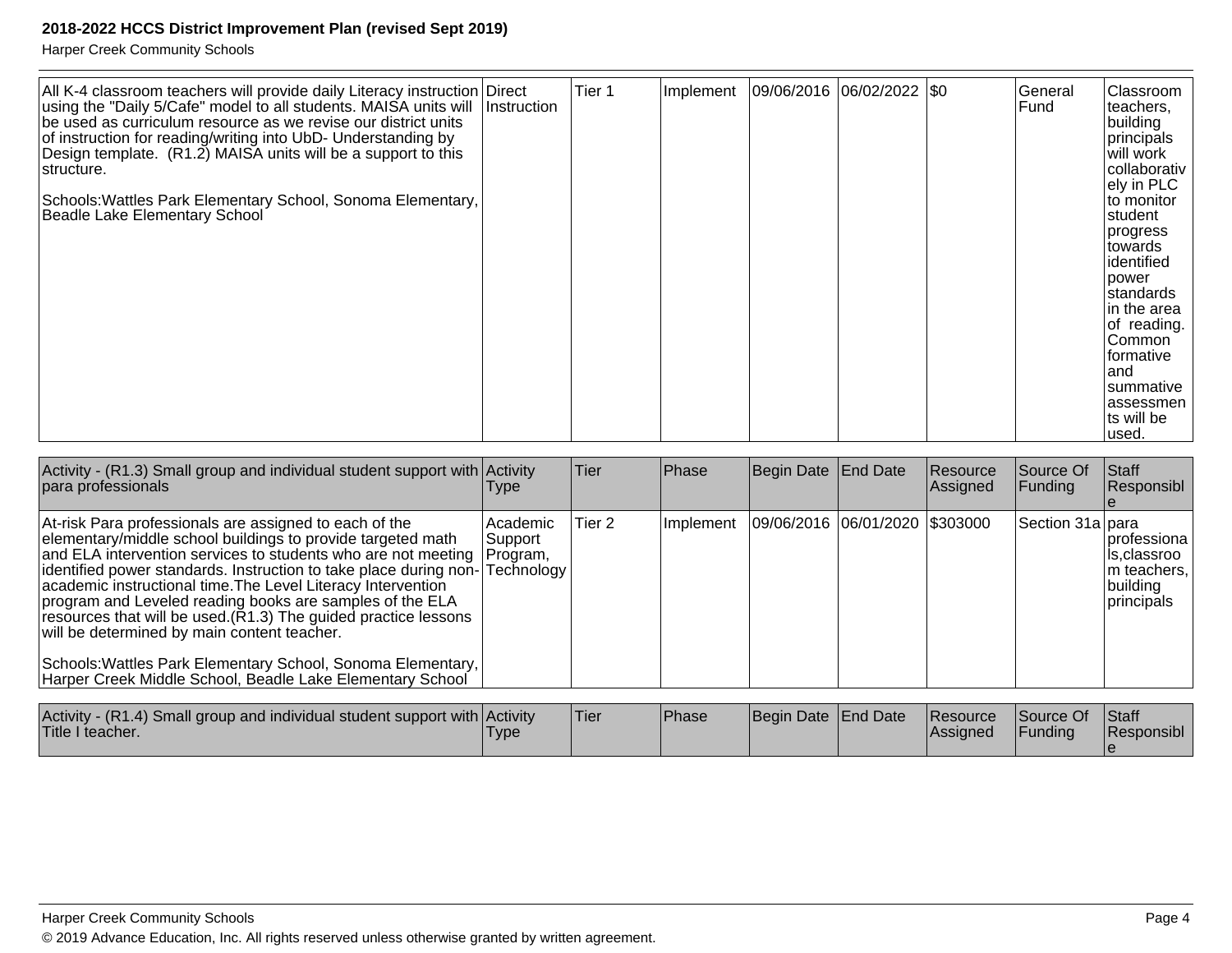| Title I Teacher assigned to the provide targeted math and ELA<br>intervention services to students who are not meeting core<br>content academic standards. Instruction to take place during<br>non-academic instructional time. The Leveled Literacy<br>Intervention program and Leveled reading books are samples<br>of resources. (R1.4)<br>Beadle Lake - .8 (4 days a week) of intervention - \$78,856<br>funded by Title One<br>Wattles Park - .5 FTE (1/2 day for 5 days a week) of<br> intervention - \$49,286 funded by Title One for Title One eligible  <br> students <br>Sonoma - .55 FTE of intervention - \$54,214 funded by Title<br>One for Title One eligible students<br>Schools: Wattles Park Elementary School, Sonoma Elementary, | Academic<br>Support<br>Program,<br>Technology | Tier 2 | Ilmplement | 09/04/2018  06/14/2019   \$167577 | ∣Title I Part<br> A, Title II<br>lPart A | lTitle I<br>Iteacher,<br>building<br> principals,<br>lassistant<br> superintend <br>lent of<br>linstruction |
|------------------------------------------------------------------------------------------------------------------------------------------------------------------------------------------------------------------------------------------------------------------------------------------------------------------------------------------------------------------------------------------------------------------------------------------------------------------------------------------------------------------------------------------------------------------------------------------------------------------------------------------------------------------------------------------------------------------------------------------------------|-----------------------------------------------|--------|------------|-----------------------------------|------------------------------------------|-------------------------------------------------------------------------------------------------------------|
| Beadle Lake Elementary School                                                                                                                                                                                                                                                                                                                                                                                                                                                                                                                                                                                                                                                                                                                        |                                               |        |            |                                   |                                          |                                                                                                             |

| Activity - (R1.5) Reading Progress Monitoring                                                                                                                                                                                                                                                                                                                       | Activity<br><b>Type</b> | Tier   | Phase     | Begin Date End Date           | Resource<br><b>Assigned</b> | Source Of<br>IFundina              | Staff<br>Responsibl                  |
|---------------------------------------------------------------------------------------------------------------------------------------------------------------------------------------------------------------------------------------------------------------------------------------------------------------------------------------------------------------------|-------------------------|--------|-----------|-------------------------------|-----------------------------|------------------------------------|--------------------------------------|
| All K-4 teachers will use formative assessments and running<br>records to align instruction with specific student needs. In<br>additon District Benchmarking will be used in the Fall, Winter,<br>and Spring using Fountas & Pinnell grade levels (R1.5) In<br>addition NWEA computer adaptive assessments will be used 3<br>∣times a vear.<br>Schools: All Schools | Monitor                 | Tier 1 | Implement | $ 09/06/2016 06/02/2022 $ \$0 |                             | No Funding   classroom<br>Required | Iteachers,<br>building<br>principals |

| Middle School ELA Teachers will use a balanced literacy<br> 09/06/2016  06/02/2022  \$0<br>Tier 1<br><b>IDirect</b><br>lGeneral<br><b>Ilmplement</b><br>approach to reading, using a balance of leveled just right books Instruction<br><b>Fund</b><br>Iteachers.<br>that students self-select and whole class books read together in<br>building<br>ELA, as well as informational texts in other core content areas.<br>principals<br> (R1.7) | Activity - (R1.7) Middle School Teachers will use balanced<br><b>literacy</b> | Activity<br>Type | Tier | <b>Phase</b> | Begin Date   End Date | Resource<br><b>Assigned</b> | Source Of<br>IFundina | <b>Staff</b><br>Responsibl |
|------------------------------------------------------------------------------------------------------------------------------------------------------------------------------------------------------------------------------------------------------------------------------------------------------------------------------------------------------------------------------------------------------------------------------------------------|-------------------------------------------------------------------------------|------------------|------|--------------|-----------------------|-----------------------------|-----------------------|----------------------------|
|                                                                                                                                                                                                                                                                                                                                                                                                                                                | Schools: Harper Creek Middle School                                           |                  |      |              |                       |                             |                       | <b>Iclassroom</b>          |

| Activity - (R1.8) Middles School reading instruction monitoring | <b>Activity</b><br>Type | 'Tier | <b>Phase</b> | Begin Date End Date | Resource<br><b>Assigned</b> | Source Of<br>Funding | <b>Staff</b><br>Responsibl |
|-----------------------------------------------------------------|-------------------------|-------|--------------|---------------------|-----------------------------|----------------------|----------------------------|
|                                                                 |                         |       |              |                     |                             |                      |                            |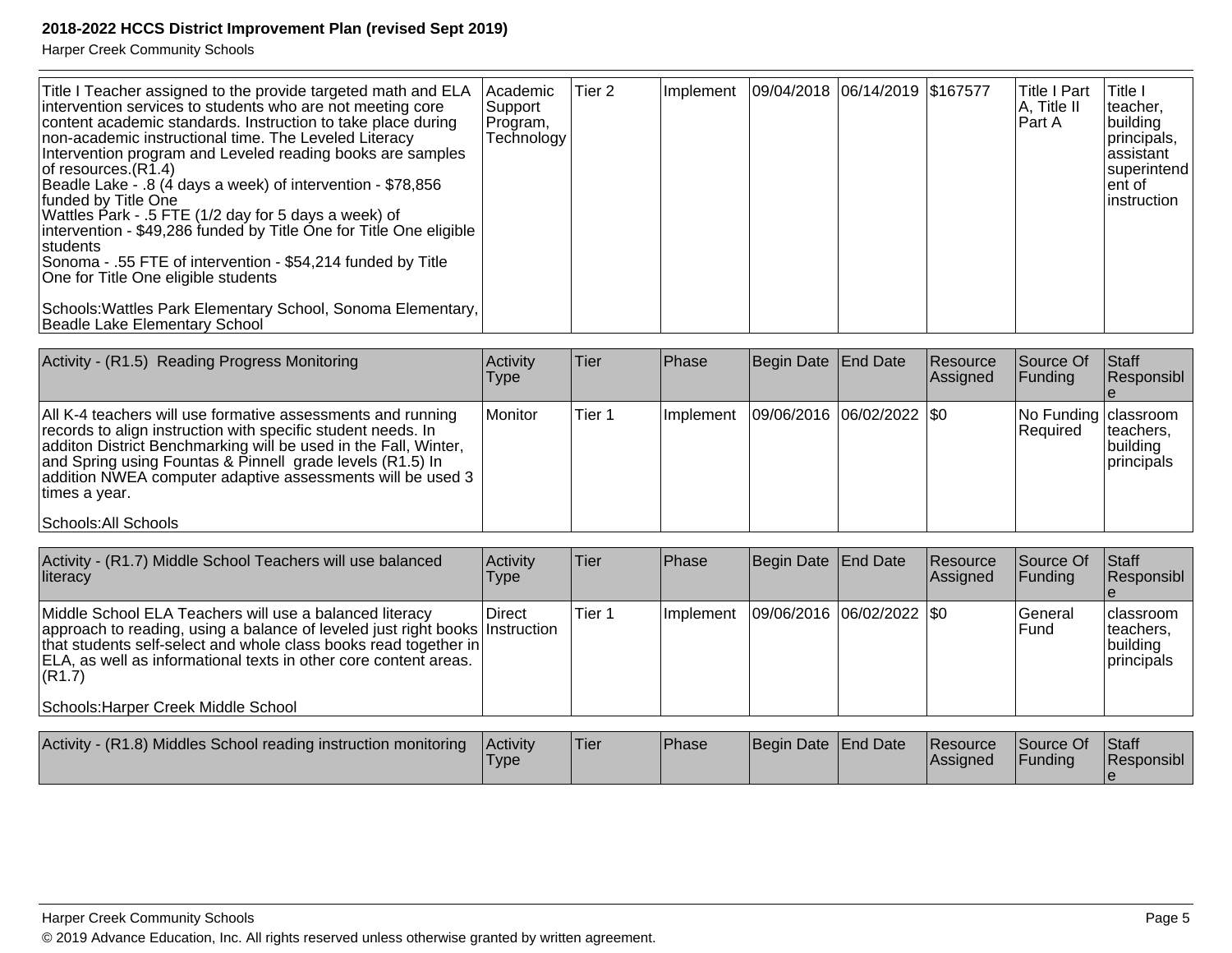Harper Creek Community Schools

| Middle School ELA Teachers will use release time and/or<br>department time to look at data to monitor student progress<br>and make changes to instruction as necessary. Students are<br>grade level benchmarked in the Fall, Winter, and Spring using<br>the district assessment. (R1.8) NWEA testing will be<br>administered and analyzed each three times a year. | Monitor                        | Tier 1            | Implement | 09/06/2016 | 06/02/2022 \\$0 |                      | General<br>Fund        | <b>ELA</b><br>teachers,<br>building<br>principals                     |
|---------------------------------------------------------------------------------------------------------------------------------------------------------------------------------------------------------------------------------------------------------------------------------------------------------------------------------------------------------------------|--------------------------------|-------------------|-----------|------------|-----------------|----------------------|------------------------|-----------------------------------------------------------------------|
| Schools: Harper Creek Middle School                                                                                                                                                                                                                                                                                                                                 |                                |                   |           |            |                 |                      |                        |                                                                       |
| Activity - (R1.9)- High School- English support Class<br>Implementation                                                                                                                                                                                                                                                                                             | Activity<br><b>Type</b>        | Tier              | Phase     | Begin Date | <b>End Date</b> | Resource<br>Assigned | Source Of<br>Funding   | Staff<br>Responsibl                                                   |
| Implementation of 40 minute High School English support class Academic<br>for students who are below grade level in their reading and/or<br>writing skills. (R1.9) Focus will be on power standards that are<br>not mastered in ELA                                                                                                                                 | Support<br>Program             | Tier <sub>2</sub> | Implement | 09/06/2016 | 06/02/2020      | I\$0                 | General<br>lFund       | high school<br>English<br>Support<br><b>Class</b><br>teachers.        |
| Schools: Harper Creek High School                                                                                                                                                                                                                                                                                                                                   |                                |                   |           |            |                 |                      |                        | building<br>principals                                                |
| Activity - (R1.10) High School Support Class Monitoring                                                                                                                                                                                                                                                                                                             | <b>Activity</b><br><b>Type</b> | Tier              | Phase     | Begin Date | <b>End Date</b> | Resource<br>Assigned | Source Of<br>Funding   | Staff<br>Responsibl                                                   |
| ELA support class teachers will monitor the general ELA<br>grades and progress of students assigned to their ELA support<br>class. (R1.10)<br>Schools: Harper Creek High School                                                                                                                                                                                     | Monitor                        | Tier <sub>2</sub> | Implement | 09/06/2016 | 06/14/2019      | I\$0                 | No Funding<br>Required | <b>ELA</b><br>support<br>Iclass<br>teachers.<br>building<br>principal |
|                                                                                                                                                                                                                                                                                                                                                                     |                                |                   |           |            |                 |                      |                        |                                                                       |
| Activity - (R1.13) Beadle take home leveled books                                                                                                                                                                                                                                                                                                                   | Activity<br><b>Type</b>        | Tier              | Phase     | Begin Date | <b>End Date</b> | Resource<br>Assigned | Source Of<br>Funding   | Staff<br>Responsibl                                                   |
| Purchase approximately Level Literacy take home books Title<br>eligible students participating in the LLI program K-4 grades.<br>(R1.13)                                                                                                                                                                                                                            | Academic<br>Support<br>Program | Tier <sub>2</sub> | Implement | 09/04/2018 | 06/12/2019      | \$2000               | Other                  | Title I<br>teacher,<br>building<br> principal                         |

Schools: Beadle Lake Elementary School

| Activity - (R1.17) ELL support materials                                                                             | <b>Activity</b><br>Type                      | lTier | <b>Phase</b>      | Begin Date End Date |                             | <b>Resource</b><br><b>Assigned</b> | <b>Source Of</b><br><b>IFundina</b> | <b>Staff</b><br><b>Responsibl</b>                            |
|----------------------------------------------------------------------------------------------------------------------|----------------------------------------------|-------|-------------------|---------------------|-----------------------------|------------------------------------|-------------------------------------|--------------------------------------------------------------|
| LEP students k-8 provided with additional leveled reading<br>materials (RAZ kids books, etc)<br>Schools: All Schools | Supplemen Tier 2<br>Materials.<br>Technology |       | Getting<br>lReadv |                     | 09/04/2018 06/12/2020 \$236 |                                    | Title III                           | ELL<br>Iteacher/coo<br>Irdinator,<br>Iclassroom<br>Iteachers |

#### Harper Creek Community Schools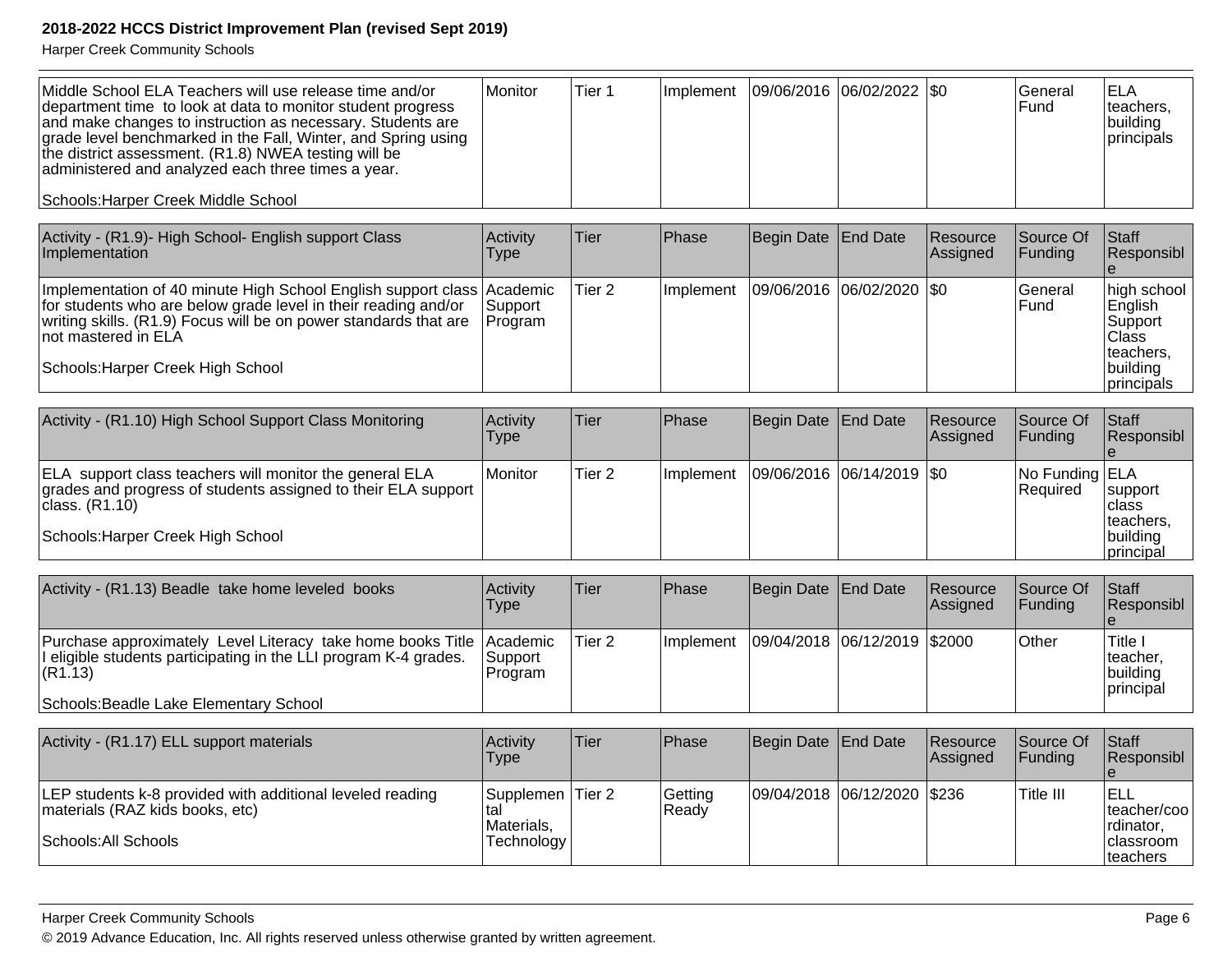| Activity - Use of text level books                                                                                                                                                                                                                                      | Activity<br><b>Type</b> | Tier   | Phase | Begin Date End Date          | Resource<br>Assigned | Source Of<br>Funding | Staff<br>Responsibl                                                                                                                                                  |
|-------------------------------------------------------------------------------------------------------------------------------------------------------------------------------------------------------------------------------------------------------------------------|-------------------------|--------|-------|------------------------------|----------------------|----------------------|----------------------------------------------------------------------------------------------------------------------------------------------------------------------|
| Additional sets of text leveled, variety of genre, balance of<br>nonfiction and fiction will be purchased to use with K-4<br>elementary students who are Title One eligible in all elementary Program<br>buildings during reading instruction.<br> Schools: All Schools | Academic <br>∣Support   | Tier 1 |       | 04/10/2018 06/29/2018 \$2000 |                      | General<br>lFund     | Principals<br>land Title<br>lOne:<br>linstructiona<br>I staff will<br>lwork with<br><b>SIP teams</b><br>land<br>students to<br>Idetermine<br>Ititles and<br> levels. |

| Activity - Leveled choice books                                                                                                                                                                                                                                                                                                                                                      | Activity<br><b>Type</b>                                                         | <b>Tier</b> | <b>Phase</b> | Begin Date End Date          | Resource<br>Assigned | Source Of<br>Funding | <b>Staff</b><br>Responsibl                                                                                                          |
|--------------------------------------------------------------------------------------------------------------------------------------------------------------------------------------------------------------------------------------------------------------------------------------------------------------------------------------------------------------------------------------|---------------------------------------------------------------------------------|-------------|--------------|------------------------------|----------------------|----------------------|-------------------------------------------------------------------------------------------------------------------------------------|
| Beadle Lake teachers will be working with their Title One<br>eligible students to identify additional books for reading that<br>appeal to their interests and levels. These leveled books with<br>be in their classroom libraries for daily use by students during<br>independent reading time and instruction small/individual<br>groups.<br>Schools: Beadle Lake Elementary School | l Academic<br>Support<br>Program,<br><b>Direct</b><br>Instruction,<br>Materials | Tier 1      | Implement    | 04/10/2018 06/02/2021 \$2000 |                      | General<br>lFund.    | IBLE<br>linstructiona<br>II team and<br>principal<br>will work<br>lwith<br>students to<br>Iselect<br><i>appropriate</i><br>Ititles. |
|                                                                                                                                                                                                                                                                                                                                                                                      |                                                                                 |             |              |                              |                      | .                    |                                                                                                                                     |

| Activity - MTSS- multiple tiered support system | <b>Activity</b> | <sup>1</sup> Tier | <sup>I</sup> Phase | Begin Date End Date | Resource        | Source Of | <b>IStaff</b> |
|-------------------------------------------------|-----------------|-------------------|--------------------|---------------------|-----------------|-----------|---------------|
|                                                 | 'Type           |                   |                    |                     | <b>Assigned</b> | Funding   | Responsibl    |
|                                                 |                 |                   |                    |                     |                 |           |               |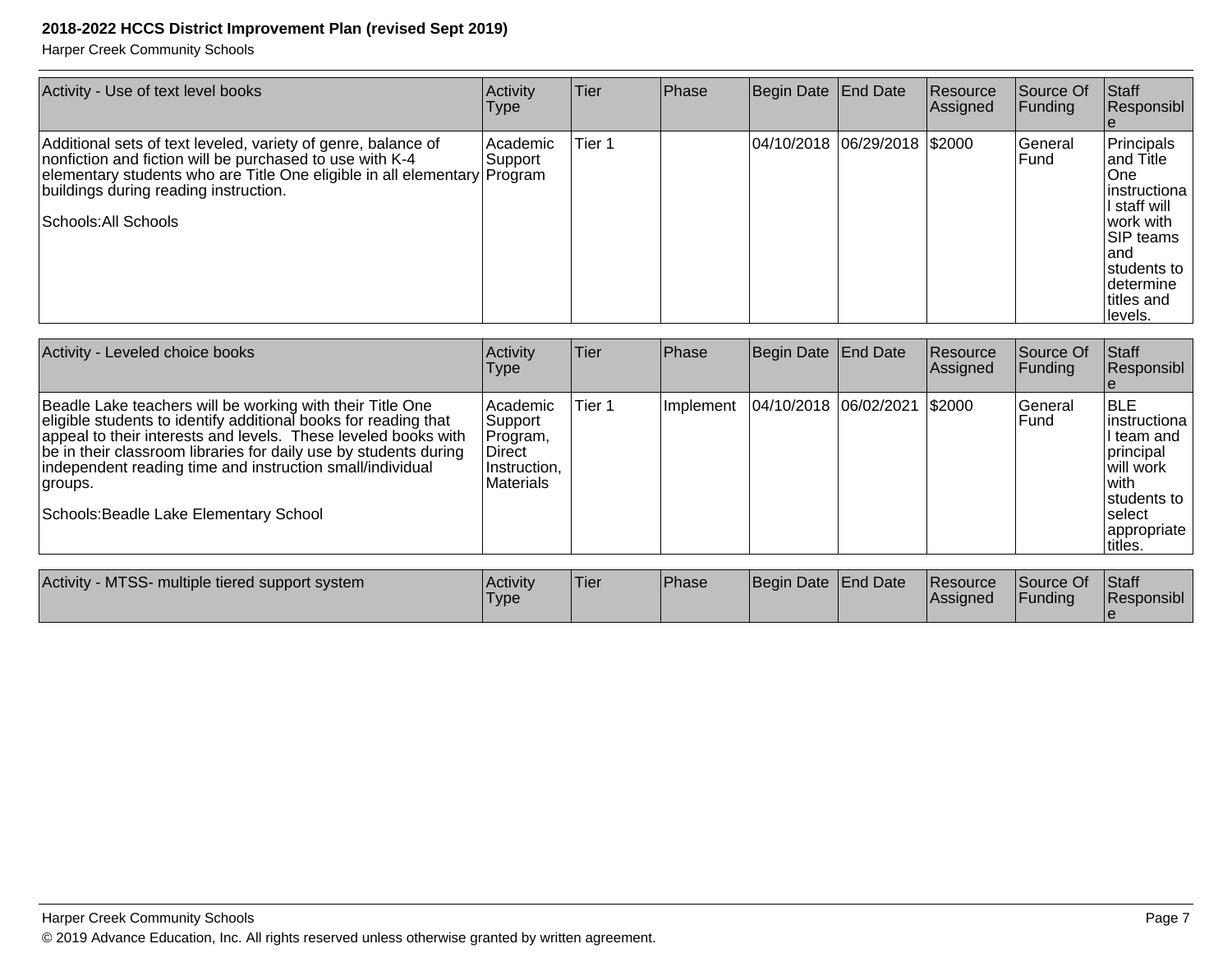Harper Creek Community Schools

| Develop understandings of a quality MTSS Multi-Tiered<br>Support System that defines quality Tier 1 reading and tier 2 &<br>3 instructional supports for students qualifying for them based<br>on district identified criteria.<br>Schools: All Schools | Academic<br>Support<br>Program | Tier <sub>1</sub> |  |  | 01/03/2018 07/31/2020 \$5000 |  | MI-Excel | We will be<br>participatin<br>∣g in<br>component<br>s led by<br>CISD excel<br>staff. All<br>principals,<br>assistant<br>superintend<br>ent and<br>superintend<br>ent will<br>develop a<br> common<br>understandi<br>ng of the<br>tiers and<br>supports K-<br>12. |
|---------------------------------------------------------------------------------------------------------------------------------------------------------------------------------------------------------------------------------------------------------|--------------------------------|-------------------|--|--|------------------------------|--|----------|------------------------------------------------------------------------------------------------------------------------------------------------------------------------------------------------------------------------------------------------------------------|
|---------------------------------------------------------------------------------------------------------------------------------------------------------------------------------------------------------------------------------------------------------|--------------------------------|-------------------|--|--|------------------------------|--|----------|------------------------------------------------------------------------------------------------------------------------------------------------------------------------------------------------------------------------------------------------------------------|

| Activity - Purchase Diverse Text                                                                                                                                                                                             | Activity<br>Type                       | Tier   | Phase            | Begin Date End Date          | Resource<br>Assigned | Source Of<br>Funding     | Staff<br>Responsibl                                                                                                                                                                                                                                                         |
|------------------------------------------------------------------------------------------------------------------------------------------------------------------------------------------------------------------------------|----------------------------------------|--------|------------------|------------------------------|----------------------|--------------------------|-----------------------------------------------------------------------------------------------------------------------------------------------------------------------------------------------------------------------------------------------------------------------------|
| Teachers will team with Center for Diversity and Innovation,<br>Librarian, and students to add to classroom libraries and books Developme<br>for reading in reading for enjoyment class<br>Schools: Harper Creek High School | <b>Curriculum</b><br> nt,<br>Materials | Tier 1 | Getting<br>Ready | 01/04/2018 06/01/2020 \$3200 |                      | Title IV Part Each<br>ΙA | lteacher will<br>work with<br><b>CDI</b><br>trainers and<br>students to<br>identify<br>books with<br> diverse<br>characters,<br>topics in a<br>variety of<br>genre-<br>which will<br>expand<br>choices<br>land<br>promote<br>thinking for<br>various<br> perspective<br>IS. |

#### **Strategy 2:**

Explicit teaching of Reading Skills at the Secondary Level - Teachers will implement Secondary Literacy Strategies across the curriculum such as explicitinstruction QAR, talk to the text, and FILA. Teacher will provide instruction to students in making connections, visualizing, making inferences, questioning, determining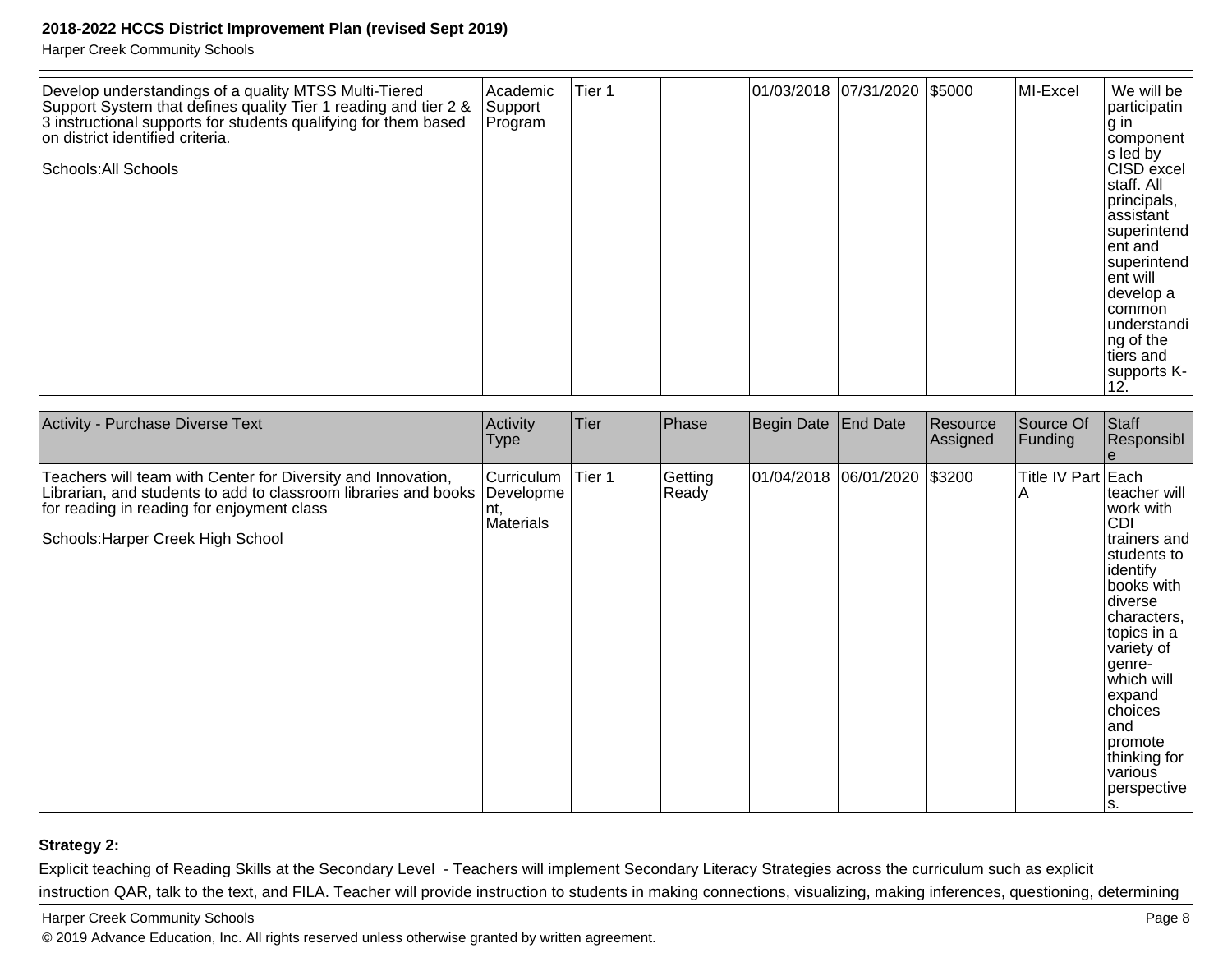Harper Creek Community Schools

importance and synthesizing.

#### Category: English/Language Arts

Research Cited: Strategies That Work: Teaching Comprehension for Understanding and Engagement by Stephanie Harvey, Anne Goudvis; Reading for Understanding:A Guide to Improving Reading in Middle and High School Classrooms, by Ruth Schoenbach, Cynthia Greenleaf, Christine Cziko and Lori Hurwitz; Jossey-BassPublishers, San Francisco, CA, ©1999. Strategic Literacy Initiative website: http://www.wested.org/StrategicLiteracy.

Tier: Tier 1

| Activity - TPRS - total physical response                                                                               | Activity<br>Type               | Tier   | <b>Phase</b>      | Begin Date End Date          | <b>Resource</b><br>Assigned | <b>Source Of</b><br><b>IFundina</b> | <b>Staff</b><br>Responsibl    |
|-------------------------------------------------------------------------------------------------------------------------|--------------------------------|--------|-------------------|------------------------------|-----------------------------|-------------------------------------|-------------------------------|
| 2 World Language teachers will attend this training to learn<br>about the research based strategy for teaching language | Academic<br>Support<br>Program | Tier 1 | Getting<br> Ready | 07/10/2019 07/12/2019 \$1514 |                             | <b>Title II Part   world</b>        | <b>Ilanguage</b><br>Iteachers |
| Schools: All Schools                                                                                                    |                                |        |                   |                              |                             |                                     |                               |

#### **Strategy 3:**

Targeted Professional Development - Teachers will receive embedded and outside professional development in reading strategies that address reading skills andstrategies to use to close the gap in student reading skills and comprehension.

Category:

Research Cited: Research- Dufour,R.; Dufour, R.: & Eaker, R. "Revisiting Professional Learning Communities at Work" (2008)

Tier:

| Activity - (R4.2) Rethinking Secondary Literacy                                                                                                                                                                                                                                                                                          | Activity<br>Type    | lTier | <b>Phase</b>     | Begin Date End Date          | Resource<br>Assigned | <b>Source Of</b><br><b>Funding</b> | <b>IStaff</b><br>Responsibl                                                                                  |
|------------------------------------------------------------------------------------------------------------------------------------------------------------------------------------------------------------------------------------------------------------------------------------------------------------------------------------------|---------------------|-------|------------------|------------------------------|----------------------|------------------------------------|--------------------------------------------------------------------------------------------------------------|
| Middle School and High School core content and special<br>education teachers will receive professional development in the   Learning<br>Rethinking Secondary Literacy strategies. Those attending will<br>share information with Collaborative Action Teams. (R4.2)<br>Schools: Harper Creek High School, Harper Creek Middle<br> School | lProfessionalTier 1 |       | <b>Implement</b> | 09/02/2014 06/06/2016 \$4150 |                      | lGeneral<br>lFund                  | middle<br>Ischool and<br>high school<br>Istaff,<br>building<br>principals,<br><i>curriculum</i><br> director |

| Activity - (R4.4) Beadle Lake Elementary Title I Instructional<br>Coach | <b>Activity</b><br><b>Type</b> | <sup>1</sup> Tier | <b>IPhase</b> | Begin Date End Date | <b>Resource</b><br><b>IAssigned</b> | Source Of<br>Funding | <b>Staff</b><br>Responsibl |
|-------------------------------------------------------------------------|--------------------------------|-------------------|---------------|---------------------|-------------------------------------|----------------------|----------------------------|
|                                                                         |                                |                   |               |                     |                                     |                      |                            |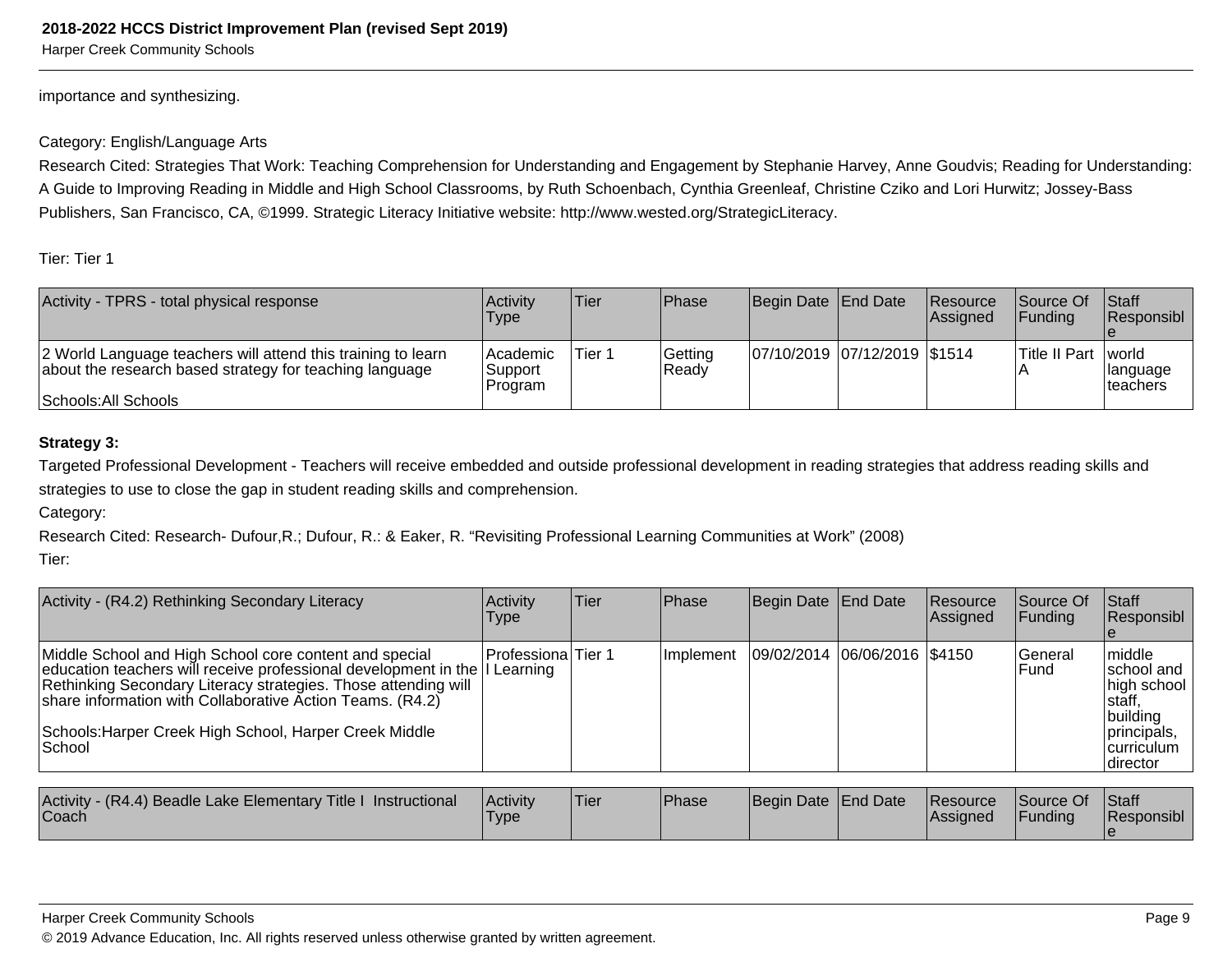| 1.43 FTE Title I (\$53,620) Instructional coach at BLE Schoolwide Professiona Tier 1<br>Title I building will support teachers in the implementation of | II Learning | <b>Ilmplement</b> | 09/06/2016  06/03/2020  \$53620 |  | lTitle I Part | Instructional<br>II Coach.        |
|---------------------------------------------------------------------------------------------------------------------------------------------------------|-------------|-------------------|---------------------------------|--|---------------|-----------------------------------|
| differentiated reading, writing, and math instruction by modeling<br>in the classroom and working with teachers during planning                         |             |                   |                                 |  |               | buidling<br>principal,            |
| time or staff professional development sessions. $(R4.5)$                                                                                               |             |                   |                                 |  |               | lassistant<br><b>Isuperintend</b> |
| Schools: Beadle Lake Elementary School                                                                                                                  |             |                   |                                 |  |               | lent of<br>linstruction           |

| Activity - (R4.5) Collaborative Action Teams                                                                                                                                                                | Activity<br>Type                  | Tier | <b>Phase</b>      | Begin Date End Date |                               | <b>Resource</b><br>Assigned | Source Of<br>IFundina                                                    | <b>Staff</b><br><b>Responsibl</b>                                        |
|-------------------------------------------------------------------------------------------------------------------------------------------------------------------------------------------------------------|-----------------------------------|------|-------------------|---------------------|-------------------------------|-----------------------------|--------------------------------------------------------------------------|--------------------------------------------------------------------------|
| All K-12 teachers will be members in a grade level/ content<br>specific Collaborative Action Team. CAT time will be used to<br>share best practices in the area of reading $(R4.5)$<br>Schools: All Schools | Professiona Tier 1<br> I Learning |      | <b>Ilmplement</b> |                     | $ 08/31/2016 06/14/2019 $ \$0 |                             | $\sqrt{\frac{1}{100}}$ Funding $\sqrt{\frac{1}{100}}$<br><b>Required</b> | teachers.bu <br>lilding<br>principals,<br><b>curriculum</b><br>Idirector |

| Activity - (R4.9) K-5 Reading Comprehension & Classroom<br><b>Discussion</b>                                                                                                                                                                                                                 | Activity<br><b>Type</b>        | <b>Tier</b> | <b>Phase</b> | Begin Date   End Date           | <b>Resource</b><br>Assigned | <b>Source Of</b><br>IFundina | lStaff<br><b>Responsibl</b>                                                      |
|----------------------------------------------------------------------------------------------------------------------------------------------------------------------------------------------------------------------------------------------------------------------------------------------|--------------------------------|-------------|--------------|---------------------------------|-----------------------------|------------------------------|----------------------------------------------------------------------------------|
| Two elementary teachers to attend K-5 Reading<br>Comprehension and Classroom Discussion a one day CISD<br>sponsored PD. Information will be shared with Collaborative<br>Action Team. (R4.9)<br>Schools: Wattles Park Elementary School, Sonoma Elementary,<br>Beadle Lake Elementary School | Professiona Tier 1<br>Learning |             | Ilmplement   | 11/12/2014   05/22/2015   \$234 |                             | <b>Title II Part</b>         | Iclassroom<br>Iteachers.<br>ICAT<br>lleaders.<br> building<br><i>Iprincipals</i> |

| Activity - (4.11) SAT DeMystifier Workshop                                                                                                                                                                                                 | Activity<br><b>Type</b>                    | Tier   | Phase            | Begin Date End Date |                                | Resource<br>Assigned | Source Of<br><b>IFundina</b> | Staff<br>Responsibl                                                                                  |
|--------------------------------------------------------------------------------------------------------------------------------------------------------------------------------------------------------------------------------------------|--------------------------------------------|--------|------------------|---------------------|--------------------------------|----------------------|------------------------------|------------------------------------------------------------------------------------------------------|
| Focus on ELA and math strategies that will increase student<br>achievement on the SAT, newly adopted state assessment. PD Instruction,<br>on Khan Academy support for students will also be provided.<br>Schools: Harper Creek High School | Direct<br> Getting<br>Ready,<br>Technology | Tier 1 | Getting<br>Ready |                     | 09/02/2015  06/07/2019  \$3695 |                      | Title II Part                | High<br>School core<br>lacademic<br>lteachers.<br>building<br> principal<br>land vice-<br>Iprincipal |
| Activity - (R4.13) PLC workshop                                                                                                                                                                                                            | Activity<br><b>Type</b>                    | Tier   | Phase            | Begin Date End Date |                                | Resource<br>Assigned | Source Of<br> Funding        | Staff<br>Responsibl                                                                                  |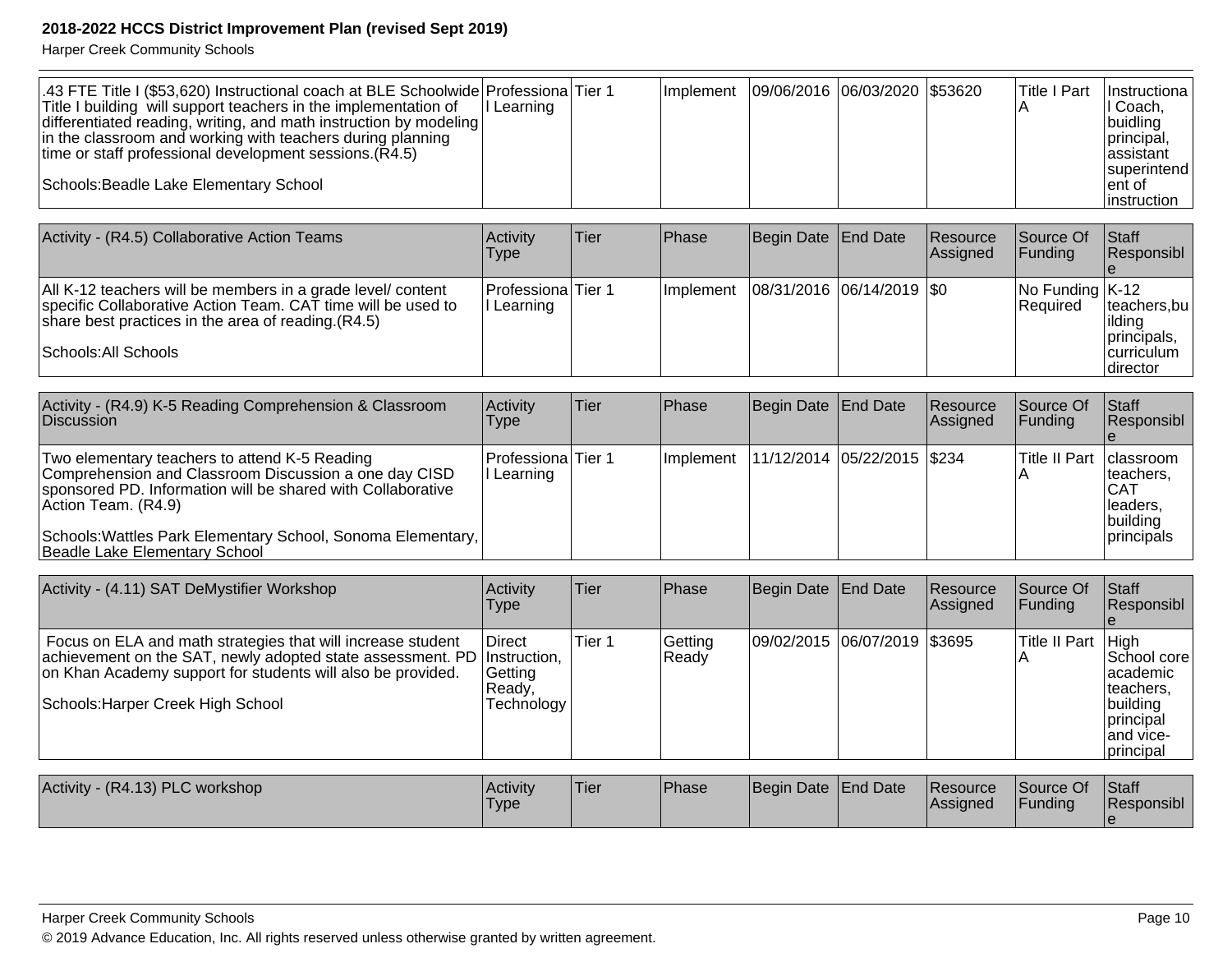Harper Creek Community Schools

| Registation fees for 2teachers at a cost of \$725/person to<br>attend a 3day (Aug. 6,7,8, 2019 in Detroit) workshop on PLCs.<br>Focus will be on building knowledge and skills to share with<br>rest of district curriculum council to support PLC development.<br>Schools: All Schools | <b>ProfessionalTier 1</b><br>l Learning | Implement | 08/06/2019  08/08/2019  \$1450 |  | Title II Part   2 additional<br>Iteachers<br>will join 20<br>lother<br>Iteachers<br>Iwho are<br>lalreadv<br>lpaid for out<br>lof previous |
|-----------------------------------------------------------------------------------------------------------------------------------------------------------------------------------------------------------------------------------------------------------------------------------------|-----------------------------------------|-----------|--------------------------------|--|-------------------------------------------------------------------------------------------------------------------------------------------|
|                                                                                                                                                                                                                                                                                         |                                         |           |                                |  | Title II<br><b>Ifunds</b>                                                                                                                 |

| Activity - (R4.14) Under Resourced Learners Workshop SO                                                                                                                                                                                                                                                                  | Activity<br>Type                  | Tier | <b>Phase</b>     | Begin Date End Date            | <b>Resource</b><br>Assigned | lSource Of<br><b>IFunding</b> | <b>Staff</b><br>Responsibl                                                                                                    |
|--------------------------------------------------------------------------------------------------------------------------------------------------------------------------------------------------------------------------------------------------------------------------------------------------------------------------|-----------------------------------|------|------------------|--------------------------------|-----------------------------|-------------------------------|-------------------------------------------------------------------------------------------------------------------------------|
| 2 elementary staff will attend the Working Effectively with<br>Under Resourced Learners PD (two days) sponsored by<br>Kalamazoo Regional Educational Service Agency. Information<br>and strategies will be provided that will help teachers work with<br>under resourced learners. (R4.14)<br>Schools: Sonoma Elementary | lProfessionalTier 1<br>l Learning |      | Getting<br>Ready | 10/06/2015  12/02/2015   \$830 |                             | <b>Title II Part</b>          | lassistant<br>Isuperintend<br>lent of<br>instruction,<br> building<br>principal,<br>ISonoma<br>Elementary<br><b>Iteachers</b> |

| <b>Activity - Early Literacy PD</b>                                                                                                                                                                                                                                                               | Activitv<br>Type | lTier | <b>Phase</b>      | Begin Date   End Date       | <b>Resource</b><br><b>Assigned</b> | <b>Source Of</b><br>IFundina | <b>Staff</b><br>Responsibl                                          |
|---------------------------------------------------------------------------------------------------------------------------------------------------------------------------------------------------------------------------------------------------------------------------------------------------|------------------|-------|-------------------|-----------------------------|------------------------------------|------------------------------|---------------------------------------------------------------------|
| Elementary teacher will be offered opportunity to attend various Professiona Tier 1<br>literacy pd sessions facilitated by CISD staff that support the<br>Third Grade Reading Law PD requirement.<br>Schools: Wattles Park Elementary School, Sonoma Elementary,<br>Beadle Lake Elementary School | II Learning      |       | Getting<br> Readv | 07/17/2017 06/04/2018 \$900 |                                    | <b>Other</b>                 | Elementary<br>Iteachers<br>land<br><u>Ibuildina</u><br>Iprincipals. |

| Activity - MDE Equity training                                                                                                                       | Activity<br> Type              | Tier | Phase            | Begin Date End Date          | Resource<br>Assigned | Source Of<br> Funding  | <b>Staff</b><br>Responsibl                                                                                                                                 |
|------------------------------------------------------------------------------------------------------------------------------------------------------|--------------------------------|------|------------------|------------------------------|----------------------|------------------------|------------------------------------------------------------------------------------------------------------------------------------------------------------|
| Teachers will receive equity coaching support from MDE 16<br>participants 1 day a month - subs and registration<br>Schools: Harper Creek High School | Professiona Tier 1<br>Learning |      | Getting<br>Ready | 09/04/2018 06/07/2019 \$1600 |                      | Title IV Part teachers | will meet to<br>llearn more<br>Iabout<br>implicit bias<br>land how to<br>fold into<br><b>ELA/Social</b><br>Istudies<br> curriculum<br>- offered by<br>IMDE |

Harper Creek Community Schools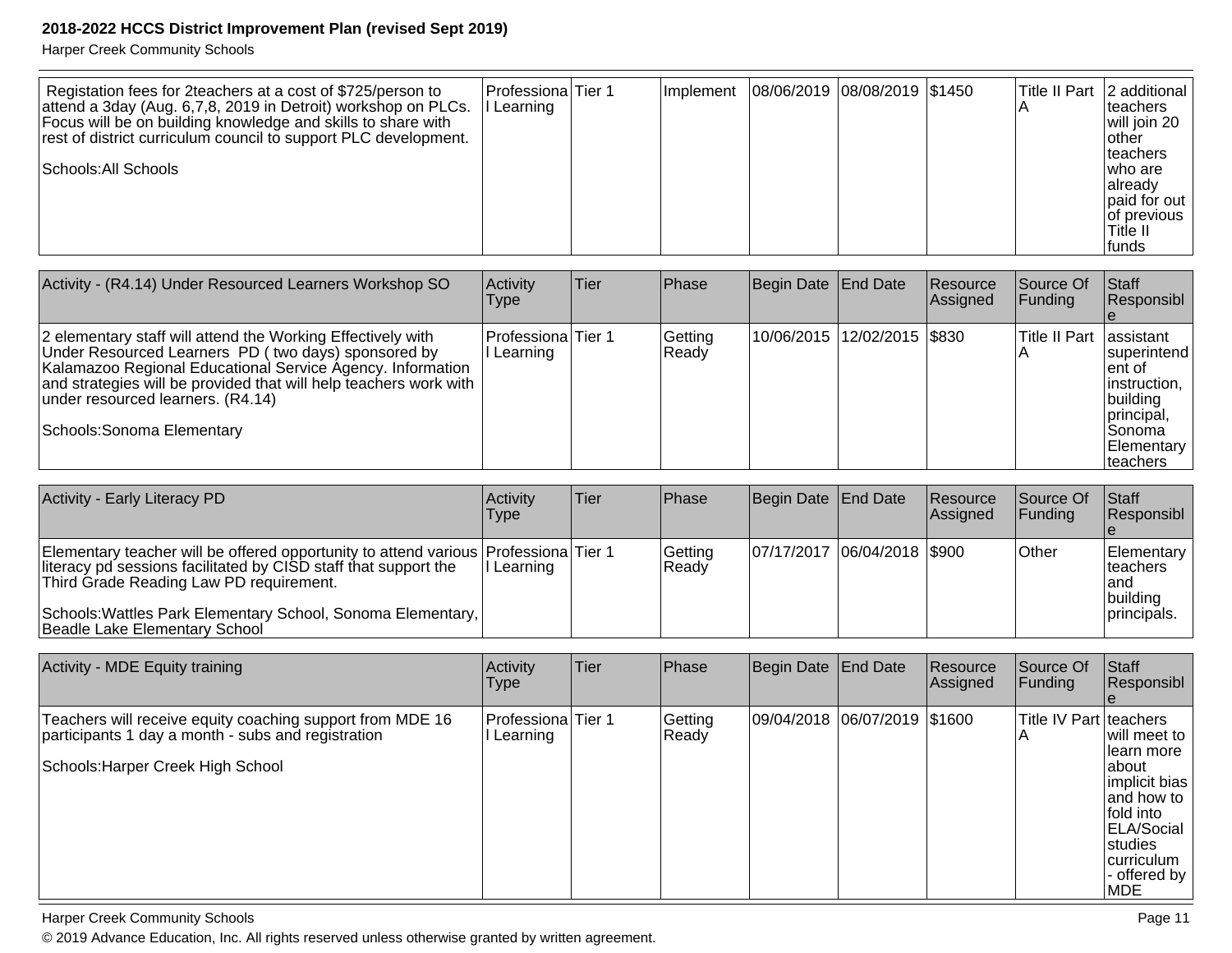| Activity - Training in Cognitive Coaching                                                                                                                           | Activity<br>Type                 | Tier | Phase     | Begin Date End Date          | Resource<br>Assigned | Source Of<br>Funding | Staff<br>Responsibl                                                                                                                                                                                                                                                                                                  |
|---------------------------------------------------------------------------------------------------------------------------------------------------------------------|----------------------------------|------|-----------|------------------------------|----------------------|----------------------|----------------------------------------------------------------------------------------------------------------------------------------------------------------------------------------------------------------------------------------------------------------------------------------------------------------------|
| Administrators, instructional coaches, and teachers will be<br>identified to attend training in Cognitive Coaching from trainer<br>at CISD.<br>Schools: All Schools | Professiona Tier 1<br>I Learning |      | Implement | 09/01/2017 06/12/2020 \$3200 |                      | Title II Part<br>ΙA  | Instructiona<br>I coaches,<br>administrat<br>ors and<br>teacher<br>leaders will<br>be trained<br>in Cognitive<br>Coaching<br>and use it<br>during<br>instructiona<br>I dialogue<br>land<br>evaluation<br>conversatio<br>ns. Goal<br>over the<br>course of<br>several<br>years is to<br>lhave<br>everyone<br>trained. |

| Activity - Wattles Park Instructional Coach                                                                                                                                                                                                                                                                                                                        | Activity<br>Type    | <b>Tier</b> | <b>Phase</b>      | Begin Date End Date |                                 | Resource<br>Assigned | Source Of<br> Fundina | <b>Staff</b><br>Responsibl                                               |
|--------------------------------------------------------------------------------------------------------------------------------------------------------------------------------------------------------------------------------------------------------------------------------------------------------------------------------------------------------------------|---------------------|-------------|-------------------|---------------------|---------------------------------|----------------------|-----------------------|--------------------------------------------------------------------------|
| 50 FTE instructional coach (\$56,785) with provided embedded Academic<br>PD to support teachers with providing embedded differentiated<br>instruction for students eligible for tier 2 & 3 support in tier 1<br>using evidence based instructional practices. Additional<br>supplemental support with also be provided.<br>Schools: Wattles Park Elementary School | Support<br> Program | Tier 1      | <b>Ilmplement</b> |                     | 09/04/2018  06/12/2020  \$49286 |                      | Title I Part          | principal<br>land<br>linstructiona<br>II coach.<br>lintervention<br>list |

| Activity - Golden Package Training | <b>Activity</b><br><b>Type</b> | <sup>I</sup> Tier | <b>Phase</b> | Begin Date End Date |  | <b>Resource</b><br><b>Assigned</b> | Source Of<br>Funding | Staff<br><b>Responsibl</b> |
|------------------------------------|--------------------------------|-------------------|--------------|---------------------|--|------------------------------------|----------------------|----------------------------|
|------------------------------------|--------------------------------|-------------------|--------------|---------------------|--|------------------------------------|----------------------|----------------------------|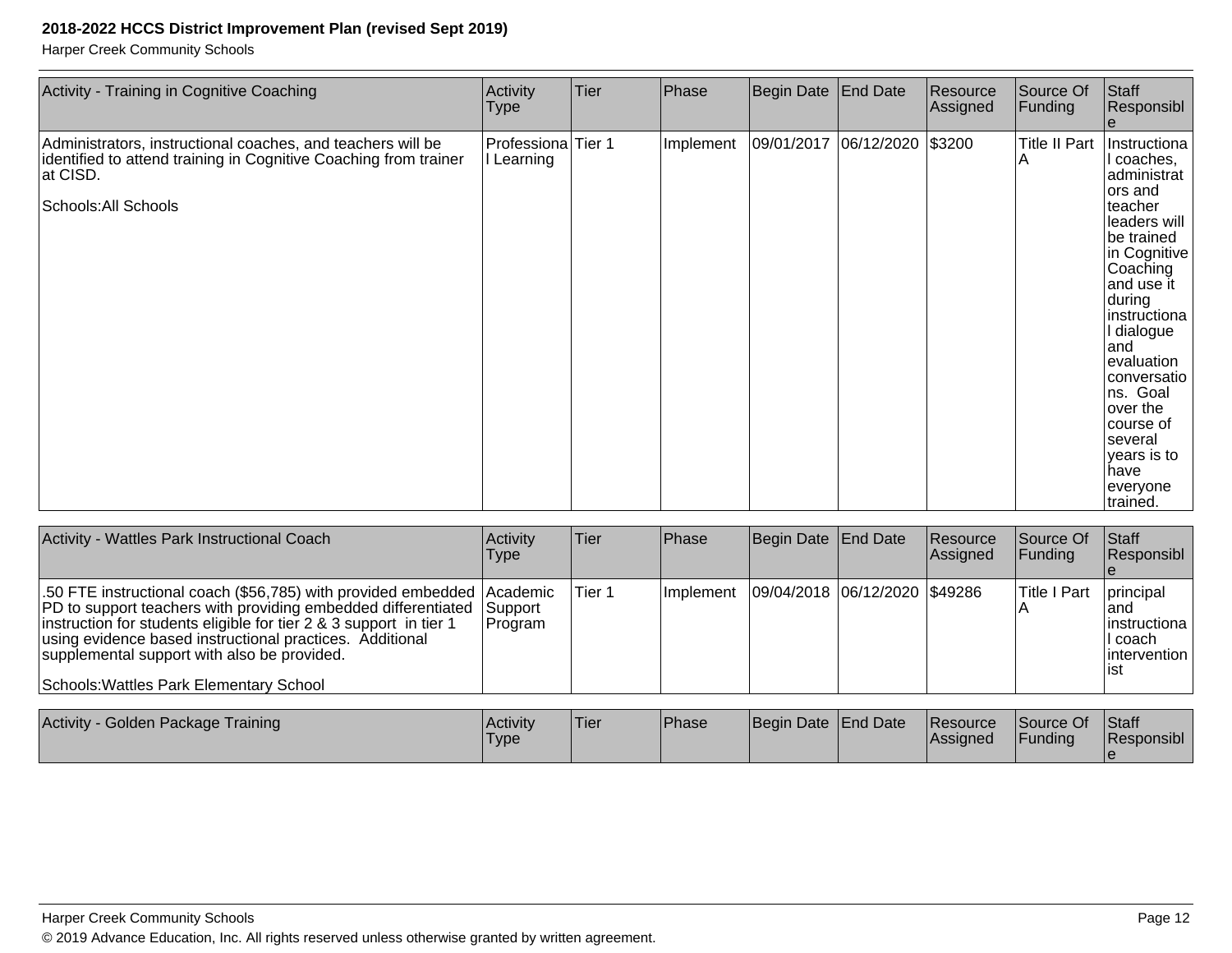| Deb Wahlstrom will provide PD support for staff who are using<br>Golden Package which is a customized report that supports<br>analysis of state testing. Participants will be able to use state<br>testing results to address curriculum, instruction and<br>assessment gaps.<br>Schools: All Schools | Evaluation,<br>Professiona<br>I Learning | Tier <sub>1</sub> | Monitor | 01/14/2019 06/07/2019 \$3847 |  |  | <b>Title II Part</b><br>ΙA | $ $ Deb<br>Wahlstrom<br>will be<br>contracted<br>to train<br>teachers<br>how how to<br>best use<br>the Golden<br>Package -<br>a resource<br>Ithat we<br>purchase to<br>help us<br> best<br>analyze<br>results from<br>Istate<br>testing.<br>Professiona<br>developme<br>Int will<br>lbetter<br> support use <br>of the tool. |
|-------------------------------------------------------------------------------------------------------------------------------------------------------------------------------------------------------------------------------------------------------------------------------------------------------|------------------------------------------|-------------------|---------|------------------------------|--|--|----------------------------|------------------------------------------------------------------------------------------------------------------------------------------------------------------------------------------------------------------------------------------------------------------------------------------------------------------------------|
|-------------------------------------------------------------------------------------------------------------------------------------------------------------------------------------------------------------------------------------------------------------------------------------------------------|------------------------------------------|-------------------|---------|------------------------------|--|--|----------------------------|------------------------------------------------------------------------------------------------------------------------------------------------------------------------------------------------------------------------------------------------------------------------------------------------------------------------------|

| Activity - Small group reading and writing strategies                                                                                                                                   | Activity<br><b>Type</b> | Tier              | Phase | Begin Date End Date           | <b>Resource</b><br> Assigned | Source Of<br>Funding | <b>Staff</b><br>Responsibl                                                                                         |
|-----------------------------------------------------------------------------------------------------------------------------------------------------------------------------------------|-------------------------|-------------------|-------|-------------------------------|------------------------------|----------------------|--------------------------------------------------------------------------------------------------------------------|
| Teachers who attend the series will learn additional evidence<br>based strategies for solid tier one instruction, specifically with<br>small group instruction.<br>Schools: All Schools | Direct<br>∣Instruction⊹ | Tier <sub>1</sub> |       | 09/07/2018  06/12/2020  \$750 |                              | Other                | Staff<br>lidentified to<br>lattend will<br>Ishare<br>strategies<br>with their<br>CAT and<br>grade level<br>Iteams. |
| <b>Activity - National TPRS training</b>                                                                                                                                                | Activity                | Tier              | Phase | Begin Date End Date           | Resource                     | Source Of            | Staff<br>.                                                                                                         |

| Activity - National TPRS training | Activity<br>'Type | <b>Tier</b> | <b>Phase</b> | Begin Date End Date | Resource<br><b>IAssianed</b> | Source Of<br>Funding | <b>Staff</b><br>Responsibl |
|-----------------------------------|-------------------|-------------|--------------|---------------------|------------------------------|----------------------|----------------------------|
|                                   |                   |             |              |                     |                              |                      |                            |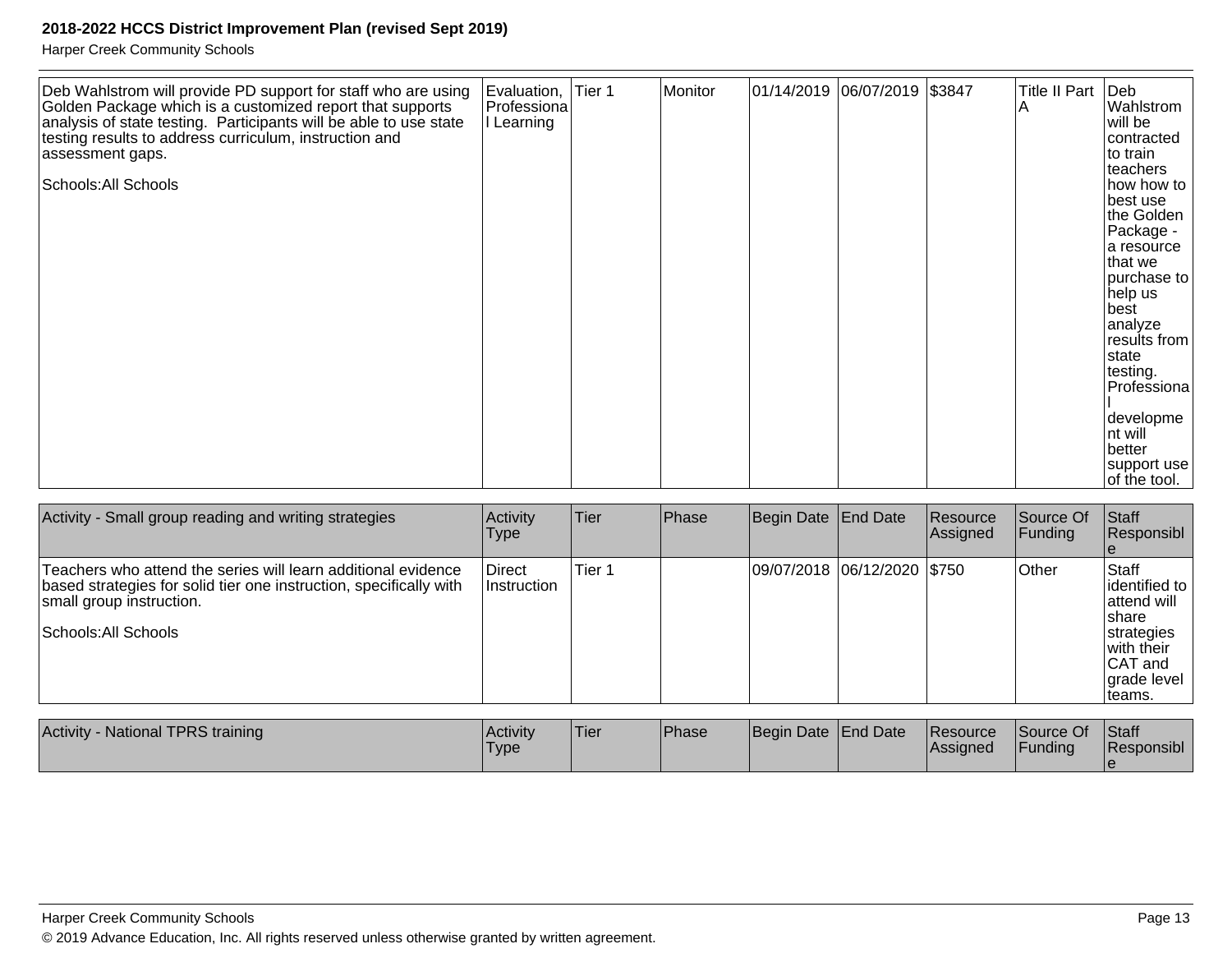Harper Creek Community Schools

| National TPRS - total physical response storytelling for<br>teaching Spanish and other secondary languages (Chicago,<br>IL) not offered in Michigan July 8-12, 2019<br>registration \$798 and hotel is for two Spanish teachers - 1<br>room x \$179 all expenses x 4 nights \$716 total<br>Schools: Sonoma Elementary, Harper Creek Middle School,<br>Beadle Lake Elementary School | Professiona Tier 1<br>l Learning |  |  | 07/08/2019 09/12/2019 \$1514 |  | Title II Part | Our world<br> language<br>Iteachers<br>will attend<br>this training<br>Ito learn<br>strategies<br>to improve<br> reading and <br>∣writing of<br>Spanish<br>land<br>English. |
|-------------------------------------------------------------------------------------------------------------------------------------------------------------------------------------------------------------------------------------------------------------------------------------------------------------------------------------------------------------------------------------|----------------------------------|--|--|------------------------------|--|---------------|-----------------------------------------------------------------------------------------------------------------------------------------------------------------------------|
|-------------------------------------------------------------------------------------------------------------------------------------------------------------------------------------------------------------------------------------------------------------------------------------------------------------------------------------------------------------------------------------|----------------------------------|--|--|------------------------------|--|---------------|-----------------------------------------------------------------------------------------------------------------------------------------------------------------------------|

#### **Strategy 4:**

Family Engagement - Parents will be provided with strategies, materials and/or resources for working with their children at home.

Category: English/Language Arts

Research Cited: : What Works in Schools: Translating Research into Action; Robert J Marzano; Aug 2003- Researchers indicate that nothing creates more of a sense of

ownership than being involved in day-to-day school activities. Learning increases in the home environment, increasing learning time overall. Increasing parental involvement also helps build trusting and working relationships between families and school staff.

#### Tier: Tier 1

| Activity - (R5.1) Beadle Lake Family Nights                                                                                                                                                                                                                                                                                                                                                                                                                                                                 | Activity<br>Type             | <b>Tier</b>       | <b>Phase</b>     | Begin Date End Date |                              | Resource<br>Assigned | Source Of<br><b>Funding</b> | <b>Staff</b><br>Responsibl                                      |
|-------------------------------------------------------------------------------------------------------------------------------------------------------------------------------------------------------------------------------------------------------------------------------------------------------------------------------------------------------------------------------------------------------------------------------------------------------------------------------------------------------------|------------------------------|-------------------|------------------|---------------------|------------------------------|----------------------|-----------------------------|-----------------------------------------------------------------|
| Family Literacy Night where families will receive focused<br>information about how students learn to read/write and how to<br>help child at home. Costs for make & take materials, story teller,  t<br>and take home book per child. And Family STEM Night where<br>families learn about how science, technology, engineering, and<br>math are integrated at school and how to engage in STEM at<br>home. Cost for presenter from AirZoo and story teller. (R5.1)<br>Schools: Beadle Lake Elementary School | <b>Parent</b><br>Ilnvolvemen | Tier <sub>2</sub> | <b>Implement</b> |                     | 09/06/2016 05/26/2017 \$1500 |                      | lGeneral<br>lFund           | Beadle<br>ILake<br>teaching<br>Istaff.<br>building<br>principal |

| Activity - (R5.2) Wattles Park Elementary Family Nights | l Acti∨it∨<br><b>Type</b> | 'Tier | <b>IPhase</b> | Begin Date End Date |  | <b>Resource</b><br><b>IAssianed</b> | Source Of<br>Funding | <b>Staff</b><br>Responsibl |
|---------------------------------------------------------|---------------------------|-------|---------------|---------------------|--|-------------------------------------|----------------------|----------------------------|
|---------------------------------------------------------|---------------------------|-------|---------------|---------------------|--|-------------------------------------|----------------------|----------------------------|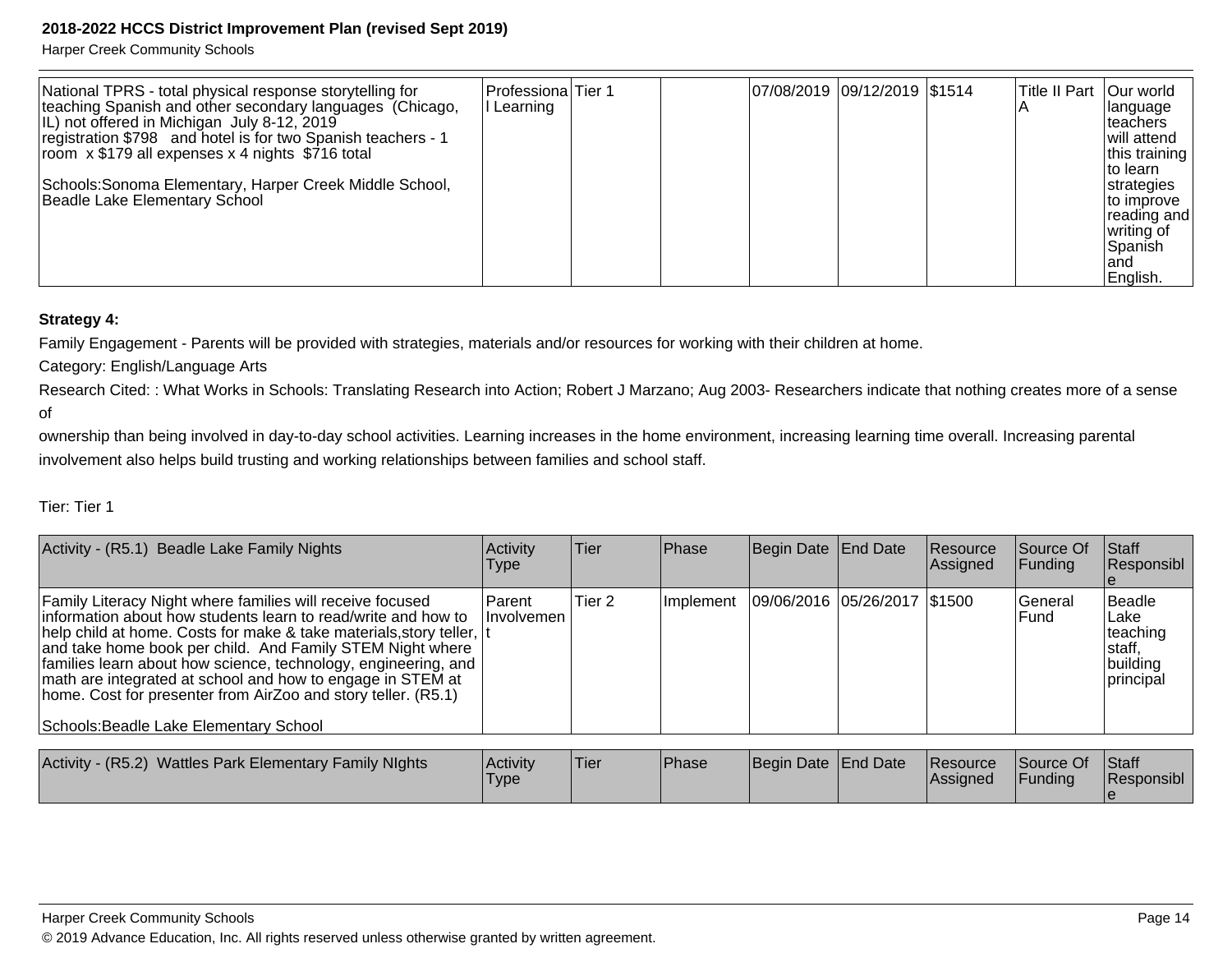Harper Creek Community Schools

| 2 Title I Parent/Family Events for parents/families of Title I<br>eligible children to explain Title I program and how to provide<br>reading and math strategies to support at home learning. Cost<br>to include snacks (level books/math game materials, and child<br> care. (R5.2) | l Parent<br><b>Involvemen</b> | Tier 2 | Implement   09/06/2016   06/14/2019   \$274 |  | <b>Title I Part</b> | <b>Title</b><br>Iteacher.<br> building<br> principal |
|--------------------------------------------------------------------------------------------------------------------------------------------------------------------------------------------------------------------------------------------------------------------------------------|-------------------------------|--------|---------------------------------------------|--|---------------------|------------------------------------------------------|
| Schools: Wattles Park Elementary School                                                                                                                                                                                                                                              |                               |        |                                             |  |                     |                                                      |

| Activity - (R5.4) Sonoma Family Night                                                                                                                                                                                                                               | Activitv<br>Type | Tier              | <b>IPhase</b> | Begin Date   End Date       | Resource<br><b>Assigned</b> | Source Of<br>IFundina | <b>Staff</b><br>Responsibl                                  |
|---------------------------------------------------------------------------------------------------------------------------------------------------------------------------------------------------------------------------------------------------------------------|------------------|-------------------|---------------|-----------------------------|-----------------------------|-----------------------|-------------------------------------------------------------|
| Parent/Family meeting for parents/families of Title I eligible<br> children to explain Title I program and how to support their child   Involvemen<br>at home in literacy and math. Cost snacks, and child care<br> provided. (R5.4) <br>Schools: Sonoma Elementary | <b>Parent</b>    | Tier <sub>2</sub> | Ilmplement    | 09/06/2016 06/14/2019 \$117 |                             | lTitle I Part         | <sup>1</sup> Title i<br>Iteacher.<br> building<br>principal |

| Activity - (R5.10) District Title Meeting                                                                                                                                                                                                               | Activity<br><b>Type</b>       | <b>Tier</b> | <b>Phase</b>     | Begin Date End Date           | Resource<br><b>Assigned</b> | Source Of<br><b>IFunding</b> | <b>Staff</b><br>Responsibl |
|---------------------------------------------------------------------------------------------------------------------------------------------------------------------------------------------------------------------------------------------------------|-------------------------------|-------------|------------------|-------------------------------|-----------------------------|------------------------------|----------------------------|
| One District wide Title I meeting for approxmiately 25 families<br>of Title I eligible children wih the goal of sharing reading,<br>writing, and math strategies that are used in daily instruction.<br>Purchase snacks and child care for the meeting. | <b>Parent</b><br>l Involvemen | Tier 2      | <b>Implement</b> | 09/06/2016  12/12/2019  \$100 |                             | lTitle I Part                | Curriculum<br>Idirector    |
| Schools: Wattles Park Elementary School, Sonoma Elementary,<br>Beadle Lake Elementary School                                                                                                                                                            |                               |             |                  |                               |                             |                              |                            |

| Activity - (R5.11) ELL at home learning                                                                                                                                                                                                                         | <b>Activity</b><br>Type                                          | Tier | <b>IPhase</b> | Begin Date   End Date            | Resource<br><b>Assigned</b> | <b>Source Of</b><br>IFundina | <b>Staff</b><br>Responsibl         |
|-----------------------------------------------------------------------------------------------------------------------------------------------------------------------------------------------------------------------------------------------------------------|------------------------------------------------------------------|------|---------------|----------------------------------|-----------------------------|------------------------------|------------------------------------|
| Purchase school readiness materials for home for approx. 30<br>families of ELL eligible students. Materials to include leveled<br>books, notebooks/writing materials, books on tape, media<br>devices for listening/CD players. (R5.11)<br>Schools: All Schools | Supplemen Tier 2<br>Ital<br>Materials,<br>Parent<br>I Involvemen |      | Ilmplement    | 12/19/2016   05/31/2018   \$1012 |                             | Title III                    | IELL<br> teacher/coo <br>Irdinator |

#### **Strategy 5:**

Viable Curriculum in Place - We will assess which of the following elements of a viable curriculum we have in place and add or revise as needed:

District definition of what viable curriculum is using a research based definition.

Develop written high quality vision for tier one instruction for all core contents.

CATeams will ID essential power standards looking at: readiness, leverage and endurance

Essential power standards will be unwrapped then units and lessons will be identified or developed that align using Understanding by design. Units will have common

#### Harper Creek Community Schools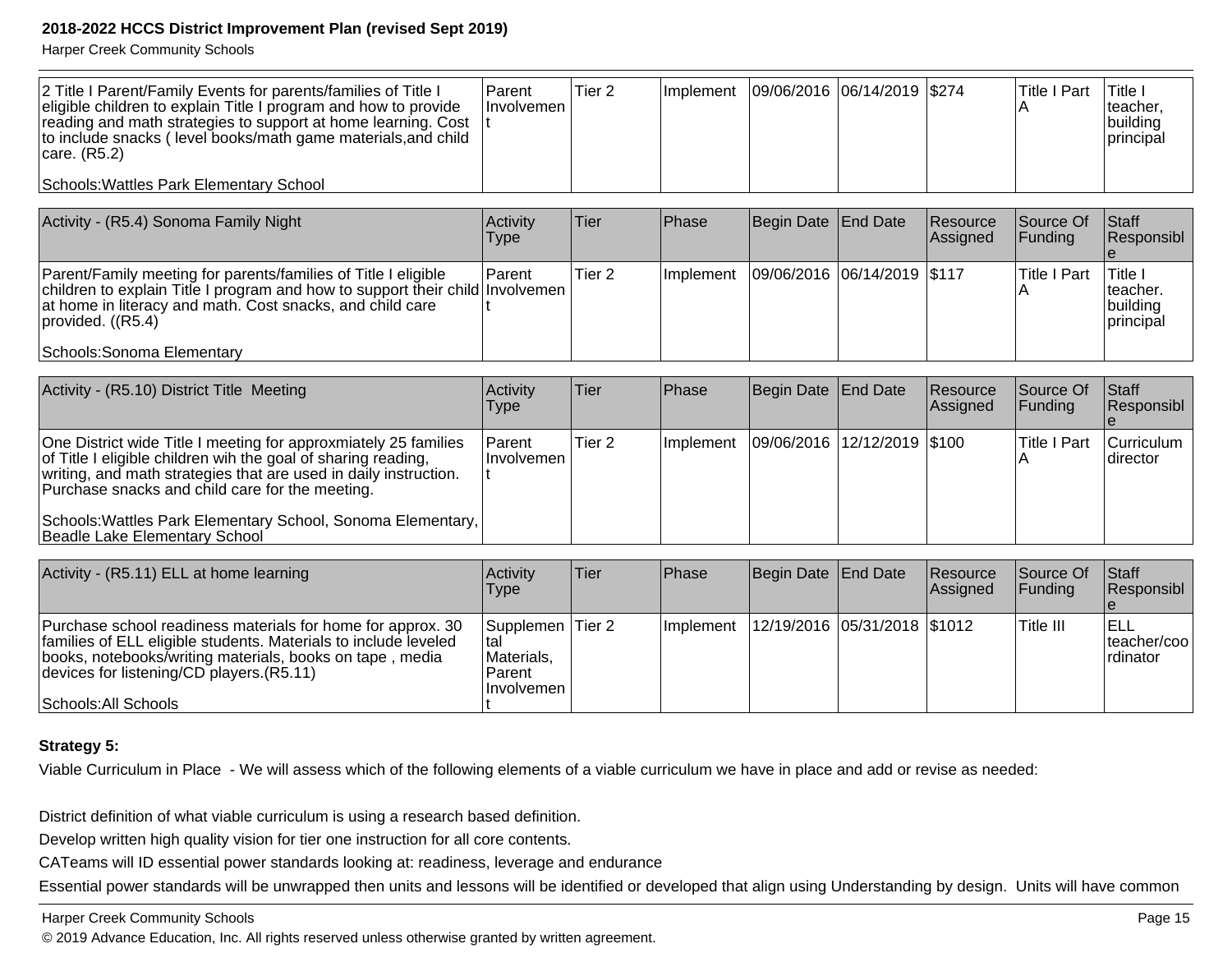Harper Creek Community Schools

formative assessments. The curriculum will then be monitored.

Category: English/Language Arts

Research Cited: Beesley, A., & Apthorp, H. (Eds.). (2010). Classroom instruction that works, second edition: Research report. Denver, CO: McREL International. Tier: Tier 1

| Activity - define curriculum - common definition                                                                                       | Activity<br>Type               | Tier   | Phase      | Begin Date End Date           | Resource<br>Assigned | Source Of<br>Funding | Staff<br>Responsibl                                                                                                                         |
|----------------------------------------------------------------------------------------------------------------------------------------|--------------------------------|--------|------------|-------------------------------|----------------------|----------------------|---------------------------------------------------------------------------------------------------------------------------------------------|
| Instructional leaders will review expert definition on curriculum<br>and develop our own operating definition.<br>Schools: All Schools | Curriculum<br>Developme<br>Int | Tier 1 | Ilmplement | $ 06/11/2018 06/12/2020 $ \$0 |                      | <b>Title II Part</b> | Assistant<br>Superinten<br>dent will<br>llead<br><b>CATeams</b><br>collaboratio<br>In with our<br>ICISD<br><i>curriculum</i><br>Idepartment |

| Activity - Curriculum Cycle Implemented                                                                                                                                                                                                                                                                                                                                                                                                                                                                                      | Activity<br><b>Type</b>          | <b>Tier</b> | Phase            | Begin Date End Date           | Resource<br>Assigned | Source Of<br><b>Funding</b> | <b>Staff</b><br>Responsibl                                |
|------------------------------------------------------------------------------------------------------------------------------------------------------------------------------------------------------------------------------------------------------------------------------------------------------------------------------------------------------------------------------------------------------------------------------------------------------------------------------------------------------------------------------|----------------------------------|-------------|------------------|-------------------------------|----------------------|-----------------------------|-----------------------------------------------------------|
| June 2018 - secure a written vision draft of high quality<br>linstruction<br>June 2018- February 2019 - CATeams will identify essential<br>power standards (elementary- reading and writing) (secondary<br>- for the main content taught by CATeams)<br>January 2019 - December 2019 unwrap essential power<br>standards and revise instructional units as necessary &<br>develop common formative assessments that will be used to<br>monitor progress towards attaining essential power standards.<br>Schools: All Schools | lCurriculum<br>l Developme<br>nt | Tier 1      | Getting<br>Ready | $ 06/11/2018 06/19/2020 $ \$0 |                      | <b>Title II Part</b>        | Assistant<br> Superinten<br>Ident and<br>IDCC<br>lleaders |

#### **Strategy 6:**

TRPRS- Total Physical Response - Teachers will learn research based strategies to help students acquire language. These strategies can be used across languagesfor speaking, listening and writing. One of our teachers has used these strategies and seen amazing growth. Other teachers want to learn these strategies.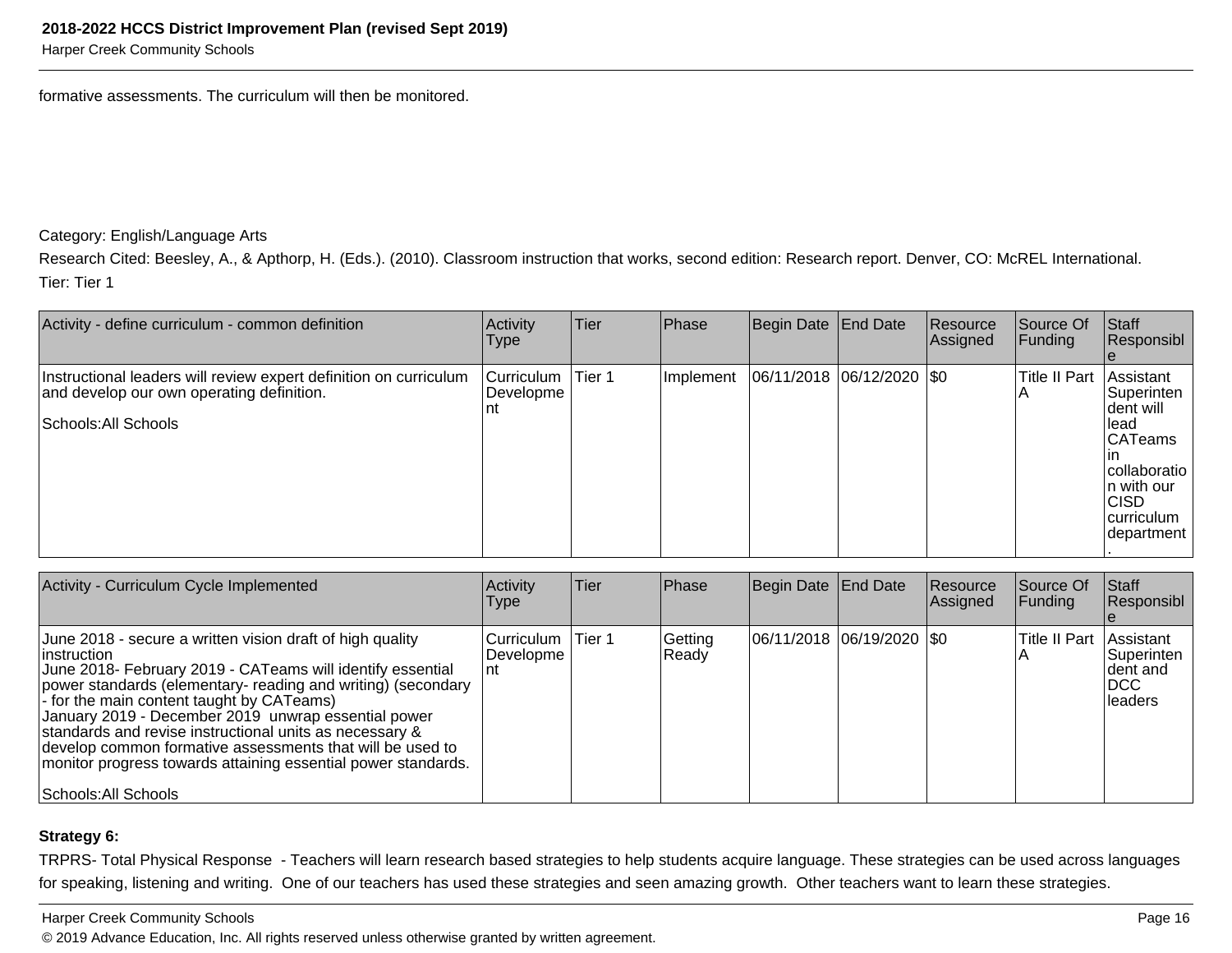Harper Creek Community Schools

Category: Learning Support Systems

 Research Cited: Asher, J. J. (2009). Learning another language through actions. Total physical response. 7th edn: Sky OakProductions: California.

Caroline, L. (2005). Practical ELT for young leaners. Mc.Graw Hill: NY.

F.-R. Kuo et al (2014). The Effects of Embodiment-based TPR Approach on Student English Vocabulary. Journal of

King Saud University – Computer and Information Sciences, 26(2): 63-70.

Freeman, L., Diane. (2011). Technique and principles in language teaching. Cambridge Univ. Press: NY.

Haynes, O. M., Bornstein, M. H. and Leach, D. B. (2004). Vocabulary competence in first- and second born siblings

of the same chronological age. Journal of Child Language, 31(4): 855-73.

Norland, L. D. and Pruet, T. S. A. (2006). Kaleidoscope of models and strategies for teaching english to speakers ofother languages. Westport, Connecticut: London.

Singh, J. P. (2011). Effective of total pysical response. Academic Voices A Multidisciplinary Journal, 1(1): 13-21.

Sühendan, E. (2013). Using total physical response method in early childhood foreign language teaching

environments. Procedia-Social and Behavioral Sciences 93(October): 17-66

Tier: Tier 1

| Activity - TRPRS- Total Physical Response                                                                                                                | <b>Activity</b><br>Type        | Tier    | <b>IPhase</b> | Begin Date End Date          | <b>Resource</b><br>Assigned | <b>Source Of</b><br>IFundina | <b>Staff</b><br><b>Responsibl</b> |
|----------------------------------------------------------------------------------------------------------------------------------------------------------|--------------------------------|---------|---------------|------------------------------|-----------------------------|------------------------------|-----------------------------------|
| Teachers will integrate Total Physical Response into their<br>instructional strategies after attending summer training cost<br>\$798 and \$716 for hotel | <b>Curriculum</b><br>Developme | ∣Tier 1 |               | 09/23/2019 06/06/2020 \$1514 |                             | Title II Part   K-8          | <b>Ilanguage</b><br>Iteachers 3   |
| Schools: Wattles Park Elementary School, Sonoma Elementary,<br>Harper Creek Middle School, Beadle Lake Elementary School                                 |                                |         |               |                              |                             |                              |                                   |

## **Goal 2: Promote College and Career Readiness by increasing achievement in writing for allstudents.**

#### **Measurable Objective 1:**

A 10% increase of All Students will demonstrate a proficiency in writing in English Language Arts by 06/13/2020 as measured by by district K-8 writing assessmentand PSAT/SAT..

#### **Strategy 1:**

Differentiated Instruction - A varied of reading learning opportunities will be provided to students based on their instructional needs.

Category:

Research Cited: Research- Research Cited: Connecting Teachers, Students and Standards, Strategies for Success in Diverse and Inclusive Classrooms, By Deborah

#### Harper Creek Community Schools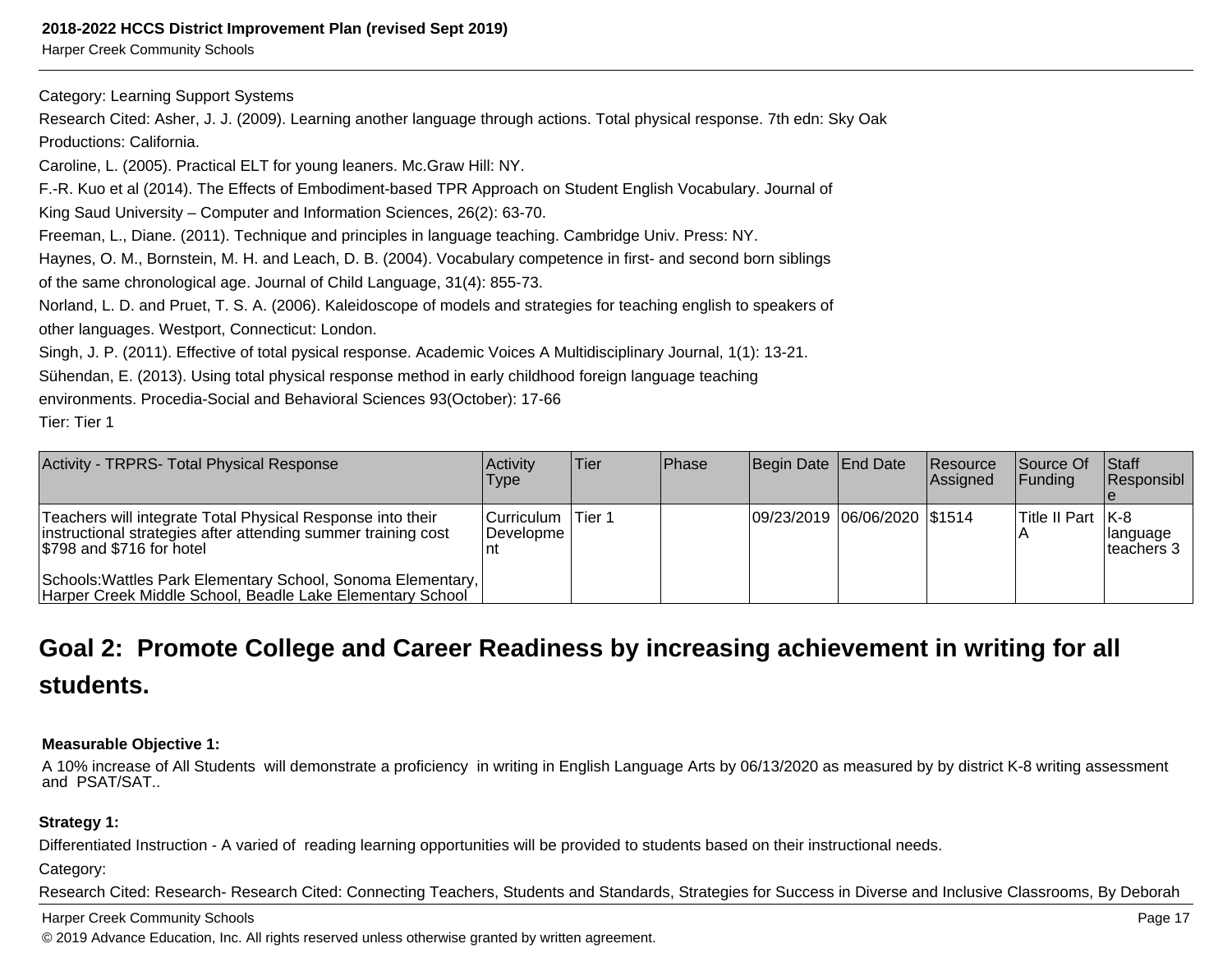Harper Creek Community Schools

Voltz, Michele Jean Sims,

Betty Nelson, 2010

Differentiated Instruction-Responding to the Needs of All Learners by Carol Ann Tomlinson,1999.

Tier:

| Activity - (W1.1) Lucy Calkins                                                                                                                                                                                                                   | <b>Activity</b><br>Type        | Tier   | <b>IPhase</b>     | Begin Date End Date         | <b>Resource</b><br>Assigned | <b>Source Of</b><br><b>IFunding</b>                                      | <b>Staff</b><br>Responsibl                   |
|--------------------------------------------------------------------------------------------------------------------------------------------------------------------------------------------------------------------------------------------------|--------------------------------|--------|-------------------|-----------------------------|-----------------------------|--------------------------------------------------------------------------|----------------------------------------------|
| K-5 classroom teachers will provide writing instruction<br>following the Lucy Calkins writers workshop model. (W1.1)<br>Schools: Wattles Park Elementary School, Sonoma Elementary,<br>Harper Creek Middle School, Beadle Lake Elementary School | l Direct<br><b>Instruction</b> | Tier 1 | <b>Ilmplement</b> | 09/06/2016  06/14/2019  \$0 |                             | $\sqrt{\frac{1}{100}}$ Funding $\sqrt{\frac{1}{100}}$<br><b>Required</b> | teachers,<br>Ibuildina<br><i>Iprincipals</i> |

| Activity - (W1.2) Progress Monitoring Lucy Calkins                                                                                                                                                                                       | <b>Activity</b><br><b>Type</b> | Tier   | <b>IPhase</b>     | Begin Date   End Date |                         | <b>Resource</b><br>Assigned | Source Of<br>IFundina              | <b>Staff</b><br>Responsibl |
|------------------------------------------------------------------------------------------------------------------------------------------------------------------------------------------------------------------------------------------|--------------------------------|--------|-------------------|-----------------------|-------------------------|-----------------------------|------------------------------------|----------------------------|
| K-5 Students will be progress monitored at least monthly (via<br>writing samples) to ensure that accelerated progress is being<br>made. Instruction will be adjusted as needed based on student<br>$ progress$ monitoring data. $(W1.2)$ | <i>I</i> Monitor               | Tier 1 | <b>Ilmplement</b> |                       | 09/06/2016 06/14/2019 0 |                             | No Funding teachers,<br>l Reauired | building<br>Iprincipals    |
| Schools: Wattles Park Elementary School, Sonoma Elementary,<br>Harper Creek Middle School, Beadle Lake Elementary School                                                                                                                 |                                |        |                   |                       |                         |                             |                                    |                            |

| Activity - (W1.3) Middle School Writer's Workshop                                                                                                                                                                                                     | Activity<br>Type             | Tier   | <b>IPhase</b> | Begin Date End Date |                         | <b>Resource</b><br><b>Assigned</b> | <b>Source Of</b><br>IFundina          | <b>Staff</b><br><b>Responsibl</b>             |
|-------------------------------------------------------------------------------------------------------------------------------------------------------------------------------------------------------------------------------------------------------|------------------------------|--------|---------------|---------------------|-------------------------|------------------------------------|---------------------------------------|-----------------------------------------------|
| 6-8 ELA teachers will teach writing using a variety of different<br>teaching concepts, strategies, and techniques for writing while<br>encouraging students to write in different genres or styles.<br>l(W1.3)<br>Schools: Harper Creek Middle School | Direct<br><b>Instruction</b> | Tier 1 | Ilmplement    |                     | 09/06/2016 06/14/2019 0 |                                    | No Funding 6-8 ELA<br><b>Required</b> | Iteachers,<br> building<br><i>Iprincipals</i> |

| Activity - (W1.4) Monitor Middle School Writer's Workshop                                                                                                                                                                                                                                                                                                                    | Activity<br><b>Type</b> | Tier   | <b>Phase</b>     | Begin Date   End Date |                         | Resource<br><b>Assigned</b> | <b>Source Of</b><br>IFundina          | <b>IStaff</b><br>Responsibl                  |
|------------------------------------------------------------------------------------------------------------------------------------------------------------------------------------------------------------------------------------------------------------------------------------------------------------------------------------------------------------------------------|-------------------------|--------|------------------|-----------------------|-------------------------|-----------------------------|---------------------------------------|----------------------------------------------|
| 6-8 ELA teachers will use release time and/or CAT time to look   Monitor<br>at student work and data to monitor student progress and make<br>changes as necessary. Administrators will collect writing<br>samples on a rotating monthly basis and meet with staff to<br>discuss the progress students are making in writing. $(W1.4)$<br>Schools: Harper Creek Middle School |                         | Tier 1 | <b>Implement</b> |                       | 09/06/2016 06/14/2019 0 |                             | No Funding 6-8 ELA<br><b>Required</b> | teachers,<br> building<br><i>Iprincipals</i> |

Harper Creek Community Schools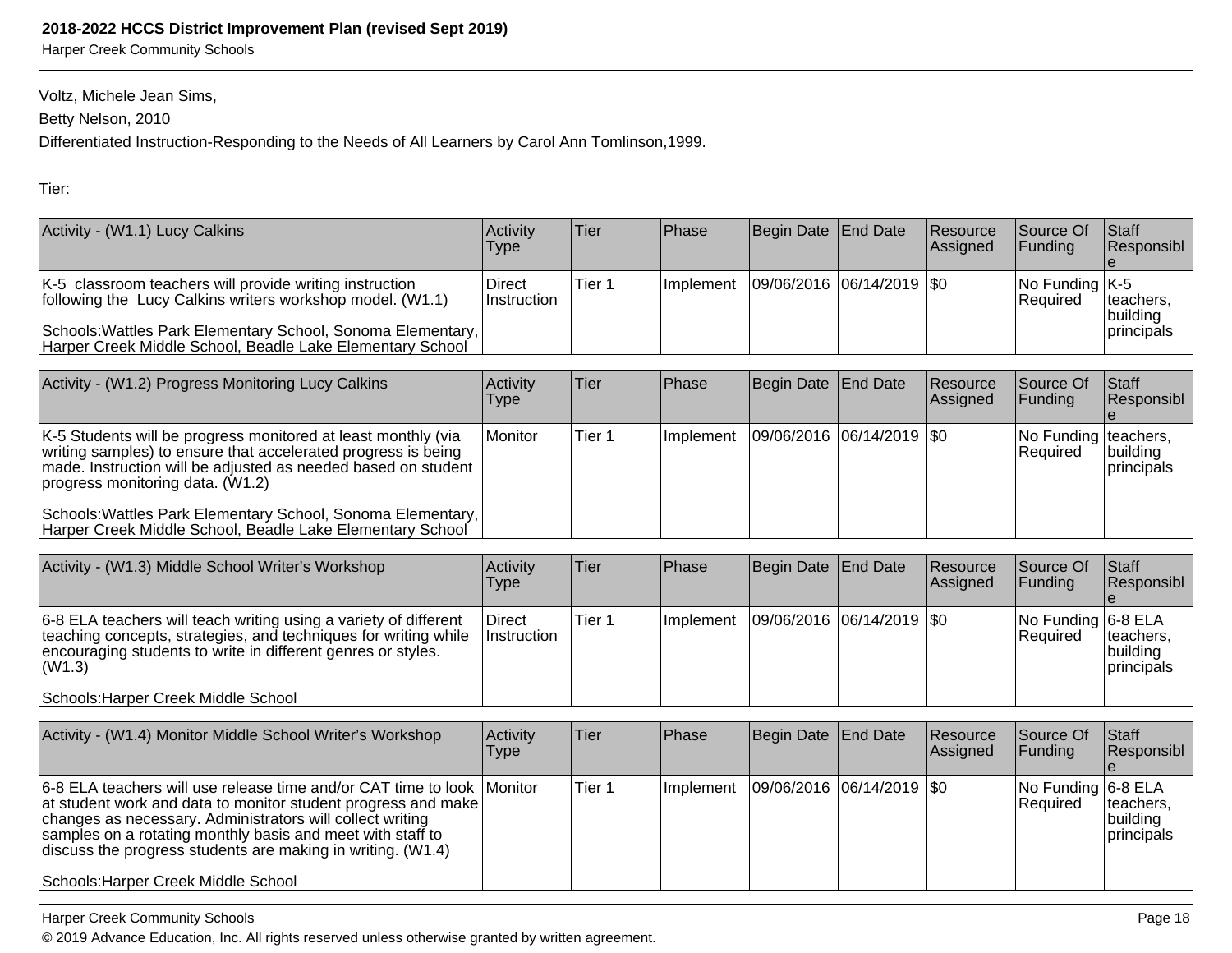| Activity - (W1.5) High School English Support Class                                                                                                                                                                                                                                                                                                                                                                           | Activity<br><b>Type</b>        | Tier              | Phase     | <b>Begin Date</b> | <b>End Date</b>             | Resource<br>Assigned | Source Of<br>Funding             | Staff<br>Responsibl                                                                    |
|-------------------------------------------------------------------------------------------------------------------------------------------------------------------------------------------------------------------------------------------------------------------------------------------------------------------------------------------------------------------------------------------------------------------------------|--------------------------------|-------------------|-----------|-------------------|-----------------------------|----------------------|----------------------------------|----------------------------------------------------------------------------------------|
| Implementation of 40 minute High School English support class<br>for students who are below grade level in their reading and/or<br>writing skills. (W1.5)<br>Schools: Harper Creek High School                                                                                                                                                                                                                                | Academic<br>Support<br>Program | Tier <sub>2</sub> | Implement | 09/06/2016        | 06/14/2019                  | $\sqrt{50}$          | General<br>Fund                  | <b>ELA</b><br>support<br>class<br>teachers,<br>building<br>principals                  |
|                                                                                                                                                                                                                                                                                                                                                                                                                               |                                |                   |           |                   |                             |                      |                                  |                                                                                        |
| Activity - (W1.6) High School Support Class Monitoring                                                                                                                                                                                                                                                                                                                                                                        | Activity<br><b>Type</b>        | Tier              | Phase     | <b>Begin Date</b> | <b>End Date</b>             | Resource<br>Assigned | Source Of<br>Funding             | Staff<br>Responsibl                                                                    |
| ELA support class teachers will monitor the general ELA<br>grades and progress of students assigned to their ELA support<br>class (W1.6)<br>Schools: Harper Creek High School                                                                                                                                                                                                                                                 | Monitor                        | Tier <sub>2</sub> | Implement |                   | 09/06/2016  06/14/2019  \$0 |                      | No Funding ELA<br>Required       | support<br>class<br>teachers,<br>general<br>ELA<br>teachers,<br>building<br>principals |
|                                                                                                                                                                                                                                                                                                                                                                                                                               |                                |                   |           |                   |                             |                      |                                  |                                                                                        |
| Activity - (W1,7) Small group and individual student support<br>with para professionals                                                                                                                                                                                                                                                                                                                                       | Activity<br><b>Type</b>        | Tier              | Phase     | <b>Begin Date</b> | <b>End Date</b>             | Resource<br>Assigned | Source Of<br>Funding             | Staff<br>Responsibl                                                                    |
| Para professionals are assigned to each of the elementary and<br>middle school building to provide targeted math and ELA<br>intervention services to students who are not meeting core<br>content academic standards. Instruction to take place during<br>non-academic instructional time. (W1.7)<br>Schools: Wattles Park Elementary School, Sonoma Elementary,<br>Harper Creek Middle School, Beadle Lake Elementary School | Academic<br>Support<br>Program | Tier <sub>2</sub> | Implement | 09/06/2016        | 06/14/2019                  | $\sqrt{50}$          | No Funding<br>Required           | teachers,<br>para<br>professiona<br>is, building<br>principals                         |
|                                                                                                                                                                                                                                                                                                                                                                                                                               |                                |                   |           |                   |                             |                      |                                  |                                                                                        |
| Activity - (W1.8) Small group and individual student support<br>with Title I teacher.                                                                                                                                                                                                                                                                                                                                         | Activity<br>Type               | Tier              | Phase     | <b>Begin Date</b> | <b>End Date</b>             | Resource<br>Assigned | Source Of<br>Funding             | Staff<br>Responsibl                                                                    |
| Each elementary building will have a .5 FTE Title I Teacher<br>assigned to the provide targeted math and ELA intervention<br>services to students who are not meeting core content<br>academic standards. Instruction to take place during non-<br>academic instructional time. (W1.8)                                                                                                                                        | Academic<br>Support<br>Program | Tier <sub>2</sub> | Implement |                   | 09/06/2016  06/14/2019  \$0 |                      | No Funding teachers,<br>Required | Title I<br>teacher,<br>building<br>principals                                          |
| Schools: Wattles Park Elementary School, Sonoma Elementary,<br>Beadle Lake Elementary School                                                                                                                                                                                                                                                                                                                                  |                                |                   |           |                   |                             |                      |                                  |                                                                                        |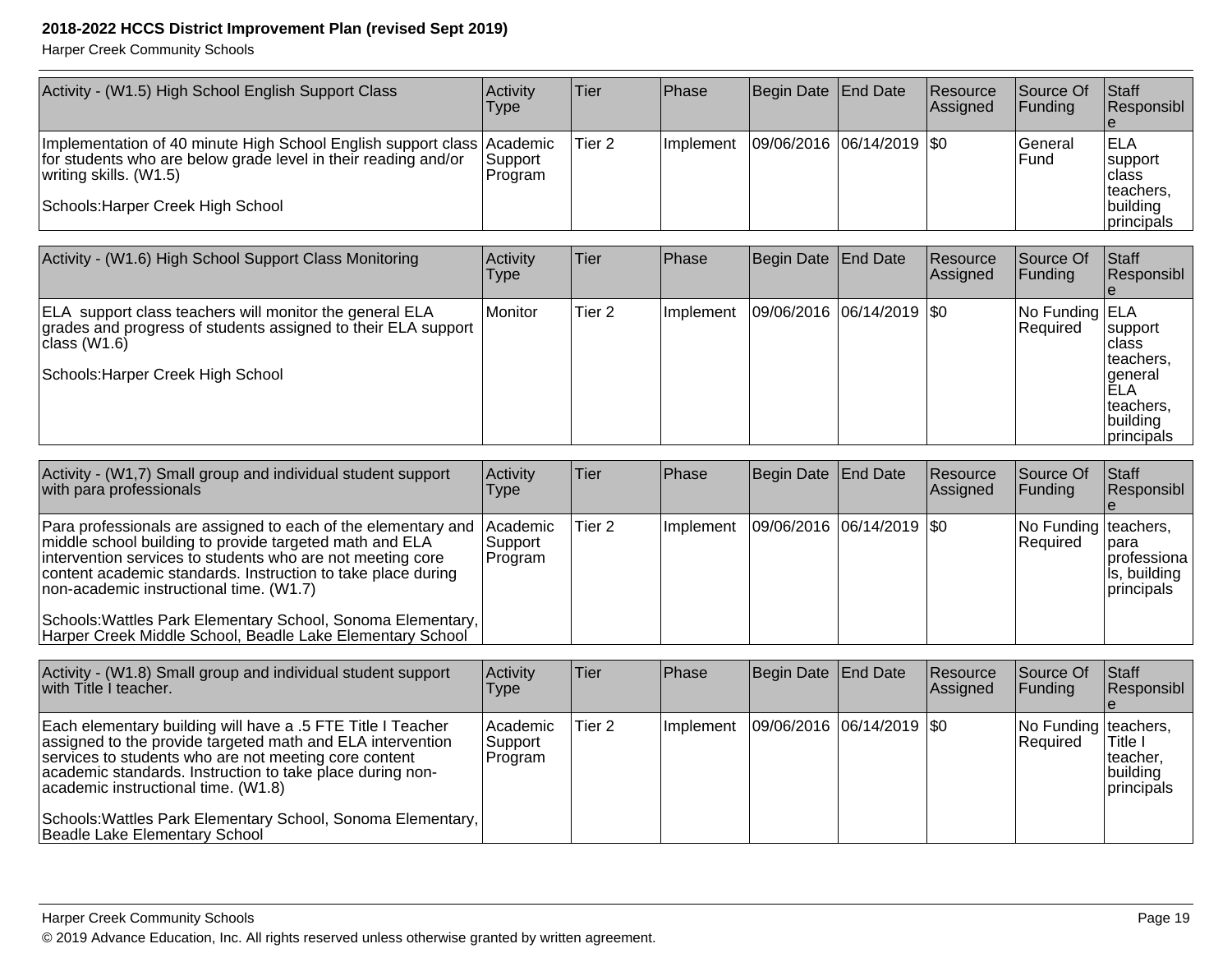Harper Creek Community Schools

| Activity - (W1.13) ELL support materials                                                                                                                                                                                                                                                                                | <b>Activity</b><br><b>Type</b> | lTier | <b>Phase</b>     | Begin Date   End Date       | Resource<br>Assigned | Source Of<br>IFundina             | Staff<br>Responsibl                                          |
|-------------------------------------------------------------------------------------------------------------------------------------------------------------------------------------------------------------------------------------------------------------------------------------------------------------------------|--------------------------------|-------|------------------|-----------------------------|----------------------|-----------------------------------|--------------------------------------------------------------|
| Purchase materials/programs to use with approx 30 ELL<br>eligible K-12 students in small group/individual settings to<br>support vocabulary development and literacy skills. Materials to Materials,<br>include annual subscription to Lesson Pix-visual and Reading<br>AZ ELL version. (W1.13)<br>Schools: All Schools | Supplemen Tier 2<br>Technology |       | Getting<br>Ready | 12/19/2016  06/08/2018  \$0 |                      | No Funding ELL<br><b>Required</b> | teacher/coo <br>Irdinator,<br>Iclassroom<br><b>Iteachers</b> |

#### **Strategy 2:**

Writing in the content areas of science and social studies - Students will be provided with more opportunities to engage in informational writing across content areas. Category:

Research Cited: writing across the curriculum-steve peha- 2003 reading and writing in the academic content areas-alliance for excellent education-2006 thinking andwriting across the curriculum-elementary/middle- Collins Institute- 2012

Tier:

| Activity - (W2.1) Beadle Lake Integrate Science and Social<br>studies content                                                                                                                                                                                                                                                     | Activity<br>Type    | Tier   | <b>IPhase</b> | Begin Date   End Date         | <b>Resource</b><br>Assigned | <b>Source Of</b><br>IFundina               | <b>Staff</b><br>Responsibl           |
|-----------------------------------------------------------------------------------------------------------------------------------------------------------------------------------------------------------------------------------------------------------------------------------------------------------------------------------|---------------------|--------|---------------|-------------------------------|-----------------------------|--------------------------------------------|--------------------------------------|
| During Empower Hour students identified as needing additional Academic<br>support to meet informational writing standards will receive<br>intervention in small groups. Research based strategies and<br>programs, such as Collins Writing, Six Traits and LLI will be<br> used. (W2.1)<br>Schools: Beadle Lake Elementary School | Support_<br>Program | Tier 2 | Ilmplement    | $ 09/06/2016 06/14/2019 $ \$0 |                             | No Funding grade level<br><b>IRequired</b> | Iteachers,<br> building<br>principal |

| Activity - (W2.2) Sonoma Elementary Writing in the Content<br><b>Areas</b>                                                                      | Activity<br>Type       | 'Tier  | <b>IPhase</b>     | Begin Date End Date         | <b>Resource</b><br><b>Assigned</b> | <b>Source Of</b><br><b>IFundina</b> | Staff<br>Responsibl                                            |
|-------------------------------------------------------------------------------------------------------------------------------------------------|------------------------|--------|-------------------|-----------------------------|------------------------------------|-------------------------------------|----------------------------------------------------------------|
| Students will write daily in science and social studies using<br>appropriate content vocabulary and style. (W2.2)<br>Schools: Sonoma Elementary | Direct<br>⊺Instruction | Tier 1 | <b>Ilmplement</b> | 09/06/2016  06/14/2019  \$0 |                                    | <b>Required</b>                     | No Funding grade level<br>Iteachers,<br> building<br>principal |

| Activity - (W2.3) Wattles Park Writing in the content areas                                                                                                  | Activity<br><b>Type</b> | Tier   | <b>Phase</b>     | Begin Date End Date         | <b>Resource</b><br><b>Assigned</b> | Source Of<br><b>IFundina</b> | <b>Staff</b><br>Responsibl                                                       |
|--------------------------------------------------------------------------------------------------------------------------------------------------------------|-------------------------|--------|------------------|-----------------------------|------------------------------------|------------------------------|----------------------------------------------------------------------------------|
| Students will write daily in science and social studies using<br>appropriate content vocabulary and style. (W2.3)<br>Schools: Wattles Park Elementary School | Direct<br>∣Instruction  | Tier 1 | <b>Implement</b> | 09/06/2016  06/14/2019  \$0 |                                    | <b>IRequired</b>             | $ No$ Funding $ grade$ level $ $<br>Iteachers,<br> building<br><i>Iprincipal</i> |

#### Harper Creek Community Schools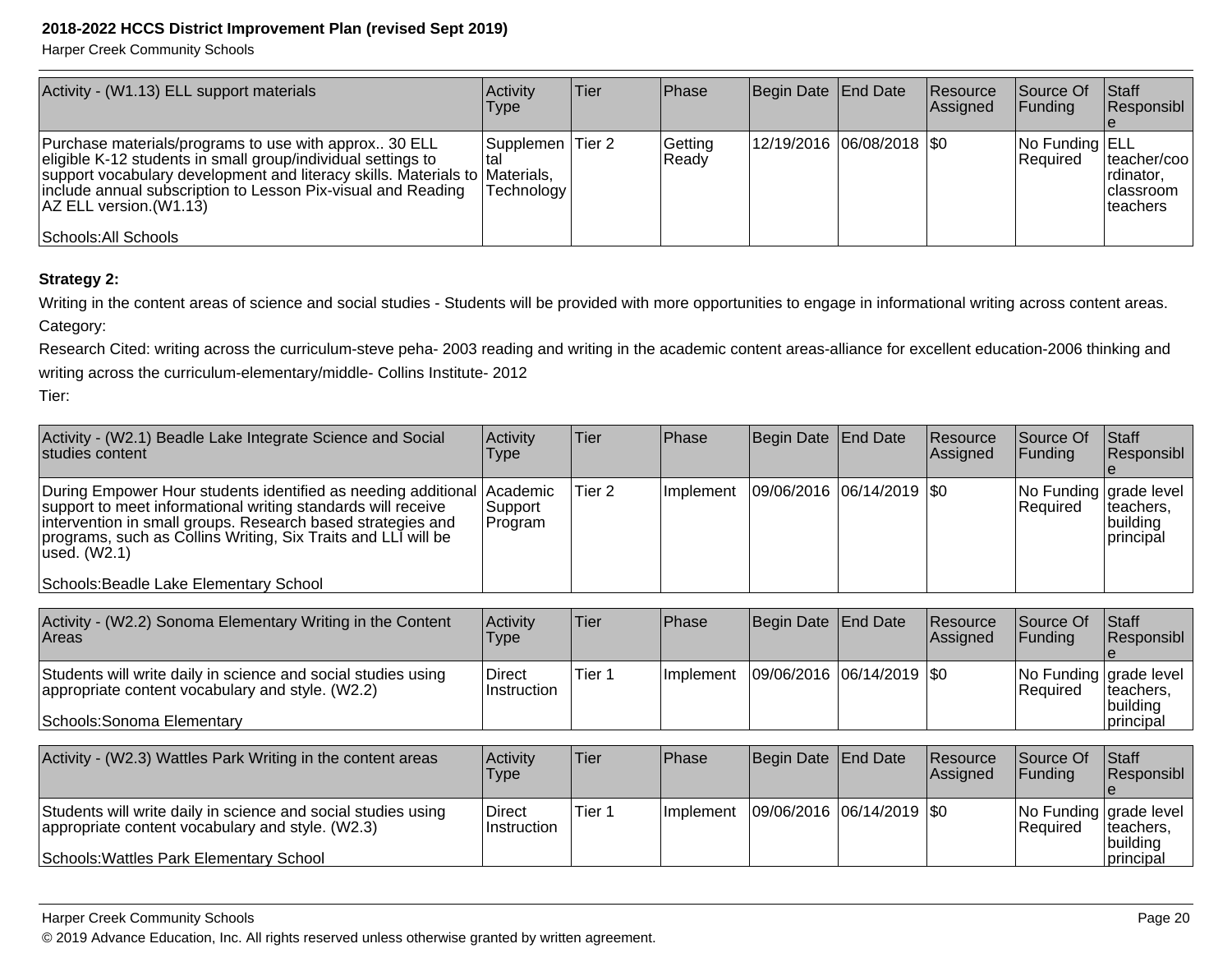Harper Creek Community Schools

| Activity - (W2.4) Middle School Writing Across the Curriculum                                                                                                                                             | Activity<br>Type            | Tier | Phase      | Begin Date End Date |                               | Resource<br>Assigned | Source Of<br><b>Funding</b>       | Staff<br>Responsibl                                                                                                    |
|-----------------------------------------------------------------------------------------------------------------------------------------------------------------------------------------------------------|-----------------------------|------|------------|---------------------|-------------------------------|----------------------|-----------------------------------|------------------------------------------------------------------------------------------------------------------------|
| 5-8 grade teachers of science and social studies will have<br>students writing with a focus on vocabulary and appropriate<br>style as outlined in the CCSS. (W2.4)<br>Schools: Harper Creek Middle School | Implementa Tier 1<br>ltion. |      | Ilmplement |                     | $ 09/06/2016 06/14/2019 $ \$0 |                      | No Funding 5-8 grade<br> Required | science<br>land social<br><b>Istudies</b><br>teachers, in<br>Istructional<br>Icoach,<br>building<br><i>Iprincipals</i> |

| Activity - (W2.5) Monitor writing- K-12                                                                                                                                                                                                                                                                                                                                                                                                           | Activity<br><b>Type</b> | Tier   | <b>Phase</b> | Begin Date End Date         | Resource<br><b>Assigned</b> | Source Of<br><b>Funding</b>                                       | <b>Staff</b><br>Responsibl                                                                                                           |
|---------------------------------------------------------------------------------------------------------------------------------------------------------------------------------------------------------------------------------------------------------------------------------------------------------------------------------------------------------------------------------------------------------------------------------------------------|-------------------------|--------|--------------|-----------------------------|-----------------------------|-------------------------------------------------------------------|--------------------------------------------------------------------------------------------------------------------------------------|
| K-12 science and social studies teachers will use common plan Monitor<br>time, release time and/or Collaborative Action Team time to<br>monitor student progress in the areas of using science and<br>social studies vocabulary and style and then make changes to<br>instruction as necessary. 6-12 teachers will also meet monthly<br>with the instructional coach to review student work and plan<br>next steps. W2.5)<br>Schools: All Schools |                         | Tier 1 | l Implement  | 09/06/2016  06/14/2019  \$0 |                             | $\sqrt{\frac{1}{100}}$ Funding $\sqrt{\frac{1}{100}}$<br>Required | <b>Science</b><br>land social<br><b>Istudies</b><br>Iteachers,<br>linstructiona<br>II coach,<br>building<br><i><b>principals</b></i> |

| Activity - (W2.6) High School Making Claim and Support                                                                                                                                                                                                                                                                                                                                        | Activity<br>Type | lTier. | <b>Phase</b> | Begin Date End Date         | <b>Resource</b><br><b>Assigned</b> | lSource Of<br> Funding        | <b>IStaff</b><br>Responsibl                                                                                  |
|-----------------------------------------------------------------------------------------------------------------------------------------------------------------------------------------------------------------------------------------------------------------------------------------------------------------------------------------------------------------------------------------------|------------------|--------|--------------|-----------------------------|------------------------------------|-------------------------------|--------------------------------------------------------------------------------------------------------------|
| Content teachers will provide student instruction on making and Direct<br>supporting claims in their content area by scaffolding best<br>practices: modeling, practicing, reflection, and revising.<br>Students will write using the appropriate content vocabulary<br>and style. Teachers will receive support from the instructional<br>⊺coach. (W2.6)<br>Schools: Harper Creek High School | ∣Instruction     | Tier 1 | Implement    | 09/06/2016  06/14/2019  \$0 |                                    | No Funding Core<br>l Reauired | <b>Icontent</b><br>high school<br>Iteachers.<br>linstructiona<br>I coach,<br> building<br><i>Iprincipals</i> |

#### **Strategy 3:**

Extended Learning Opportunities - Students eligible for Title I and At- Risk reading services will participate in extended learning opportunities outside of regular schoolhours and days.

Category:

Research Cited: Summer School Programs: A Look at the Research, Implications for Practice, and Program Sampler; Northwest Regional Education Labratory; Sept.2002- provides research on the implications of summer school programs on student achievement and provides examples of program models.

Tier:

Harper Creek Community Schools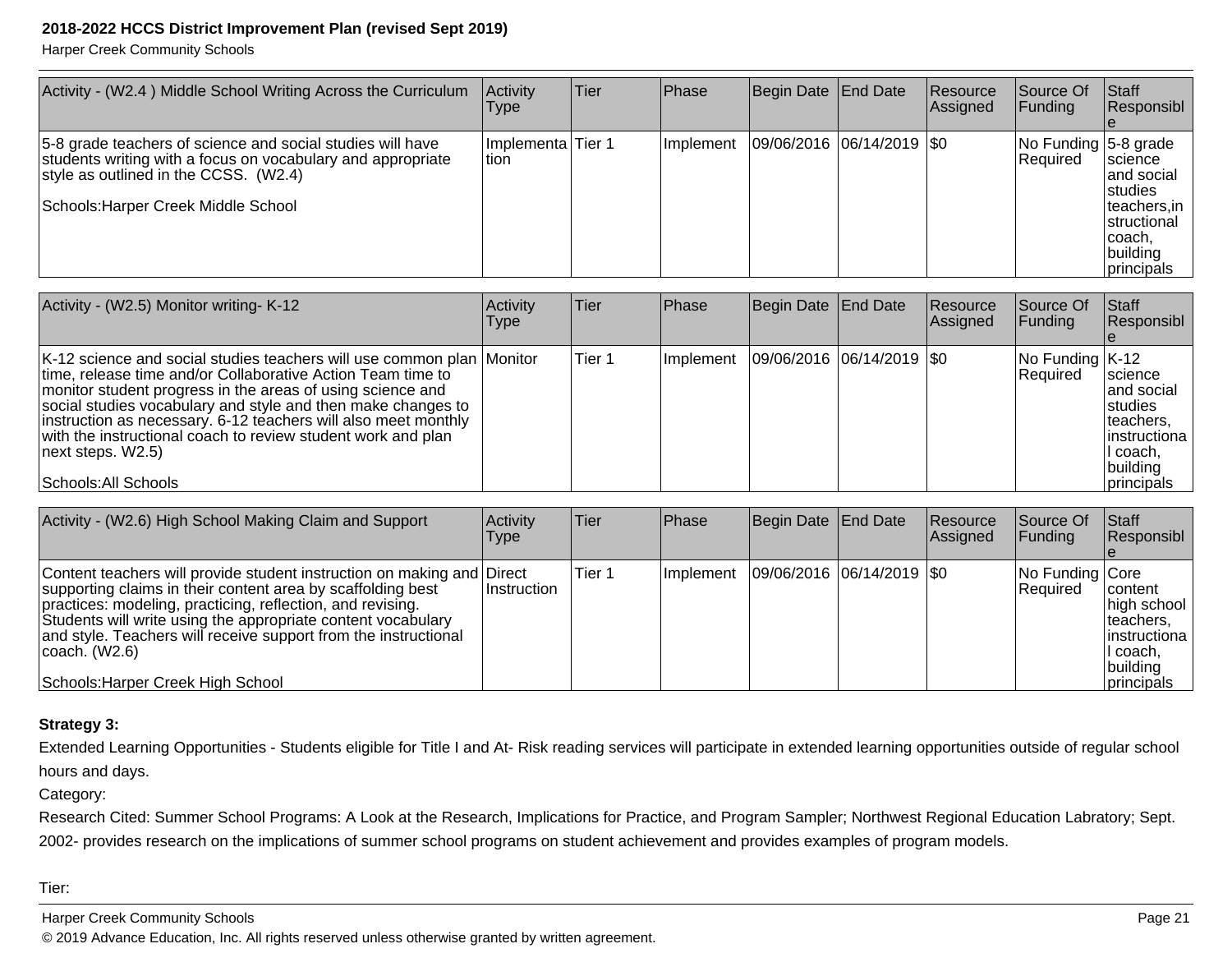Harper Creek Community Schools

| Activity - (W3.2) Sonoma Summer School                                                                                                                                                                                                                                                                                                                                                                                                                                                                                                                                                                                              | Activity<br><b>Type</b>          | <b>Tier</b> | Phase     | Begin Date End Date           | Resource<br>Assigned | Source Of<br><b>Funding</b>     | Staff<br>Responsibl                                                                                                                           |
|-------------------------------------------------------------------------------------------------------------------------------------------------------------------------------------------------------------------------------------------------------------------------------------------------------------------------------------------------------------------------------------------------------------------------------------------------------------------------------------------------------------------------------------------------------------------------------------------------------------------------------------|----------------------------------|-------------|-----------|-------------------------------|----------------------|---------------------------------|-----------------------------------------------------------------------------------------------------------------------------------------------|
| A 3.5 hours per day / 3 days per week/6 week summer school<br>for Title I eligible ending K-4 grade students who are below<br>grade level in reading, writing, and/or math skills. Focus of<br>instruction will be on closing the skill gaps. 3 teachers and 3<br>para-educators for approximately 48 students will be involved<br>in the program. Cost includes supplies, one day of PD for<br>summer school staff, and supervisor and coordinator stipends,<br>field trips to Willard Library, Barnes and Noble, Binder Park Zoo<br>and Kalamazoo Air Zoo, transportation for all activities (W3.2)<br>Schools: Sonoma Elementary | Academic<br> Support <br>Program | Tier 2      | Implement | $ 06/07/2016 08/11/2016 $ \$0 |                      | No Funding   summer<br>Required | school<br>Iteachers<br>and paras,<br>Isummer<br>Ischool<br>supervisor,<br>Isummer<br>Ischool<br>coordinator.<br>building<br><i>Iprincipal</i> |
|                                                                                                                                                                                                                                                                                                                                                                                                                                                                                                                                                                                                                                     |                                  |             |           |                               |                      |                                 |                                                                                                                                               |

| Activity - (W3.3) Wattles Park Summer Packets                                                                                                                                                                                                                                                                                                                                                                                                                                                                                                                                                                                                     | Activity<br><b>Type</b>             | Tier   | Phase     | Begin Date End Date           | Resource<br><b>Assigned</b> | Source Of<br><b>Funding</b>        | <b>Staff</b><br>Responsibl    |
|---------------------------------------------------------------------------------------------------------------------------------------------------------------------------------------------------------------------------------------------------------------------------------------------------------------------------------------------------------------------------------------------------------------------------------------------------------------------------------------------------------------------------------------------------------------------------------------------------------------------------------------------------|-------------------------------------|--------|-----------|-------------------------------|-----------------------------|------------------------------------|-------------------------------|
| A 3.5 hours per day / 3 days per week/6 week summer school<br>for Title I eligible ending K-4 grade students who are below<br>grade level in reading, writing, and/or math skills. Focus of<br>instruction will be on closing the skill gaps. 3 teachers and 3<br>para-educators for approximately 48 students will be involved<br>in the program. Cost includes supplies, one day of PD for<br>summer school staff, and supervisor and coordinator stipends,<br>field trips to Willard Library, Barnes and Noble, Binder Park Zoo<br>and Kalamazoo Air Zoo, transportation for all activities. (W3.3)<br>Schools: Wattles Park Elementary School | l Academic<br> Support_<br> Program | Tier 2 | Implement | $ 06/12/2015 08/21/2015 $ \$0 |                             | No Funding teachers,<br>l Reauired | <i>Ibuilding</i><br>principal |

| Activity - (W3.4) Wattles Park Morning Program                                                                                                                                                                                                  | Activity<br><b>Type</b>     | ∣Tier  | <b>IPhase</b>     | Begin Date End Date         | <b>Resource</b><br>Assigned | Source Of<br>IFundina                  | <b>Staff</b><br>Responsibl                          |
|-------------------------------------------------------------------------------------------------------------------------------------------------------------------------------------------------------------------------------------------------|-----------------------------|--------|-------------------|-----------------------------|-----------------------------|----------------------------------------|-----------------------------------------------------|
| Instructional paras and/or Title I Teacher will provide targeted<br>instruction and remediation in reading, writing, and math during Support<br>before school supplemental intervention time. (W3.4)<br>Schools: Wattles Park Elementary School | <b>Academic</b><br>IProgram | Tier 2 | <b>Ilmplement</b> | 09/02/2014  06/06/2016  \$0 |                             | No Funding Title I<br><b>IRequired</b> | Iteacher.<br>Iparas,<br>building<br><b>principa</b> |

| Activity - (W3.6) Summer School Monitoring                                                                                                                                                                                                       | <b>Activity</b><br>Type | lTier             | <b>IPhase</b> | Begin Date   End Date |                           | Resource<br><b>Assigned</b> | Source Of<br> Funding         | <b>Staff</b><br>Responsibl                             |
|--------------------------------------------------------------------------------------------------------------------------------------------------------------------------------------------------------------------------------------------------|-------------------------|-------------------|---------------|-----------------------|---------------------------|-----------------------------|-------------------------------|--------------------------------------------------------|
| Summer school staff a SO will monitored student progress at<br>least weekly during the summer school programs. Progress<br>  monitoring data will be used to adjust groups and programming  <br>las needed. (W3.6)<br>Schools: Sonoma Elementary | <i>I</i> Monitor        | Tier <sub>2</sub> | Ilmplement    |                       | 07/07/2015 08/06/2015 \$0 |                             | No Funding summer<br>Required | Ischool<br>Iteachers.<br> building<br><b>principal</b> |

Harper Creek Community Schools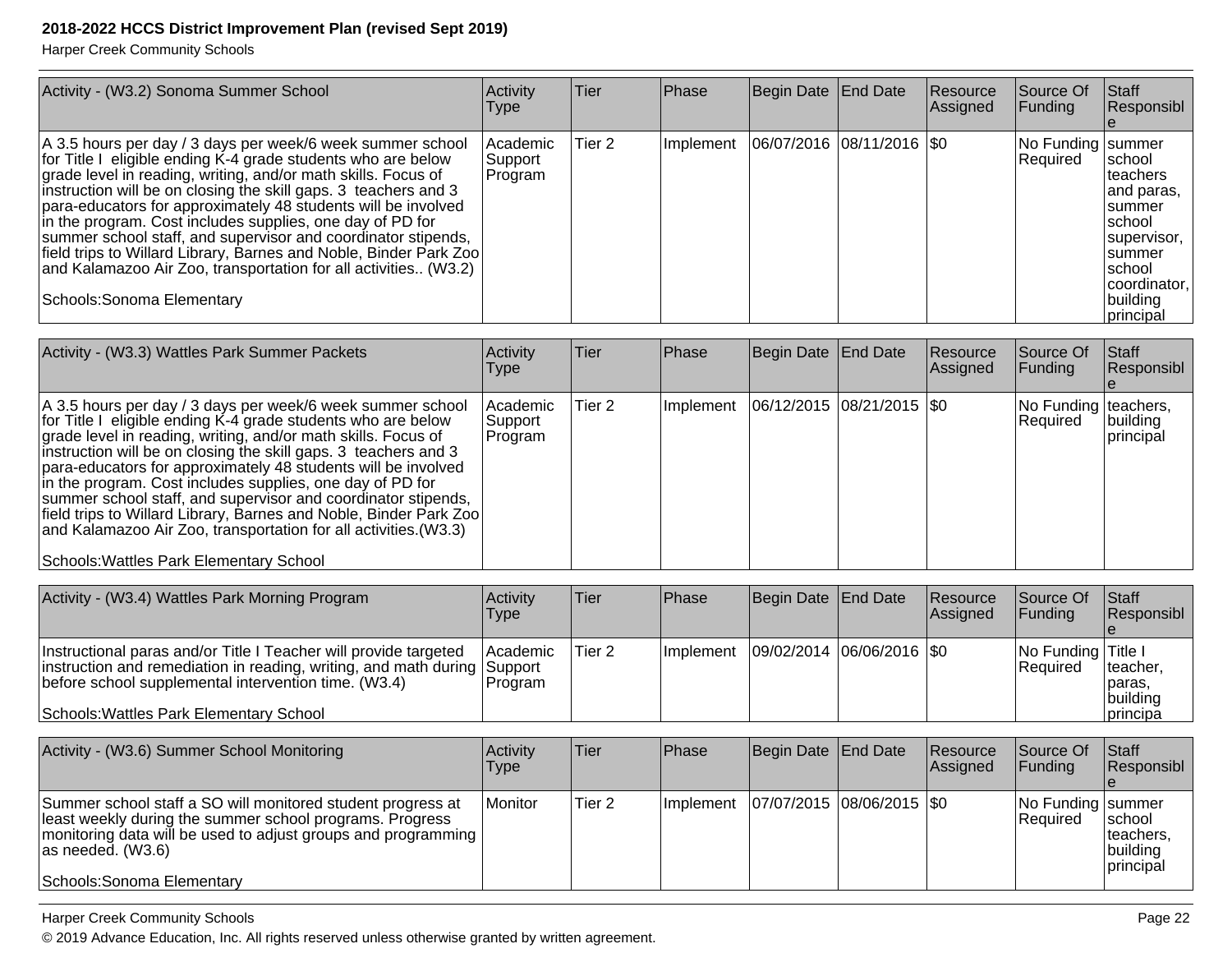| Activity - (W3.7) Wattles Park Morning Program Monitoring                                                                                                                                                                                                                                                                                                                                                                                                            | Activity<br>Type                   | Tier              | Phase     | Begin Date End Date         |                  | Resource<br>Assigned | Source Of<br>Funding             | Staff<br>Responsibl                                                                     |
|----------------------------------------------------------------------------------------------------------------------------------------------------------------------------------------------------------------------------------------------------------------------------------------------------------------------------------------------------------------------------------------------------------------------------------------------------------------------|------------------------------------|-------------------|-----------|-----------------------------|------------------|----------------------|----------------------------------|-----------------------------------------------------------------------------------------|
| Title I teacher will monitor student progress at least quarterly<br>using student writing samples and monitoring notes. Progress<br>monitoring data will be used to adjust groups and programming<br>as needed. (W3.7)                                                                                                                                                                                                                                               | Monitor                            | Tier <sub>2</sub> | Implement | 09/02/2014                  | 06/06/2016   \$0 |                      | No Funding Title I<br>Required   | teacher.<br>building<br>principal                                                       |
| Schools: Wattles Park Elementary School                                                                                                                                                                                                                                                                                                                                                                                                                              |                                    |                   |           |                             |                  |                      |                                  |                                                                                         |
| Activity - (W3.8) BLE summer school                                                                                                                                                                                                                                                                                                                                                                                                                                  | Activity<br><b>Type</b>            | <b>Tier</b>       | Phase     | <b>Begin Date</b>           | <b>End Date</b>  | Resource<br>Assigned | Source Of<br>Funding             | Staff<br>Responsibl                                                                     |
| Summer school program to be 3 days a week for 3.5 hours per<br>day for 6 weeks. for intensive support in literacy and math. Cost Support<br>to include 4 teachers, 4 para pros, staff PD, materials,<br>experiential learning trips, supervisor and transportation.<br>Schools: Beadle Lake Elementary School                                                                                                                                                        | Academic<br>Program,<br>Technology | Tier <sub>3</sub> | Implement | 06/09/2014                  | 08/31/2017       | I\$0                 | No Funding summer<br>Required    | school<br>staff,<br>summer<br>school<br>supervisor,<br>building<br>principal            |
| Activity - (W3.10) WPE After School                                                                                                                                                                                                                                                                                                                                                                                                                                  | Activity<br><b>Type</b>            | <b>Tier</b>       | Phase     | <b>Begin Date</b>           | <b>End Date</b>  | Resource<br>Assigned | Source Of<br>Funding             | Staff<br>Responsibl<br>e                                                                |
| After-School Tutoring Program for two one/hr sessions/ week /<br>4-5 weeks for approximately 40 Title I eligible students 1st-4th<br>grade students for remediation to address achievement gaps in Program<br>Math and ELA. Cost \$25/hr plus approximately 45% benefits to<br>include up to 4 adults which could be teachers and paras.<br>Paras will receive supervision and support plans from the<br>teacher. (W3.10)<br>Schools: Wattles Park Elementary School | Academic<br>Support                | Tier <sub>3</sub> | Implement | 01/25/2016 04/25/2016 \$0   |                  |                      | No Funding building<br>Required  | principal,<br>Title I staff,<br>classroom<br>teachers                                   |
|                                                                                                                                                                                                                                                                                                                                                                                                                                                                      |                                    |                   |           |                             |                  |                      |                                  |                                                                                         |
| Activity - (W3.11) Homeless Mentoring                                                                                                                                                                                                                                                                                                                                                                                                                                | Activity<br><b>Type</b>            | <b>Tier</b>       | Phase     | <b>Begin Date</b>           | <b>End Date</b>  | Resource<br>Assigned | Source Of<br>Funding             | Staff<br>Responsibl<br>$\boldsymbol{\Theta}$                                            |
| Stipend of \$25/hr and approx. 40% benefits for retired teacher<br>to provide four 30 minute sessions per week for 30 weeks to<br>support students identified as Homeless for mentoring,<br>especially in the areas of school attendance and homework<br>completion during non-academic time.(W3.11)<br>Schools: All Schools                                                                                                                                         | Academic<br>Support<br>Program     | Tier <sub>2</sub> | Implement | 09/06/2016 05/31/2018   \$0 |                  |                      | No Funding assistant<br>Required | superintend<br>ent of<br>instruction.<br>building<br>principals,<br>mentor<br>Iteachers |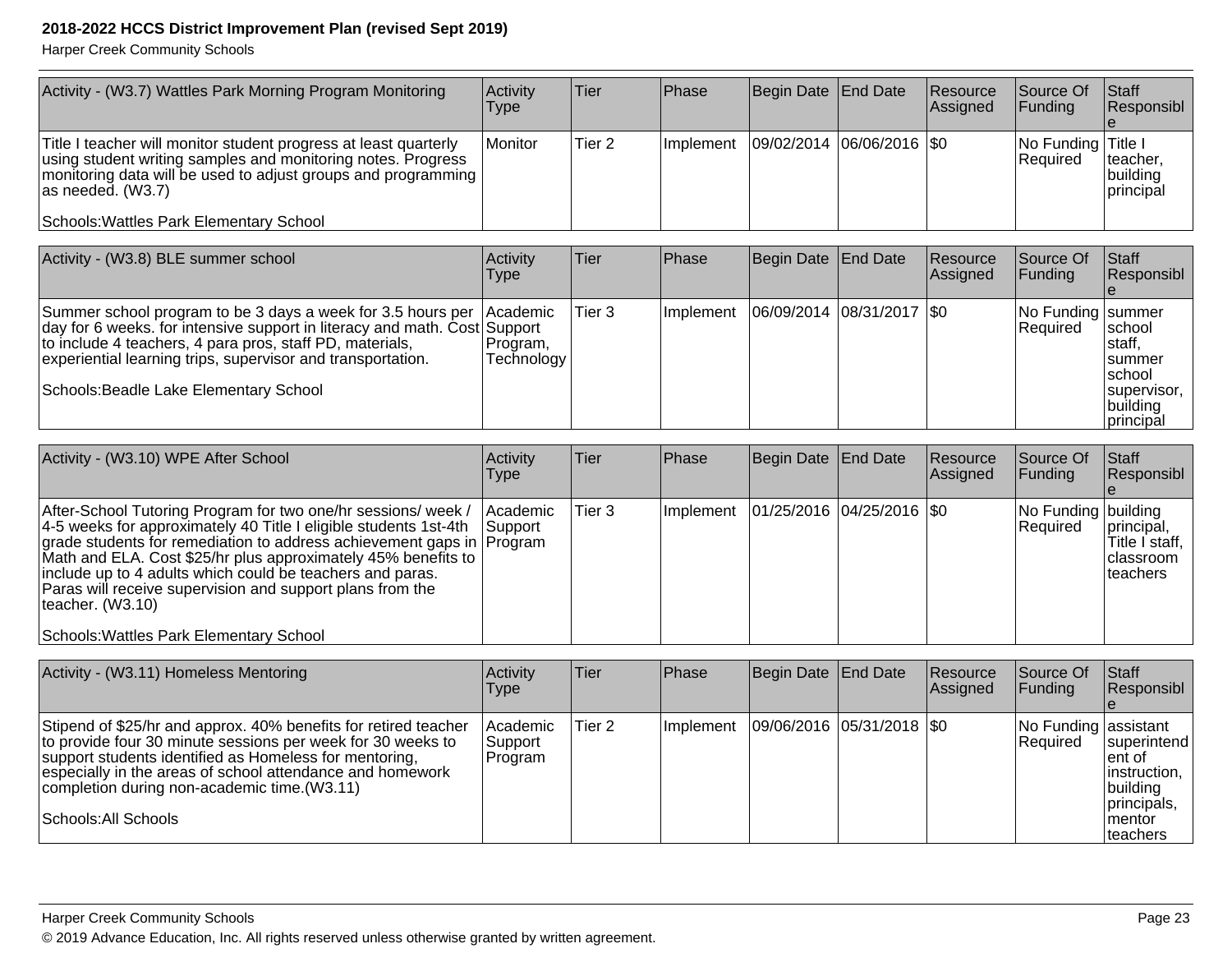Harper Creek Community Schools

| Activity - (W3.12) SO Summer PAckets                                                                                                                                                                            | <b>Activity</b><br><b>Type</b>   | lTier   | Phase            | Begin Date   End Date         | <b>Resource</b><br><b>Assigned</b> | Source Of<br><b>IFundina</b>     | <b>Staff</b><br>Responsibl       |
|-----------------------------------------------------------------------------------------------------------------------------------------------------------------------------------------------------------------|----------------------------------|---------|------------------|-------------------------------|------------------------------------|----------------------------------|----------------------------------|
| Summer learning materials to be sent home with approx 55<br>Title I eligible students grades K-2. Materials will include ELA<br>and math materials/games. $(R2.11)(W3.12)(M2.12)$<br>Schools: Sonoma Elementary | Academic <br>Support<br> Program | 'Tier 2 | Getting<br>Ready | $ 06/14/2017 08/31/2017 $ \$0 |                                    | No Funding building<br>IReauired | principal<br>Title i<br>Iteacher |

| Activity - (W3.14) SO Summer educational Trips                                                                                                                                                                                                                                                                                                                                                                                                                                                                                                                                                                                                                                 | Activity<br><b>Type</b>               | <b>Tier</b> | Phase            | Begin Date End Date        | Resource<br>Assigned | Source Of<br> Fundina         | lStaff<br>Responsibl                                                                               |
|--------------------------------------------------------------------------------------------------------------------------------------------------------------------------------------------------------------------------------------------------------------------------------------------------------------------------------------------------------------------------------------------------------------------------------------------------------------------------------------------------------------------------------------------------------------------------------------------------------------------------------------------------------------------------------|---------------------------------------|-------------|------------------|----------------------------|----------------------|-------------------------------|----------------------------------------------------------------------------------------------------|
| Summer experiential learning field trips for approx. 25 Title I<br>eligible 1st-4th students to Alligator Sanctuary and Bridge Park, Support<br>Climb Kalamazoo and Kalamazoo Air Zoo, Potter Park Zoo and Program,<br>Impression 5 Museum, Fredrick Meijer Garden, Sea Aquarium<br>and Lego Land, Warren Dunes State Park. Students will be<br>provided follow up activities to do at home such as reading,<br>writing and math. Cost to include 2 teachers and 1 para<br>salaries, program coordinator stipend, transportation,<br>admission/program fees, snacks, follow up learning material,<br>lunches, and program completion incentives.<br>Schools: Sonoma Elementary | <b>Academic</b><br><b>IField Trip</b> | Tier 3      | Getting<br>Ready | 07/10/2017 08/17/2017 \\$0 |                      | No Funding Summer<br>Required | Ischool<br> coordinator.<br>summer<br>Ischool<br>Iteachers<br>land para.<br>building<br> principal |

#### **Strategy 4:**

Targeted Professional Development - Teachers will receive embedded and outside professional development in writing strategies that address writing skills and

strategies to use to close the gap in student writing for ELA and across the curriculum.

Category:

Research Cited: Research- Dufour,R.; Dufour, R.: & Eaker, R. "Revisiting Professional Learning Communities at Work" (2008)

Tier:

| Activity - (W4.1) Middle School & High School Title II<br>Instructional Coach                                                                                                                                                                                                                  | <b>Activity</b><br>Type | Tier | <b>IPhase</b> | Begin Date End Date           | <b>Resource</b><br><b>Assigned</b> | <b>Source Of</b><br>IFundina | <b>Staff</b><br>Responsibl                                                                                |
|------------------------------------------------------------------------------------------------------------------------------------------------------------------------------------------------------------------------------------------------------------------------------------------------|-------------------------|------|---------------|-------------------------------|------------------------------------|------------------------------|-----------------------------------------------------------------------------------------------------------|
| A part time highly qualified teachers will provide professional<br>development and support in the core content areas focusing on   Learning<br>further development of writing strategies to use with students.<br> (W4.1)<br>Schools: Harper Creek High School, Harper Creek Middle<br>∣School | Professiona Tier 1      |      | Ilmplement    | 09/02/2014 06/06/2016 \$40251 |                                    |                              | Title II Part   instructiona  <br>II coach,<br>building<br>principals.<br><b>Icurriculum</b><br>Idirector |

| Activity - (W4.2) Rethinking Secondary Literacy | Activity<br><b>Type</b> | 'Tier | Phase | Begin Date End Date |  | <b>Resource</b><br><b>Assigned</b> | Source Of<br>Funding | Staff<br>Responsibl |
|-------------------------------------------------|-------------------------|-------|-------|---------------------|--|------------------------------------|----------------------|---------------------|
|-------------------------------------------------|-------------------------|-------|-------|---------------------|--|------------------------------------|----------------------|---------------------|

#### Harper Creek Community Schools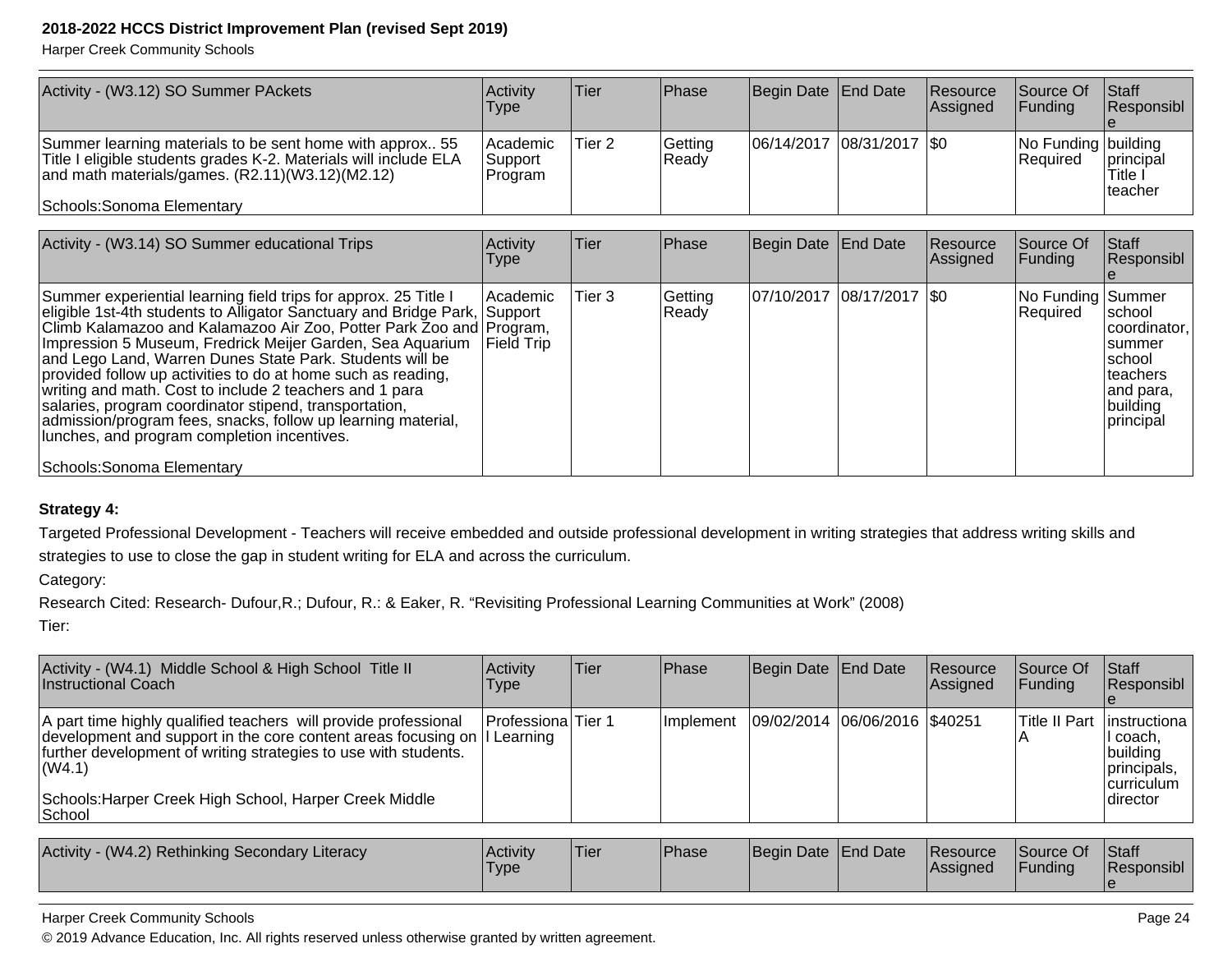Harper Creek Community Schools

| Middle School and High School core content and special<br>education teachers will receive professional development in the I Learning<br>Rethinking Secondary Literacy strategies. Those attending will<br>share information with Collaborative Action Teams (W4.2) | <b>ProfessionalTier 1</b> |  | Implement   08/25/2014   06/06/2016   \$0 |  | No Funding   middle<br><b>IRequired</b> | school and<br>high school<br><b>Icore</b><br><b>content</b> |
|--------------------------------------------------------------------------------------------------------------------------------------------------------------------------------------------------------------------------------------------------------------------|---------------------------|--|-------------------------------------------|--|-----------------------------------------|-------------------------------------------------------------|
| Schools: Harper Creek High School, Harper Creek Middle<br>!School                                                                                                                                                                                                  |                           |  |                                           |  |                                         | teachers.<br>building<br>Iprincipals                        |

| Activity - (W4.4) Collaborative Action Teams                                                                                                                                                                                                                          | Activity<br>Type          | lTier: | <b>IPhase</b> | Begin Date   End Date     | <b>Resource</b><br><b>Assigned</b> | Source Of<br>IFundina                                                    | <b>Staff</b><br><b>Responsibl</b>                                       |
|-----------------------------------------------------------------------------------------------------------------------------------------------------------------------------------------------------------------------------------------------------------------------|---------------------------|--------|---------------|---------------------------|------------------------------------|--------------------------------------------------------------------------|-------------------------------------------------------------------------|
| All K-12 teachers will be members in a grade level content<br>specific Collaborative Action Team. CAT time will be used to<br>share best practices in the area of writing and develop common<br>understandings of the scoring rubrics. (W4.4)<br>Schools: All Schools | Professiona<br>l Learning |        |               | 09/06/2016 06/14/2019 \$0 |                                    | $\sqrt{\frac{1}{100}}$ Funding $\sqrt{\frac{1}{100}}$<br><b>Required</b> | Iteachers.<br>Ibuildina<br>princpals,<br><b>curriculum</b><br>Idirector |

| Activity - (W4.5) Beadle Lake Title I Instructional Coach                                                                                                                                                                                                                                                                           | Activity<br>Type               | Tier | Phase      | Begin Date   End Date   | Resource<br>Assigned | Source Of<br>IFundina                   | <b>Staff</b><br>Responsibl                         |
|-------------------------------------------------------------------------------------------------------------------------------------------------------------------------------------------------------------------------------------------------------------------------------------------------------------------------------------|--------------------------------|------|------------|-------------------------|----------------------|-----------------------------------------|----------------------------------------------------|
| 5.5 FTE Title I Instructional coach will support teachers in the<br>implementation of differentiated reading, writing, and math<br>instruction by modeling in the classroom and working with<br>teachers during planning time or staff professional development<br>$ s$ essions. $(W4.5)$<br>Schools: Beadle Lake Elementary School | Professiona Tier 1<br>Learning |      | Ilmplement | 09/06/2016 06/14/2019 0 |                      | No Funding teachers,<br><b>Required</b> | linstructiona<br>I coach,<br>building<br>principal |

| Activity - (W4.6) Beadle Lake Content PD                                                                                                                                                                                                                                                                                                                                                 | Activity<br>Type                      | Tier | Phase     | Begin Date End Date       | Resource<br>Assigned | Source Of<br><b>Funding</b>        | Staff<br>Responsibl                               |
|------------------------------------------------------------------------------------------------------------------------------------------------------------------------------------------------------------------------------------------------------------------------------------------------------------------------------------------------------------------------------------------|---------------------------------------|------|-----------|---------------------------|----------------------|------------------------------------|---------------------------------------------------|
| Beadle Lake teachers will continue with a book study using the<br>book Comprehension and Collaboration with the Inquiry Circles  I<br>in Action. The focus is on science/social studies vocabulary,<br>comprehension and content writing development. Teachers will<br>begin to put theory form the book into action in the classroom<br>(4.6)<br>Schools: Beadle Lake Elementary School | <b>Professiona</b> Tier 1<br>Learning |      | Implement | 09/02/2014 06/06/2016 \$0 |                      | No Funding   teachers,<br>Required | instructiona<br>l coach,<br>building<br>principal |
|                                                                                                                                                                                                                                                                                                                                                                                          |                                       |      |           |                           |                      |                                    |                                                   |
| Activity - (W4.7) K-5 Non-Fiction Writing                                                                                                                                                                                                                                                                                                                                                | Activity<br>Type                      | Tier | Phase     | Begin Date End Date       | Resource<br>Assigned | Source Of<br><b>Funding</b>        | Staff<br>Responsibl                               |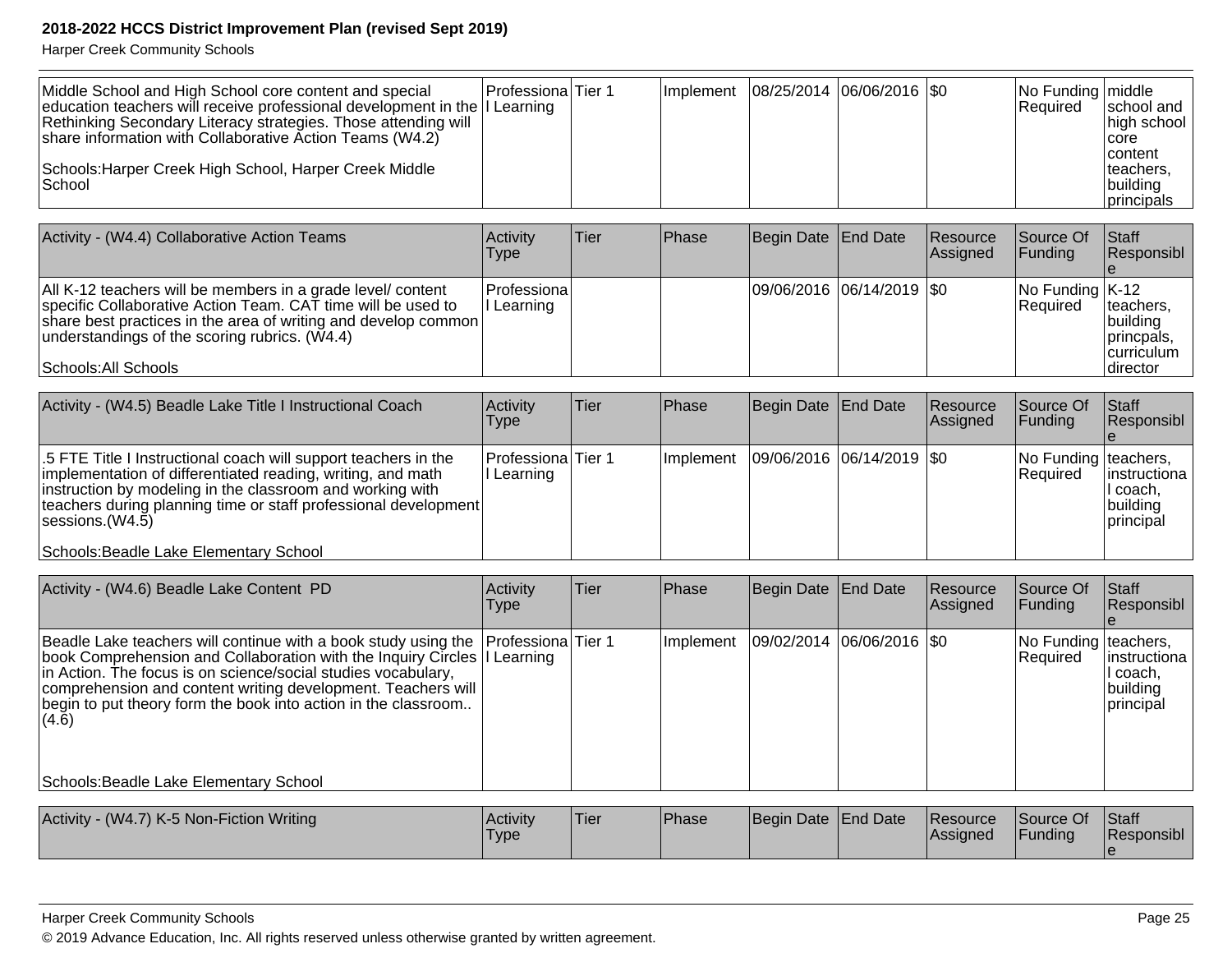| 1 elementary teacher to attend a 3 session CISD sponosored<br>K-5 Non-Fiction writing. Information will be shared with<br>Collaborative Action Team. (W4.7) | <b>IProfessionalTier 1</b><br>l Learning | Implement   11/10/2014   04/24/2015   \$301 |  | ITitle II Part Iclassroom | Iteacher.<br>CAT leader<br> building |
|-------------------------------------------------------------------------------------------------------------------------------------------------------------|------------------------------------------|---------------------------------------------|--|---------------------------|--------------------------------------|
| Schools: Wattles Park Elementary School, Sonoma Elementary,<br>Beadle Lake Elementary School                                                                |                                          |                                             |  |                           | <i>Iprincipal</i>                    |

| Activity - (W4.8) SAT DeMystifier Workshop                                                                                                                                                                                                 | Activity<br>Type                           | Tier   | Phase            | Begin Date End Date |                           | Resource<br>Assigned | Source Of<br> Funding              | <b>Staff</b><br>Responsibl                                                                          |
|--------------------------------------------------------------------------------------------------------------------------------------------------------------------------------------------------------------------------------------------|--------------------------------------------|--------|------------------|---------------------|---------------------------|----------------------|------------------------------------|-----------------------------------------------------------------------------------------------------|
| Focus on ELA and math strategies that will increase student<br>achievement on the SAT, newly adopted state assessment. PD Instruction,<br>on Khan Academy support for students will also be provided.<br>Schools: Harper Creek High School | Direct<br>Getting<br> Readv.<br>Technology | Tier 1 | Getting<br>Ready |                     | 09/02/2015 06/07/2019 \$0 |                      | No Funding High<br><b>Required</b> | School core<br>lacademic<br>lteachers.<br>building<br><b>I</b> principal<br>land vice-<br>principal |

| Activity - (W4.7) BLE Professional Book Study                                                                                                                                                                             | Activity<br>Type           | Tier | <b>Phase</b>      | Begin Date End Date         | Resource<br><b>Assigned</b> | Source Of<br>IFundina                    | <b>IStaff</b><br>Responsibl |
|---------------------------------------------------------------------------------------------------------------------------------------------------------------------------------------------------------------------------|----------------------------|------|-------------------|-----------------------------|-----------------------------|------------------------------------------|-----------------------------|
| Professional learning through book studies facilitated by the<br>principa of Mindsets in the Classroom by Ricci and The 7 Habits II Learning<br>of Happy Kids by Covey & Curtis<br>Schools: Beadle Lake Elementary School | <b>IProfessionalTier 1</b> |      | <b>Ilmplement</b> | 09/07/2015  05/27/2016  \$0 |                             | No Funding staff and<br><b>IRequired</b> | building<br>principal       |

| Activity - (W4.9) PLC workshop                                                                                                                                                                                                                                                                      | Activity<br>Type                 | Tier | <b>Phase</b>                              | Begin Date End Date         | Resource<br>Assigned | <b>Source Of</b><br><b>IFunding</b>     | lStaff<br>Responsibl           |
|-----------------------------------------------------------------------------------------------------------------------------------------------------------------------------------------------------------------------------------------------------------------------------------------------------|----------------------------------|------|-------------------------------------------|-----------------------------|----------------------|-----------------------------------------|--------------------------------|
| Registation fees for 3 teachers/admininstrator at a cost of<br>\$300/person to attend a 2 day (Aug. 11 & 12, 2015) workshop<br>on PLCs. Focus will be on building knowledge and skills to<br>share with rest of district curriculum council to support PLC<br> development.<br>Schools: All Schools | Professiona Tier 1<br>I Learning |      | Implement   08/11/2015   05/26/2017   \$0 |                             |                      | No Funding teachers,<br><b>Required</b> | <i>curriculum</i><br>Idirector |
| Activity - (W4 10) PRI 101 Workshop                                                                                                                                                                                                                                                                 | <b>Activity</b>                  | Tier | <b>IPhase</b>                             | <b>Begin Date Frid Date</b> | Resource             | <b>Source Of</b>                        | $\mathsf{Istaff}$              |

| Activity - (W4.10) PBL 101 Workshop | Activity<br>'Type | 'Tier | <b>IPhase</b> | Begin Date End Date | Resource<br><b>Assigned</b> | Source Of<br>Funding | <b>Staff</b><br><b>Responsibl</b> |
|-------------------------------------|-------------------|-------|---------------|---------------------|-----------------------------|----------------------|-----------------------------------|
|                                     |                   |       |               |                     |                             |                      |                                   |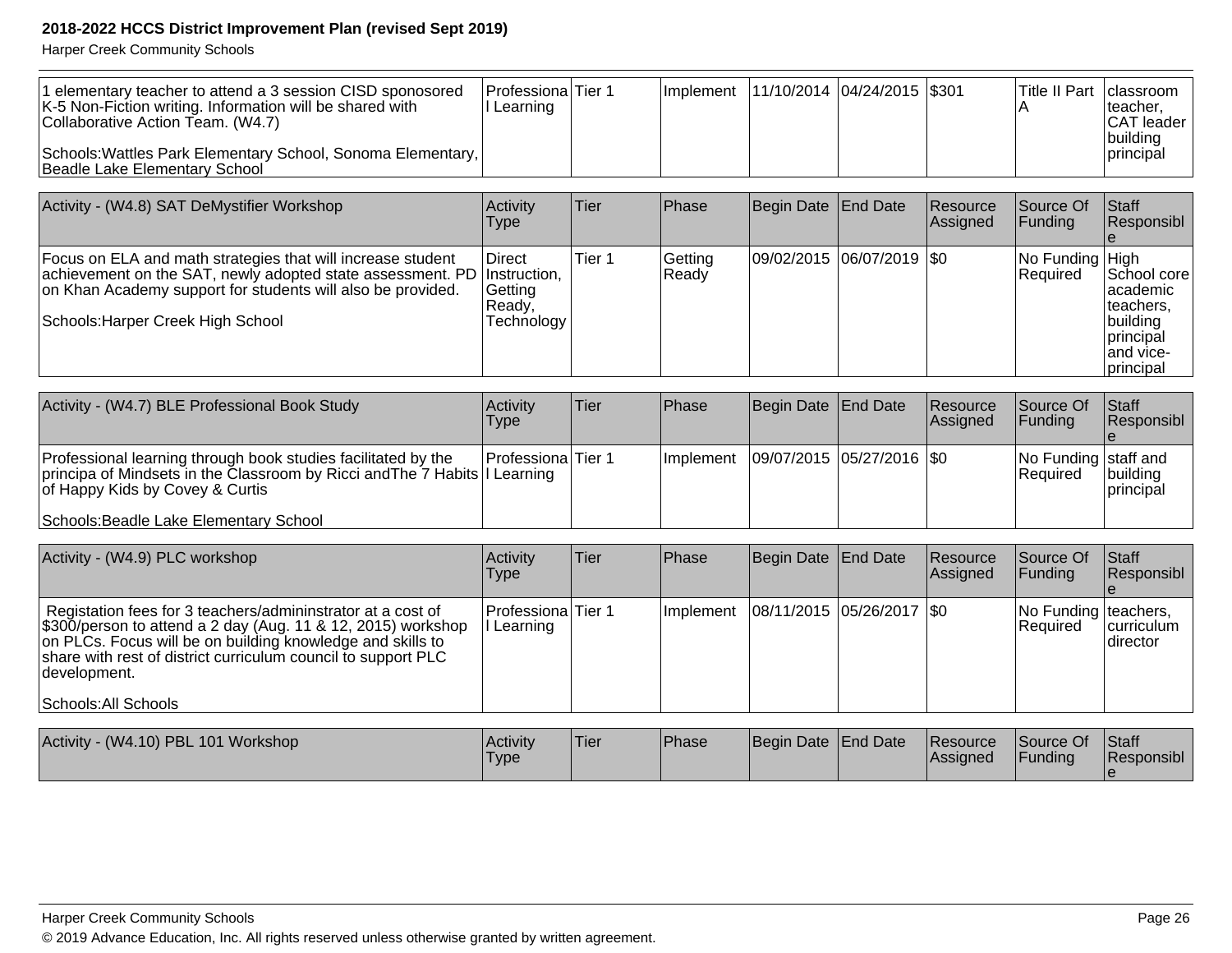Harper Creek Community Schools

| Up to 35 K-12 teachers will be provided instruction and support $\vert$ Curriculum $\vert$ Tier 1<br>In developing project based learning activities from a facilitator<br>from the Buck Institute for Education. This workshop will run<br>nt.<br>three consecutive days the week of August 8, 2016. (W4.10)<br>Schools: All Schools | Developme<br><b> Professional</b><br>I Learning |  | Getting<br>Ready | $ 08/08/2016 08/12/2016 $ \$0 |  |  | No Funding assistant<br><b>Required</b> | superintend <br>Tent of<br>linstruction,<br> building<br>principals,<br>$K-12$<br>Iteachers |
|---------------------------------------------------------------------------------------------------------------------------------------------------------------------------------------------------------------------------------------------------------------------------------------------------------------------------------------|-------------------------------------------------|--|------------------|-------------------------------|--|--|-----------------------------------------|---------------------------------------------------------------------------------------------|
|---------------------------------------------------------------------------------------------------------------------------------------------------------------------------------------------------------------------------------------------------------------------------------------------------------------------------------------|-------------------------------------------------|--|------------------|-------------------------------|--|--|-----------------------------------------|---------------------------------------------------------------------------------------------|

| Activity - (W4.11) Working Effectively With Under Resourced<br>Learners SO                                                                                                                                                                                                                                   | Activity<br>lype                         | Tier | <b>Phase</b>     | Begin Date   End Date       | <b>Resource</b><br>Assigned | Source Of<br><b>IFunding</b>     | <b>Staff</b><br>Responsibl                                                                               |
|--------------------------------------------------------------------------------------------------------------------------------------------------------------------------------------------------------------------------------------------------------------------------------------------------------------|------------------------------------------|------|------------------|-----------------------------|-----------------------------|----------------------------------|----------------------------------------------------------------------------------------------------------|
| 2 elementary staff will attend the Working Effectively with<br>Under Resourced Learners sponsored by Kalamazoo Regional<br>Educational Service Agency. Information and strategies will be<br>provided that will help teachers work with under resourced<br>Ilearners. (W4.11).<br>Schools: Sonoma Elementary | <b>Professiona</b> Tier 1<br>II Learning |      | Getting<br>Ready | 10/06/2015 12/02/2015   \$0 |                             | INo Fundina I<br><b>Required</b> | lassistant<br>superintend<br>lent of<br>linstruction,<br> building<br>principal,<br>lSonoma<br>Iteachers |

| Activity - (W4.12) ASCD Conference                                                                                                                                                                                                                                                                                                                      | <b>Activity</b><br><b>Type</b>   | lTier | <b>Phase</b> | Begin Date End Date         | Resource<br>Assigned | Source Of<br><b>Funding</b> | <b>IStaff</b><br>Responsibl |
|---------------------------------------------------------------------------------------------------------------------------------------------------------------------------------------------------------------------------------------------------------------------------------------------------------------------------------------------------------|----------------------------------|-------|--------------|-----------------------------|----------------------|-----------------------------|-----------------------------|
| Two district administrators will attend the ASCD national<br>conference in Atlanta, GA April 2-4. Speakers and breakout<br>sessions not available in Michigan. Focus on mindset,<br>addressing educational equity, and school/district<br>improvement. Cost to include registration, travel, hotel, and<br>$ $ meals. $(W4.12)$<br>Schools: All Schools | Professiona Tier 1<br>I Learning |       |              | 04/02/2016 04/04/2016   \$0 |                      | Required                    | No Funding District staff   |

#### **Strategy 5:**

Parental Involvement - Parents will be provided with strategies and materials for working with their children at home.

Category:

Research Cited: What Works in Schools: Translating Research into Action; Robert J Marzano; Aug 2003- Researchers indicate that nothing creates more of a sense ofownership than being involved in day-to-day school activities. Learning increases in the home environment, increasing learning time overall. Increasing parental involvement also helps build trusting and working relationships between families and school staff.

Tier:

| Activity - (W5.1) Beadle Lake Family Nights | Activity<br>Type | 'Tier | <b>Phase</b> | Begin Date End Date |  | <b>Resource</b><br><b>IAssigned</b> | Source Of<br>Funding | Staff<br><b>Responsibl</b> |
|---------------------------------------------|------------------|-------|--------------|---------------------|--|-------------------------------------|----------------------|----------------------------|
|---------------------------------------------|------------------|-------|--------------|---------------------|--|-------------------------------------|----------------------|----------------------------|

#### Harper Creek Community Schools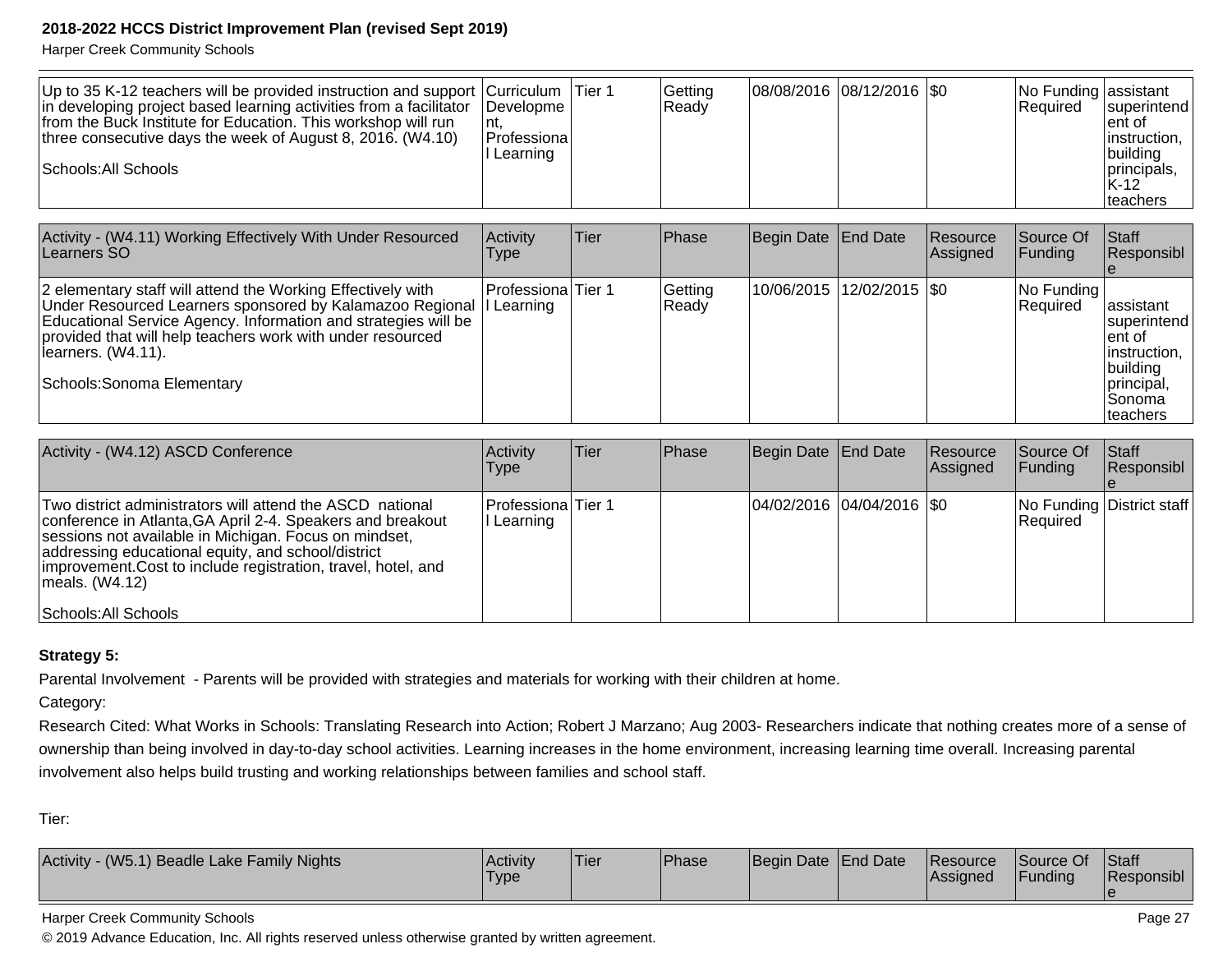| Family Literacy Night where families will receive focused<br>information about how students learn to read/write and how to<br>help child at home. Costs for make & take materials, story teller,  t<br>and take home book per child. And Family STEM Night where<br>families learn about how science, technology, engineering, and<br>math are integrated at school and how to engage in STEM at<br>home. Cost for presenter from AirZoo and story teller. (R5.1)<br>Schools: Beadle Lake Elementary School | Parent<br>Involvemen    | Tier <sub>2</sub> | Implement | 09/06/2016  06/14/2019  \$0 |                 |                      | No Funding<br>Required           | teachers,<br>building<br>principal |
|-------------------------------------------------------------------------------------------------------------------------------------------------------------------------------------------------------------------------------------------------------------------------------------------------------------------------------------------------------------------------------------------------------------------------------------------------------------------------------------------------------------|-------------------------|-------------------|-----------|-----------------------------|-----------------|----------------------|----------------------------------|------------------------------------|
|                                                                                                                                                                                                                                                                                                                                                                                                                                                                                                             |                         |                   |           |                             |                 |                      |                                  |                                    |
| Activity - (W5.2) Wattles Park Family Nights                                                                                                                                                                                                                                                                                                                                                                                                                                                                | Activity<br><b>Type</b> | Tier              | Phase     | Begin Date                  | <b>End Date</b> | Resource<br>Assigned | Source Of<br>Funding             | Staff<br>Responsibl                |
| Provide families of Title I eligible students with curriculum<br>overview, connect health to learning, familiarize parents with<br>reading and math strategies to support learning at home. Food<br>and child care to be provided.(W5.2)<br>Schools: Wattles Park Elementary School                                                                                                                                                                                                                         | Parent<br>Involvemen    | Tier <sub>2</sub> | Implement | 09/06/2016 06/14/2019       |                 | l\$0                 | No Funding teachers,<br>Required | building<br>principal              |
|                                                                                                                                                                                                                                                                                                                                                                                                                                                                                                             |                         |                   |           |                             |                 |                      |                                  |                                    |
| Activity - (W5.3)MS Curriculum Night                                                                                                                                                                                                                                                                                                                                                                                                                                                                        | Activity<br><b>Type</b> | Tier              | Phase     | Begin Date                  | <b>End Date</b> | Resource<br>Assigned | Source Of<br>Funding             | Staff<br>Responsibl                |
| Middle School teachers will provide curriculum nights to inform<br>parents of core content curriculum and resources being used to Involvemen<br>teach the curriculum. Parents will also be provided with<br>suggestions on how to assist their child at home with academic<br>activities. (W5.3)                                                                                                                                                                                                            | Parent                  | Tier <sub>2</sub> | Implement | 09/06/2016 06/14/2019       |                 | \$100                | General<br>Fund                  | teachers,<br>building<br>principal |
| Schools: Harper Creek Middle School                                                                                                                                                                                                                                                                                                                                                                                                                                                                         |                         |                   |           |                             |                 |                      |                                  |                                    |
|                                                                                                                                                                                                                                                                                                                                                                                                                                                                                                             |                         |                   |           |                             |                 |                      |                                  |                                    |
| Activity - (W5.4) Somona Famiy Night                                                                                                                                                                                                                                                                                                                                                                                                                                                                        | Activity<br><b>Type</b> | <b>Tier</b>       | Phase     | Begin Date                  | <b>End Date</b> | Resource<br>Assigned | Source Of<br>Funding             | Staff<br>Responsibl                |
| Parent/Family meeting for parents/families of Title I eligible<br>children to explain Title I program and how to support their child Involvemen<br>at home in literacy and math. Cost to include snacks, and child<br>care. (W5.4)                                                                                                                                                                                                                                                                          | Parent                  | Tier <sub>2</sub> | Implement | 09/06/2016 06/14/2019       |                 | l\$0                 | No Funding<br>Required           | teachers,<br>building<br>principal |
| <b>Schools: Sonoma Elementary</b>                                                                                                                                                                                                                                                                                                                                                                                                                                                                           |                         |                   |           |                             |                 |                      |                                  |                                    |
|                                                                                                                                                                                                                                                                                                                                                                                                                                                                                                             |                         |                   |           |                             |                 |                      |                                  |                                    |
| Activity - (W5.6) BLE School Attendance Meetings                                                                                                                                                                                                                                                                                                                                                                                                                                                            | Activity<br><b>Type</b> | <b>Tier</b>       | Phase     | Begin Date                  | <b>End Date</b> | Resource<br>Assigned | Source Of<br>Funding             | Staff<br>Responsibl<br>le.         |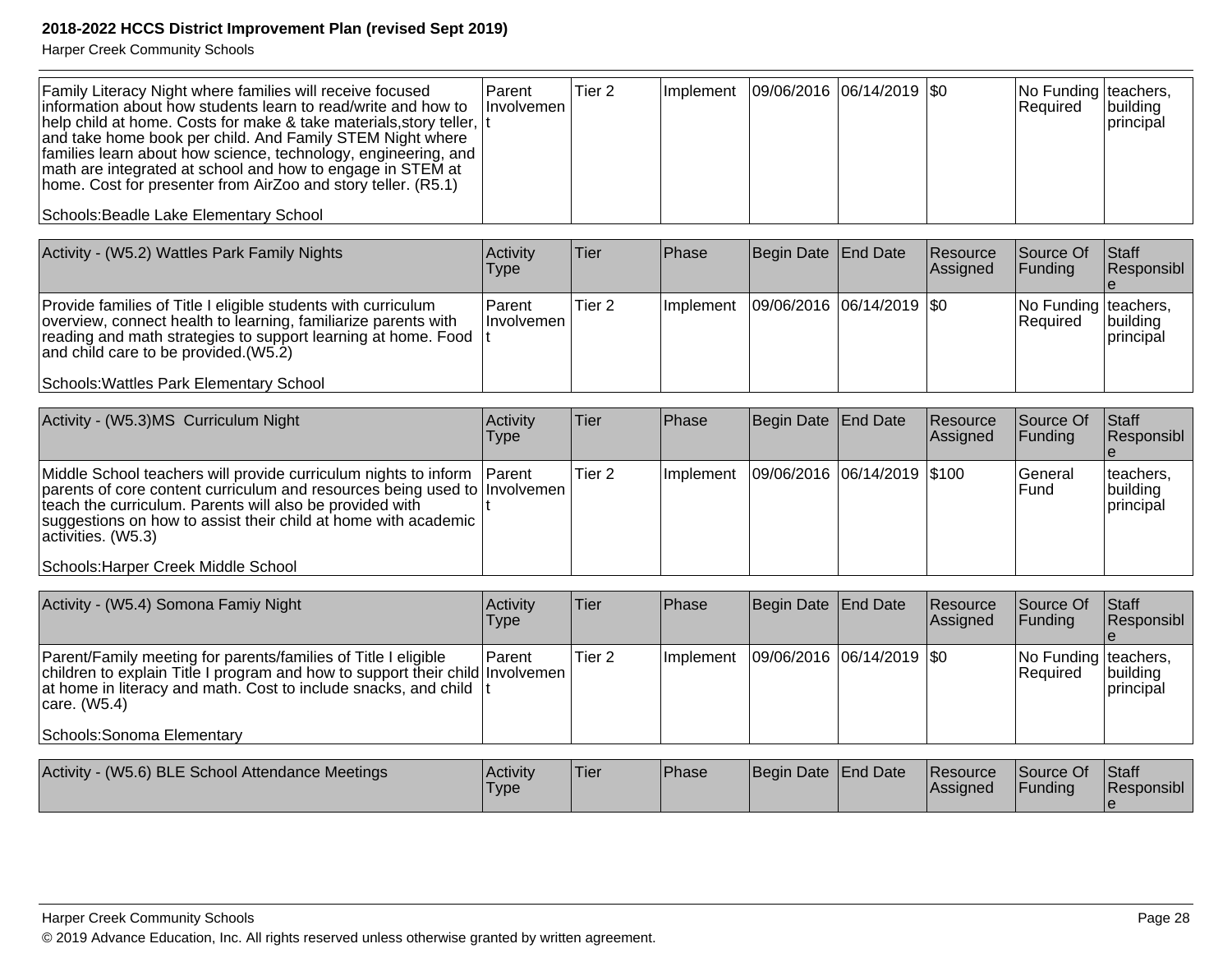| 8 support and educational morning meetings for parents whose Parent<br>children are chronically absent, establish family bond with<br>school and importance of ele educ. Cost to include educational It<br>attendance incentives. (W5.6) | Hnvolvemen I | Tier 2 | Implement   09/06/2016   06/14/2019   \$0 |  | No Funding teaching<br><b>Required</b> | Istaff and<br> building<br><b>principal</b> |
|------------------------------------------------------------------------------------------------------------------------------------------------------------------------------------------------------------------------------------------|--------------|--------|-------------------------------------------|--|----------------------------------------|---------------------------------------------|
| Schools: Beadle Lake Elementary School                                                                                                                                                                                                   |              |        |                                           |  |                                        |                                             |

| Activity - (W5.5) BLE Parent/Family Book Study                                                                                                                                                                                                                                                                                                                       | <b>Activity</b><br>Type | lTier             | <b>Phase</b>     | Begin Date   End Date |                             | Resource<br><b>Assigned</b> | Source Of<br><b>IFunding</b>           | <b>Staff</b><br>Responsibl                    |
|----------------------------------------------------------------------------------------------------------------------------------------------------------------------------------------------------------------------------------------------------------------------------------------------------------------------------------------------------------------------|-------------------------|-------------------|------------------|-----------------------|-----------------------------|-----------------------------|----------------------------------------|-----------------------------------------------|
| Parent/Family book study of Leader in Me for approx. 20<br>parents/families of Title I eligible students for 8 monthly<br>meetings book was part of school initiative during 2016-17 with  t<br>students/staff and now time to include parents/families. Cost to<br>include 20 books, facilitator stipend, and child care.<br>Schools: Beadle Lake Elementary School | l Parent<br>⊺Involvemen | Tier <sub>2</sub> | Getting<br>Ready |                       | 10/09/2017  06/14/2019  \$0 |                             | No Funding teaching<br><b>Required</b> | Istaff and<br> building<br><i>I</i> principal |

| Activity - (W5.7) SO Parent Breakfast Meetings                                                                                                                                                                                                                                                                                                                                | Activity<br>Type               | <b>Tier</b> | Phase      | Begin Date   End Date       | <b>Resource</b><br><b>Assigned</b> | Source Of<br><b>Funding</b>      | <b>Staff</b><br>Responsibl           |
|-------------------------------------------------------------------------------------------------------------------------------------------------------------------------------------------------------------------------------------------------------------------------------------------------------------------------------------------------------------------------------|--------------------------------|-------------|------------|-----------------------------|------------------------------------|----------------------------------|--------------------------------------|
| 3 approximately half hour meetings to provide parents of K-4<br>grade Title I eligible students with information on how to<br>support their child with the LLI program and how to apply ELA<br>and math skills in everyday situations at home. Cost covers<br>breakfast book boxes, leveled books, flashcards, math<br>$\mathsf{laames}$ (W5.6)<br>Schools: Sonoma Elementary | <b>Parent</b><br>∣Involvemen l | Tier 2      | ∣Implement | 09/07/2015  05/31/2018  \$0 |                                    | No Funding Title I<br>l Reauired | Iteacher,<br> building<br>Iprincipal |

| Activity - (W5.8) SO Title I Grade Level Meetings                                                                                                                                                                                                                                                                                                                                                                                                                  | Activity<br>Type            | Tier              | Phase            | Begin Date End Date |                             | Resource<br>Assigned | Source Of<br>Funding               | Staff<br>Responsibl                                              |
|--------------------------------------------------------------------------------------------------------------------------------------------------------------------------------------------------------------------------------------------------------------------------------------------------------------------------------------------------------------------------------------------------------------------------------------------------------------------|-----------------------------|-------------------|------------------|---------------------|-----------------------------|----------------------|------------------------------------|------------------------------------------------------------------|
| Grade level half day (3 hr) meetings for parents of Title I<br>eligible students where parents will be provided with in depth<br>information and ideas about how to extend their child's learning It<br>at home in an engaging manner and how to support the CCSS<br>math and ELA, Cost include substitute teachers, stipend for 5<br>teachers to plan/organize the meetings, materials for cooking,<br>book and game making. (W5.8)<br>Schools: Sonoma Elementary | <b>Parent</b><br>Involvemen | Tier <sub>2</sub> | Getting<br>Ready |                     | 09/07/2015 05/26/2017   \$0 |                      | No Funding grade level<br>Required | teachers,<br>Title I<br>teacher,<br>building<br><b>principal</b> |
| Activity - (W5.9) District Title I Meeting                                                                                                                                                                                                                                                                                                                                                                                                                         | Activity<br>Type            | Tier              | Phase            | Begin Date End Date |                             | Resource<br>Assigned | Source Of<br>Funding               | Staff<br>Responsibl                                              |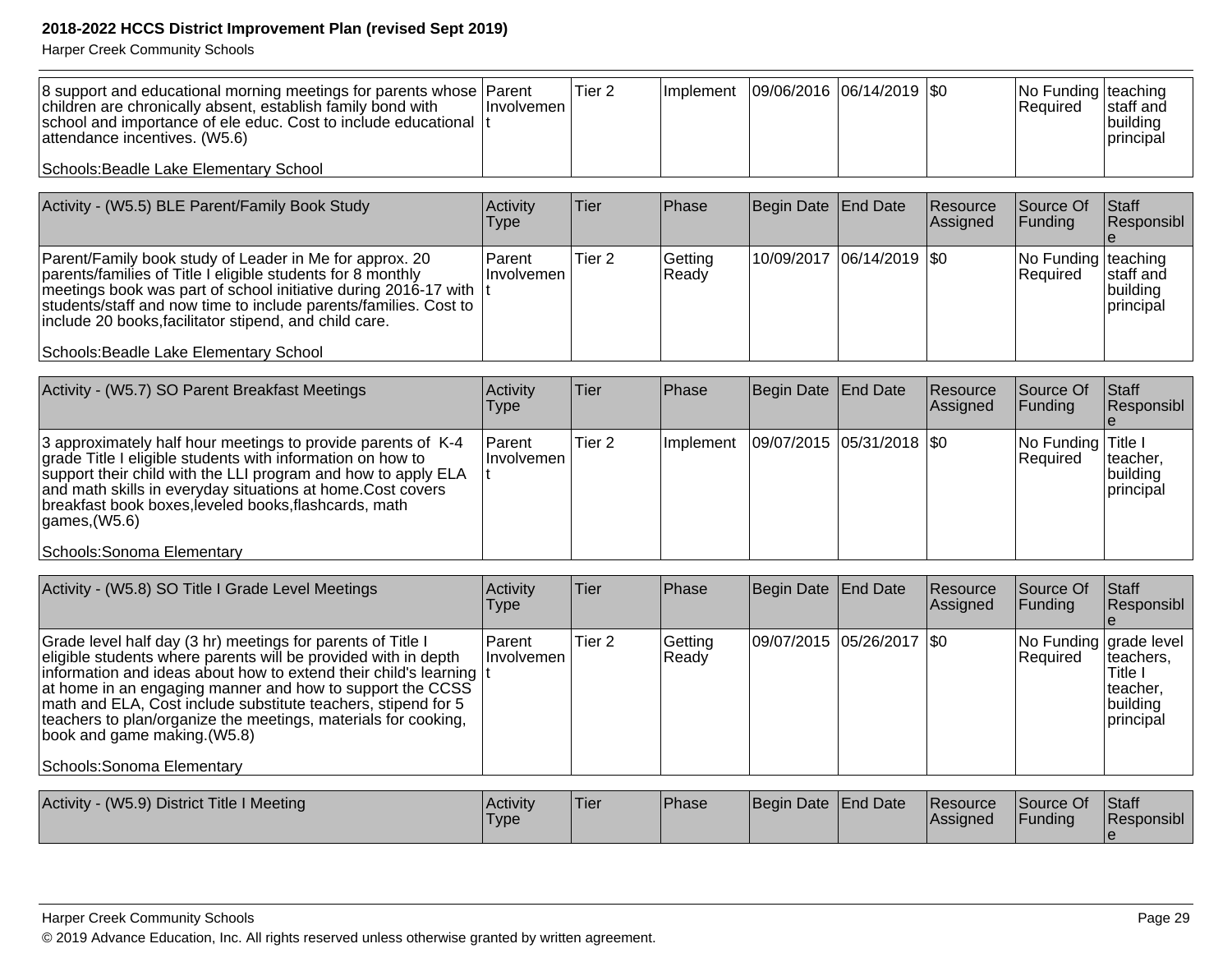Harper Creek Community Schools

| One Diistict wide Title I meeting for appromiately 25 families of Parent<br>Title I eligible children wih the goal of sharing reading, writing,<br>and math strategies that are used in daily instruction. Purchase It<br>snacks and child care for the meeting | Ilnvolvemen I | Tier 2 |  | Implement   09/06/2016   06/14/2019   \$0 | $ No$ Funding $ Cur)$ $ $<br><b>Required</b> | Idirector |
|-----------------------------------------------------------------------------------------------------------------------------------------------------------------------------------------------------------------------------------------------------------------|---------------|--------|--|-------------------------------------------|----------------------------------------------|-----------|
| Schools: Wattles Park Elementary School, Sonoma Elementary,<br>Beadle Lake Elementary School                                                                                                                                                                    |               |        |  |                                           |                                              |           |

| Activity - (W5.10) ELL home learning materials                                                                                                                                                                                                          | Activity<br>Type                                               | Tier | Phase            | Begin Date   End Date       | Resource<br><b>Assigned</b> | Source Of<br>IFundina             | Staff<br>Responsibl      |
|---------------------------------------------------------------------------------------------------------------------------------------------------------------------------------------------------------------------------------------------------------|----------------------------------------------------------------|------|------------------|-----------------------------|-----------------------------|-----------------------------------|--------------------------|
| Purchase school readiness materials for home for approx. 30<br>families of ELL eligible students. Materials to include leveled<br>books, notebooks/writing materials, books on tape, media<br>devices for listening/CD players.<br>Schools: All Schools | Supplemen Tier 2<br>Ital<br>Materials,<br>Parent<br>Involvemen |      | Getting<br>Ready | 12/19/2016  05/31/2018  \$0 |                             | No Funding ELL<br><b>Required</b> | teacher/coo<br>Irdinator |

| Activity - (W5.11) ELL Family Night Winter                                                                                                                                                                                                                                                                         | Activity<br><b>Type</b> | <b>Tier</b> | Phase             | Begin Date End Date         | Resource<br>Assigned | Source Of<br><b>IFunding</b> | <b>Staff</b><br>Responsibl       |
|--------------------------------------------------------------------------------------------------------------------------------------------------------------------------------------------------------------------------------------------------------------------------------------------------------------------|-------------------------|-------------|-------------------|-----------------------------|----------------------|------------------------------|----------------------------------|
| Family night with writing focus for approx. 35 people/families of Parent<br><b>ELL</b> eligible students with a focus on writing<br>strategies/supporting writing at home. Materials to include<br>Writing supplies, pencils, notebooks, journals, leveled books,<br>food, facilitator/plan stipend/benes. (W5.11) | Involvemen              | Tier 2      | <b>Ilmplement</b> | 01/08/2018 02/27/2018 \$574 |                      | lTitle III                   | ELL<br>Iteacher/coo<br>Irdinator |
| Schools: All Schools                                                                                                                                                                                                                                                                                               |                         |             |                   |                             |                      |                              |                                  |

| Activity - (W5.12) ELL Family Experiential Trip                                                                                                                                                                                                                                                         | Activity<br>Type                   | Tier              | <b>Phase</b>      | Begin Date   End Date       | Resource<br><b>Assigned</b> | <b>Source Of</b><br><b>IFunding</b>      | <b>Staff</b><br>Responsibl         |
|---------------------------------------------------------------------------------------------------------------------------------------------------------------------------------------------------------------------------------------------------------------------------------------------------------|------------------------------------|-------------------|-------------------|-----------------------------|-----------------------------|------------------------------------------|------------------------------------|
| Trip to Binder Park Zoo. Cost to include admission/ride tokens<br>for 20 ELL eligible K-12 students, 15 parents/family of ELL<br>eligible students, 1 ELL teacher, level animal related<br>books, food vouchers, cost of stipend/benes ELL teacher<br>Ifacilitation/attendance.<br>Schools: All Schools | <b>Parent</b><br><b>Involvemen</b> | Tier <sub>2</sub> | <b>Ilmplement</b> | 01/09/2017  06/23/2017  \$0 |                             | No Funding <b>ELL</b><br><b>Required</b> | lteacher/cool<br><b>I</b> rdinator |

## **Goal 3: Promote College and Career Readiness by increasing achievement in mathematics for allstudents.**

#### **Measurable Objective 1:**

A 10% increase of All Students will demonstrate a proficiency overall in Mathematics by 06/01/2020 as measured by State Assessment..

Harper Creek Community Schools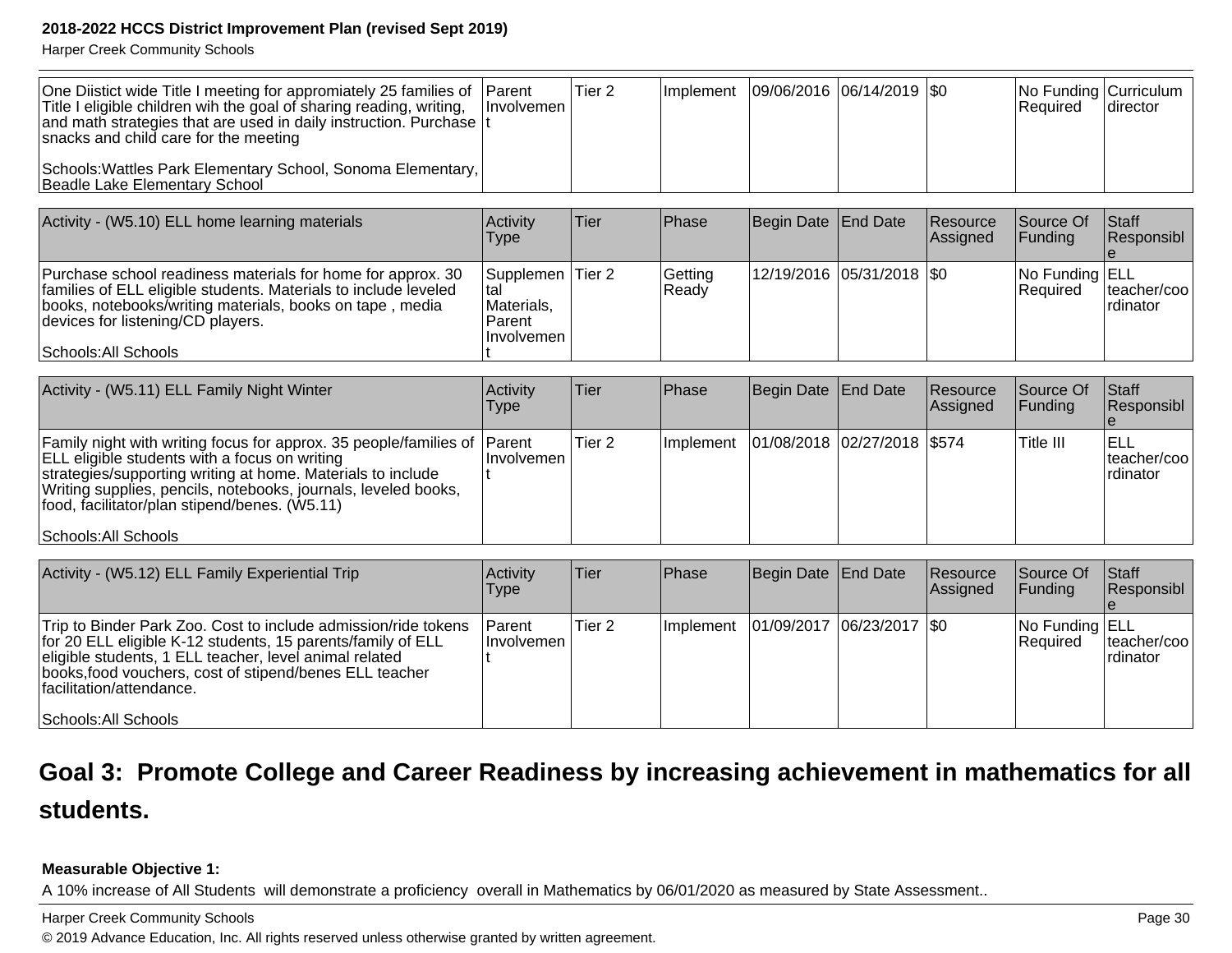#### **Strategy 1:**

Differentiated Instruction & MTSS - A varied of mathematical learning opportunities will be provided to students based on their instructional needs. Includes use ofBridges curriculum as a resource and Math Recovery support for students who are tangled and at risk of not moving forward with standards identified.

Category: Learning Support Systems

 Research Cited: Connecting Teachers, Students and Standards, Strategies for Success in Diverse and Inclusive Classrooms, By Deborah Voltz, Michele Jean Sims,Betty Nelson, 2010

Differentiated Instruction-Responding to the Needs of All Learners by Carol Ann Tomlinson,1999.

#### Tier: Tier 1

| Activity - (M1.1) Math workshop                                                                                                                                                                                                                                                                                             | Activity<br>Type                    | Tier   | Phase            | Begin Date End Date         | <b>Resource</b><br>Assigned | <b>Source Of</b><br> Funding | <b>Staff</b><br>Responsibl                      |
|-----------------------------------------------------------------------------------------------------------------------------------------------------------------------------------------------------------------------------------------------------------------------------------------------------------------------------|-------------------------------------|--------|------------------|-----------------------------|-----------------------------|------------------------------|-------------------------------------------------|
| K-4 classrooms teachers will implement differentiated centers<br>that align with the common core and incorporate technology.<br>Teachers will use formative assessments to align instruction<br>with student need. $(M1.1)$<br>Schools: Wattles Park Elementary School, Sonoma Elementary,<br>Beadle Lake Elementary School | <b>Direct</b><br><b>Instruction</b> | Tier 1 | <b>Implement</b> | 09/06/2016  06/14/2019  \$0 |                             | lGeneral<br>lFund            | teachers,<br>principal,<br>14th math<br>Icoach, |

| Activity - (M1.2) Math Centers                                                                                                                                                                                                                                                                                           | Activity<br>Type                    | <b>Tier</b> | <b>Phase</b> | Begin Date   End Date |                             | Resource<br><b>Assigned</b> | Source Of<br>IFundina            | <b>Staff</b><br>Responsibl  |
|--------------------------------------------------------------------------------------------------------------------------------------------------------------------------------------------------------------------------------------------------------------------------------------------------------------------------|-------------------------------------|-------------|--------------|-----------------------|-----------------------------|-----------------------------|----------------------------------|-----------------------------|
| K-4 classrooms teachers will implement differentiated centers<br>that align with the common core and incorporate technology.<br>Teachers will use formative assessments to align instruction<br>with student need.(M1.2)<br>Schools: Wattles Park Elementary School, Sonoma Elementary,<br>Beadle Lake Elementary School | <b>Direct</b><br><b>Instruction</b> | Tier 1      | Implement    |                       | 09/06/2016  06/14/2019  \$0 |                             | No Funding teachers,<br>Required | building<br><b>princpal</b> |

| Activity - (M1.3) Math Recovery                                                                                                                                                                         | <b>Activity</b><br>Type | lTier  | <b>Phase</b> | Begin Date End Date             | Resource<br> Assigned | Source Of<br>lFundina                    | <b>IStaff</b><br>Responsibl                |
|---------------------------------------------------------------------------------------------------------------------------------------------------------------------------------------------------------|-------------------------|--------|--------------|---------------------------------|-----------------------|------------------------------------------|--------------------------------------------|
| K-5 target students who need additional support in math will be Academic<br>provided small group instruction using Math Recovery<br>strategies. (M1.3) Math Recovery part 3: AVMR fractions<br>training | Support<br>Program      | Tier 2 | Implement    | 09/06/2016  06/03/2021  \$16560 |                       | Title II Part<br> A, Title II<br>lPart A | teachers,<br>building<br><i>Iprincipal</i> |
| Schools: Wattles Park Elementary School, Sonoma Elementary,<br>Harper Creek Middle School, Beadle Lake Elementary School                                                                                |                         |        |              |                                 |                       |                                          |                                            |

#### Harper Creek Community Schools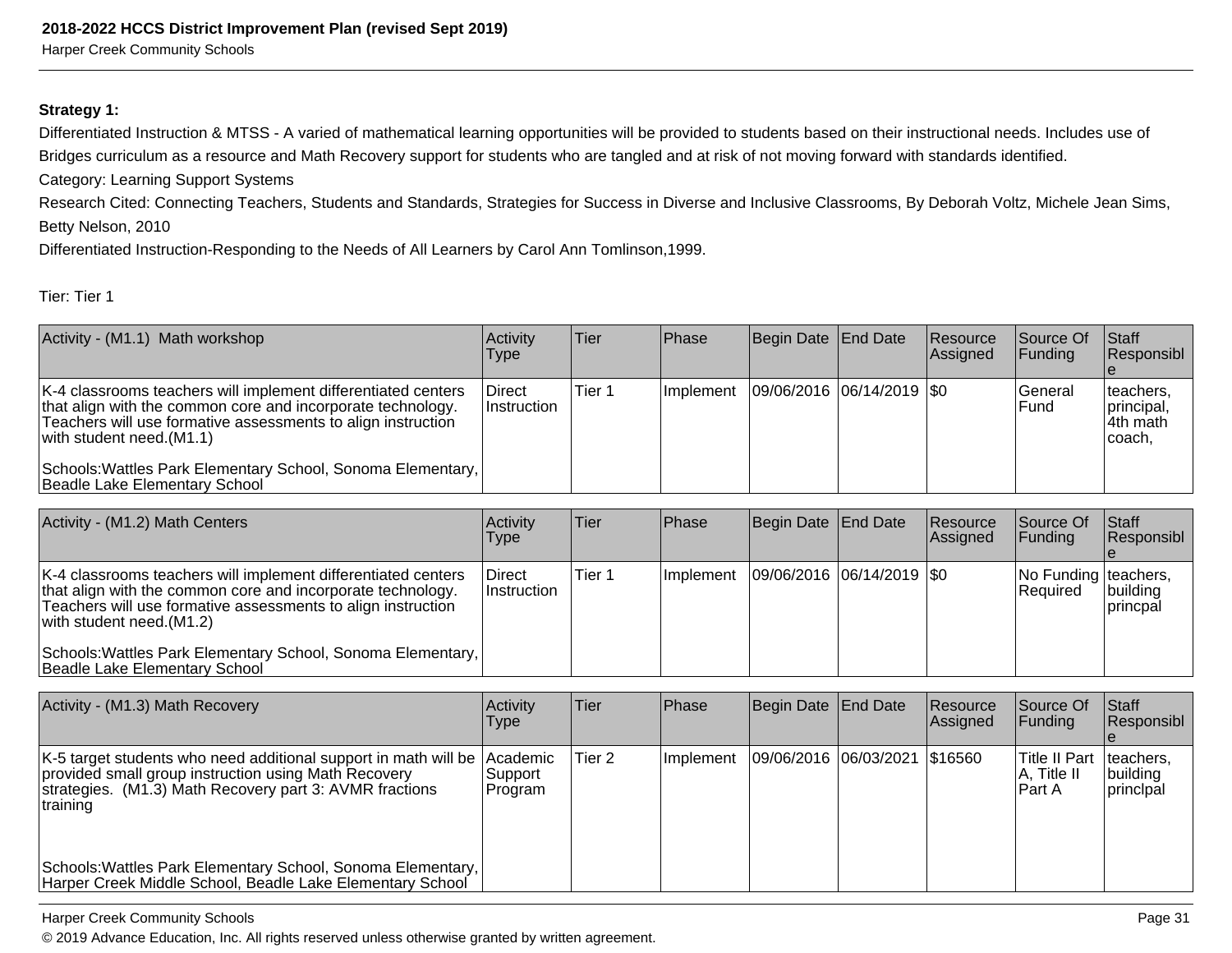Harper Creek Community Schools

| Activity - (M1.4) Small group and individual student support<br>with Title I teacher.                                                                                                                                                                                                                                                                               | Activity<br><b>Type</b>        | <b>Tier</b>       | Phase     | Begin Date   End Date |                           | Resource<br>Assigned | Source Of<br>Funding            | Staff<br>Responsibl                                                    |
|---------------------------------------------------------------------------------------------------------------------------------------------------------------------------------------------------------------------------------------------------------------------------------------------------------------------------------------------------------------------|--------------------------------|-------------------|-----------|-----------------------|---------------------------|----------------------|---------------------------------|------------------------------------------------------------------------|
| Each elementary building will have a .5 FTE Title I Instructional Academic<br>coach assigned to provide targeted math and ELA intervention<br>services to students who are not meeting core content<br>academic standards. Instruction to take place during non-<br>academic instructional time. (M1.4)                                                             | Support<br>Program             | Tier <sub>2</sub> | Implement | 09/06/2016            | $ 06/14/2019 $ \$0        |                      | No Funding<br>Required          | Title I<br>teacher,<br>building<br>principal                           |
| Schools: Wattles Park Elementary School, Sonoma Elementary,<br>Beadle Lake Elementary School                                                                                                                                                                                                                                                                        |                                |                   |           |                       |                           |                      |                                 |                                                                        |
| Activity - (M1.5) Small group and individual student support<br>with para professionals                                                                                                                                                                                                                                                                             | Activity<br><b>Type</b>        | Tier              | Phase     | <b>Begin Date</b>     | <b>End Date</b>           | Resource<br>Assigned | Source Of<br>Funding            | <b>Staff</b><br>Responsibl                                             |
| 31a Para professionals are assigned to all elementary and<br>middle school building to provide targeted math and ELA<br>intervention services to students who are not meeting core<br>content academic standards. Instruction to take place during<br>non-academic instructional time. Math manipulatives are some<br>of the resources used for instruction. (M1.5) | Academic<br>Support<br>Program | Tier <sub>2</sub> | Implement | 09/06/2016            | 06/14/2019                | \$0                  | No Funding para<br>Required     | professiona<br>Is.<br>classroom<br>teachers,<br>building<br>principals |
| Schools: Wattles Park Elementary School, Sonoma Elementary,<br>Harper Creek Middle School, Beadle Lake Elementary School                                                                                                                                                                                                                                            |                                |                   |           |                       |                           |                      |                                 |                                                                        |
| Activity - (M1.8) Middle School Monitoring of Intervention<br>Instruction                                                                                                                                                                                                                                                                                           | Activity<br><b>Type</b>        | Tier              | Phase     | <b>Begin Date</b>     | <b>End Date</b>           | Resource<br>Assigned | Source Of<br>Funding            | <b>Staff</b><br>Responsibl                                             |
| Student growth in mathematical skill gaps will be assessed at a<br>minimum quarterly.(M1.8)                                                                                                                                                                                                                                                                         | Academic<br>Support<br>Program | Tier <sub>2</sub> | Monitor   | 09/06/2016            | 06/14/2019                | \$0                  | No Funding   math<br>Required   | teachers,<br>building<br>principals                                    |
| Schools: Harper Creek Middle School                                                                                                                                                                                                                                                                                                                                 |                                |                   |           |                       |                           |                      |                                 |                                                                        |
| Activity - (M1.9) Monitor Elementary Intervention                                                                                                                                                                                                                                                                                                                   | Activity<br><b>Type</b>        | Tier              | Phase     | <b>Begin Date</b>     | <b>End Date</b>           | Resource<br>Assigned | Source Of<br>Funding            | <b>Staff</b><br>Responsibl                                             |
| Elementary will use formative assessments and Math Recovery Monitor<br>screeners to align instruction with specific student needs.<br>(M1.9)                                                                                                                                                                                                                        |                                | Tier 1            | Monitor   |                       | 09/06/2016 06/14/2019 \$0 |                      | No Funding General<br> Required | education<br>teachers,<br>Title I<br>teacher.<br>buiding               |
| Schools: Wattles Park Elementary School, Sonoma Elementary,<br>Beadle Lake Elementary School                                                                                                                                                                                                                                                                        |                                |                   |           |                       |                           |                      |                                 | principals                                                             |

Harper Creek Community Schools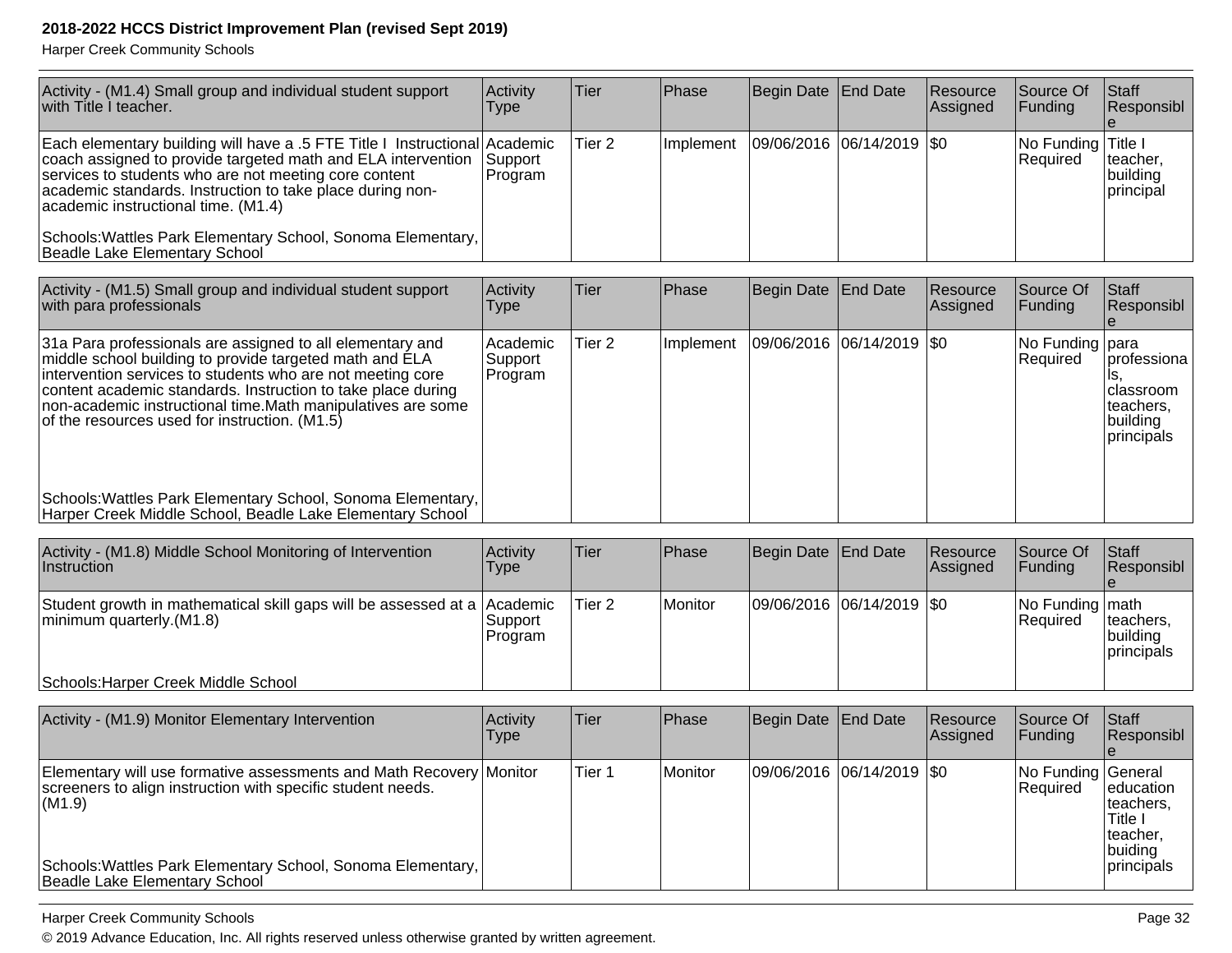Harper Creek Community Schools

| Activity - (M1.10) High School Mathematics Support Class                                                                                                                                            | Activity<br>Type                       | Tier   | <b>Phase</b>      | Begin Date End Date       | <b>Resource</b><br> Assigned | lSource Of<br><b>IFundina</b> | <b>Staff</b><br>Responsibl                                                 |
|-----------------------------------------------------------------------------------------------------------------------------------------------------------------------------------------------------|----------------------------------------|--------|-------------------|---------------------------|------------------------------|-------------------------------|----------------------------------------------------------------------------|
| Implementation of 40 minute High School Mathematics support<br>class for students who are below grade level in their math skill<br>and understandings. (M1.10)<br>Schools: Harper Creek High School | <b>IAcademic</b><br>Support<br>Program | Tier 2 | <b>Ilmplement</b> | 09/06/2016 06/14/2019 \$0 |                              | lGeneral<br>l Fund            | Imath<br><i>support</i><br>Iclass<br>Iteachers.<br> building<br>principals |
| Activity - (M1.11) High School Support Class Monitoring                                                                                                                                             | Activity                               | Tier   | Phase             | Begin Date End Date       | <b>Resource</b>              | Source Of                     | <b>Staff</b>                                                               |

| Activity - (M1.11) High School Support Class Monitoring                                                                                                                      | Activity<br>Type | lTier             | <b>IPhase</b> | Begin Date   End Date       | <b>Resource</b><br> Assigned | Source Of<br><b>Funding</b>    | <b>IStaff</b><br><b>Responsibl</b>                                                         |
|------------------------------------------------------------------------------------------------------------------------------------------------------------------------------|------------------|-------------------|---------------|-----------------------------|------------------------------|--------------------------------|--------------------------------------------------------------------------------------------|
| Math support class teachers will monitor the general grades<br>and progress of students assigned to their math support class<br>(M1.11)<br>Schools: Harper Creek High School | Monitor          | Tier <sub>2</sub> | Monitor       | 09/06/2016 06/14/2019   \$0 |                              | No Funding   math<br>IReauired | support<br>Iclass<br>Iteachers.<br>general<br>Imath<br>teachers.<br>building<br>principals |

| Activity - (M1.20) ELL support materials                                                                                                                                                                                                                                                                                                                                                          | <b>Activity</b><br>Type | lTier | <b>Phase</b>     | Begin Date End Date |                             | Resource<br>Assigned | Source Of<br><b>IFunding</b>      | Staff<br>Responsibl                                          |
|---------------------------------------------------------------------------------------------------------------------------------------------------------------------------------------------------------------------------------------------------------------------------------------------------------------------------------------------------------------------------------------------------|-------------------------|-------|------------------|---------------------|-----------------------------|----------------------|-----------------------------------|--------------------------------------------------------------|
| Purchase materials/programs to use with ELL eligible K-12<br>students in small group/individual settings to support<br>vocabulary development and literacy skills, Materials to include Materials,<br>annual subscription to Lesson Pix-visual and support materials, Technology<br>annual subscription to Reading A-Z ELL version, games and<br>multi-person activities.<br>Schools: All Schools | Supplemen Tier 2        |       | Getting<br>Ready |                     | 12/19/2016 06/08/2018   \$0 |                      | No Funding ELL<br><b>Required</b> | teacher/coo <br>Irdinator.<br>Iclassroom<br><b>Iteachers</b> |

#### **Strategy 2:**

Targeted Professional Development- - Teachers will receive embedded and outside professional development in mathematical strategies that address mathematicalskills/reasonings and strategies to use to close the gap in student mathematical skills.

Category:

Research Cited: Research- Dufour,R.; Dufour, R.: & Eaker, R. "Revisiting Professional Learning Communities at Work" (2008)

Tier:

| <b>Activity</b><br>v - (M3.2) Math Recovery Training | <b>Activity</b><br>Type | Tier | <b>Phase</b> | Begin Date End Date | <b>Resource</b><br><b>IAssigned</b> | Source Of<br>Funding | <b>Staff</b><br>Responsibl |
|------------------------------------------------------|-------------------------|------|--------------|---------------------|-------------------------------------|----------------------|----------------------------|
|                                                      |                         |      |              |                     |                                     |                      |                            |

#### Harper Creek Community Schools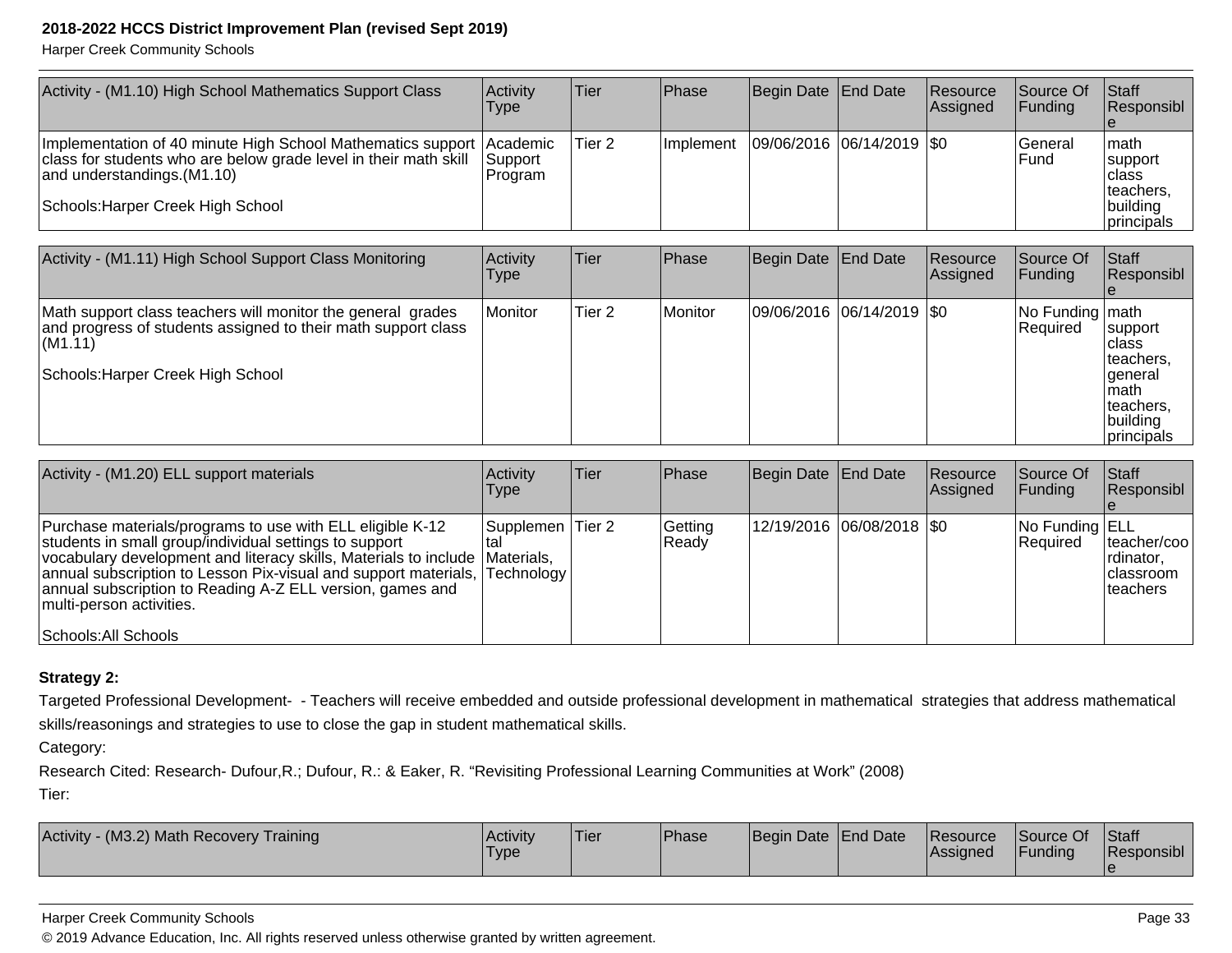| K-5 grade teachers will receive training in Math Recovery.<br>Those attending will share information with Collaborative Action II Learning<br>$ T$ eams. $(M3.2)$ | <b>ProfessionalTier 1</b> |  | Implement   09/06/2016   06/14/2019   \$12000 |  | $\vert$ Title II Part $\vert$ K-5 | Iteachers.<br><b>Icurriculum</b> |
|-------------------------------------------------------------------------------------------------------------------------------------------------------------------|---------------------------|--|-----------------------------------------------|--|-----------------------------------|----------------------------------|
| Schools: Wattles Park Elementary School, Sonoma Elementary,<br>Beadle Lake Elementary School                                                                      |                           |  |                                               |  |                                   | Idirector                        |

| Activity - (M3.3) Collaborative Action Teams                                                                                                                                                                                                                 | Activity<br>Type          | Tier | <b>IPhase</b> | Begin Date   End Date         | Resource<br>Assigned | <b>Source Of</b><br>IFundina                                                    | <b>Staff</b><br><b>Responsibl</b>                                               |
|--------------------------------------------------------------------------------------------------------------------------------------------------------------------------------------------------------------------------------------------------------------|---------------------------|------|---------------|-------------------------------|----------------------|---------------------------------------------------------------------------------|---------------------------------------------------------------------------------|
| All teachers will be members in a grade level/ content specific<br>Collaborative Action Team. CAT time will be used to share best  I Learning<br>practices in the area of mathematics and other math related<br>$ $ topics. $(M3.3)$<br>Schools: All Schools | <b>Professiona</b> Tier 1 |      | Ilmplement    | $ 09/06/2016 06/14/2019 $ \$0 |                      | $\sqrt{\frac{N_0}{N_1}}$ No Funding $\sqrt{\frac{K_1}{N_2}}$<br><b>Required</b> | teachers,<br><i>Ibuilding</i><br>principals,<br><b>Icurriculum</b><br>Idirector |

| Activity - (M3.4) Beadle Lake Elementary Instructional Coach                                                                                                                                                                                                                              | Activity<br>l ype                | Tier | Phase             | Begin Date   End Date         | Resource<br><b>Assigned</b> | <b>Source Of</b><br> Funding               | Staff<br>Responsibl                         |
|-------------------------------------------------------------------------------------------------------------------------------------------------------------------------------------------------------------------------------------------------------------------------------------------|----------------------------------|------|-------------------|-------------------------------|-----------------------------|--------------------------------------------|---------------------------------------------|
| 5.5 FTE Title I Instructional coach will support teachers in the<br>implementation of differentiated reading, writing, and math<br>instruction by modeling in the classroom and working with<br>teachers during planning time or staff professional development<br>$ s$ essions. $(M3.4)$ | Professiona Tier 1<br>I Learning |      | <b>Ilmplement</b> | $ 09/06/2016 06/14/2019 $ \$0 |                             | No Funding Instructiona<br><b>Required</b> | II coach,<br><u>Ibuildina</u><br>Iprincipal |
| Schools: Beadle Lake Elementary School                                                                                                                                                                                                                                                    |                                  |      |                   |                               |                             |                                            |                                             |

| Activity - (M3.5) Instructional Math Coach                                                                                                                                                                                                                                                                                                                                                                         | Activity<br>Type                 | lTier. | Phase            | Begin Date End Date |                                 | Resource<br>Assigned | Source Of<br> Fundina | Staff<br>Responsibl                                                                                         |
|--------------------------------------------------------------------------------------------------------------------------------------------------------------------------------------------------------------------------------------------------------------------------------------------------------------------------------------------------------------------------------------------------------------------|----------------------------------|--------|------------------|---------------------|---------------------------------|----------------------|-----------------------|-------------------------------------------------------------------------------------------------------------|
| Par time highly qualified instructional math coach who will<br>provide individualized and small group professional<br>development; provides ongoing instructional dialogue with<br>teachers, para-professionals, and instructional leaders; models<br>instructional practices; shares instructional strategies (M3.5)<br>Schools: Wattles Park Elementary School, Sonoma Elementary,<br>Harper Creek Middle School | Professiona Tier 1<br>l Learning |        | Getting<br>Ready |                     | 09/06/2016  06/14/2019  \$44000 |                      | Title II Part         | <b>Imath</b><br>Iteachers<br>Ipara-<br>Iprofessiona<br>linstsruction<br>Ial coach,<br>building<br>principal |

| Activity - (M3.9) Focus Reservation Beadle Lake PD | <b>Activity</b><br><b>Type</b> | 'Tier | <b>Phase</b> | Begin Date End Date | <b>Resource</b><br><b>Assigned</b> | Source Of<br>Funding | Staff<br>Responsibl |
|----------------------------------------------------|--------------------------------|-------|--------------|---------------------|------------------------------------|----------------------|---------------------|
|                                                    |                                |       |              |                     |                                    |                      |                     |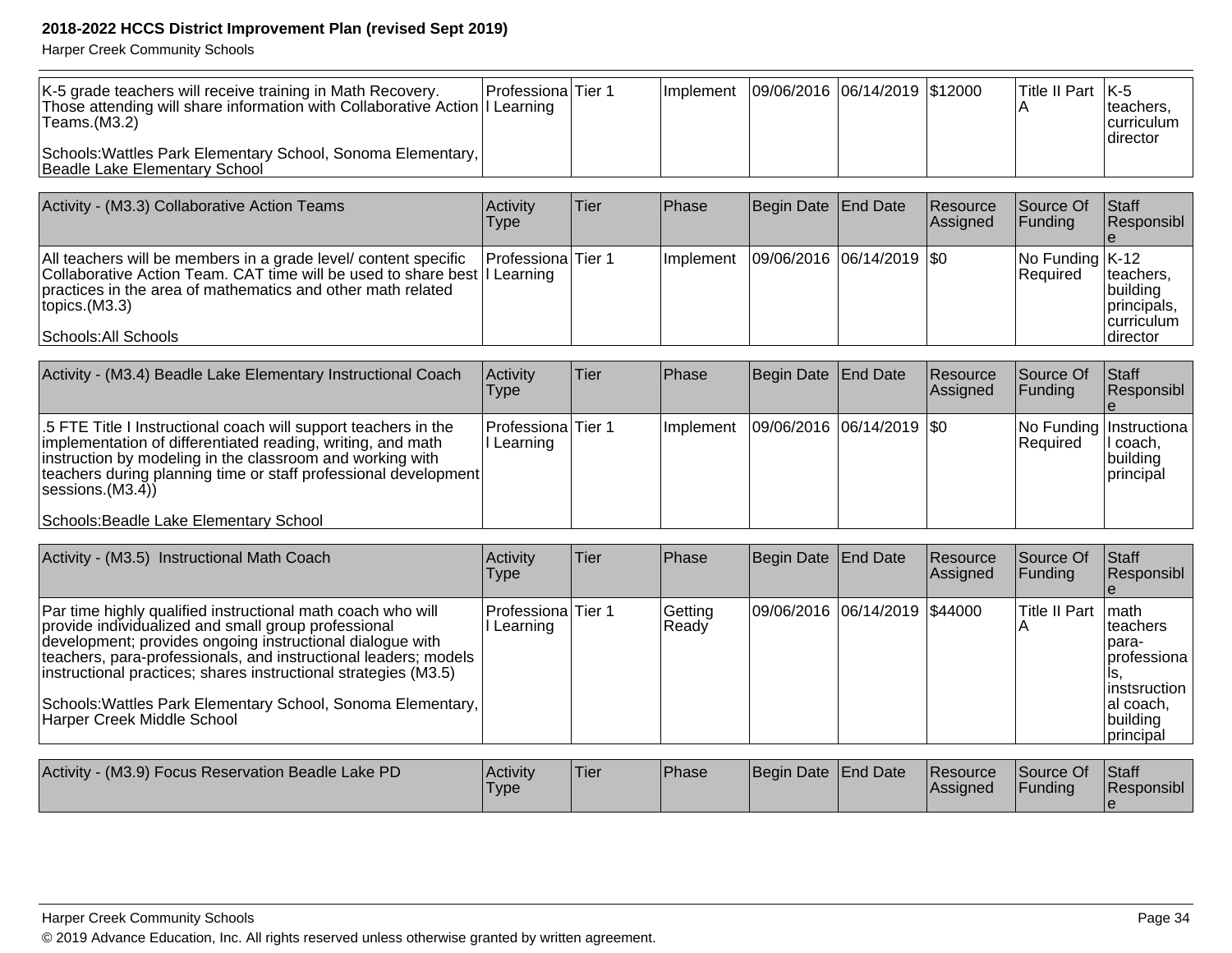Harper Creek Community Schools

| All Beadle Lake teachers will attend 8 hours after school<br>professional development sessions during which time they will<br>develop more in depth plans and strategies for addressing<br>differentiated instruction in literacy and math and working with<br>families from poverty. They will read "Teaching With Poverty in<br>Mind" as a base for PD and discussion. A Consultant will also<br>be hired to facilitate PD after school, on District PD days,<br>and/or during planing period meetings. (M3.9) | lProfessionalTier 1<br>Learning |  | Implement   08/25/2014   06/01/2015   \$0 |  | <b>Title I Part</b> | building<br><i>Iprincipal</i><br>and staff,<br><i><b>Ifacilitator</b></i> |
|------------------------------------------------------------------------------------------------------------------------------------------------------------------------------------------------------------------------------------------------------------------------------------------------------------------------------------------------------------------------------------------------------------------------------------------------------------------------------------------------------------------|---------------------------------|--|-------------------------------------------|--|---------------------|---------------------------------------------------------------------------|
| Schools: Beadle Lake Elementary School                                                                                                                                                                                                                                                                                                                                                                                                                                                                           |                                 |  |                                           |  |                     |                                                                           |

| Activity - Math Curriculum - alignment                                                                                                                                                                                                                                                                                                                                                                                          | Activity<br>Type | lTier: | <b>IPhase</b> | Begin Date End Date             | <b>Resource</b><br>Assigned | Source Of<br><b>Funding</b> | <b>Staff</b><br>Responsibl                                                                       |
|---------------------------------------------------------------------------------------------------------------------------------------------------------------------------------------------------------------------------------------------------------------------------------------------------------------------------------------------------------------------------------------------------------------------------------|------------------|--------|---------------|---------------------------------|-----------------------------|-----------------------------|--------------------------------------------------------------------------------------------------|
| HC math and science leaders and principals with CISD content Curriculum   Tier 1<br>leaders will define high quality instruction. Then work with<br>standards to unpack, identify prerequisite skills create goals<br>and scales documents (from Marzano's research), prioritize<br>standards and identify learning targets. Begin to define high<br>quality assessments aligned to the standards work.<br>Schools: All Schools | l Developme      |        |               | 06/01/2018 06/03/2021   \$10920 |                             | Title II Part I math        | linstructiona<br>I leaders,<br><b>CISD</b><br>support<br>Iteam.<br>Icurriculum<br><b>Ileader</b> |

| Activity - MCTM - 1 teacher will attend in July 2019                                                                                                                                    | Activity<br>Type | ∣Tier | Phase            | Begin Date   End Date |                             | <b>IResource</b><br>Assigned | Source Of<br>IFundina | <b>Staff</b><br><b>Responsibl</b>                                                                   |
|-----------------------------------------------------------------------------------------------------------------------------------------------------------------------------------------|------------------|-------|------------------|-----------------------|-----------------------------|------------------------------|-----------------------|-----------------------------------------------------------------------------------------------------|
| Jeff LaGrow one of our HS math teachers will attend July 2019   Professiona Tier 1<br>National Council of Teachers of Mathematics July 28 - August<br>Schools: Harper Creek High School | Learning         |       | Getting<br>Ready |                       | 07/29/2019 08/01/2019 \$404 |                              | Title II Part         | <b>I</b> Jeff<br>ILaGrow will I<br>lattend -<br><b>239</b><br>registration<br>land \$165<br>lodging |

### **Strategy 3:**

Parental Involvement - Parents will be provided with strategies, food, incentives, and materials for family learning..

Category:

Research Cited: What Works in Schools: Translating Research into Action; Robert J Marzano; Aug 2003- Researchers indicate that nothing creates more of a sense ofownership than being involved in day-to-day school activities. Learning increases in the home environment, increasing learning time overall. Increasing parental involvement also helps build trusting and working relationships between families and school staff.

Tier: Tier 2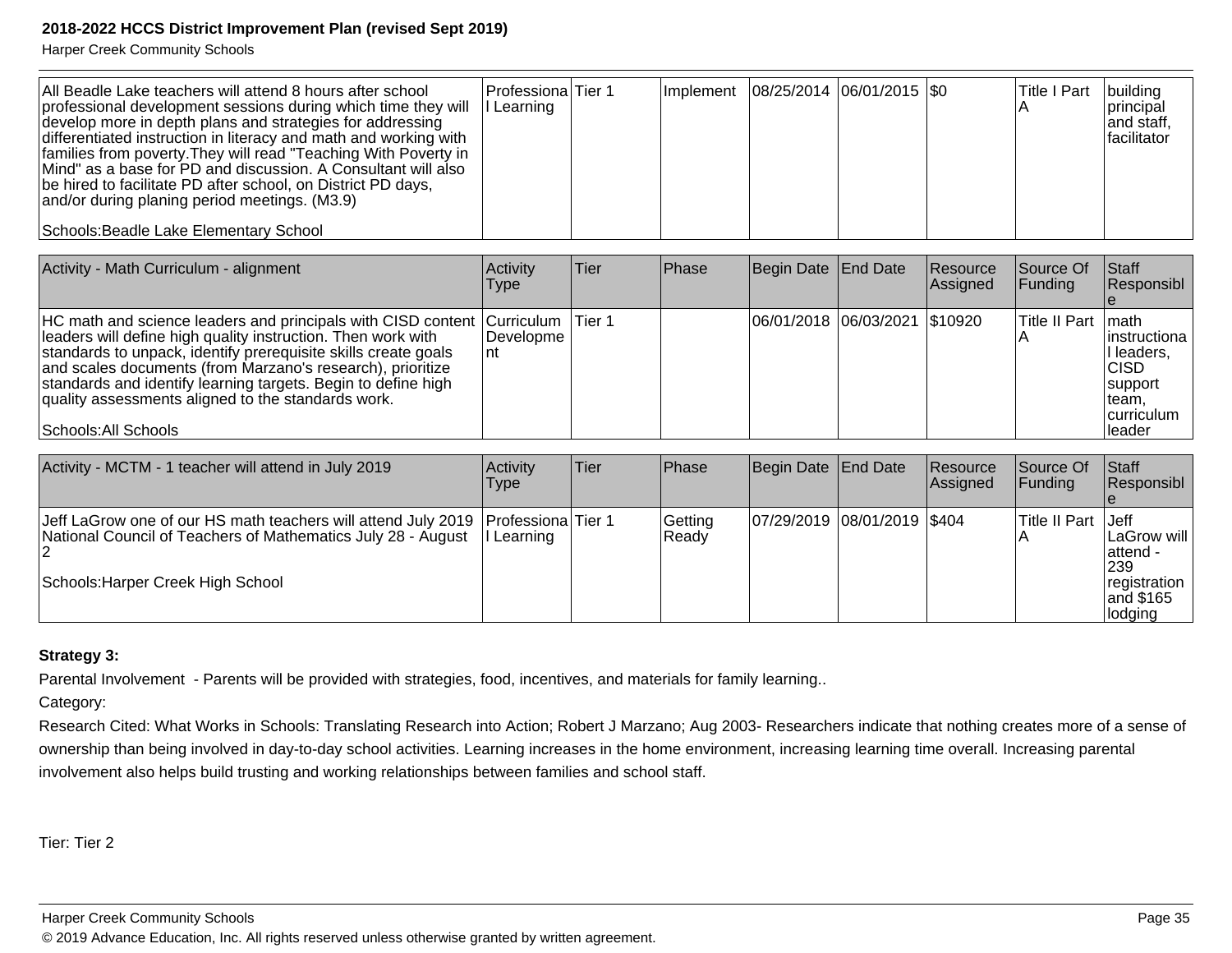Harper Creek Community Schools

| Activity - (M4.1) Beadle Lake Family Nights                                                                                                                                                                                                                                                                                                                                                                                                                                                                  | Activity<br><b>Type</b> | <b>Tier</b> | Phase     | Begin Date End Date         | Resource<br>Assigned | Source Of<br><b>Funding</b>      | Staff<br>Responsibl           |
|--------------------------------------------------------------------------------------------------------------------------------------------------------------------------------------------------------------------------------------------------------------------------------------------------------------------------------------------------------------------------------------------------------------------------------------------------------------------------------------------------------------|-------------------------|-------------|-----------|-----------------------------|----------------------|----------------------------------|-------------------------------|
| Family Literacy Night where families will receive focused<br>linformation about how students learn to read/write and how to<br>help child at home. Costs for make & take materials, story teller,  t<br>and take home book per child. And Family STEM Night where<br>families learn about how science, technology, engineering, and<br>math are integrated at school and how to engage in STEM at<br>home. Cost for presenter from AirZoo and story teller. (M4.1)<br>Schools: Beadle Lake Elementary School | l Parent<br>Ilnvolvemen | Tier 2      | Implement | 09/06/2016  06/14/2019  \$0 |                      | No Funding teachers,<br>Required | building<br><i>Iprincipal</i> |

| Activity - (M4.2) Wattles Park Famiy Nights                                                                                                                                                                                                                                                                                     | Activity<br>Type      | Tier              | Phase      | Begin Date End Date         | <b>Resource</b><br><b>Assigned</b> | <b>Source Of</b><br>IFundina            | <b>Staff</b><br>Responsibl      |
|---------------------------------------------------------------------------------------------------------------------------------------------------------------------------------------------------------------------------------------------------------------------------------------------------------------------------------|-----------------------|-------------------|------------|-----------------------------|------------------------------------|-----------------------------------------|---------------------------------|
| 2 Title I Parent/Family Events for parents/families of Title I<br>eligible children to explain Title I program and how to provide<br>reading and math strategies to support at home learning. Cost<br>to include snacks (level books/math game materials, and child<br> care. (M4.2)<br>Schools: Wattles Park Elementary School | ∣Parent<br>Involvemen | Tier <sub>2</sub> | Ilmplement | 09/06/2016  06/14/2019  \$0 |                                    | No Funding teachers,<br><b>Required</b> | building<br><i>I</i> principals |

| Activity - (M4.3) MS Curriculum Nights                                                                                                                                                                                                                                                                                                           | Activity<br><b>Type</b> | lTier. | Phase            | Begin Date End Date         | Resource<br><b>Assigned</b> | Source Of<br><b>IFundina</b> | Staff<br>Responsibl                          |
|--------------------------------------------------------------------------------------------------------------------------------------------------------------------------------------------------------------------------------------------------------------------------------------------------------------------------------------------------|-------------------------|--------|------------------|-----------------------------|-----------------------------|------------------------------|----------------------------------------------|
| Middle School teachers will provide curriculum nights to inform Parent<br>parents of core content curriculum and resources being used to Involvemen<br>teach the curriculum. Parents will also be provided with<br>suggestions on how to assist their child at home with academic  <br>activities. (M4.3)<br>Schools: Harper Creek Middle School |                         | Tier 2 | <b>Implement</b> | 09/06/2016 06/14/2019 \$100 |                             | lGeneral<br>lFund.           | teachers.<br> building<br><i>Iprincipals</i> |

| Activity - (M4.4) Sonoma Family Night                                                                                                                                                                                                                         | Activity<br><b>Type</b> | ∣Tier  | Phase      | Begin Date End Date           | <b>Resource</b><br><b>Assigned</b> | Source Of<br>IFundina                   | <b>Staff</b><br>Responsibl    |
|---------------------------------------------------------------------------------------------------------------------------------------------------------------------------------------------------------------------------------------------------------------|-------------------------|--------|------------|-------------------------------|------------------------------------|-----------------------------------------|-------------------------------|
| Parent/Family meeting for parents/families of Title I eligible<br>children to explain Title I program and how to support their child Involvemen<br>at home in literacy and math. Cost includes snack, and child<br> care (M4.4)<br>Schools: Sonoma Elementary | <b>Parent</b>           | Tier 2 | Ilmplement | $ 09/06/2016 06/14/2019 $ \$0 |                                    | No Funding teachers,<br><b>Required</b> | building<br><i>Iprincipal</i> |

| Activity - (M4.5) BLE Parent/Family book study | <b>Activity</b><br>I ype | 'Tier | <sup>'</sup> Phase | Begin Date End Date |  | <b>Resource</b><br><b>Assigned</b> | Source Of<br>Funding | Staff<br>Responsibl |
|------------------------------------------------|--------------------------|-------|--------------------|---------------------|--|------------------------------------|----------------------|---------------------|
|------------------------------------------------|--------------------------|-------|--------------------|---------------------|--|------------------------------------|----------------------|---------------------|

Harper Creek Community Schools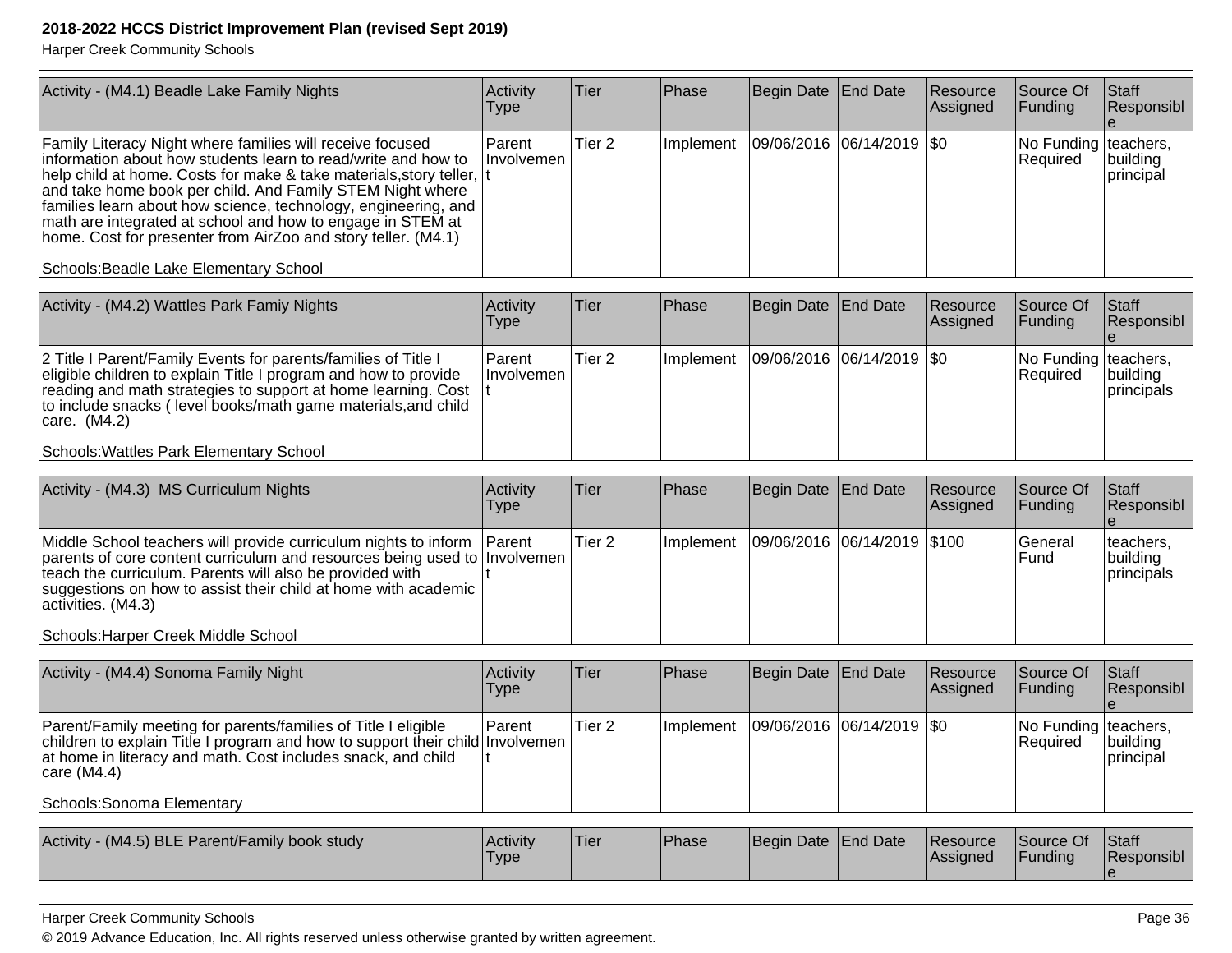| Parent/Family book study of Leader in Me for approx. 20<br>parents/families of Title I eligible students for 8 monthly<br>meetings book was part of school initiative during 2016-17 with  t<br>students/staff and now time to include parents/families. Cost to<br>include 20 books, facilitator stipend, and child care. (M4.5) | <b>IParent</b><br><b>Involvemen</b> | 'Tier 2 | Getting<br>Ready | 09/06/2016 06/14/2019 0 |  | No Funding teaching<br><b>IRequired</b> | Istaff and<br> building<br><i>Iprincipal</i> |
|-----------------------------------------------------------------------------------------------------------------------------------------------------------------------------------------------------------------------------------------------------------------------------------------------------------------------------------|-------------------------------------|---------|------------------|-------------------------|--|-----------------------------------------|----------------------------------------------|
| Schools: Beadle Lake Elementary School                                                                                                                                                                                                                                                                                            |                                     |         |                  |                         |  |                                         |                                              |

| Activity - (M4.6) SO Parent Breakfast Meetings                                                                                                                                                                                                                                                                                                                             | Activity<br>Type             | Tier   | <b>Phase</b> | Begin Date End Date |                             | Resource<br>Assigned | Source Of<br> Funding          | Staff<br>Responsibl                 |
|----------------------------------------------------------------------------------------------------------------------------------------------------------------------------------------------------------------------------------------------------------------------------------------------------------------------------------------------------------------------------|------------------------------|--------|--------------|---------------------|-----------------------------|----------------------|--------------------------------|-------------------------------------|
| 3 approximately half hour meetings to provide parents of K-4<br>grade Title I eligible students with information on how to<br>support their child with the LLI program and how to apply ELA<br>and math skills in everyday situations at home. Cost covers<br>breakfast, book boxes, leveled books, flashcards, math<br>$\vert$ games.(M4.6)<br>Schools: Sonoma Elementary | <b>Parent</b><br>∣Involvemen | Tier 2 | l Implement  |                     | 09/07/2015  05/31/2018  \$0 |                      | No Funding Title I<br>Required | teacher,<br> building<br>Iprincipal |

| Activity - (M4.7) SO Title I Grade Level Meetings                                                                                                                                                                                                                                                                                                                                                                                                                               | Activity<br><b>Type</b>   | Tier              | Phase            | Begin Date End Date |                            | Resource<br>Assigned | <b>Source Of</b><br><b>Funding</b> | <b>Staff</b><br>Responsibl                                          |
|---------------------------------------------------------------------------------------------------------------------------------------------------------------------------------------------------------------------------------------------------------------------------------------------------------------------------------------------------------------------------------------------------------------------------------------------------------------------------------|---------------------------|-------------------|------------------|---------------------|----------------------------|----------------------|------------------------------------|---------------------------------------------------------------------|
| Grade level half day (3 hr) meetings for parents of Title I<br>eligible students where parents will be provided with in depth<br>information and ideas about how to extend their child's learning It<br>at home in an engaging manner and how to support the CCSS<br>math and ELA, Cost include substitute teachers, stipend for 5<br>teachers to plan/organize the meetings, materials for cooking,<br>(M4.7) $ $ book and game making. $(M4.7)$<br>Schools: Sonoma Elementary | l Parent<br>⊺Involvemen l | Tier <sub>2</sub> | Getting<br>Ready |                     | 09/07/2015 05/26/2017 \\$0 |                      | No Funding grade level<br>Required | Iteachers,<br>Title I<br>Iteacher.<br>building<br><b>Iprincipal</b> |

| Activity - (M4.8) BLE Family Grade Level meetings                                                                                                                                                                                                                                                                                             | Activity<br>Type            | Tier                                                                                                                                                                                                                           | Phase            | Begin Date End Date        | Resource<br>Assigned | Source Of<br><b>IFunding</b>           | <b>Staff</b><br>Responsibl              |
|-----------------------------------------------------------------------------------------------------------------------------------------------------------------------------------------------------------------------------------------------------------------------------------------------------------------------------------------------|-----------------------------|--------------------------------------------------------------------------------------------------------------------------------------------------------------------------------------------------------------------------------|------------------|----------------------------|----------------------|----------------------------------------|-----------------------------------------|
| 1 Family Grade Level Night/gr level when SW families will<br>received additional focused information about learning<br>standards and how to support learning at home. Costs for 15<br>teachers for 1 hr each to plan/facilitate meeting. (M4.8)<br>Schools: Beadle Lake Elementary School                                                     | <b>Parent</b><br>Involvemen | 'Tier 3                                                                                                                                                                                                                        | Getting<br>Ready | 09/06/2016 06/14/2019 \\$0 |                      | No Funding teaching<br><b>Required</b> | Istaff,<br>building<br><b>principal</b> |
| $\mathbf{A}$ , $\mathbf{C}$ , $\mathbf{A}$ $\mathbf{A}$ , $\mathbf{A}$ $\mathbf{A}$ , $\mathbf{A}$ , $\mathbf{D}$ , $\mathbf{A}$ , $\mathbf{A}$ , $\mathbf{A}$ , $\mathbf{A}$ , $\mathbf{A}$ , $\mathbf{A}$ , $\mathbf{A}$ , $\mathbf{A}$ , $\mathbf{A}$ , $\mathbf{A}$ , $\mathbf{A}$ , $\mathbf{A}$ , $\mathbf{A}$ , $\mathbf{A}$ , $\math$ |                             | and the second second second the second second second the second second second second second second second second second second second second second second second second second second second second second second second sec | $\mathbf{D}$     |                            |                      |                                        |                                         |

| Activity - (M4.9) District Title I meeting | l Activitv<br><b>Type</b> | 'Tier | <b>IPhase</b> | Begin Date End Date | <b>Resource</b><br><b>Assigned</b> | Source Of<br>Funding | <b>Staff</b><br><b>Responsibl</b> |
|--------------------------------------------|---------------------------|-------|---------------|---------------------|------------------------------------|----------------------|-----------------------------------|
|                                            |                           |       |               |                     |                                    |                      |                                   |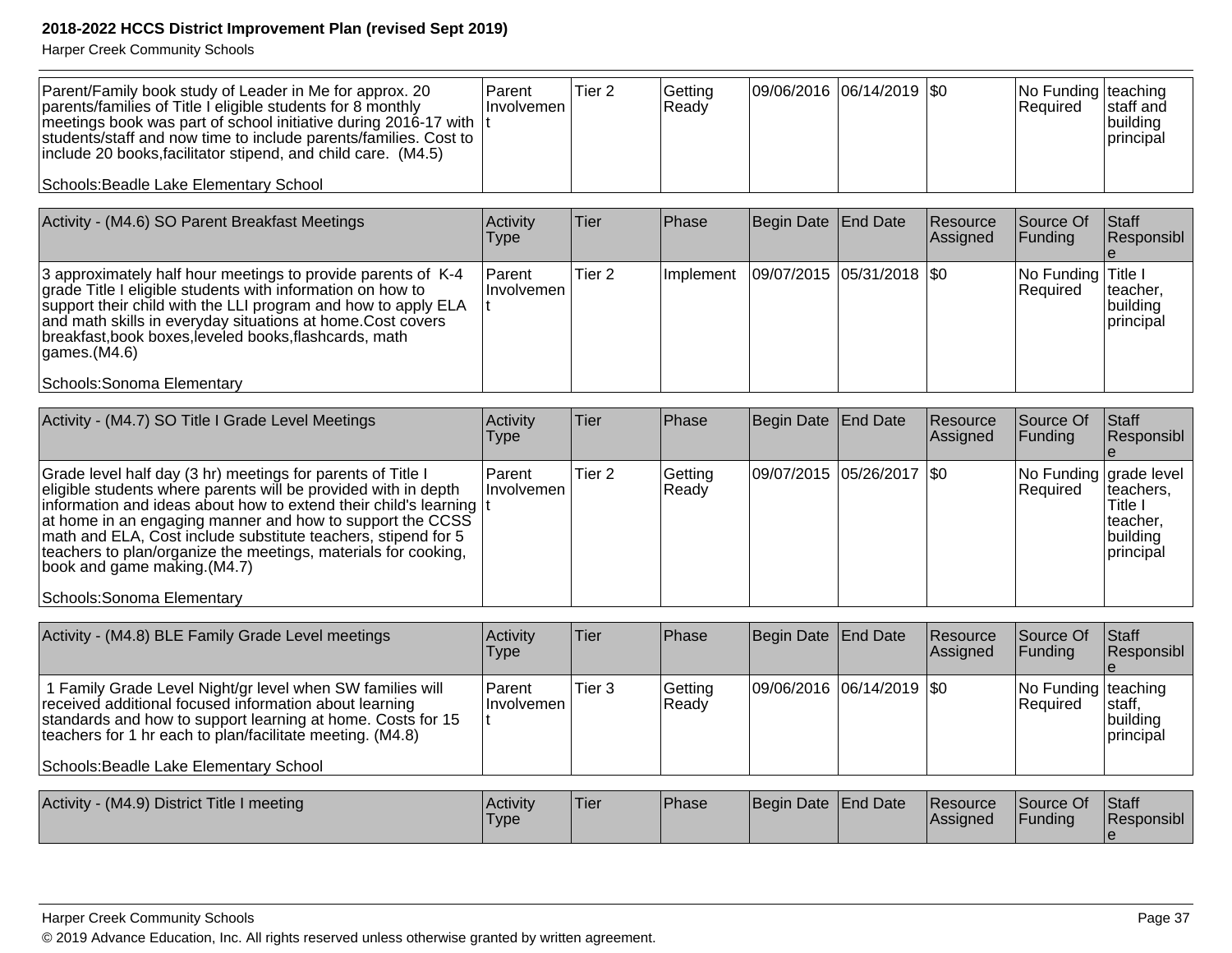Harper Creek Community Schools

| One Diistict wide Title I meeting for appromiately 25 families of Parent<br>Title I eligible children wih the goal of sharing reading, writing,<br>and math strategies that are used in daily instruction. Purchase It<br>snacks and child care for the meeting | ⊟Involvemen I | Tier <sub>2</sub> |  | Implement   09/06/2016   06/14/2019   \$0 | $ No$ Funding $ curricular $<br><b>Required</b> | Idirector |
|-----------------------------------------------------------------------------------------------------------------------------------------------------------------------------------------------------------------------------------------------------------------|---------------|-------------------|--|-------------------------------------------|-------------------------------------------------|-----------|
| Schools: Wattles Park Elementary School, Sonoma Elementary,<br>Beadle Lake Elementary School                                                                                                                                                                    |               |                   |  |                                           |                                                 |           |

| Activity - (M4.10) ELL home learning materials                                                                                                                                                                                                                                                                             | Activity<br>Type                                              | lTier. | <b>Phase</b>     | Begin Date End Date         | Resource<br>Assigned | Source Of<br><b>Funding</b> | <b>Staff</b><br><b>Responsibl</b> |
|----------------------------------------------------------------------------------------------------------------------------------------------------------------------------------------------------------------------------------------------------------------------------------------------------------------------------|---------------------------------------------------------------|--------|------------------|-----------------------------|----------------------|-----------------------------|-----------------------------------|
| Purchase materials for at home use to reinforce learning at<br>home for ELL eligible students. Materials to include leveled<br>reading books, books with CDs,<br>games, flashcards, notebooks/writing materials, parent resource Parent<br>"Raising a Strong Reader; English and Spanish versions.<br>Schools: All Schools | Supplemen Tier 2<br>∣tal<br>Materials,<br><b>Involvemen</b> l |        | Getting<br>Ready | 12/19/2016  06/09/2017  \$0 |                      | No Funding ELL<br>Required  | teacher/coo <br>Irdinator         |

| Activity - (M4.11) ELL Family Nights                                                                                                                                                                                                                                                                                                                                                                     | <b>Activity</b><br><b>Type</b> | Tier   | Phase            | Begin Date   End Date         | Resource<br>Assigned | Source Of<br>IFundina             | <b>Staff</b><br>Responsibl |
|----------------------------------------------------------------------------------------------------------------------------------------------------------------------------------------------------------------------------------------------------------------------------------------------------------------------------------------------------------------------------------------------------------|--------------------------------|--------|------------------|-------------------------------|----------------------|-----------------------------------|----------------------------|
| Family nights for families of ELL eligible students will be held to Parent<br>provide networking and educational information and support<br>with a focus on providing help to their children at home with<br>literacy and math content. Cost to budget will include fees for<br>speaker, ELL teacher facilitator, make-it take-it materials, food,<br>learning games/activities.<br>Schools: All Schools | Involvemen                     | Tier 2 | Getting<br>Ready | $ 01/09/2017 06/09/2017 $ \$0 |                      | No Funding ELL<br><b>Required</b> | lteacher/cool<br>Irdinator |

# **Goal 4: Promote College and Career Readiness by providing a technology rich environment forall students in their classes.**

#### **Measurable Objective 1:**

collaborate to use technology to enhance teaching and learning at all grade levels in core and non-core academic areas. by 06/29/2018 as measured by The lessonspresented in classrooms and the financial commitment to maintaining the infrastructure and application supports..

#### **Strategy 1:**

Teachers will use technology to support academic growth. - will use technology to enhance teaching and learning at all grade levels in core and non-core academicareas through instruction strategies.

#### Category: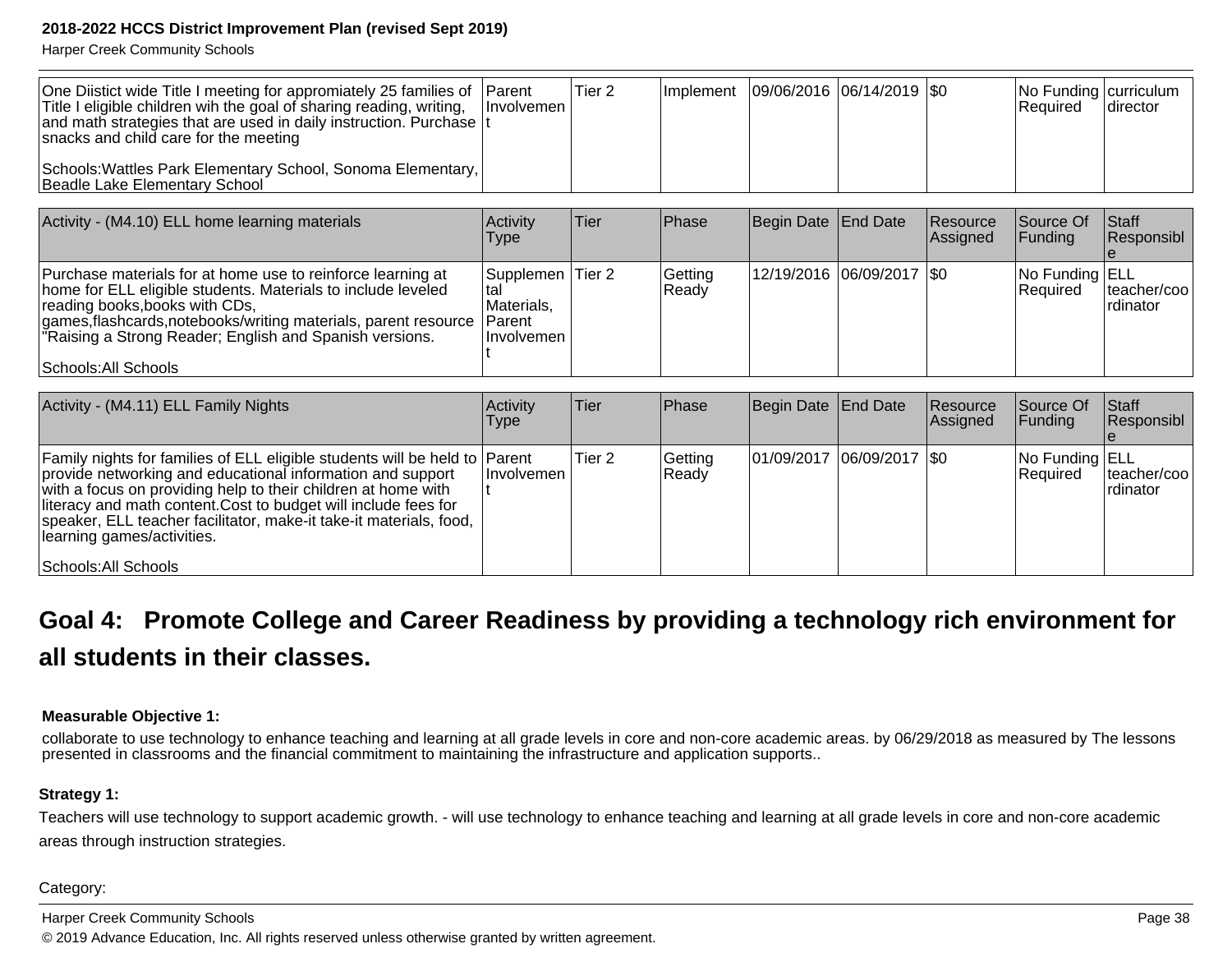Harper Creek Community Schools

#### Tier: Tier 1

| Activity - Differentiated Instruction                                                                  | Activity<br>Type | Tier   | Phase     | Begin Date End Date           |                    | Resource<br> Assigned | Source Of<br>Funding            | Staff<br>Responsibl                                  |
|--------------------------------------------------------------------------------------------------------|------------------|--------|-----------|-------------------------------|--------------------|-----------------------|---------------------------------|------------------------------------------------------|
| Provide Differentiated Instruction so for skills to provide<br>instruction at appropriate skill levels | Technology       | Tier 1 | Implement | 07/01/2015                    | $ 06/29/2018 $ \$0 |                       | No Funding All K-12<br>Required | teachers,<br>building                                |
| Schools: All Schools                                                                                   |                  |        |           |                               |                    |                       |                                 | principals,<br>Icurriculum<br> director              |
| Activity - PBL/Inquiry Learning                                                                        | Activity<br>Type | Tier   | Phase     | <b>Begin Date</b>             | <b>End Date</b>    | Resource<br>Assigned  | Source Of<br>Funding            | Staff<br>Responsibl                                  |
| Teachers will provide Project Based/Inquiry Learning<br>opportunities for students K-12 grades.        | Technology       | Tier 1 | Implement | 07/01/2015  06/29/2018  \$0   |                    |                       | No Funding All K-12<br>Required | lteachers.<br>building<br>principals,<br> curriculum |
| Schools: All Schools                                                                                   |                  |        |           |                               |                    |                       |                                 | Idirector                                            |
| <b>Activity - Technology Devices</b>                                                                   | Activity<br>Type | Tier   | Phase     | Begin Date                    | End Date           | Resource<br>Assigned  | Source Of<br>Funding            | Staff<br>Responsibl                                  |
| Technology devices will be purchased for student and teacher<br>use.                                   | Technology       | Tier 1 | Implement | 07/01/2015 06/29/2018 \$12000 |                    |                       | General<br>Fund                 | technology<br> director,<br>teachers,                |
| Schools: All Schools                                                                                   |                  |        |           |                               |                    |                       |                                 | building<br> principals                              |

# **Goal 5: Promote College and Career Readiness by increasing achievement in Science for allstudents.**

#### **Measurable Objective 1:**

50% of Fourth, Eighth and Eleventh grade students will demonstrate a proficiency at or above state average skills in Science by 06/14/2019 as measured by StateAssessment..

#### **Strategy 1:**

Target Professional Development - K-12 teacher leaders will receive out of district professional in best practice for science instruction. Teachers will share informationwith other teachers during Collaborative Action Team meetings. Curriculum will be developed to best support NGSS outcomes. Category: Science

Harper Creek Community Schoolss and the contract of the contract of the contract of the contract of the contract of the contract of the contract of the contract of the contract of the contract of the contract of the contract of the contract of the cont © 2019 Advance Education, Inc. All rights reserved unless otherwise granted by written agreement.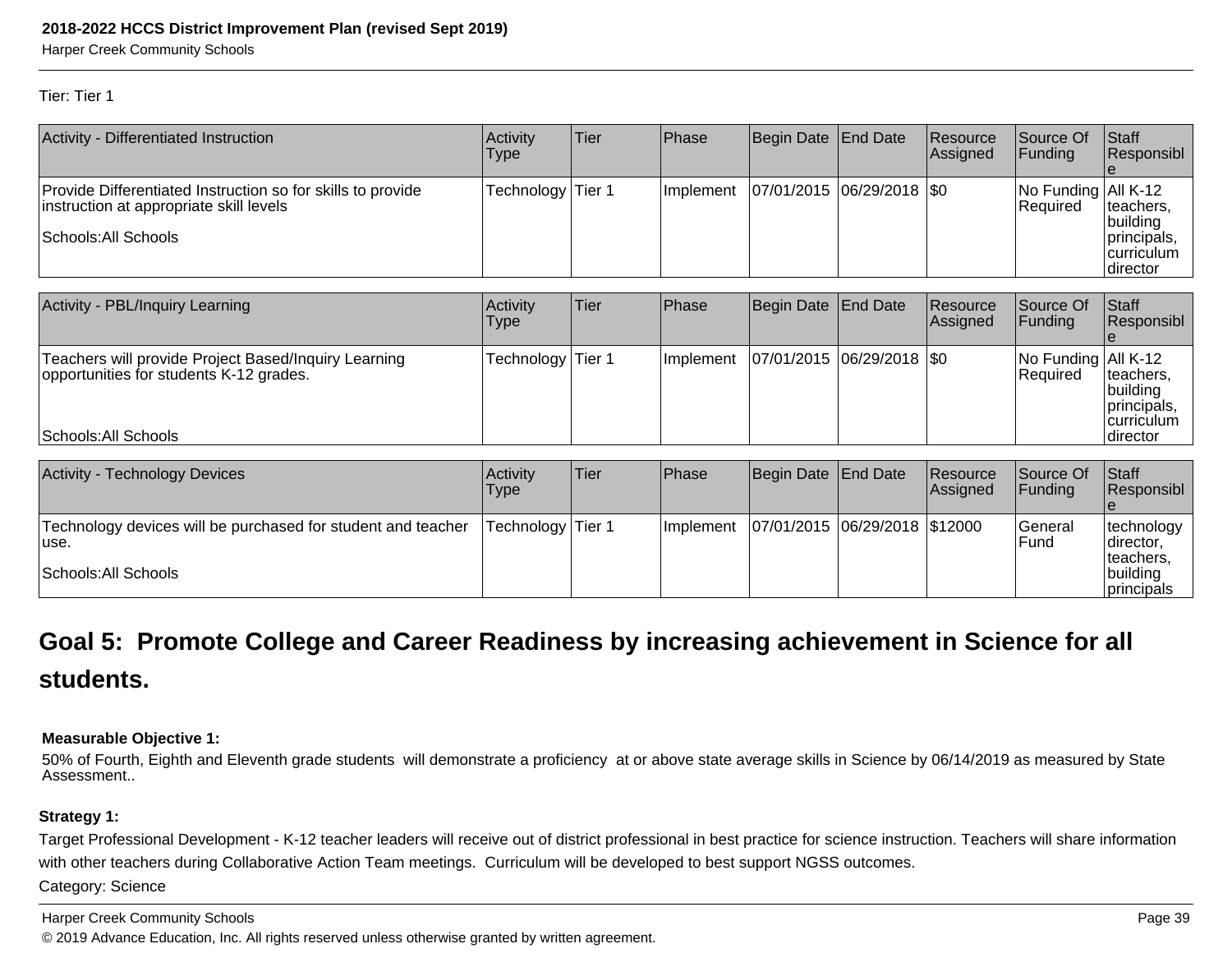Research Cited: Research- Dufour,R.; Dufour, R.: & Eaker, R. "Revisiting Professional Learning Communities at Work" (2008)Tier: Tier 1

| Activity - K- 7 NGSS science kit training                                                                                                                                                                                                               | <b>Activity</b><br>Type                              | Tier | Phase            | Begin Date   End Date        | <b>Resource</b><br>Assigned | Source Of<br> Funding   | <b>Staff</b><br><b>Responsibl</b>                                                                                |
|---------------------------------------------------------------------------------------------------------------------------------------------------------------------------------------------------------------------------------------------------------|------------------------------------------------------|------|------------------|------------------------------|-----------------------------|-------------------------|------------------------------------------------------------------------------------------------------------------|
| K-7 teachers of science will attend training on the new NGSS<br>kits developed by the Battle Creek Math and Science Center.<br>Schools: Wattles Park Elementary School, Sonoma Elementary,<br>Harper Creek Middle School, Beadle Lake Elementary School | <b>Professiona</b> Tier 1<br><sub>i</sub> l Learning |      | Getting<br>Ready | 08/08/2016 06/07/2019 \$9000 |                             | <b>Seneral</b><br>lFund | lAssistant<br><b>Superinten</b><br>Ident of<br>$ $ instruction,<br>building<br>Iprincipals.<br>IK-5<br>Iteachers |

| Activity - MSU partnership embedded PD                                                                                                                                                                                  | <b>Activity</b><br><b>Type</b>          | <b>Tier</b> | <b>Phase</b> | Begin Date   End Date       | Resource<br>Assigned | Source Of<br><b>IFundina</b>     | <b>Staff</b><br><b>Responsibl</b>                                                      |
|-------------------------------------------------------------------------------------------------------------------------------------------------------------------------------------------------------------------------|-----------------------------------------|-------------|--------------|-----------------------------|----------------------|----------------------------------|----------------------------------------------------------------------------------------|
| Science high school CATeam will work in collaboration with<br>professors from MSU to continually learn evidence based<br>practices for teaching next generation science standards.<br>Schools: Harper Creek High School | Curriculum   Tier 1<br>Developme<br>Int |             | Implement    | 06/01/2017  06/12/2020  \$0 |                      | No Funding Assistant<br>Required | superintend<br>lent of<br>linstruction<br>land<br>Iscience<br><b>CATeam</b><br>Ileader |

## **Strategy 2:**

Project Based Learning - Teachers will use a project based approach to science instruction.

Category: Science

Research Cited:

teachers who used a Project-Based Inquiry Science curriculum improved their students' performance on next generation science assessments. Students whoparticipated in the Project-Based science curriculum outperformed students in the comparison curriculum on outcome measures that were aligned to core ideas and

science practices in the Framework.

Harris, C. J., Penuel, W. R., DeBarger, A., D'Angelo, C., & Gallagher, L. P. (2014). Curriculum

Materials Make a Difference for Next Generation Science Learning: Results from Year 1 of a

Randomized Control Trial. Menlo Park, CA: SRI International.

Tier: Tier 1

| <b>PBL</b><br><b>Activity</b> | Activity<br>'Type | Tier | Phase | Begin Date End Date |  | Resource<br><b>Assigned</b> | Source Of<br>Funding | Staff<br>Responsibl |
|-------------------------------|-------------------|------|-------|---------------------|--|-----------------------------|----------------------|---------------------|
|-------------------------------|-------------------|------|-------|---------------------|--|-----------------------------|----------------------|---------------------|

#### Harper Creek Community Schools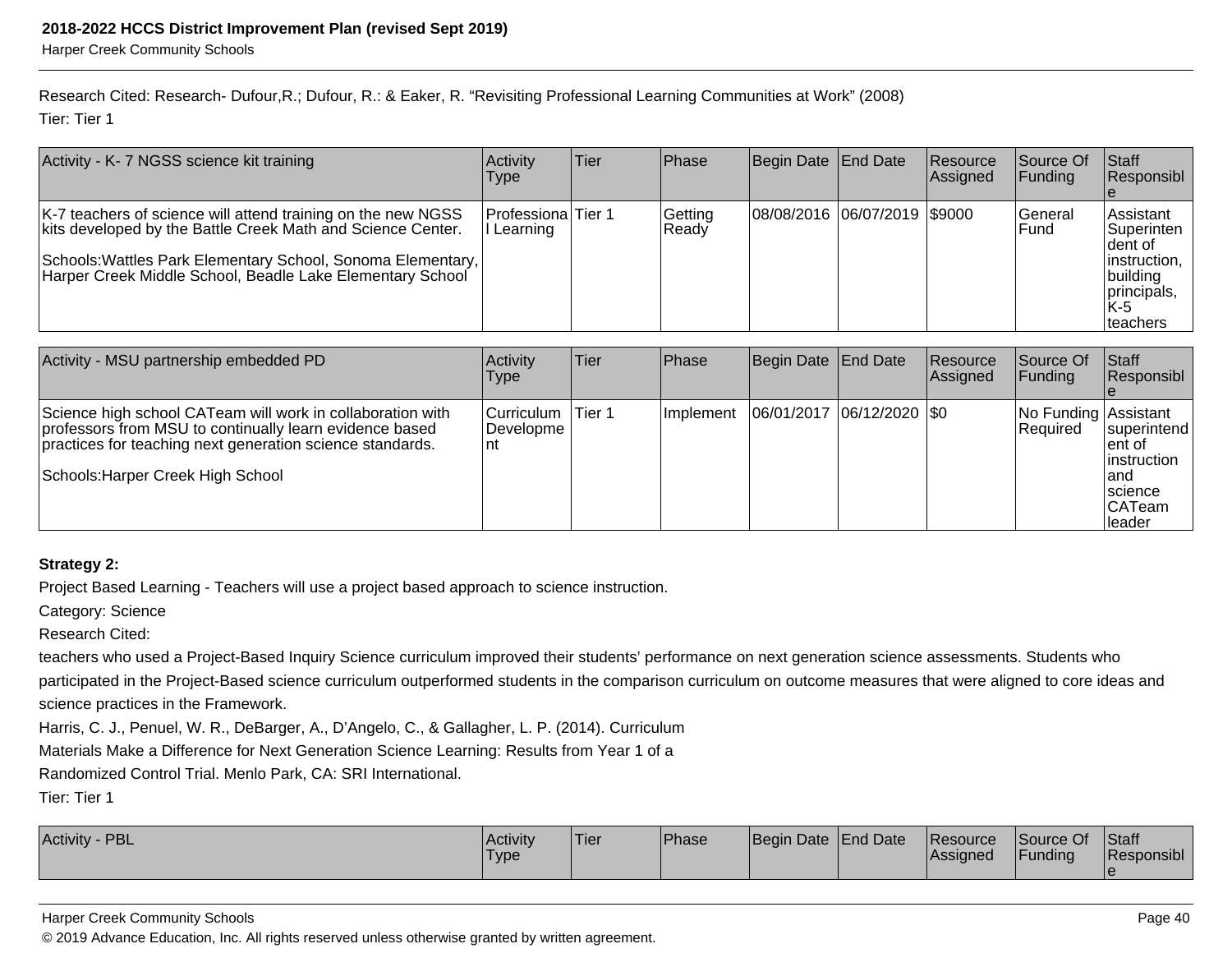Harper Creek Community Schools

| Teachers will use a Project Based/Inquiry approach to teaching Direct<br>science or other topics at least once during the school year. | <b>Instruction</b> | Tier 1 | Getting<br>lReadv | 09/06/2016 06/14/2019 \$0 |  | No Funding Assistant<br><b>Required</b> | <b>Superinten</b>                                                |
|----------------------------------------------------------------------------------------------------------------------------------------|--------------------|--------|-------------------|---------------------------|--|-----------------------------------------|------------------------------------------------------------------|
| Schools: All Schools                                                                                                                   |                    |        |                   |                           |  |                                         | Ident of<br>Ilnstruction.<br> building<br>principals,<br>$IK-12$ |
|                                                                                                                                        |                    |        |                   |                           |  |                                         | Iteachers                                                        |

# **Goal 6: All students are engaged and active learners who are self-aware, caring, respectful,connected to others, responsible decision makers, and academic achievers.**

#### **Measurable Objective 1:**

80% of All Students will demonstrate a behavior that uses evidence based strategies that help to self-regulate and reflect as they participate in learning environment.<br>in Health/Physical Education by 07/01/2019 as measur

#### **Strategy 1:**

Trauma Informed Schools - This strategy will actually be used at all three tiers. Staff will be trained in Trauma and Resilience lead by Starr Commonwealth. this workaligns with our PBIS and MTSS implementation on the behavior side. I is a continuation of our Trauma Informed schools monthly PD that we held this school year.

Teachers will attend the training is Detroit July 10 -13 to learn evidence based practices that will support the teachers and students in the classrooms. 5 schools and 2per school plus administrators as we want to fold the strategies into our PBIS instruction whole group and small group support.

Category: Learning Support Systems

Research Cited: Starr Commonwealth - Resilience

A.C.E.S. study - Adverse Childhood Experience Study

Tier: Tier 1

| Activity -<br>Trauma Training-Starrcommon | <b>Activity</b><br>Type | 'Tier | Phase | Begin Date End Date |  | <b>Resource</b><br><b>Assigned</b> | Source Of<br>Funding | <b>Staff</b><br>Responsibl |
|-------------------------------------------|-------------------------|-------|-------|---------------------|--|------------------------------------|----------------------|----------------------------|
|-------------------------------------------|-------------------------|-------|-------|---------------------|--|------------------------------------|----------------------|----------------------------|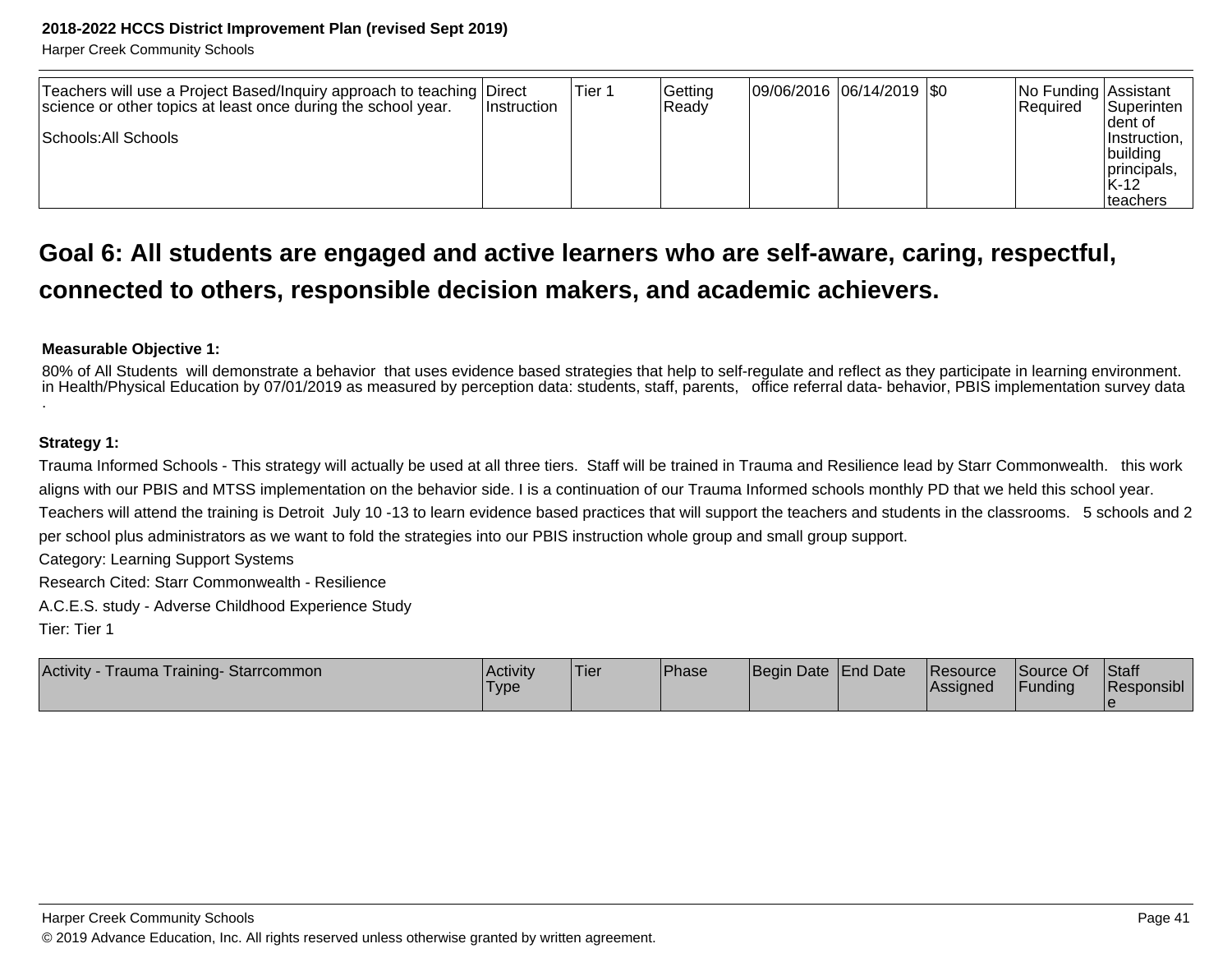Harper Creek Community Schools

| STARR certified training will lead PD at our E3 mini conference Professiona Tier 1<br>on August 19 for staff.<br>Schools: All Schools | I Learning | Getting<br>Ready | 08/19/2019 08/19/2019 \$3500 |  | <b>Title II Part</b><br>ΙA | principals,<br>PBIS <sup>®</sup><br>leadership<br>team and<br>assistant<br> superintend <br>ent will<br>work                                                         |
|---------------------------------------------------------------------------------------------------------------------------------------|------------|------------------|------------------------------|--|----------------------------|----------------------------------------------------------------------------------------------------------------------------------------------------------------------|
|                                                                                                                                       |            |                  |                              |  |                            | collectively<br>to build<br>capacity<br>using this<br> training and <br>our training<br>with Dr.<br>Sloane to<br>implement<br>the<br>evidence<br>based<br>strategies |
|                                                                                                                                       |            |                  |                              |  |                            | that we<br>learn to<br>build an<br>evidence<br>based<br>support<br>system                                                                                            |

#### **Strategy 2:**

PBIS implementation - Our building PBIS leadership teams and our district team will work to implement the identified elements of a PBIS active system. 2017 fall will be our first year implementing with baseline data. A baseline assessment will be completed Fall 2017 and then given again in the spring. This data will be used toidentify PBIS implementation. We will meet monthly to review office referral data and look at it by sub groups.

Category: Learning Support Systems

Tier: Tier 1

| Activity - PBIS elementary inventory                                                                                                                                            | Activity<br>Type                                                       | <b>Tier</b> | Phase            | Begin Date End Date |                            | <b>Resource</b><br>Assigned | <b>Source Of</b><br>IFundina     | Staff<br>Responsibl                                                                                                 |
|---------------------------------------------------------------------------------------------------------------------------------------------------------------------------------|------------------------------------------------------------------------|-------------|------------------|---------------------|----------------------------|-----------------------------|----------------------------------|---------------------------------------------------------------------------------------------------------------------|
| a Google form survey will be sent out to all staff at Harper<br>Creek to identify what elements are in place for PBIS - by<br>district and by building.<br>Schools: All Schools | Academic<br> Support <br>Program,<br>Behavioral<br> Support<br>Program | Tier 1      | Getting<br>Ready |                     | 09/07/2017 05/31/2018 \\$0 |                             | No Funding For this<br>IReauired | activity we<br>liust need<br>∣time during<br>the fall SIP<br>meeting to<br>lanswer<br><b>Isurvey</b><br> questions. |

Harper Creek Community Schools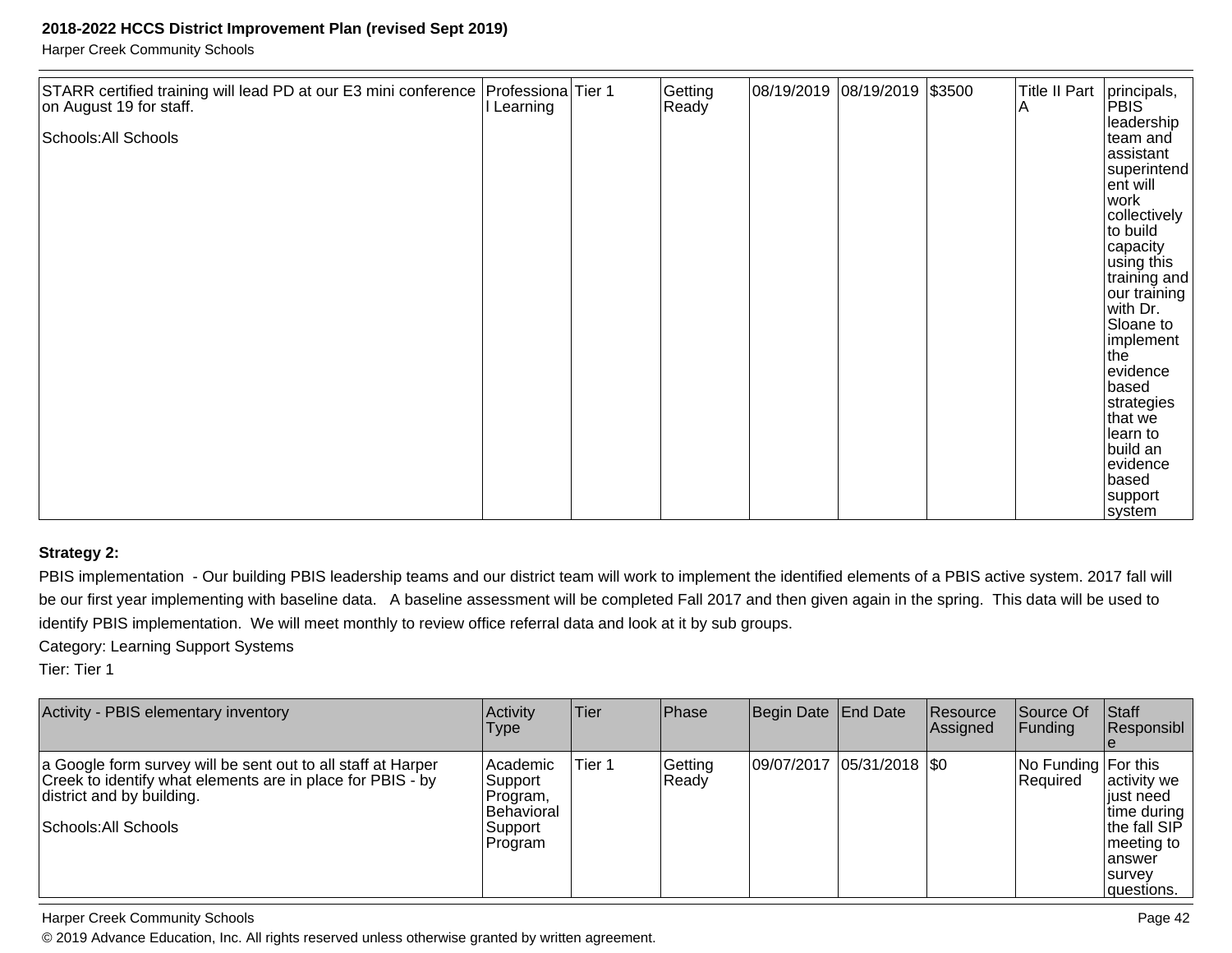Harper Creek Community Schools

#### **Strategy 3:**

Restorative Practices - Embed Restorative Practices habits into daily living: both proactive 80% and reactive 20% in all of our schools

Category: School Culture

Tier: Tier 1

| Activity - Restorative Practices - 2 day PD                                                                                                                                                                                                          | Activity<br><b>Type</b> | Tier | Phase            | Begin Date End Date |                       | Resource<br>Assigned | Source Of<br>Funding         | Staff<br>Responsibl                                                                                                                                                                                                                                                                                                           |
|------------------------------------------------------------------------------------------------------------------------------------------------------------------------------------------------------------------------------------------------------|-------------------------|------|------------------|---------------------|-----------------------|----------------------|------------------------------|-------------------------------------------------------------------------------------------------------------------------------------------------------------------------------------------------------------------------------------------------------------------------------------------------------------------------------|
| Restorative Practices and Using Circles 2 day pd will be offered Professiona Tier 1<br>at least twice annually for staff to attend. Stipend of \$75 a day<br>will be paid to teachers who successfully complete the training<br>Schools: All Schools | l Learning              |      | Getting<br>Ready | 09/01/2018          | $ 06/12/2020 $ \$3024 |                      | Title IV Part Assistant<br>A | Superinten<br>dent, IIRP<br>restorative<br>practices<br>training will<br>offer 2 to 3<br>2 day<br> sessions <br>annually of<br>restorative<br>practices<br>basic and<br>using<br>circles to<br>HC staff<br>and BC<br>community.<br>Participants<br>will learn<br>strategies<br>lfor.<br>embedding<br>restorative<br>language. |

#### **Strategy 4:**

Equity training - Leaders in the district will be provided opportunity to attend equity training to raise their awareness of implicit bias and learn the difference betweenequality and equity. Overarching knowledge will better equip leaders to provide MTSS that meets the needs of our learners who are eligible for Tier 2 and Tier 3supports within the Tier 1 instructional period.

Category: School Culture

Tier: Tier 1

| NEP training<br><b>Activity</b> | l Activitv<br>'Type | Ti≙r<br>1161 | Phase | Begin Date End Date | <b>Resource</b><br>lAssianed | Source Of<br><b>Funding</b> | Staff<br>Responsibl |
|---------------------------------|---------------------|--------------|-------|---------------------|------------------------------|-----------------------------|---------------------|
|                                 |                     |              |       |                     |                              |                             |                     |

#### Harper Creek Community Schools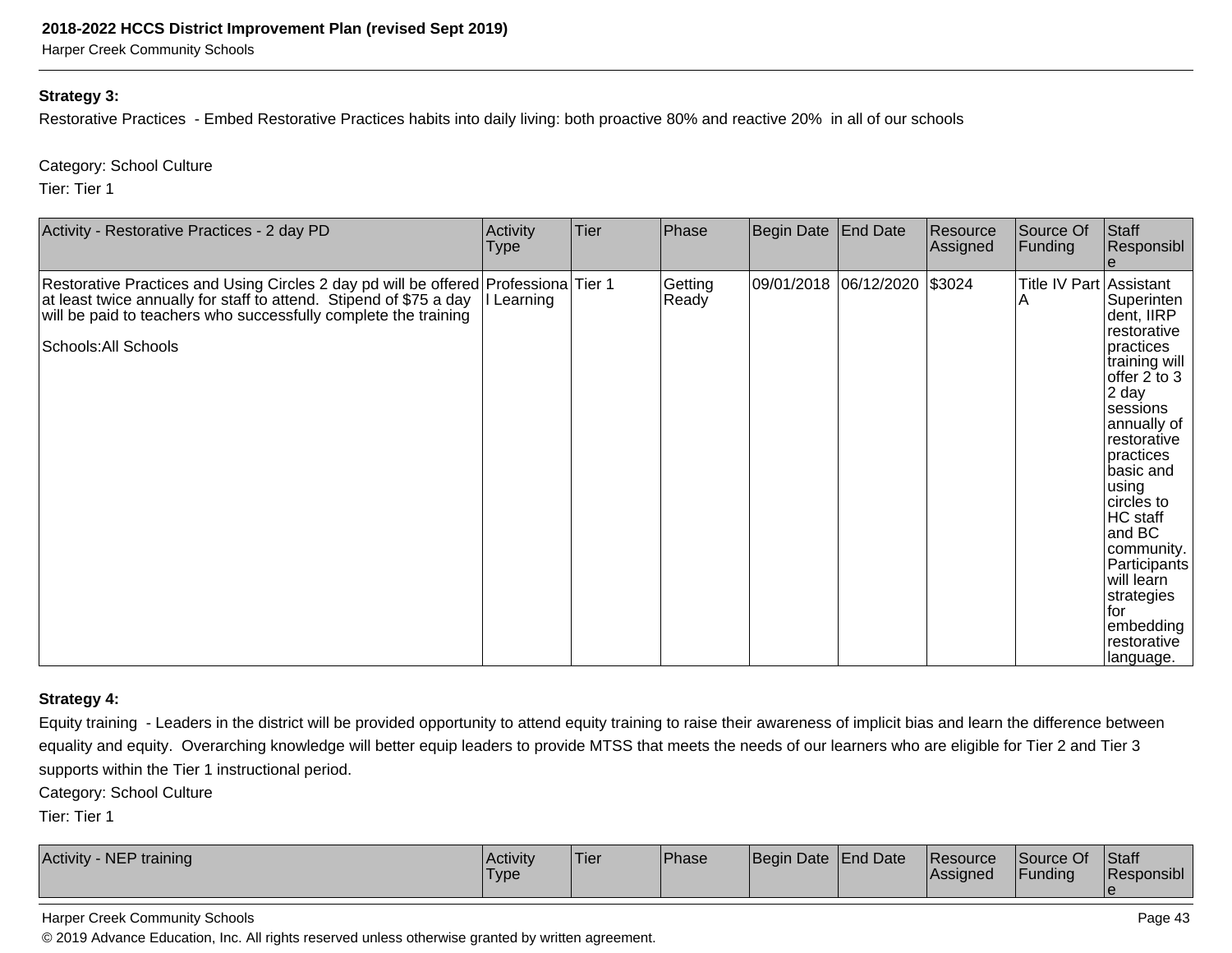Harper Creek Community Schools

| District leaders will continue training with NEP in the summer of Professiona Tier 1<br> 2018 | Learning |  | 08/06/2018 08/08/2018  \$0 | <b>Other</b> | ladministrat l<br> ors leading                     |
|-----------------------------------------------------------------------------------------------|----------|--|----------------------------|--------------|----------------------------------------------------|
| Schools: All Schools                                                                          |          |  |                            |              | lin the<br>district and<br>  quidance/st<br>ludent |
|                                                                                               |          |  |                            |              | support<br>specialist.                             |

| Activity - MDE equity training                                                                                                                                                                | Activity<br>Type                 | Tier | Phase | Begin Date End Date           | Resource<br> Assigned | Source Of<br><b>Funding</b> | Staff<br>Responsibl                                                                                                                          |
|-----------------------------------------------------------------------------------------------------------------------------------------------------------------------------------------------|----------------------------------|------|-------|-------------------------------|-----------------------|-----------------------------|----------------------------------------------------------------------------------------------------------------------------------------------|
| Athletic Director and Assistant Superintendent will attend<br>monthly equity series provided by Michigan Department of<br>Education during the 2018-2019 school year.<br>Schools: All Schools | Professiona Tier 1<br>l Learning |      |       | 09/01/2018  05/31/2019  \$400 |                       | Title IV Part Assistant     | Superinten<br>Ident and<br>Athletic<br>IDirector will l<br>lattend<br>  monthly<br>Iseries<br>laround<br>equity<br>offered by<br><b>IMDE</b> |

# **Goal 7: Promote College and Career Readiness by increasing achievement in social studies forall students.**

#### **Measurable Objective 1:**

A 10% increase of All Students will demonstrate student proficiency (pass rate) at or above state average in Social Studies by 06/12/2020 as measured by MStepresults .

#### **Strategy 1:**

Viable Curriculum in Place - We will assess which of the following elements of a viable curriculum we have in place and add or revise as needed:

District definition of what viable curriculum is using a research based definition.

Develop written high quality vision for tier one instruction for all core contents.

CATeams will ID essential power standards looking at: readiness, leverage and endurance

Essential power standards will be unwrapped then units and lessons will be identified or developed that align using Understanding by design. Units will have common

formative assessments. The curriculum will then be monitored.

Category: Social Studies

Tier: Tier 1

Harper Creek Community Schools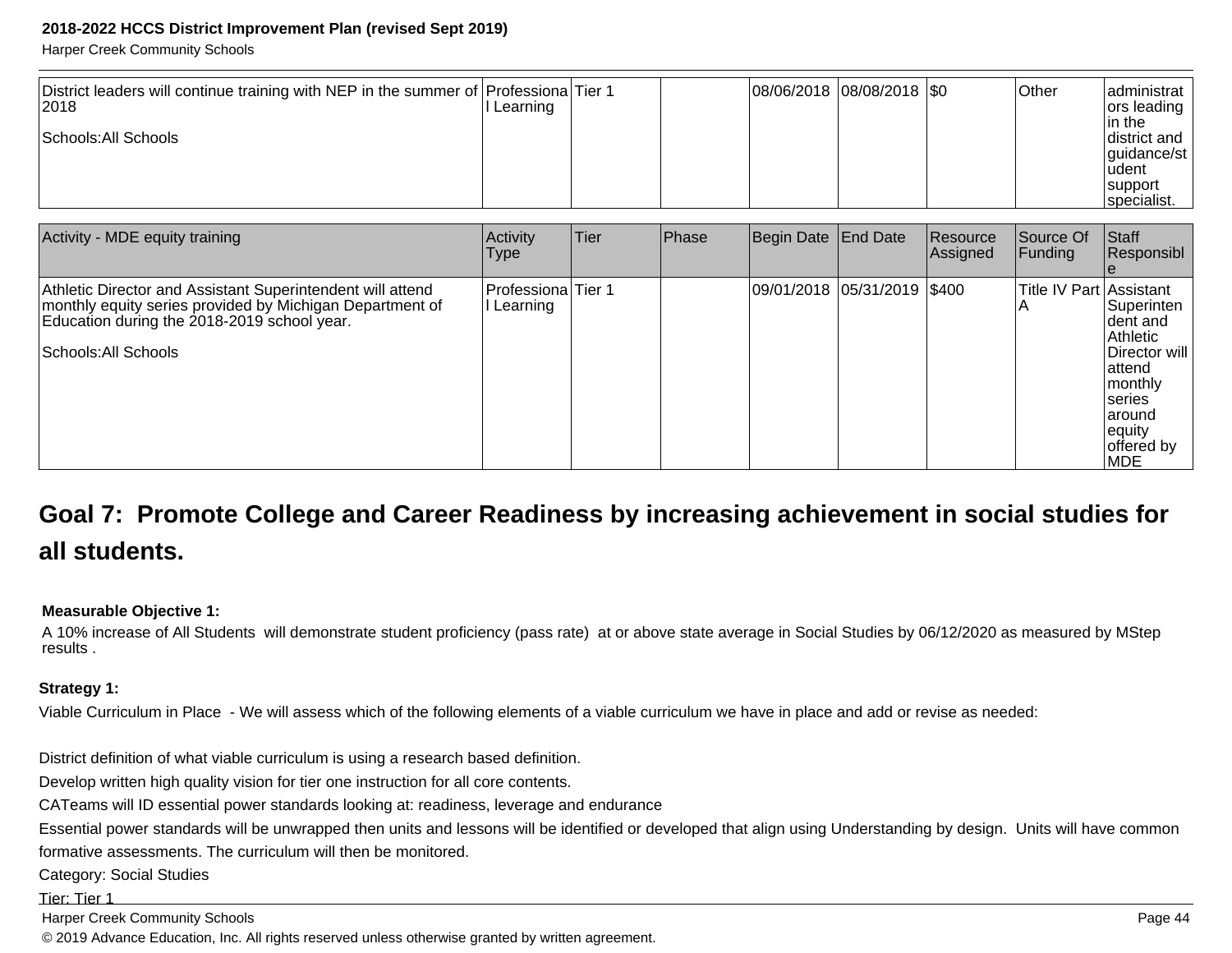| Activity - Curriculum Cycle Implemented                                                                                                                                                                                                                                              | <b>Activity</b><br><b>Type</b>                        | Tier | <b>IPhase</b>    | Begin Date   End Date         | <b>Resource</b><br><b>Assigned</b> | <b>Source Of</b><br><b>IFunding</b> | <b>Staff</b><br>Responsibl                                        |
|--------------------------------------------------------------------------------------------------------------------------------------------------------------------------------------------------------------------------------------------------------------------------------------|-------------------------------------------------------|------|------------------|-------------------------------|------------------------------------|-------------------------------------|-------------------------------------------------------------------|
| Social studies CATeams secondary, will use our curriculum<br>development cycle to ID essential power standards, unwrap<br>power standards, develop units/lessons that align to the<br>instructional priorities.<br>Schools: Harper Creek High School, Harper Creek Middle<br>∣School | Curriculum   Tier 1<br><i><b>IDevelopme</b></i><br>nt |      | Getting<br>Ready | $ 06/11/2018 06/19/2020 $ \$0 |                                    | Title II Part   Assistant           | <b>Superinten</b><br>∣dent,<br>principals<br>8 CATeam<br>Imembers |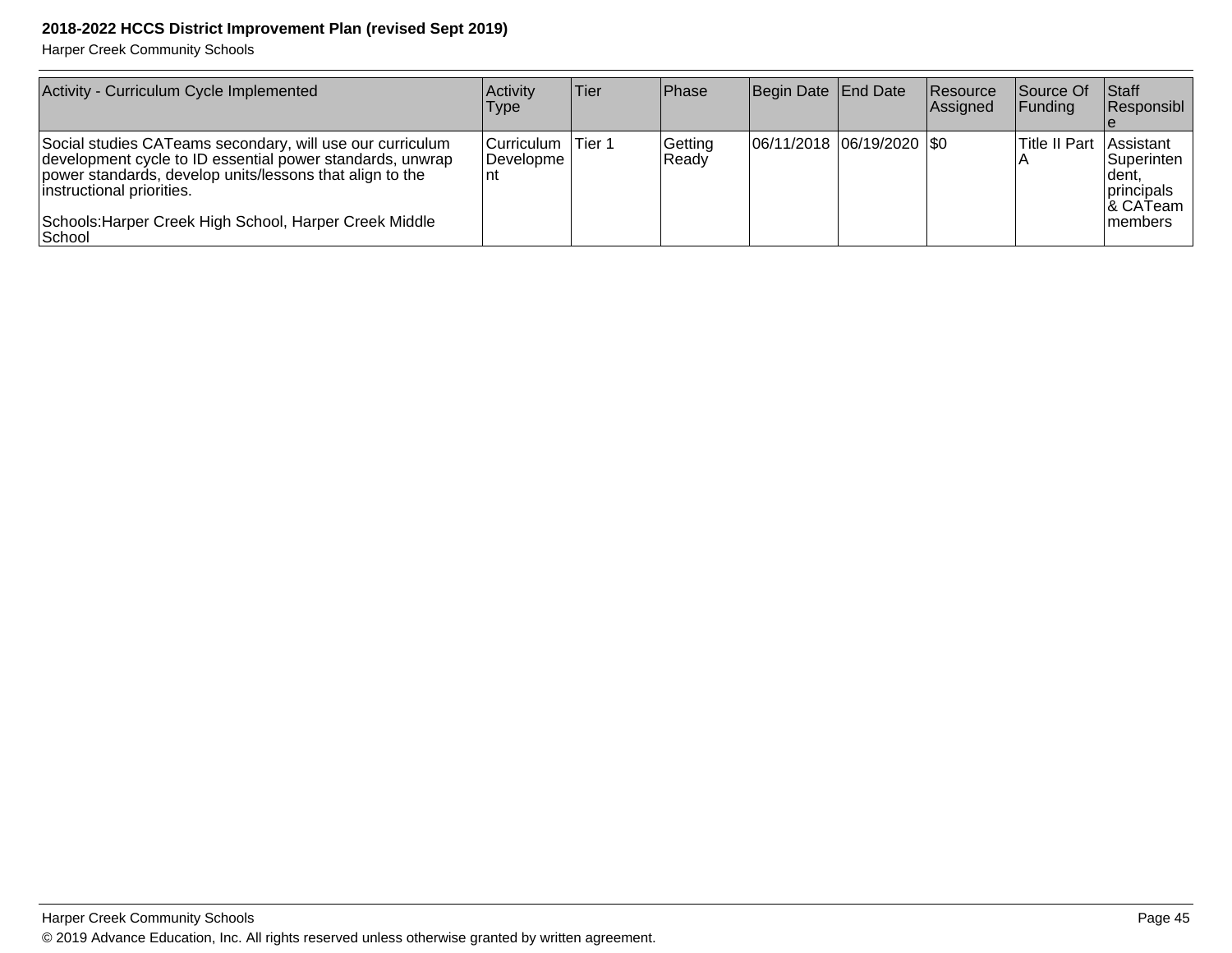# **Activity Summary by Funding Source**

### **Below is a breakdown of your activities by funding source**

### **Title II Part A**

| <b>Activity Name</b>                     | <b>Activity Description</b>                                                                                                                                                                                                                                                                                                                                                                                                                                                                                 | Activity<br>Type                | Tier   | Phase            | Begin Date | <b>End Date</b>               | Resource<br>Assigned | Staff<br>Responsibl                                                    |
|------------------------------------------|-------------------------------------------------------------------------------------------------------------------------------------------------------------------------------------------------------------------------------------------------------------------------------------------------------------------------------------------------------------------------------------------------------------------------------------------------------------------------------------------------------------|---------------------------------|--------|------------------|------------|-------------------------------|----------------------|------------------------------------------------------------------------|
| Curriculum Cycle<br>Implemented          | Social studies CATeams secondary, will use our<br>curriculum development cycle to ID essential<br>power standards, unwrap power standards,<br>develop units/lessons that align to the instructional<br>priorities.                                                                                                                                                                                                                                                                                          | Curriculum<br>Developme<br>Int  | Tier 1 | Getting<br>Ready |            | 06/11/2018  06/19/2020  \$0   |                      | Assistant<br>Superinten<br> dent,<br>principals<br>& CATeam<br>members |
| (M3.2) Math Recovery<br>Training         | K-5 grade teachers will receive training in Math<br>Recovery. Those attending will share information<br>with Collaborative Action Teams. (M3.2)                                                                                                                                                                                                                                                                                                                                                             | Professiona<br>l Learning       | Tier 1 | Implement        |            | 09/06/2016 06/14/2019 \$12000 |                      | K-5<br>lteachers.<br>curriculum<br> director                           |
| Curriculum Cycle<br>Implemented          | June 2018 - secure a written vision draft of high<br>quality instruction<br>June 2018- February 2019 - CATeams will identify nt<br>essential power standards (elementary-reading<br>and writing) (secondary - for the main content<br>taught by CATeams)<br>January 2019 - December 2019 unwrap essential<br>power standards and revise instructional units as<br>necessary & develop common formative<br>assessments that will be used to monitor progress<br>towards attaining essential power standards. | Curriculum<br>Developme         | Tier 1 | Getting<br>Ready | 06/11/2018 | $ 06/19/2020 $ \$0            |                      | Assistant<br>Superinten<br>Ident and<br>DCC<br>leaders                 |
| <b>TRPRS- Total Physical</b><br>Response | Teachers will integrate Total Physical Response<br>into their instructional strategies after attending<br>summer training cost \$798 and \$716 for hotel                                                                                                                                                                                                                                                                                                                                                    | Curriculum<br>Developme<br>∣nt. | Tier 1 |                  | 09/23/2019 | 06/06/2020 \$1514             |                      | K-8<br> language<br>teachers 3                                         |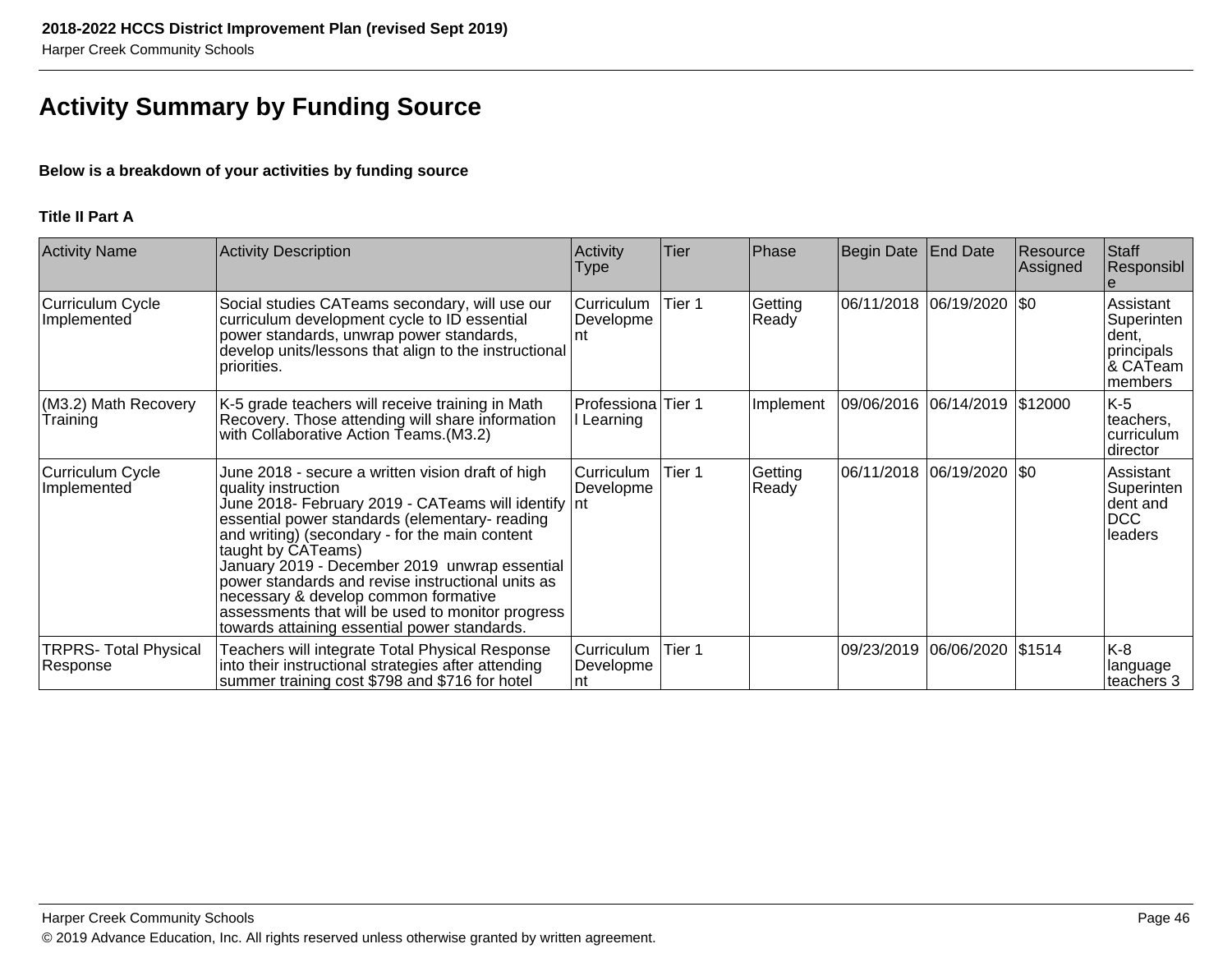| Golden Package<br>Training                | Deb Wahlstrom will provide PD support for staff<br>who are using Golden Package which is a<br>customized report that supports analysis of state<br>testing. Participants will be able to use state<br>testing results to address curriculum, instruction<br>and assessment gaps.                                                                                                          | Evaluation,<br>Professiona<br>I Learning                         | Tier 1 | Monitor          |                       | 01/14/2019 06/07/2019 \$3847 |         | Deb<br>Wahlstrom<br>will be<br>contracted<br>to train<br>teachers<br>how how to<br>best use<br>the Golden<br>Package -<br>a resource<br>that we<br>purchase to<br>help us<br>best<br>analyze<br>results from<br>state<br>testing.<br>Professiona<br>developme<br>nt will<br>better<br>support use<br>of the tool. |
|-------------------------------------------|-------------------------------------------------------------------------------------------------------------------------------------------------------------------------------------------------------------------------------------------------------------------------------------------------------------------------------------------------------------------------------------------|------------------------------------------------------------------|--------|------------------|-----------------------|------------------------------|---------|-------------------------------------------------------------------------------------------------------------------------------------------------------------------------------------------------------------------------------------------------------------------------------------------------------------------|
| Math Curriculum -<br>alignment            | HC math and science leaders and principals with<br>CISD content leaders will define high quality<br>instruction. Then work with standards to unpack,<br>identify prerequisite skills create goals and scales<br>documents (from Marzano's research), prioritize<br>standards and identify learning targets. Begin to<br>define high quality assessments aligned to the<br>standards work. | <b>Curriculum</b><br>Developme<br>nt                             | Tier 1 |                  | 06/01/2018 06/03/2021 |                              | \$10920 | math<br>instructiona<br>I leaders,<br><b>CISD</b><br>support<br>team,<br>curriculum<br>leader                                                                                                                                                                                                                     |
| (4.11) SAT DeMystifier<br><b>Workshop</b> | Focus on ELA and math strategies that will<br>increase student achievement on the SAT, newly<br>adopted state assessment. PD on Khan Academy<br>support for students will also be provided.                                                                                                                                                                                               | <b>Direct</b><br>Instruction,<br>Getting<br>Ready,<br>Technology | Tier 1 | Getting<br>Ready | 09/02/2015            | 06/07/2019                   | \$3695  | High<br>School core<br>academic<br>teachers,<br>building<br>principal<br>and vice-<br>principal                                                                                                                                                                                                                   |
| TPRS - total physical<br>response         | 2 World Language teachers will attend this training Academic<br>to learn about the research based strategy for<br>teaching language                                                                                                                                                                                                                                                       | Support<br>Program                                               | Tier 1 | Getting<br>Ready |                       | 07/10/2019 07/12/2019        | \$1514  | world<br>language<br>teachers                                                                                                                                                                                                                                                                                     |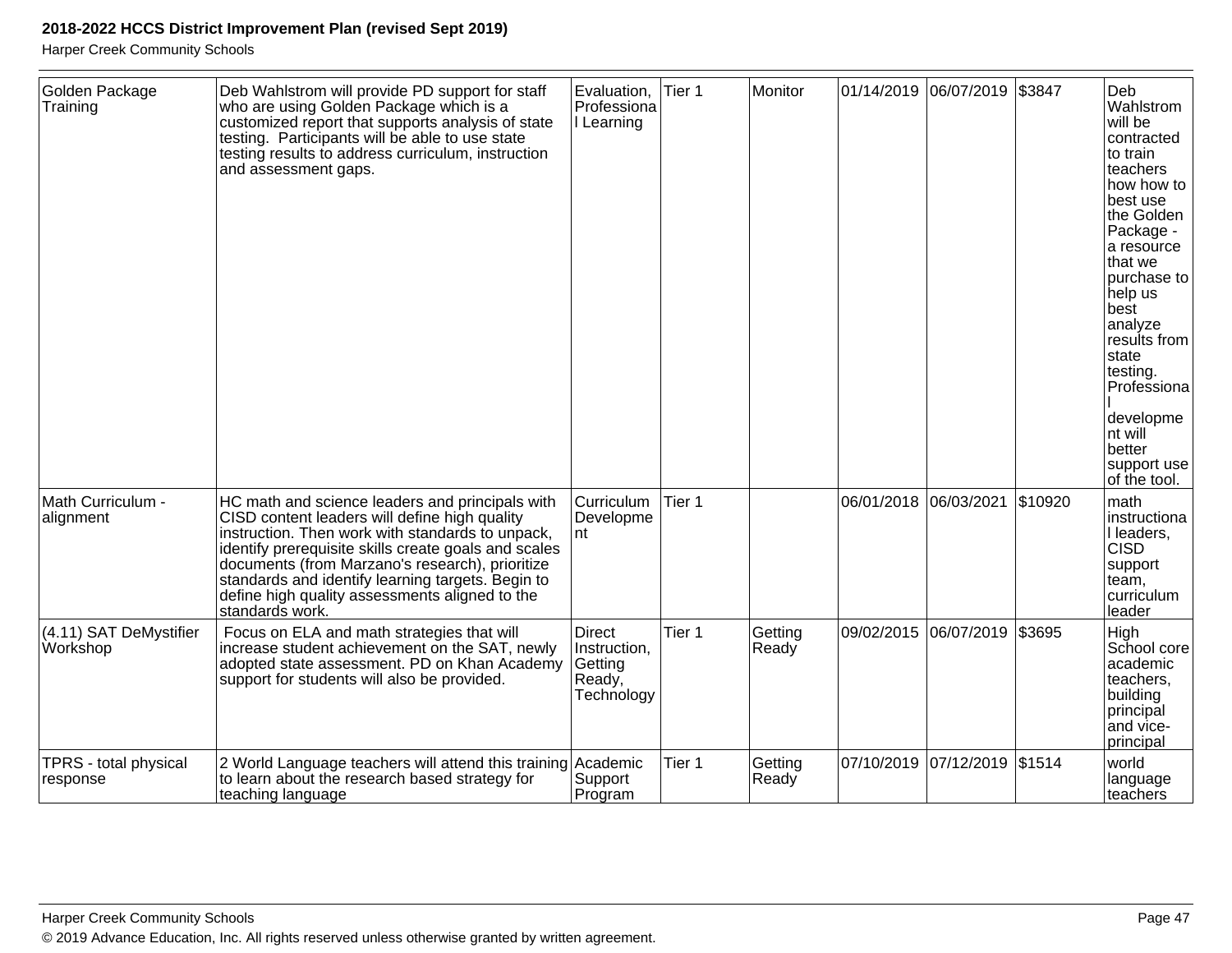| (M3.5) Instructional<br>Math Coach       | Par time highly qualified instructional math coach<br>who will provide individualized and small group<br>professional development; provides ongoing<br>instructional dialogue with teachers, para-<br>professionals, and instructional leaders; models<br>instructional practices; shares instructional<br>strategies (M3.5) | Professiona Tier 1<br>I Learning | Getting<br>Ready | 09/06/2016 06/14/2019 \$44000 |        | math<br>teachers<br>para-<br>professiona<br>ls.<br>instsruction<br>al coach,<br>building<br>principal                                                                                                                                                                                                              |
|------------------------------------------|------------------------------------------------------------------------------------------------------------------------------------------------------------------------------------------------------------------------------------------------------------------------------------------------------------------------------|----------------------------------|------------------|-------------------------------|--------|--------------------------------------------------------------------------------------------------------------------------------------------------------------------------------------------------------------------------------------------------------------------------------------------------------------------|
| <b>Training in Cognitive</b><br>Coaching | Administrators, instructional coaches, and<br>teachers will be identified to attend training in<br>Cognitive Coaching from trainer at CISD.                                                                                                                                                                                  | Professiona Tier 1<br>I Learning | Implement        | 09/01/2017 06/12/2020         | \$3200 | Instructiona<br>I coaches,<br>administrat<br>ors and<br>teacher<br>leaders will<br>be trained<br>in Cognitive<br>Coaching<br>and use it<br>during<br>instructiona<br>I dialogue<br>and<br>evaluation<br>conversatio<br>ns. Goal<br>over the<br>course of<br>several<br>years is to<br>have<br>everyone<br>trained. |
| (R4.13) PLC workshop                     | Registation fees for 2teachers at a cost of<br>\$725/person to attend a 3day (Aug. 6,7,8, 2019 in<br>Detroit) workshop on PLCs. Focus will be on<br>building knowledge and skills to share with rest of<br>district curriculum council to support PLC<br>development.                                                        | Professiona Tier 1<br>I Learning | Implement        | 08/06/2019 08/08/2019         | \$1450 | 2 additional<br>teachers<br>will join 20<br>other<br>teachers<br>who are<br>already<br>paid for out<br>of previous<br>Title II<br>lfunds                                                                                                                                                                           |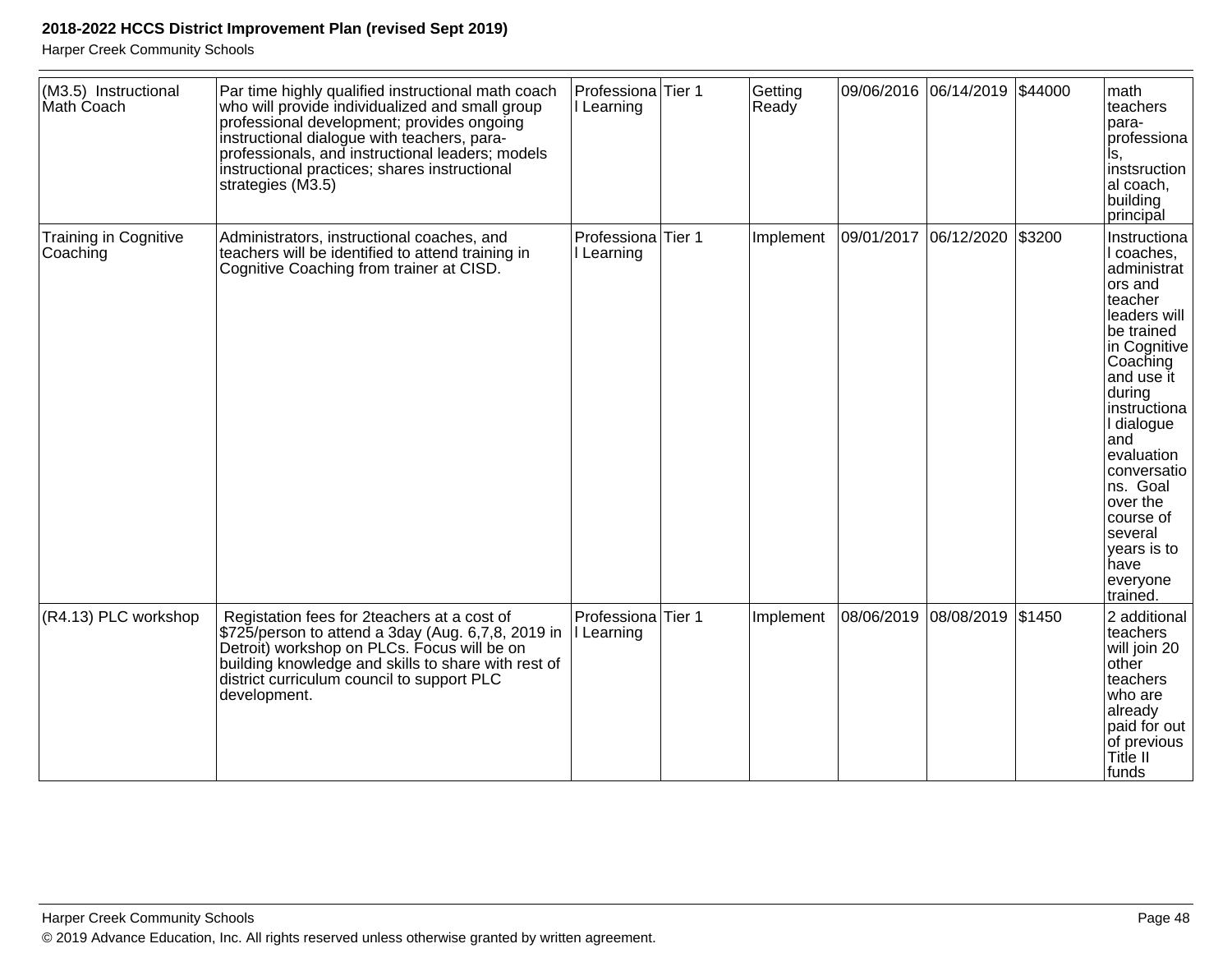| (R4.14) Under<br>Resourced Learners<br>Workshop SO                   | 2 elementary staff will attend the Working<br>Effectively with Under Resourced Learners PD (<br>two days) sponsored by Kalamazoo Regional<br>Educational Service Agency. Information and<br>strategies will be provided that will help teachers<br>work with under resourced learners. (R4.14) | Professiona Tier 1<br>I Learning            | Getting<br>Ready |            | 10/06/2015 12/02/2015         | \$830  | assistant<br>superintend<br>ent of<br>instruction,<br>building<br>principal,<br>Sonoma<br>Elementary<br>teachers                                                                                                                                                                                                                                        |
|----------------------------------------------------------------------|------------------------------------------------------------------------------------------------------------------------------------------------------------------------------------------------------------------------------------------------------------------------------------------------|---------------------------------------------|------------------|------------|-------------------------------|--------|---------------------------------------------------------------------------------------------------------------------------------------------------------------------------------------------------------------------------------------------------------------------------------------------------------------------------------------------------------|
| Trauma Training-<br>Starrcommon                                      | STARR certified training will lead PD at our E3<br>mini conference on August 19 for staff.                                                                                                                                                                                                     | Professiona Tier 1<br>I Learning            | Getting<br>Ready | 08/19/2019 | 08/19/2019                    | \$3500 | principals,<br><b>PBIS</b><br>leadership<br>team and<br>assistant<br>superintend<br>ent will<br>work<br>collectively<br>to build<br>capacity<br>using this<br>training and<br>our training<br>with Dr.<br>Sloane to<br>implement<br>the<br>evidence<br>based<br>strategies<br>that we<br>learn to<br>build an<br>evidence<br>based<br>support<br>system |
| MCTM - 1 teacher will<br>attend in July 2019                         | Jeff LaGrow one of our HS math teachers will<br>attend July 2019 National Council of Teachers of<br>Mathematics July 28 - August 2                                                                                                                                                             | Professiona <sup>Tier</sup> 1<br>I Learning | Getting<br>Ready | 07/29/2019 | 08/01/2019                    | \$404  | Jeff<br>LaGrow will<br>attend -<br>239<br>registration<br>and \$165<br>lodging                                                                                                                                                                                                                                                                          |
| (R4.9) K-5 Reading<br>Comprehension &<br><b>Classroom Discussion</b> | Two elementary teachers to attend K-5 Reading<br>Comprehension and Classroom Discussion a one<br>day CISD sponsored PD. Information will be<br>shared with Collaborative Action Team. (R4.9)                                                                                                   | Professiona <sup>Tier</sup> 1<br>I Learning | Implement        |            | 11/12/2014  05/22/2015  \$234 |        | classroom<br>teachers,<br><b>CAT</b><br>leaders,<br>building<br> principals                                                                                                                                                                                                                                                                             |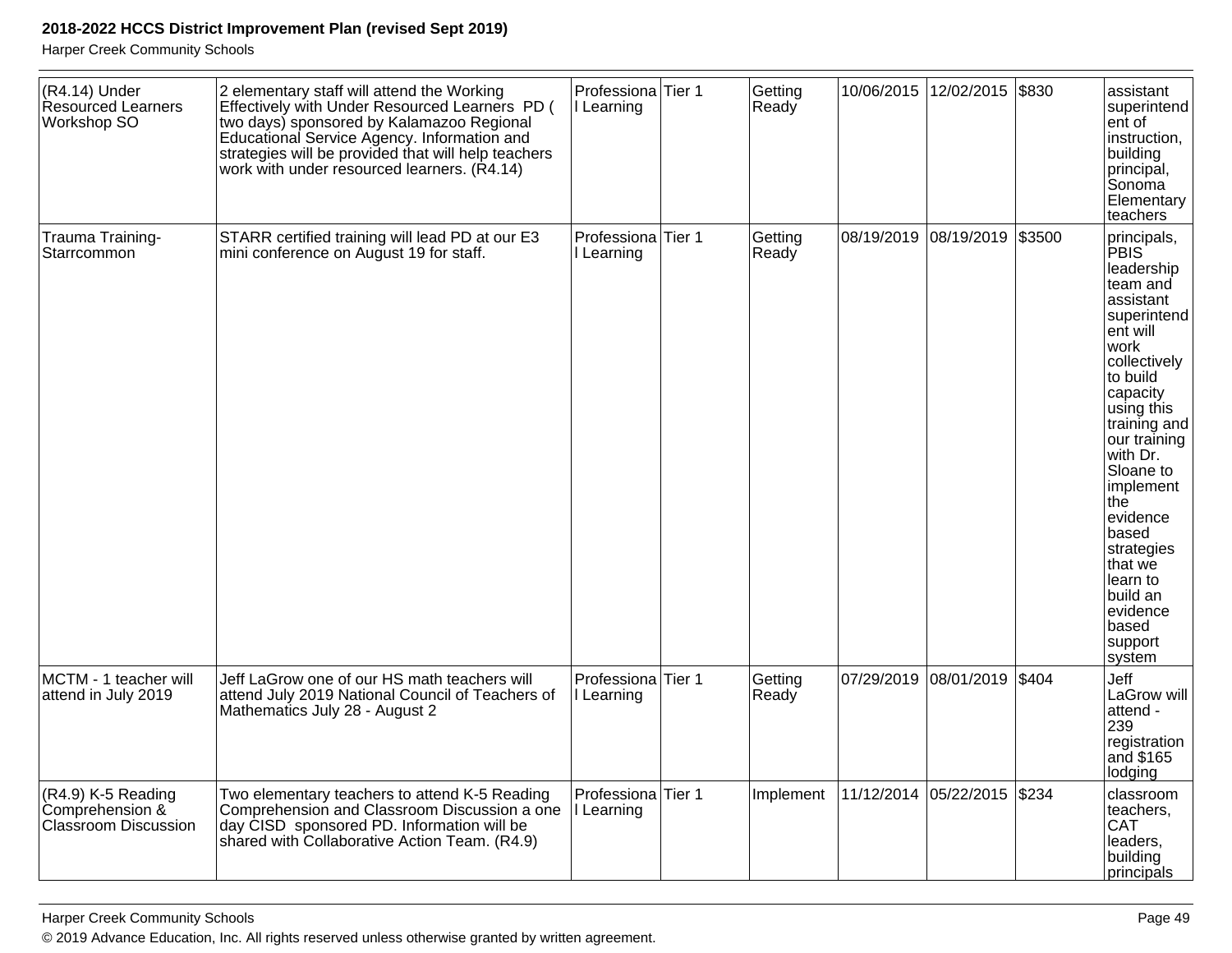| (M1.3) Math Recovery                                                             | K-5 target students who need additional support in Academic<br>math will be provided small group instruction using<br>Math Recovery strategies. (M1.3) Math Recovery<br>part 3: AVMR fractions training                                                                                                                                                                                                                                                                                                                                                                                                                                                                             | Support<br>Program                            | Tier <sub>2</sub> | Implement | 09/06/2016 06/03/2021 |                             | \$4480  | teachers,<br>building<br>principal                                                                                                                                   |
|----------------------------------------------------------------------------------|-------------------------------------------------------------------------------------------------------------------------------------------------------------------------------------------------------------------------------------------------------------------------------------------------------------------------------------------------------------------------------------------------------------------------------------------------------------------------------------------------------------------------------------------------------------------------------------------------------------------------------------------------------------------------------------|-----------------------------------------------|-------------------|-----------|-----------------------|-----------------------------|---------|----------------------------------------------------------------------------------------------------------------------------------------------------------------------|
| define curriculum -<br>common definition                                         | Instructional leaders will review expert definition<br>on curriculum and develop our own operating<br>definition.                                                                                                                                                                                                                                                                                                                                                                                                                                                                                                                                                                   | Curriculum<br>Developme<br>nt                 | Tier 1            | Implement |                       | 06/11/2018  06/12/2020  \$0 |         | Assistant<br>Superinten<br>dent will<br>lead<br><b>CATeams</b><br>in<br>collaboratio<br>n with our<br><b>CISD</b><br>curriculum<br>department                        |
| (R1.4) Small group and<br>individual student<br>support with Title I<br>teacher. | Title I Teacher assigned to the provide targeted<br>math and ELA intervention services to students<br>who are not meeting core content academic<br>standards. Instruction to take place during non-<br>academic instructional time. The Leveled Literacy<br>Intervention program and Leveled reading books<br>are samples of resources.(R1.4)<br>Beadle Lake - .8 (4 days a week) of intervention -<br>\$78,856 funded by Title One<br>Wattles Park - .5 FTE (1/2 day for 5 days a week)<br>of intervention - \$49,286 funded by Title One for<br>Title One eligible students<br>Sonoma - .55 FTE of intervention - \$54,214<br>funded by Title One for Title One eligible students | Academic<br>Support<br>Program,<br>Technology | Tier <sub>2</sub> | Implement | 09/04/2018 06/14/2019 |                             | \$34237 | Title I<br>teacher,<br>building<br>principals,<br>assistant<br>superintend<br>ent of<br>instruction                                                                  |
| National TPRS training                                                           | National TPRS - total physical response<br>storytelling for teaching Spanish and other<br>secondary languages (Chicago, IL) not offered in<br>Michigan July 8-12, 2019<br>registration \$798 and hotel is for two Spanish<br>teachers - 1 room x \$179 all expenses x 4 nights<br>\$716 total                                                                                                                                                                                                                                                                                                                                                                                       | Professiona<br>I Learning                     | Tier 1            |           | 07/08/2019            | 09/12/2019                  | \$1514  | Our world<br>language<br>teachers<br>will attend<br>this training<br>to learn<br>strategies<br>to improve<br>reading and<br>writing of<br>Spanish<br>and<br>English. |
| (W4.7) K-5 Non-Fiction<br>Writing                                                | 1 elementary teacher to attend a 3 session CISD<br>sponosored K-5 Non-Fiction writing. Information<br>will be shared with Collaborative Action Team.<br>(W4.7)                                                                                                                                                                                                                                                                                                                                                                                                                                                                                                                      | Professiona <sup>Tier</sup> 1<br>I Learning   |                   | Implement |                       | 11/10/2014 04/24/2015       | \$301   | classroom<br>teacher,<br>CAT leader<br>building<br>principal                                                                                                         |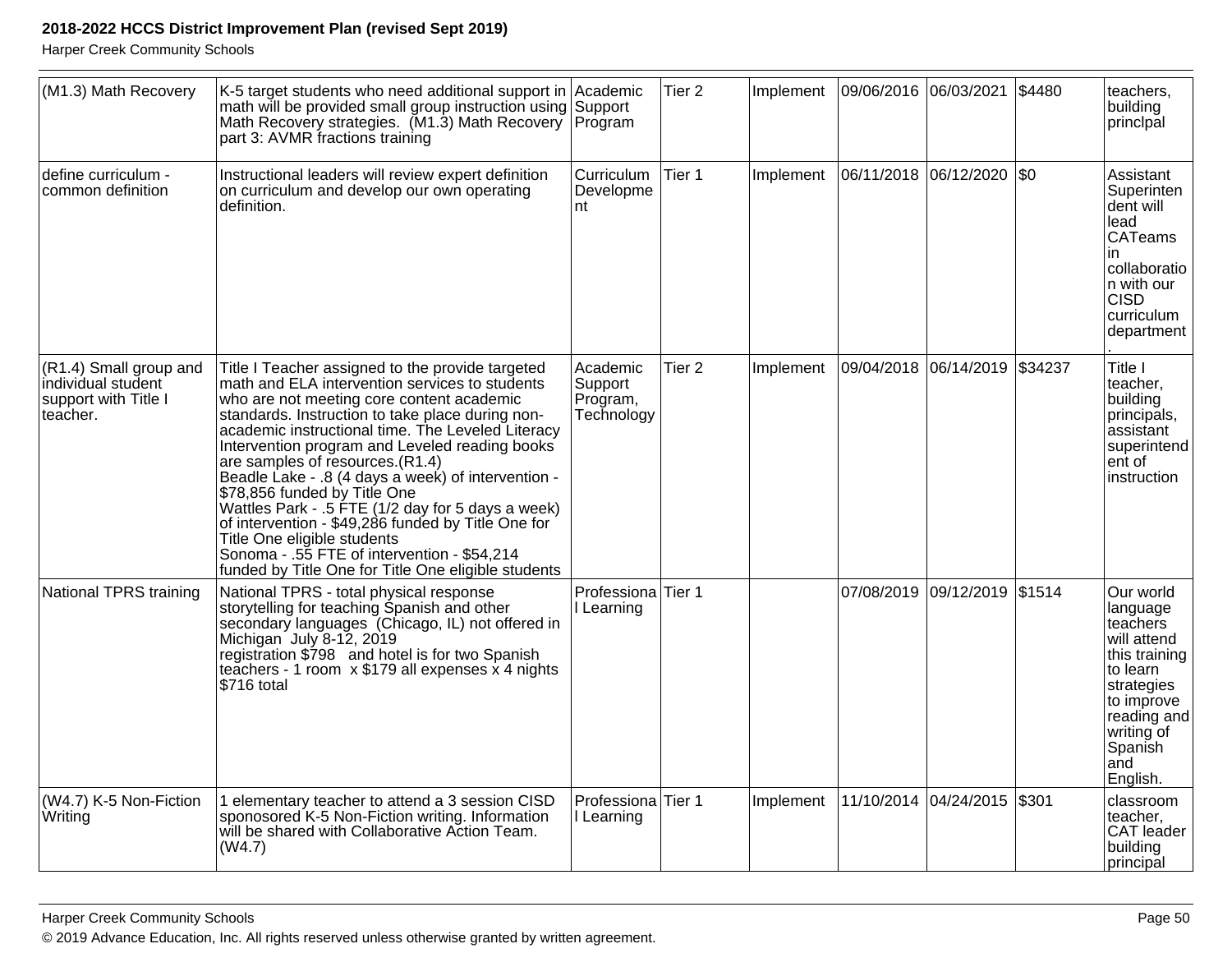Harper Creek Community Schools

| High School Title II<br>Instructional Coach | $ (W4.1)$ Middle School & $ A $ part time highly qualified teachers will provide<br>professional development and support in the core<br>content areas focusing on further development of<br>writing strategies to use with students. (W4.1) | Professiona Tier 1<br>l Learning |        | Implement | 09/02/2014 06/06/2016 \$40251 |  | linstructiona l<br>I coach,<br>building<br>principals,<br><b>Icurriculum</b><br> director |
|---------------------------------------------|---------------------------------------------------------------------------------------------------------------------------------------------------------------------------------------------------------------------------------------------|----------------------------------|--------|-----------|-------------------------------|--|-------------------------------------------------------------------------------------------|
| $(M1.3)$ Math Recovery                      | K-5 target students who need additional support in Academic<br>math will be provided small group instruction using Support<br>Math Recovery strategies. (M1.3) Math Recovery Program<br>part 3: AVMR fractions training                     |                                  | Tier 2 | Implement | 09/06/2016 06/03/2021 \$12080 |  | teachers,<br>building<br><i>Iprincipal</i>                                                |

#### **Other**

| <b>Activity Name</b>                          | Activity Description                                                                                                                                                              | Activity<br>Type                 | Tier   | Phase            | Begin Date | <b>End Date</b>           | Resource<br>Assigned | Staff<br>Responsibl                                                                                            |
|-----------------------------------------------|-----------------------------------------------------------------------------------------------------------------------------------------------------------------------------------|----------------------------------|--------|------------------|------------|---------------------------|----------------------|----------------------------------------------------------------------------------------------------------------|
| NEP training                                  | District leaders will continue training with NEP in<br>the summer of 2018                                                                                                         | Professiona Tier 1<br>Learning   |        |                  |            | 08/06/2018 08/08/2018 \$0 |                      | administrat<br>ors leading<br>lin the<br>district and<br>guidance/st<br>udent<br> support <br>specialist.      |
| Early Literacy PD                             | Elementary teacher will be offered opportunity to<br>attend various literacy pd sessions facilitated by<br>CISD staff that support the Third Grade Reading<br>Law PD requirement. | Professiona Tier 1<br>I Learning |        | Getting<br>Ready | 07/17/2017 | $ 06/04/2018 $ \$900      |                      | Elementary<br>teachers<br>land<br>building<br>principals.                                                      |
| Small group reading and<br>writing strategies | Teachers who attend the series will learn<br>additional evidence based strategies for solid tier<br>one instruction, specifically with small group<br>instruction.                | Direct<br>Instruction            | Tier 1 |                  |            | 09/07/2018 06/12/2020     | \$750                | Staff<br>identified to<br>attend will<br>share<br>strategies<br>with their<br>CAT and<br>grade level<br>teams. |
| (R1.13) Beadle take<br>home leveled books     | Purchase approximately Level Literacy take<br>home books Title I eligible students participating in<br>the LLI program K-4 grades. (R1.13)                                        | Academic<br>Support<br>Program   | Tier 2 | Implement        | 09/04/2018 | 06/12/2019                | \$2000               | Title I<br>teacher,<br>building<br>principal                                                                   |

# **No Funding Required**

| <b>Activity Name</b><br>Activity Description | <b>Activity</b><br>'Type | 'Tier | <b>Phase</b> | Begin Date End Date |  | <b>IResource</b><br><b>Assigned</b> | <b>Staff</b><br>Responsibl |
|----------------------------------------------|--------------------------|-------|--------------|---------------------|--|-------------------------------------|----------------------------|
|----------------------------------------------|--------------------------|-------|--------------|---------------------|--|-------------------------------------|----------------------------|

Harper Creek Community Schools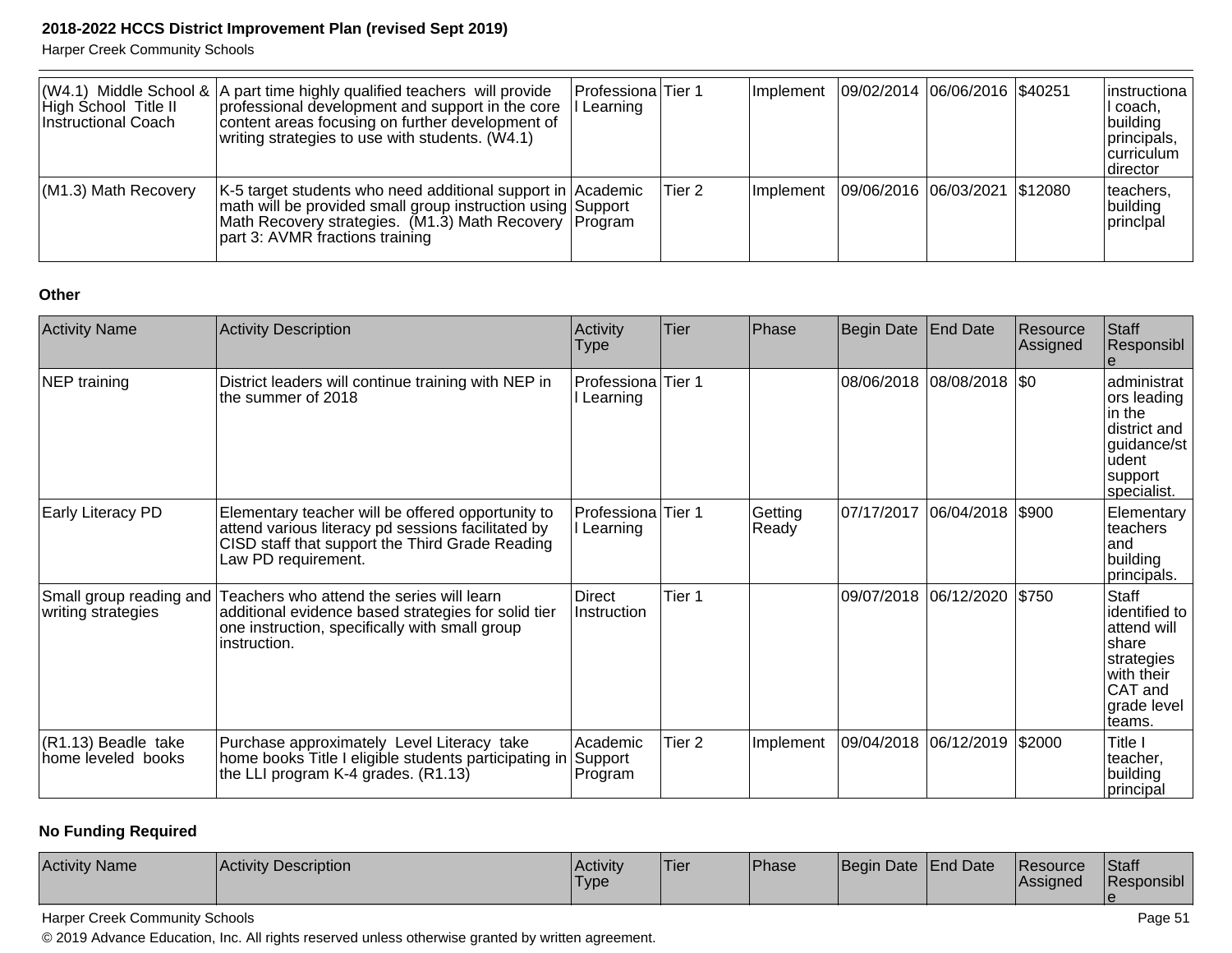Harper Creek Community Schools

| (M1.4) Small group and<br>individual student<br>support with Title I<br>teacher. | Each elementary building will have a .5 FTE Title I<br>Instructional coach assigned to provide targeted<br>math and ELA intervention services to students<br>who are not meeting core content academic<br>standards. Instruction to take place during non-<br>academic instructional time. (M1.4)                                                                                                                                                                       | Academic <br>Support<br>Program                        | Tier <sub>2</sub> | Implement        | 09/06/2016 06/14/2019 \$0  |                  | Title I<br>teacher,<br>building<br>principal                                                      |
|----------------------------------------------------------------------------------|-------------------------------------------------------------------------------------------------------------------------------------------------------------------------------------------------------------------------------------------------------------------------------------------------------------------------------------------------------------------------------------------------------------------------------------------------------------------------|--------------------------------------------------------|-------------------|------------------|----------------------------|------------------|---------------------------------------------------------------------------------------------------|
| (W3.10) WPE After<br>School                                                      | After-School Tutoring Program for two one/hr<br>sessions/ week / 4-5 weeks for approximately 40<br>Title I eligible students 1st-4th grade students for<br>remediation to address achievement gaps in Math<br>and ELA. Cost \$25/hr plus approximately 45%<br>benefits to include up to 4 adults which could be<br>teachers and paras. Paras will receive supervision<br>and support plans from the teacher. (W3.10)                                                    | Academic<br>Support<br>Program                         | Tier 3            | Implement        | 01/25/2016 04/25/2016 \$0  |                  | building<br>principal,<br>Title I staff,<br>classroom<br>teachers                                 |
| (M4.10) ELL home<br>learning materials                                           | Purchase materials for at home use to reinforce<br>learning at home for ELL eligible students.<br>Materials to include leveled reading books, books<br>with CDs, games, flashcards, notebooks/writing<br>materials, parent resource "Raising a Strong<br>Reader; English and Spanish versions.                                                                                                                                                                          | Supplemen<br>tal<br>Materials,<br>Parent<br>Involvemen | Tier 2            | Getting<br>Ready | 12/19/2016                 | 06/09/2017   \$0 | <b>ELL</b><br>teacher/coo<br>rdinator                                                             |
| (M4.9) District Title I<br>meeting                                               | One Diistict wide Title I meeting for appromiately<br>25 families of Title I eligible children wih the goal<br>of sharing reading, writing, and math strategies<br>that are used in daily instruction. Purchase snacks<br>and child care for the meeting                                                                                                                                                                                                                | Parent<br>Involvemen                                   | Tier <sub>2</sub> | Implement        | 09/06/2016 06/14/2019  \$0 |                  | curriculum<br>director                                                                            |
| (M4.6) SO Parent<br>Breakfast Meetings                                           | 3 approximately half hour meetings to provide<br>parents of K-4 grade Title I eligible students with<br>information on how to support their child with the<br>LLI program and how to apply ELA and math skills<br>in everyday situations at home.Cost covers<br>breakfast, book boxes, leveled books, flashcards,<br>math games.(M4.6)                                                                                                                                  | Parent<br>Involvemen                                   | Tier <sub>2</sub> | Implement        | 09/07/2015 05/31/2018  \$0 |                  | Title I<br>teacher,<br>building<br>principal                                                      |
| (M4.1) Beadle Lake<br><b>Family Nights</b>                                       | Family Literacy Night where families will receive<br>focused information about how students learn to<br>read/write and how to help child at home. Costs<br>for make & take materials, story teller, and take<br>home book per child. And Family STEM Night<br>where families learn about how science,<br>technology, engineering, and math are integrated<br>at school and how to engage in STEM at home.<br>Cost for presenter from AirZoo and story teller.<br>(M4.1) | Parent<br>Involvemen                                   | Tier <sub>2</sub> | Implement        | 09/06/2016                 | 06/14/2019 \\$0  | teachers,<br>building<br>principal                                                                |
| (W4.10) PBL 101<br>Workshop                                                      | Up to 35 K-12 teachers will be provided instruction Curriculum<br>and support in developing project based learning<br>activities from a facilitator from the Buck Institute<br>for Education. This workshop will run three<br>consecutive days the week of August 8, 2016.<br>(W4.10)                                                                                                                                                                                   | Developme<br>Int.<br>Professiona<br>I Learning         | Tier 1            | Getting<br>Ready | 08/08/2016 08/12/2016 \$0  |                  | assistant<br>superintend<br>ent of<br>instruction,<br>building<br>principals,<br>K-12<br>teachers |

Harper Creek Community Schools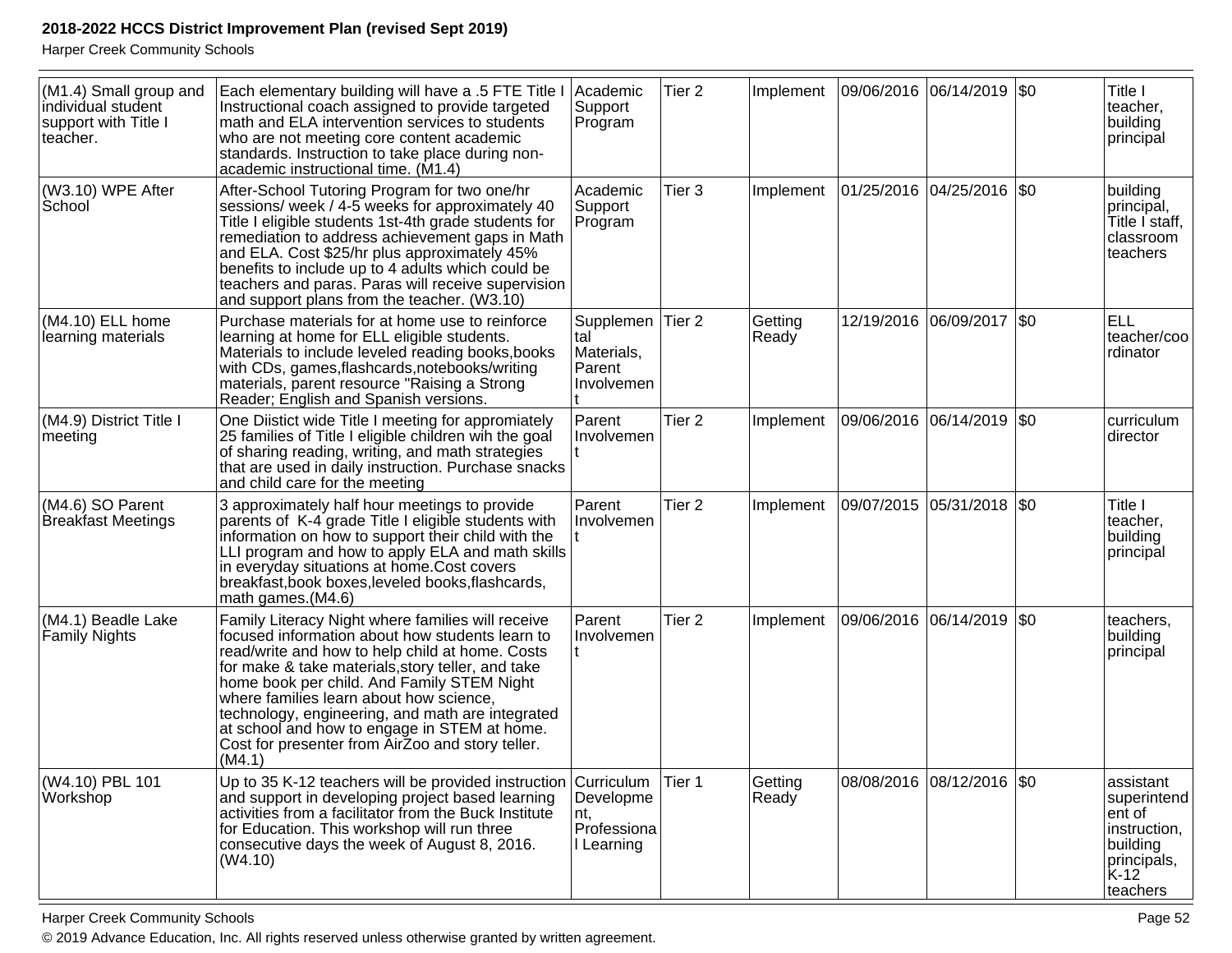| (W4.6) Beadle Lake<br>Content PD                                                 | Beadle Lake teachers will continue with a book<br>study using the book Comprehension and<br>Collaboration with the Inquiry Circles in Action.<br>The focus is on science/social studies vocabulary,<br>comprehension and content writing development.<br>Teachers will begin to put theory form the book<br>into action in the classroom (4.6)                                                                                           | Professiona Tier 1<br>I Learning |                   | Implement        | 09/02/2014 06/06/2016 \$0     |                 |      | teachers,<br>instructiona<br>I coach,<br>building<br>principal                                            |
|----------------------------------------------------------------------------------|------------------------------------------------------------------------------------------------------------------------------------------------------------------------------------------------------------------------------------------------------------------------------------------------------------------------------------------------------------------------------------------------------------------------------------------|----------------------------------|-------------------|------------------|-------------------------------|-----------------|------|-----------------------------------------------------------------------------------------------------------|
| (M4.7) SO Title I Grade<br>Level Meetings                                        | Grade level half day (3 hr) meetings for parents of<br>Title I eligible students where parents will be<br>provided with in depth information and ideas about t<br>how to extend their child's learning at home in an<br>engaging manner and how to support the CCSS<br>math and ELA, Cost include substitute teachers,<br>stipend for 5 teachers to plan/organize the<br>meetings, materials for cooking, book and game<br>making.(M4.7) | Parent<br>Involvemen             | Tier <sub>2</sub> | Getting<br>Ready | 09/07/2015                    | 05/26/2017 \$0  |      | grade level<br>teachers,<br>Title I<br>teacher,<br>building<br>principal                                  |
| (M1.11) High School<br>Support Class<br>Monitoring                               | Math support class teachers will monitor the<br>general grades and progress of students<br>assigned to their math support class (M1.11)                                                                                                                                                                                                                                                                                                  | Monitor                          | Tier <sub>2</sub> | Monitor          | 09/06/2016                    | 06/14/2019      | l\$o | math<br>support<br>$ {\rm class} $<br>teachers,<br>general<br>math<br>teachers,<br>building<br>principals |
| (W4.11) Working<br><b>Effectively With Under</b><br><b>Resourced Learners SO</b> | 2 elementary staff will attend the Working<br>Effectively with Under Resourced Learners<br>sponsored by Kalamazoo Regional Educational<br>Service Agency. Information and strategies will be<br>provided that will help teachers work with under<br>resourced learners. (W4.11).                                                                                                                                                         | Professiona Tier 1<br>Learning   |                   | Getting<br>Ready | 10/06/2015                    | 12/02/2015 \\$0 |      | assistant<br>superintend<br>$ $ ent of<br>instruction,<br>building<br>principal,<br>Sonoma<br>teachers    |
| (R1.10) High School<br>Support Class<br>Monitoring                               | ELA support class teachers will monitor the<br>general ELA grades and progress of students<br>assigned to their ELA support class. (R1.10)                                                                                                                                                                                                                                                                                               | Monitor                          | Tier <sub>2</sub> | Implement        | 09/06/2016  06/14/2019  \$0   |                 |      | <b>ELA</b><br>support<br>class<br>teachers,<br>building<br>principal                                      |
| (W5.12) ELL Family<br><b>Experiential Trip</b>                                   | Trip to Binder Park Zoo. Cost to include<br>admission/ride tokens for 20 ELL eligible K-12<br>students, 15 parents/family of ELL eligible<br>students, 1 ELL teacher, level animal related<br>books, food vouchers, cost of stipend/benes ELL<br>Iteacher facilitation/attendance.                                                                                                                                                       | Parent<br>Involvemen             | Tier <sub>2</sub> | Implement        | $ 01/09/2017 06/23/2017 $ \$0 |                 |      | <b>ELL</b><br>teacher/coo<br>rdinator                                                                     |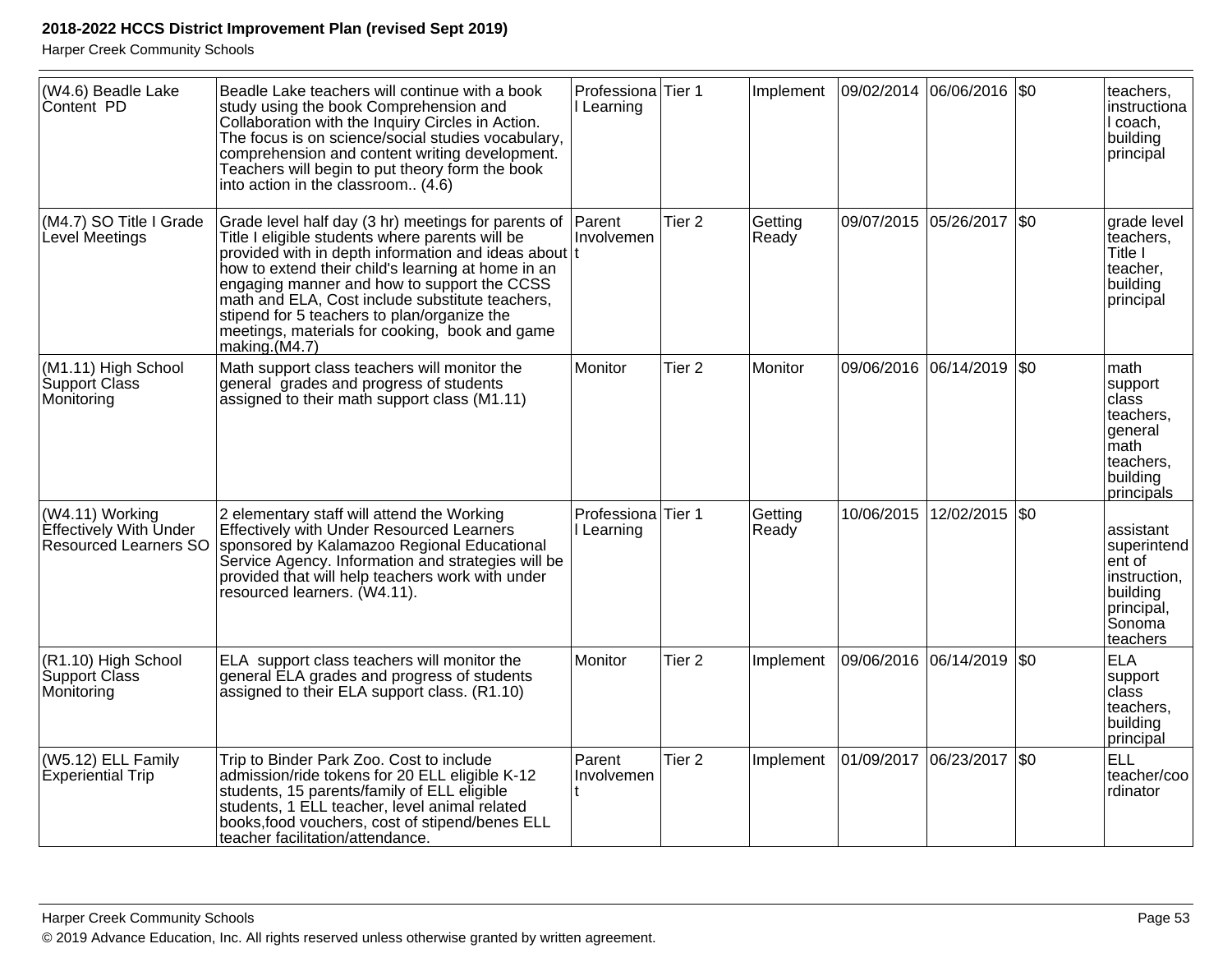| (M1.20) ELL support<br>materials                                                   | Purchase materials/programs to use with ELL<br>eligible K-12 students in small group/individual<br>settings to support vocabulary development and<br>literacy skills, Materials to include annual<br>subscription to Lesson Pix-visual and support<br>materials, annual subscription to Reading A-Z ELL<br>version, games and multi-person activities.                   | Supplemen Tier 2<br>tal<br>Materials,<br>Technology |                   | Getting<br>Ready |                       | 12/19/2016 06/08/2018 \$0 |             | <b>ELL</b><br>teacher/coo<br>rdinator,<br>classroom<br>teachers                |
|------------------------------------------------------------------------------------|--------------------------------------------------------------------------------------------------------------------------------------------------------------------------------------------------------------------------------------------------------------------------------------------------------------------------------------------------------------------------|-----------------------------------------------------|-------------------|------------------|-----------------------|---------------------------|-------------|--------------------------------------------------------------------------------|
| (R1.5) Reading<br>Progress Monitoring                                              | All K-4 teachers will use formative assessments<br>and running records to align instruction with<br>specific student needs. In additon District<br>Benchmarking will be used in the Fall, Winter, and<br>Spring using Fountas & Pinnell grade levels<br>(R1.5) In addition NWEA computer adaptive<br>assessments will be used 3 times a year.                            | Monitor                                             | Tier 1            | Implement        |                       | 09/06/2016 06/02/2022     | <b>SO</b>   | classroom<br>teachers,<br>building<br>principals                               |
| (M1.5) Small group and<br>individual student<br>support with para<br>professionals | 31a Para professionals are assigned to all<br>elementary and middle school building to provide<br>targeted math and ELA intervention services to<br>students who are not meeting core content<br>academic standards. Instruction to take place<br>during non-academic instructional time.Math<br>manipulatives are some of the resources used for<br>instruction. (M1.5) | Academic<br>Support<br>Program                      | Tier <sub>2</sub> | Implement        | 09/06/2016 06/14/2019 |                           | \$0         | para<br>professiona<br>ls,<br>classroom<br>teachers,<br>building<br>principals |
| (W1.8) Small group and<br>individual student<br>support with Title I<br>teacher.   | Each elementary building will have a .5 FTE Title I<br>Teacher assigned to the provide targeted math<br>and ELA intervention services to students who are<br>not meeting core content academic standards.<br>Instruction to take place during non-academic<br>instructional time. (W1.8)                                                                                 | Academic<br>Support<br>Program                      | Tier <sub>2</sub> | Implement        | 09/06/2016            | 06/14/2019                | $\sqrt{50}$ | teachers.<br>Title I<br>teacher,<br>building<br>principals                     |
| (W5.6) BLE School<br>Attendance Meetings                                           | 8 support and educational morning meetings for<br>parents whose children are chronically absent,<br>establish family bond with school and importance<br>of ele educ. Cost to include educational<br>attendance incentives. (W5.6)                                                                                                                                        | Parent<br>Involvemen                                | Tier <sub>2</sub> | Implement        |                       | 09/06/2016 06/14/2019 \$0 |             | teaching<br>staff and<br>building<br>principal                                 |
| (R4.5) Collaborative<br>Action Teams                                               | All K-12 teachers will be members in a grade<br>level/ content specific Collaborative Action Team.<br>CAT time will be used to share best practices in<br>the area of reading.(R4.5)                                                                                                                                                                                     | Professiona Tier 1<br>I Learning                    |                   | Implement        |                       | 08/31/2016 06/14/2019 S0  |             | $K-12$<br>teachers, bu<br>ilding<br>principals,<br>curriculum<br>director      |
| (M4.5) BLE<br>Parent/Family book<br>study                                          | Parent/Family book study of Leader in Me for<br>approx. 20 parents/families of Title I eligible<br>students for 8 monthly meetings book was part of<br>school initiative during 2016-17 with students/staff<br>and now time to include parents/families. Cost to<br>include 20 books, facilitator stipend, and child care.<br>(M4.5)                                     | Parent<br>Involvemen                                | Tier <sub>2</sub> | Getting<br>Ready |                       | 09/06/2016 06/14/2019     | $ $ \$0     | teaching<br>staff and<br>building<br>principal                                 |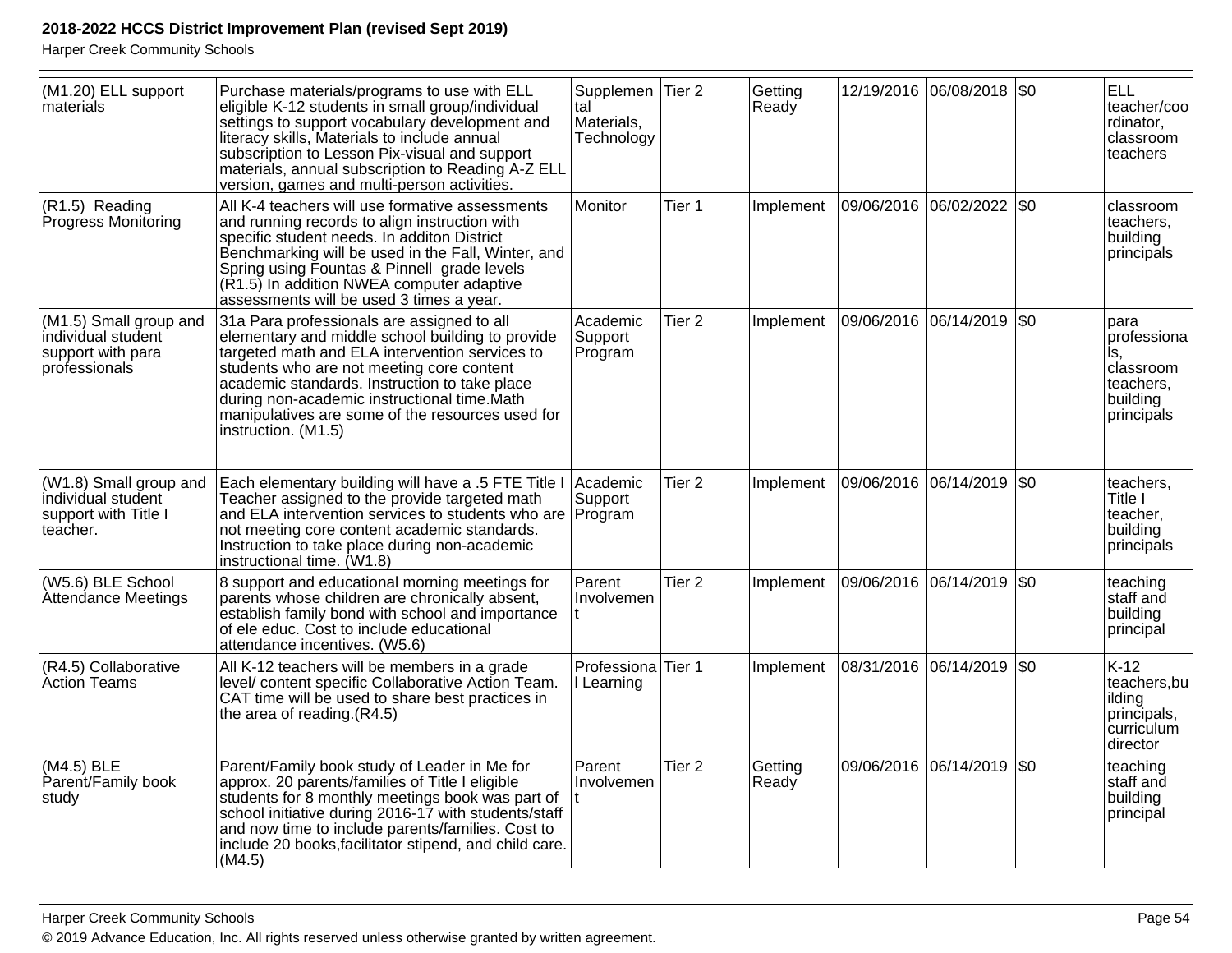| (M3.3) Collaborative<br>Action Teams                   | All teachers will be members in a grade level/<br>content specific Collaborative Action Team. CAT<br>time will be used to share best practices in the<br>area of mathematics and other math related<br>topics.(M3.3)                                                                                                                                                                                                    | Professiona Tier 1<br>I Learning                              |                   | Implement        |            | 09/06/2016 06/14/2019 \$0  | K-12<br>teachers,<br>building<br>principals,<br>curriculum<br>director                                      |
|--------------------------------------------------------|-------------------------------------------------------------------------------------------------------------------------------------------------------------------------------------------------------------------------------------------------------------------------------------------------------------------------------------------------------------------------------------------------------------------------|---------------------------------------------------------------|-------------------|------------------|------------|----------------------------|-------------------------------------------------------------------------------------------------------------|
| (W5.10) ELL home<br>learning materials                 | Purchase school readiness materials for home for<br>approx. 30 families of ELL eligible students.<br>Materials to include leveled books,<br>notebooks/writing materials, books on tape,<br>media devices for listening/CD players.                                                                                                                                                                                      | Supplemen Tier 2<br>tal<br>Materials,<br>Parent<br>Involvemen |                   | Getting<br>Ready |            | 12/19/2016 05/31/2018 \\$0 | <b>ELL</b><br>teacher/coo<br>rdinator                                                                       |
| (W3.4) Wattles Park<br>Morning Program                 | Instructional paras and/or Title I Teacher will<br>provide targeted instruction and remediation in<br>reading, writing, and math during before school<br>supplemental intervention time. (W3.4)                                                                                                                                                                                                                         | Academic<br>Support<br>Program                                | Tier <sub>2</sub> | Implement        | 09/02/2014 | 06/06/2016   \$0           | Title I<br>teacher,<br>paras.<br>building<br>principă                                                       |
| (W2.3) Wattles Park<br>Writing in the content<br>areas | Students will write daily in science and social<br>studies using appropriate content vocabulary and<br>style. $(W2.3)$                                                                                                                                                                                                                                                                                                  | <b>Direct</b><br>Instruction                                  | Tier 1            | Implement        | 09/06/2016 | 06/14/2019 \$0             | grade level<br>teachers,<br>building<br>principal                                                           |
| (W2.5) Monitor writing-<br>K-12                        | K-12 science and social studies teachers will use<br>common plan time, release time and/or<br>Collaborative Action Team time to monitor student<br>progress in the areas of using science and social<br>studies vocabulary and style and then make<br>changes to instruction as necessary. 6-12<br>teachers will also meet monthly with the<br>instructional coach to review student work and<br>plan next steps. W2.5) | Monitor                                                       | Tier 1            | Implement        |            | 09/06/2016 06/14/2019 \$0  | K-12<br>science<br>and social<br>studies<br>teachers,<br>instructiona<br>I coach,<br>building<br>principals |
| MSU partnership<br>embedded PD                         | Science high school CATeam will work in<br>collaboration with professors from MSU to<br>continually learn evidence based practices for<br>teaching next generation science standards.                                                                                                                                                                                                                                   | Curriculum<br>Developme<br>nt                                 | Tier 1            | Implement        | 06/01/2017 | 06/12/2020 \$0             | Assistant<br>superintend<br>ent of<br>instruction<br>and<br>science<br><b>CATeam</b><br>leader              |
| (W3.12) SO Summer<br>PAckets                           | Summer learning materials to be sent home with<br>approx 55 Title I eligible students grades K-2.<br>Materials will include ELA and math<br>materials/games. (R2.11)(W3.12)(M2.12)                                                                                                                                                                                                                                      | Academic<br>Support<br>Program                                | Tier <sub>2</sub> | Getting<br>Ready | 06/14/2017 | 08/31/2017   \$0           | building<br>principal<br>Title I<br>teacher                                                                 |
| (W3.6) Summer School<br>Monitoring                     | Summer school staff a SO will monitored student<br>progress at least weekly during the summer<br>school programs. Progress monitoring data will be<br>used to adjust groups and programming as<br>needed. $(W3.6)$                                                                                                                                                                                                      | Monitor                                                       | Tier <sub>2</sub> | Implement        |            | 07/07/2015 08/06/2015 \$0  | summer<br>school<br>teachers,<br>building<br>principal                                                      |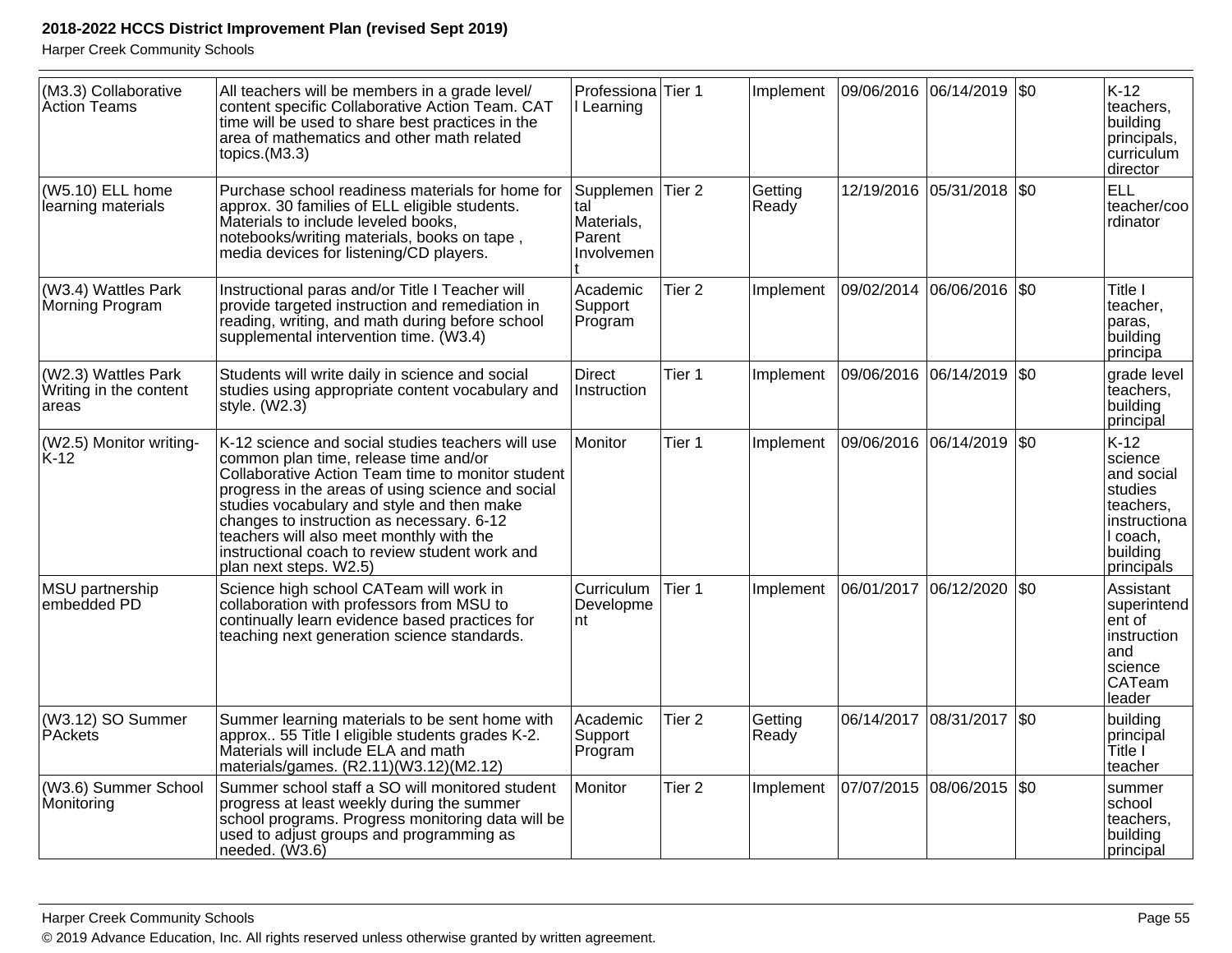| (W2.4) Middle School<br>Writing Across the<br>Curriculum | 5-8 grade teachers of science and social studies<br>will have students writing with a focus on<br>vocabulary and appropriate style as outlined in the<br>CCSS. (W2.4)                                                                                                                                                                                                                                                                                                                                                                                                                                          | Implementa Tier 1<br>ltion                |                   | Implement | 09/06/2016  06/14/2019  \$0 |                           | 5-8 grade<br>science<br>and social<br>studies<br>teachers, in<br>structional<br>coach,<br>building<br>principals                           |
|----------------------------------------------------------|----------------------------------------------------------------------------------------------------------------------------------------------------------------------------------------------------------------------------------------------------------------------------------------------------------------------------------------------------------------------------------------------------------------------------------------------------------------------------------------------------------------------------------------------------------------------------------------------------------------|-------------------------------------------|-------------------|-----------|-----------------------------|---------------------------|--------------------------------------------------------------------------------------------------------------------------------------------|
| (W3.2) Sonoma<br>Summer School                           | A 3.5 hours per day / 3 days per week/6 week<br>summer school for Title I eligible ending K-4<br>grade students who are below grade level in<br>reading, writing, and/or math skills. Focus of<br>instruction will be on closing the skill gaps. 3<br>teachers and 3 para-educators for approximately<br>48 students will be involved in the program. Cost<br>includes supplies, one day of PD for summer<br>school staff, and supervisor and coordinator<br>stipends, field trips to Willard Library, Barnes and<br>Noble, Binder Park Zoo and Kalamazoo Air Zoo,<br>transportation for all activities (W3.2) | Academic<br>Support<br>Program            | Tier <sub>2</sub> | Implement | 06/07/2016  08/11/2016  \$0 |                           | summer<br>school<br>teachers<br>and paras,<br>summer<br>school<br>supervisor,<br>summer<br>school<br>coordinator,<br>building<br>principal |
| I Instructional Coach                                    | (W4.5) Beadle Lake Title .5 FTE Title I Instructional coach will support<br>teachers in the implementation of differentiated<br>reading, writing, and math instruction by modeling<br>in the classroom and working with teachers during<br>planning time or staff professional development<br>sessions.(W4.5)                                                                                                                                                                                                                                                                                                  | Professiona <sup>Tier</sup> 1<br>Learning |                   | Implement | 09/06/2016  06/14/2019  \$0 |                           | teachers,<br>instructiona<br>I coach,<br>building<br>principal                                                                             |
| (W5.2) Wattles Park<br>Family Nights                     | Provide families of Title I eligible students with<br>curriculum overview, connect health to learning,<br>familiarize parents with reading and math<br>strategies to support learning at home. Food and<br>child care to be provided (W5.2)                                                                                                                                                                                                                                                                                                                                                                    | Parent<br>Involvemen                      | Tier <sub>2</sub> | Implement | 09/06/2016  06/14/2019  \$0 |                           | teachers,<br>building<br>principal                                                                                                         |
| (W5.1) Beadle Lake<br><b>Family Nights</b>               | Family Literacy Night where families will receive<br>focused information about how students learn to<br>read/write and how to help child at home. Costs<br>for make & take materials, story teller, and take<br>home book per child. And Family STEM Night<br>where families learn about how science,<br>technology, engineering, and math are integrated<br>at school and how to engage in STEM at home.<br>Cost for presenter from AirZoo and story teller.<br>(R5.1)                                                                                                                                        | Parent<br>Involvemen                      | Tier <sub>2</sub> | Implement | 09/06/2016  06/14/2019  \$0 |                           | teachers,<br>building<br>principal                                                                                                         |
| (W4.12) ASCD<br>Conference                               | Two district administrators will attend the ASCD<br>national conference in Atlanta, GA April 2-4.<br>Speakers and breakout sessions not available in<br>Michigan. Focus on mindset, addressing<br>educational equity, and school/district<br>improvement. Cost to include registration, travel,<br>hotel, and meals. (W4.12)                                                                                                                                                                                                                                                                                   | Professiona Tier 1<br>l Learning          |                   |           |                             | 04/02/2016 04/04/2016 \$0 | <b>District staff</b>                                                                                                                      |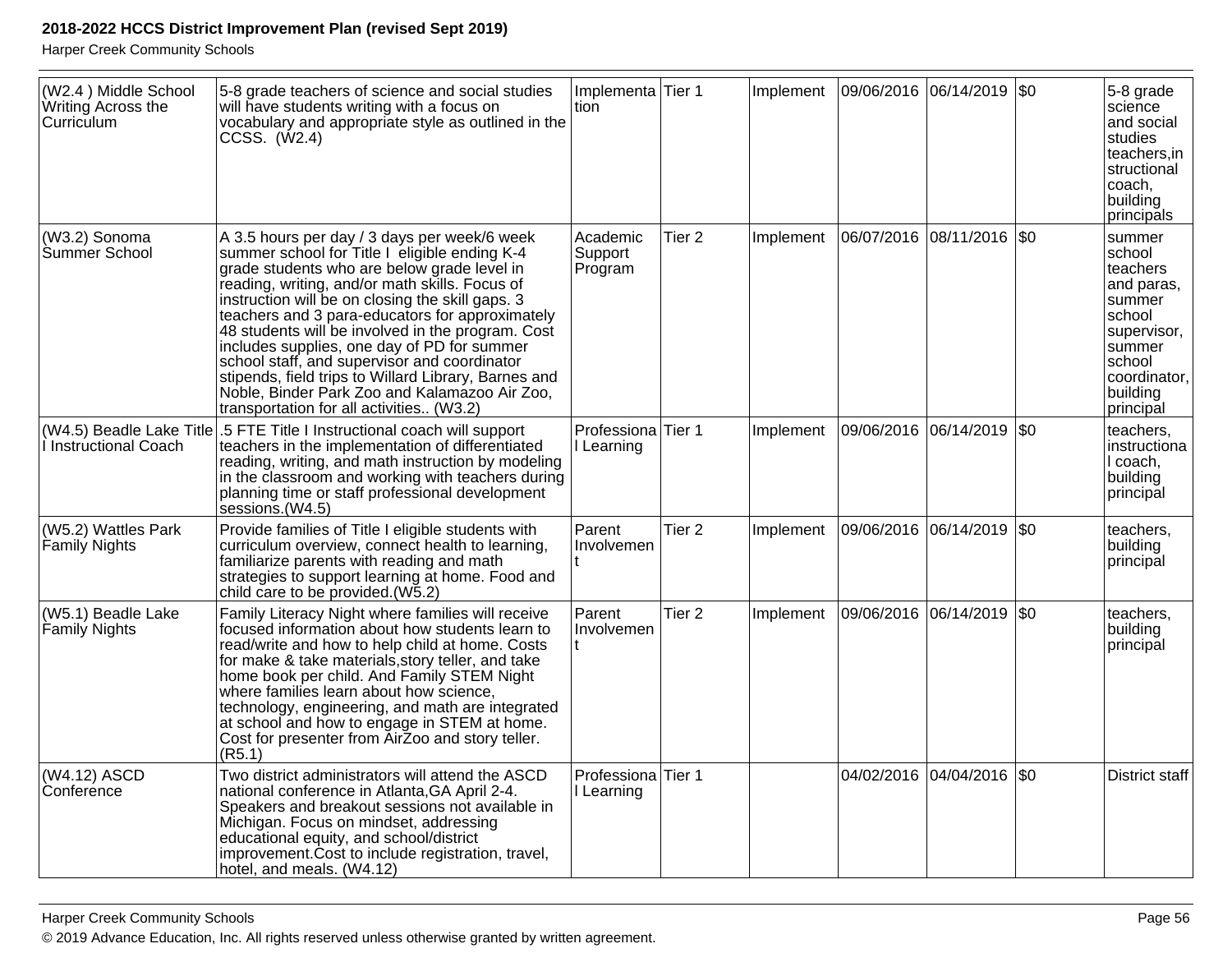| <b>PBL/Inquiry Learning</b>                                       | Teachers will provide Project Based/Inquiry<br>Learning opportunities for students K-12 grades.                                                                                                                                                                                                                                         | Technology                                                          | Tier 1            | Implement        |            | 07/01/2015 06/29/2018 \$0   |              | <b>All K-12</b><br>teachers.<br>building<br>principals,<br>curriculum<br>director                                   |
|-------------------------------------------------------------------|-----------------------------------------------------------------------------------------------------------------------------------------------------------------------------------------------------------------------------------------------------------------------------------------------------------------------------------------|---------------------------------------------------------------------|-------------------|------------------|------------|-----------------------------|--------------|---------------------------------------------------------------------------------------------------------------------|
| (W1.4) Monitor Middle<br>School Writer's<br>Workshop              | 6-8 ELA teachers will use release time and/or CAT Monitor<br>time to look at student work and data to monitor<br>student progress and make changes as<br>necessary. Administrators will collect writing<br>samples on a rotating monthly basis and meet<br>with staff to discuss the progress students are<br>making in writing. (W1.4) |                                                                     | Tier 1            | Implement        |            | 09/06/2016 06/14/2019       | \$0          | $6-8$ ELA<br>teachers.<br>building<br>principals                                                                    |
| (M3.4) Beadle Lake<br><b>Elementary Instructional</b><br>Coach    | .5 FTE Title I Instructional coach will support<br>teachers in the implementation of differentiated<br>reading, writing, and math instruction by modeling<br>in the classroom and working with teachers during<br>planning time or staff professional development<br>sessions.(M3.4))                                                   | Professiona<br>I Learning                                           | <b>Tier 1</b>     | Implement        |            | 09/06/2016 06/14/2019       | \$0          | Instructiona<br>I coach,<br>building<br>principal                                                                   |
| (W5.5) BLE<br>Parent/Family Book<br>Study                         | Parent/Family book study of Leader in Me for<br>approx. 20 parents/families of Title I eligible<br>students for 8 monthly meetings book was part of<br>school initiative during 2016-17 with students/staff<br>and now time to include parents/families. Cost to<br>include 20 books, facilitator stipend, and child care.              | Parent<br>Involvemen                                                | Tier <sub>2</sub> | Getting<br>Ready | 10/09/2017 | 06/14/2019                  | \$0          | teaching<br>staff and<br>building<br>principal                                                                      |
| (W5.4) Somona Famiy<br>Night                                      | Parent/Family meeting for parents/families of Title<br>I eligible children to explain Title I program and<br>how to support their child at home in literacy and<br>math. Cost to include snacks, and child care.<br>(W5.4)                                                                                                              | Parent<br>Involvemen                                                | Tier <sub>2</sub> | Implement        |            | 09/06/2016 06/14/2019       | \$0          | teachers,<br>building<br>principal                                                                                  |
| PBIS elementary<br>inventory                                      | a Google form survey will be sent out to all staff at<br>Harper Creek to identify what elements are in<br>place for PBIS - by district and by building.                                                                                                                                                                                 | Academic<br>Support<br>Program,<br>Behavioral<br>Support<br>Program | Tier 1            | Getting<br>Ready |            | 09/07/2017  05/31/2018  \$0 |              | For this<br>activity we<br>just need<br>time during<br>the fall SIP<br>meeting to<br>answer<br>survey<br>questions. |
| (M1.8) Middle School<br>Monitoring of<br>Intervention Instruction | Student growth in mathematical skill gaps will be<br>assessed at a minimum quarterly. (M1.8)                                                                                                                                                                                                                                            | Academic<br>Support<br>Program                                      | Tier <sub>2</sub> | <b>Monitor</b>   |            | 09/06/2016 06/14/2019       | $ 30\rangle$ | math<br>teachers,<br>building<br>principals                                                                         |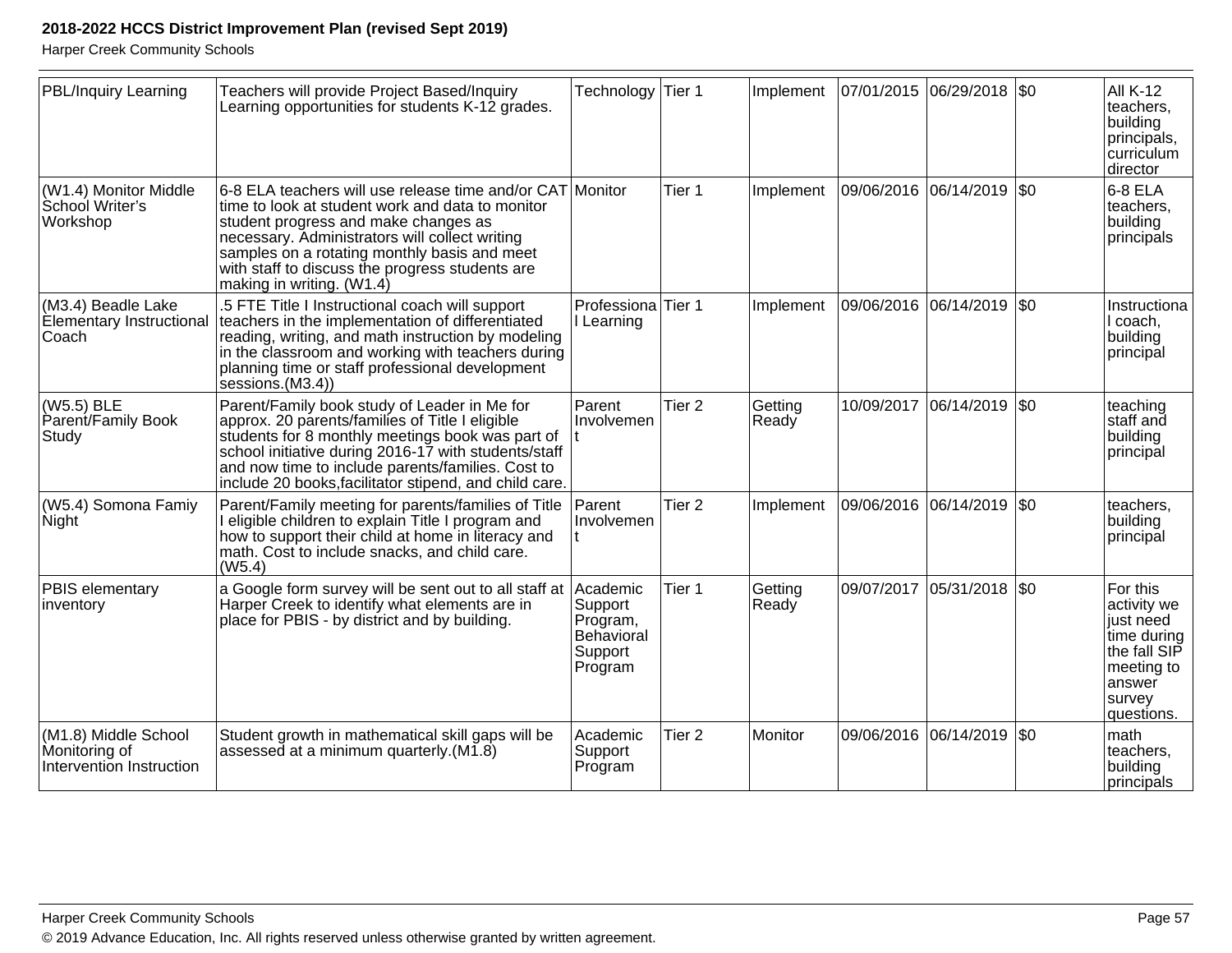| (W3.8) BLE summer<br>school                   | Summer school program to be 3 days a week for<br>3.5 hours per day for 6 weeks. for intensive<br>support in literacy and math. Cost to include 4<br>teachers, 4 para pros, staff PD, materials,<br>experiential learning trips, supervisor and<br>transportation.                                                                                                                                                                                                                                                                                                                                              | Academic<br>Support<br>Program,<br>Technology                    | Tier 3            | Implement        | 06/09/2014 08/31/2017 \$0 |                       |           | summer<br>school<br>staff,<br>summer<br>school<br>supervisor,<br>building<br>principal              |
|-----------------------------------------------|----------------------------------------------------------------------------------------------------------------------------------------------------------------------------------------------------------------------------------------------------------------------------------------------------------------------------------------------------------------------------------------------------------------------------------------------------------------------------------------------------------------------------------------------------------------------------------------------------------------|------------------------------------------------------------------|-------------------|------------------|---------------------------|-----------------------|-----------|-----------------------------------------------------------------------------------------------------|
| (W5.7) SO Parent<br><b>Breakfast Meetings</b> | 3 approximately half hour meetings to provide<br>parents of K-4 grade Title I eligible students with<br>information on how to support their child with the<br>LLI program and how to apply ELA and math skills<br>in everyday situations at home.Cost covers<br>breakfast book boxes, leveled books, flashcards,<br>math games, (W5.6)                                                                                                                                                                                                                                                                         | Parent<br>Involvemen                                             | Tier <sub>2</sub> | Implement        | 09/07/2015                | $ 05/31/2018 $ \$0    |           | Title I<br>teacher,<br>building<br>principal                                                        |
| (W4.8) SAT DeMystifier<br>Workshop            | Focus on ELA and math strategies that will<br>increase student achievement on the SAT, newly<br>adopted state assessment. PD on Khan Academy<br>support for students will also be provided.                                                                                                                                                                                                                                                                                                                                                                                                                    | <b>Direct</b><br>Instruction,<br>Getting<br>Ready,<br>Technology | Tier 1            | Getting<br>Ready |                           | 09/02/2015 06/07/2019 | <b>SO</b> | High<br>School core<br>academic<br>teachers,<br>building<br>principal<br>and vice-<br>principal     |
| (W3.11) Homeless<br>Mentoring                 | Stipend of \$25/hr and approx. 40% benefits for<br>retired teacher to provide four 30 minute sessions<br>per week for 30 weeks to support students<br>identified as Homeless for mentoring, especially in<br>the areas of school attendance and homework<br>completion during non-academic time.(W3.11)                                                                                                                                                                                                                                                                                                        | Academic<br>Support<br>Program                                   | Tier <sub>2</sub> | Implement        | 09/06/2016                | 05/31/2018 \\$0       |           | assistant<br>superintend<br>ent of<br>instruction,<br>building<br>principals,<br>mentor<br>teachers |
| (W3.3) Wattles Park<br>Summer Packets         | A 3.5 hours per day / 3 days per week/6 week<br>summer school for Title I eligible ending K-4<br>grade students who are below grade level in<br>reading, writing, and/or math skills. Focus of<br>instruction will be on closing the skill gaps. 3<br>teachers and 3 para-educators for approximately<br>48 students will be involved in the program. Cost<br>includes supplies, one day of PD for summer<br>school staff, and supervisor and coordinator<br>stipends, field trips to Willard Library, Barnes and<br>Noble, Binder Park Zoo and Kalamazoo Air Zoo,<br>transportation for all activities.(W3.3) | Academic<br>Support<br>Program                                   | Tier <sub>2</sub> | Implement        | 06/12/2015 08/21/2015 \$0 |                       |           | teachers,<br>building<br>principal                                                                  |
| (W4.7) BLE Professional<br><b>Book Study</b>  | Professional learning through book studies<br>facilitated by the principa of Mindsets in the<br>Classroom by Ricci and The 7 Habits of Happy<br>Kids by Covey & Curtis                                                                                                                                                                                                                                                                                                                                                                                                                                         | Professiona Tier 1<br>I Learning                                 |                   | Implement        | 09/07/2015 05/27/2016 \$0 |                       |           | staff and<br>building<br>principal                                                                  |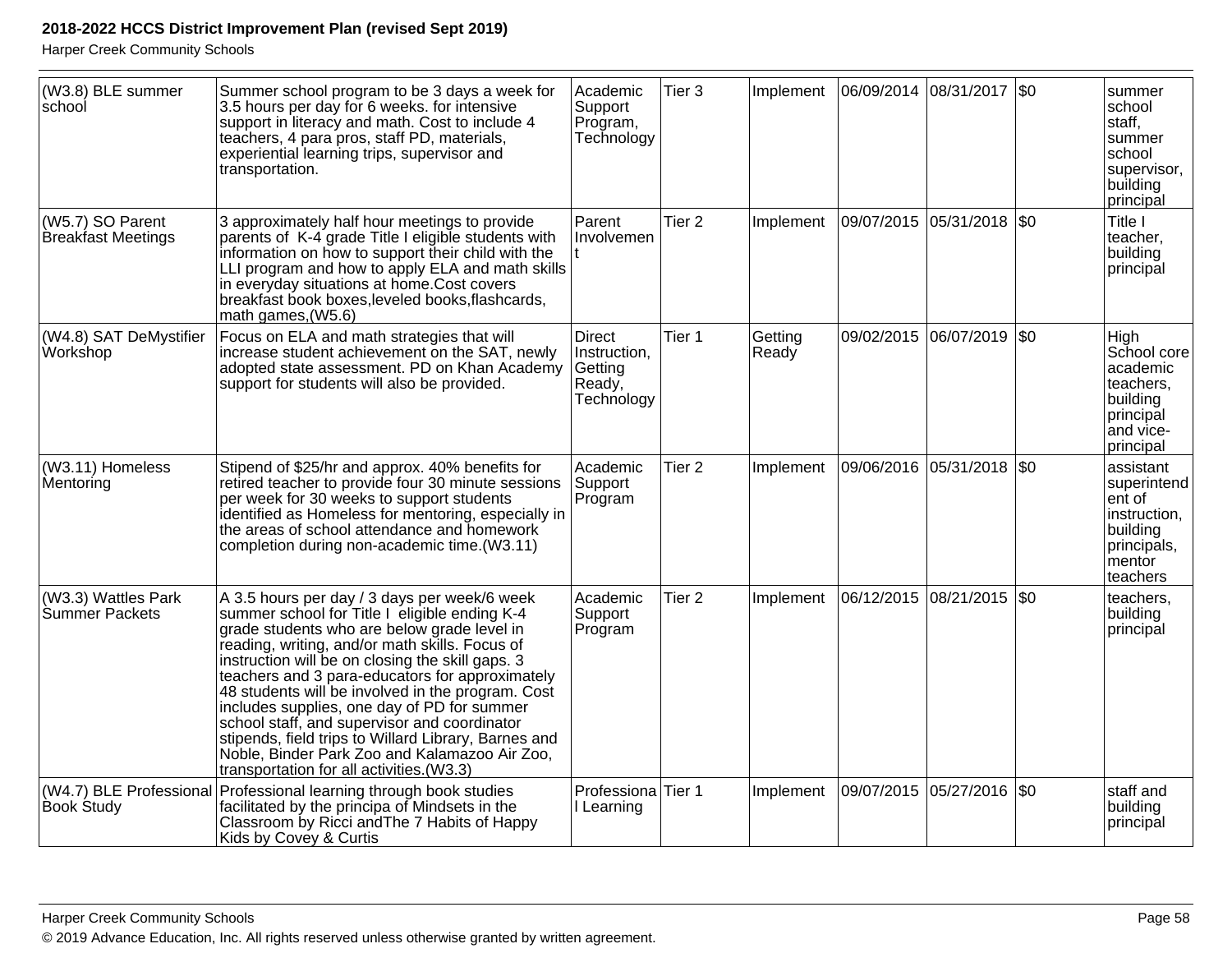| (W3.7) Wattles Park<br>Morning Program<br>Monitoring | Title I teacher will monitor student progress at<br>least quarterly using student writing samples and<br>monitoring notes. Progress monitoring data will be<br>used to adjust groups and programming as<br>needed. (W3.7)                                                                                                                                                                                                                                                                                                                                                                                                                | Monitor                                       | Tier <sub>2</sub> | Implement        |            | 09/02/2014 06/06/2016 \$0   |         | Title I<br>teacher,<br>building<br>principal                                                                |
|------------------------------------------------------|------------------------------------------------------------------------------------------------------------------------------------------------------------------------------------------------------------------------------------------------------------------------------------------------------------------------------------------------------------------------------------------------------------------------------------------------------------------------------------------------------------------------------------------------------------------------------------------------------------------------------------------|-----------------------------------------------|-------------------|------------------|------------|-----------------------------|---------|-------------------------------------------------------------------------------------------------------------|
| (W3.14) SO Summer<br>educational Trips               | Summer experiential learning field trips for approx.<br>25 Title I eligible 1st-4th students to Alligator<br>Sanctuary and Bridge Park, Climb Kalamazoo and<br>Kalamazoo Air Zoo, Potter Park Zoo and<br>Impression 5 Museum, Fredrick Meijer Garden,<br>Sea Aquarium and Lego Land, Warren Dunes<br>State Park. Students will be provided follow up<br>activities to do at home such as reading, writing<br>and math. Cost to include 2 teachers and 1 para<br>salaries, program coordinator stipend,<br>transportation, admission/program fees, snacks,<br>follow up learning material, lunches, and program<br>completion incentives. | Academic<br>Support<br>Program,<br>Field Trip | Tier <sub>3</sub> | Getting<br>Ready | 07/10/2017 | 08/17/2017 \$0              |         | Summer<br>school<br>coordinator,<br>summer<br>school<br>teachers<br>and para,<br>building<br>principal      |
| (M1.2) Math Centers                                  | K-4 classrooms teachers will implement<br>differentiated centers that align with the common<br>core and incorporate technology. Teachers will<br>use formative assessments to align instruction<br>with student need.(M1.2)                                                                                                                                                                                                                                                                                                                                                                                                              | <b>Direct</b><br>Instruction                  | Tier 1            | Implement        |            | 09/06/2016  06/14/2019  \$0 |         | teachers,<br>building<br>princpal                                                                           |
| (W1.6) High School<br>Support Class<br>Monitoring    | ELA support class teachers will monitor the<br>general ELA grades and progress of students<br>assigned to their ELA support class (W1.6)                                                                                                                                                                                                                                                                                                                                                                                                                                                                                                 | Monitor                                       | Tier <sub>2</sub> | Implement        |            | 09/06/2016  06/14/2019  \$0 |         | <b>ELA</b><br>support<br>class<br>teachers,<br>general<br><b>ELA</b><br>teachers,<br>building<br>principals |
| (W1.13) ELL support<br>materials                     | Purchase materials/programs to use with approx<br>30 ELL eligible K-12 students in small<br>group/individual settings to support vocabulary<br>development and literacy skills. Materials to<br>include annual subscription to Lesson Pix-visual<br>and Reading AZ ELL version. (W1.13)                                                                                                                                                                                                                                                                                                                                                  | Supplemen<br>ltal<br>Materials,<br>Technology | Tier 2            | Getting<br>Ready |            | 12/19/2016 06/08/2018       | $ $ \$0 | <b>ELL</b><br>teacher/coo<br>rdinator,<br>classroom<br>teachers                                             |
| <b>Differentiated Instruction</b>                    | Provide Differentiated Instruction so for skills to<br>provide instruction at appropriate skill levels                                                                                                                                                                                                                                                                                                                                                                                                                                                                                                                                   | Technology                                    | Tier 1            | Implement        | 07/01/2015 | 06/29/2018                  | \$0     | <b>All K-12</b><br>teachers,<br>building<br>principals,<br>curriculum<br>director                           |
| (M4.4) Sonoma Family<br><b>Night</b>                 | Parent/Family meeting for parents/families of Title<br> I eligible children to explain Title I program and<br>how to support their child at home in literacy and<br>math. Cost includes snack, and child care (M4.4)                                                                                                                                                                                                                                                                                                                                                                                                                     | Parent<br>Involvemen                          | Tier <sub>2</sub> | Implement        |            | 09/06/2016 06/14/2019       | \$0     | teachers,<br>building<br>principal                                                                          |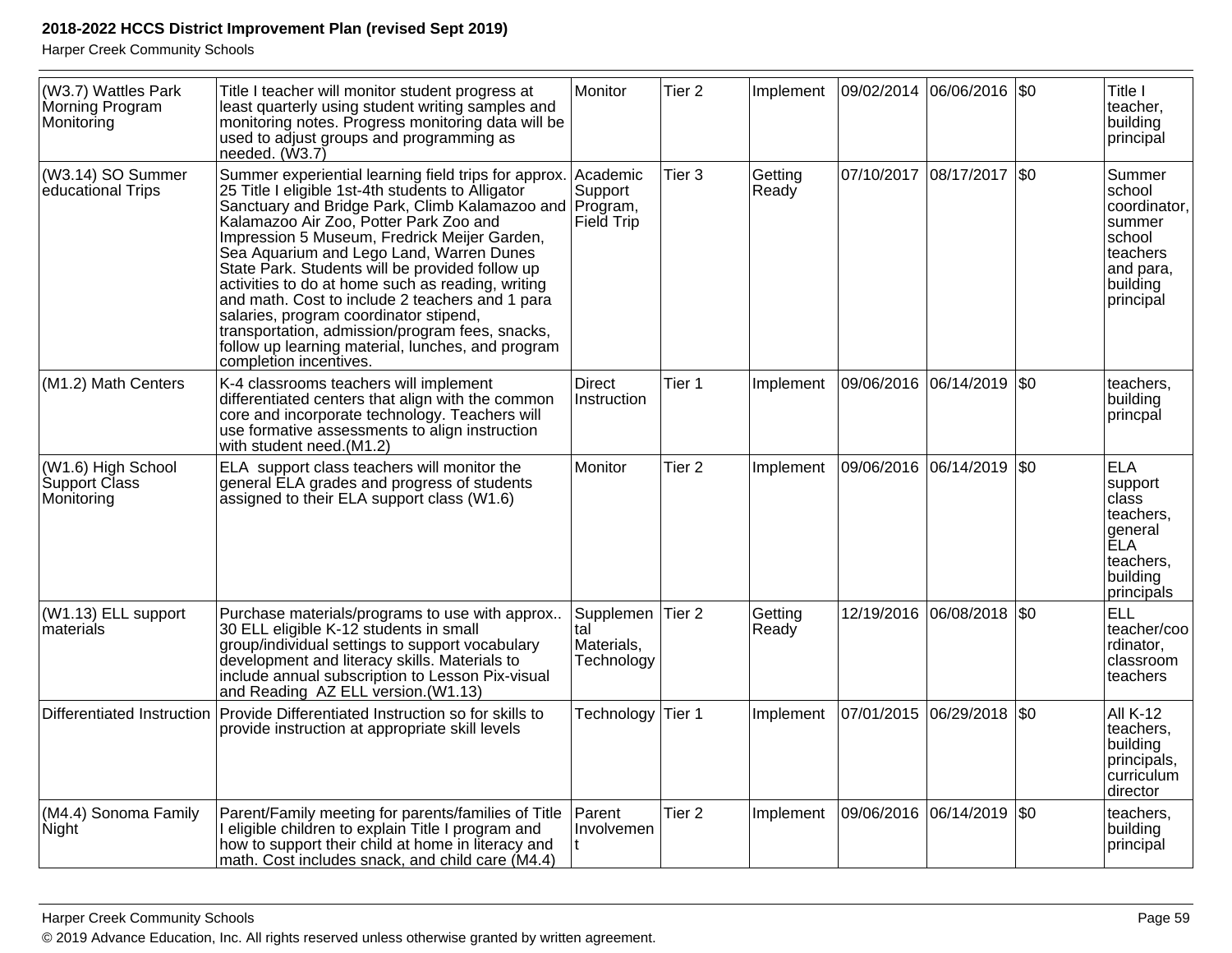Harper Creek Community Schools

| (W2.2) Sonoma<br>Elementary Writing in<br>the Content Areas           | Students will write daily in science and social<br>studies using appropriate content vocabulary and<br>style. $(W2.2)$                                                                                                                                                                                                                                                       | <b>Direct</b><br>Instruction   | Tier 1            | Implement        |            | 09/06/2016  06/14/2019  \$0 |         | grade level<br>teachers,<br>building<br>principal                                                 |
|-----------------------------------------------------------------------|------------------------------------------------------------------------------------------------------------------------------------------------------------------------------------------------------------------------------------------------------------------------------------------------------------------------------------------------------------------------------|--------------------------------|-------------------|------------------|------------|-----------------------------|---------|---------------------------------------------------------------------------------------------------|
| PBL                                                                   | Teachers will use a Project Based/Inquiry<br>approach to teaching science or other topics at<br>least once during the school year.                                                                                                                                                                                                                                           | <b>Direct</b><br>Instruction   | Tier 1            | Getting<br>Ready |            | 09/06/2016 06/14/2019 \$0   |         | Assistant<br>Superinten<br>dent of<br>Instruction,<br>building<br>principals,<br>K-12<br>teachers |
| (M4.11) ELL Family<br>Nights                                          | Family nights for families of ELL eligible students<br>will be held to provide networking and educational<br>information and support with a focus on providing<br>help to their children at home with literacy and<br>math content. Cost to budget will include fees for<br>speaker, ELL teacher facilitator, make-it take-it<br>materials, food, learning games/activities. | Parent<br>Involvemen           | Tier <sub>2</sub> | Getting<br>Ready | 01/09/2017 | 06/09/2017                  | \$0     | <b>ELL</b><br>teacher/coo<br>rdinator                                                             |
| (W4.9) PLC workshop                                                   | Registation fees for 3 teachers/admininstrator at a<br>cost of \$300/person to attend a 2 day (Aug. 11 &<br>12, 2015) workshop on PLCs. Focus will be on<br>building knowledge and skills to share with rest of<br>district curriculum council to support PLC<br>development.                                                                                                | Professiona<br>Learning        | Tier 1            | Implement        |            | 08/11/2015  05/26/2017  \$0 |         | teachers,<br>curriculum<br>director                                                               |
| (W4.4) Collaborative<br>Action Teams                                  | All K-12 teachers will be members in a grade<br>level/ content specific Collaborative Action Team.<br>CAT time will be used to share best practices in<br>the area of writing and develop common<br>understandings of the scoring rubrics. (W4.4)                                                                                                                            | Professiona<br>Learning        |                   |                  |            | 09/06/2016 06/14/2019 \$0   |         | $K-12$<br>teachers,<br>building<br>princpals,<br>curriculum<br>director                           |
| (W4.2) Rethinking<br>Secondary Literacy                               | Middle School and High School core content and<br>special education teachers will receive<br>professional development in the Rethinking<br>Secondary Literacy strategies. Those attending<br>will share information with Collaborative Action<br>Teams (W4.2)                                                                                                                | Professiona<br>I Learning      | Tier 1            | Implement        |            | 08/25/2014 06/06/2016       | $ $ \$0 | middle<br>school and<br>high school<br>core<br>content<br>teachers,<br>building<br>principals     |
| (W1.1) Lucy Calkins                                                   | K-5 classroom teachers will provide writing<br>instruction following the Lucy Calkins writers<br>workshop model. (W1.1)                                                                                                                                                                                                                                                      | <b>Direct</b><br>Instruction   | Tier 1            | Implement        |            | 09/06/2016 06/14/2019       | \$0     | K-5<br>teachers,<br>building<br>principals                                                        |
| (W2.1) Beadle Lake<br>Integrate Science and<br>Social studies content | During Empower Hour students identified as<br>needing additional support to meet informational<br>writing standards will receive intervention in small<br>groups. Research based strategies and programs,<br>such as Collins Writing, Six Traits and LLI will be<br>used. (W2.1)                                                                                             | Academic<br>Support<br>Program | Tier <sub>2</sub> | Implement        |            | 09/06/2016  06/14/2019  \$0 |         | grade level<br>teachers,<br>building<br>principal                                                 |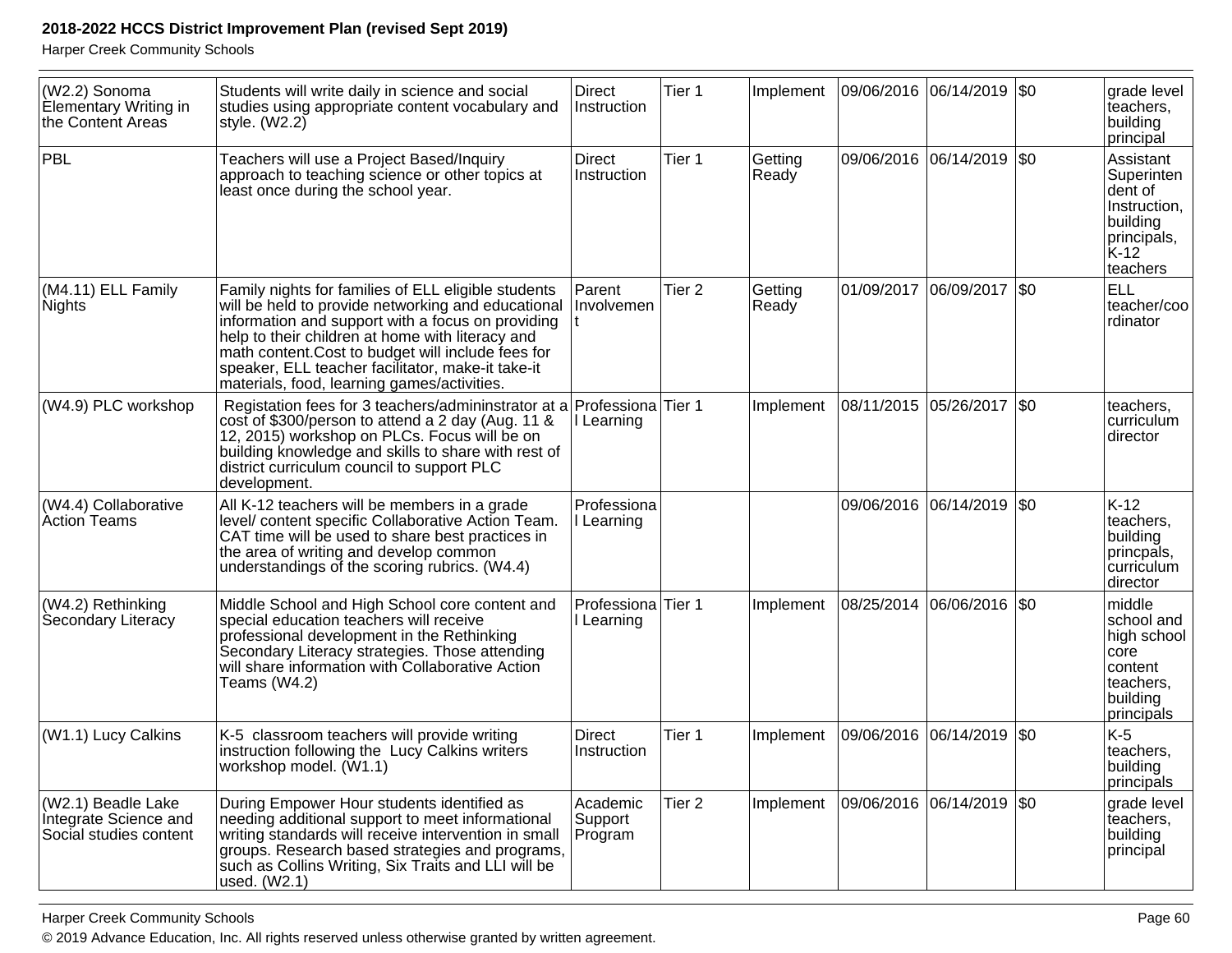Harper Creek Community Schools

| (W5.8) SO Title I Grade<br>Level Meetings                                             | Grade level half day (3 hr) meetings for parents of<br>Title I eligible students where parents will be<br>provided with in depth information and ideas about t<br>how to extend their child's learning at home in an<br>engaging manner and how to support the CCSS<br>math and ELA, Cost include substitute teachers,<br>stipend for 5 teachers to plan/organize the<br>meetings, materials for cooking, book and game<br>making.(W5.8) | Parent<br>Involvemen           | Tier <sub>2</sub> | Getting<br>Ready |            | 09/07/2015 05/26/2017 \$0   |           | grade level<br>teachers,<br>Title I<br>teacher,<br>building<br>principal                          |
|---------------------------------------------------------------------------------------|------------------------------------------------------------------------------------------------------------------------------------------------------------------------------------------------------------------------------------------------------------------------------------------------------------------------------------------------------------------------------------------------------------------------------------------|--------------------------------|-------------------|------------------|------------|-----------------------------|-----------|---------------------------------------------------------------------------------------------------|
| (M4.8) BLE Family<br><b>Grade Level meetings</b>                                      | 1 Family Grade Level Night/gr level when SW<br>families will received additional focused<br>information about learning standards and how to<br>support learning at home. Costs for 15 teachers<br>for 1 hr each to plan/facilitate meeting. (M4.8)                                                                                                                                                                                       | Parent<br>Involvemen           | Tier <sub>3</sub> | Getting<br>Ready |            | 09/06/2016 06/14/2019       | \$0       | teaching<br>staff,<br>building<br>principal                                                       |
| (W1.3) Middle School<br>Writer's Workshop                                             | 6-8 ELA teachers will teach writing using a variety<br>of different teaching concepts, strategies, and<br>techniques for writing while encouraging students<br>to write in different genres or styles. (W1.3)                                                                                                                                                                                                                            | Direct<br>Instruction          | Tier 1            | Implement        | 09/06/2016 | 06/14/2019                  | \$0       | 6-8 ELA<br>teachers,<br>building<br>principals                                                    |
| (M4.2) Wattles Park<br><b>Famiy Nights</b>                                            | 2 Title I Parent/Family Events for parents/families<br>of Title I eligible children to explain Title I program<br>and how to provide reading and math strategies to  t<br>support at home learning. Cost to include snacks (<br>level books/math game materials, and child care.<br>(M4.2)                                                                                                                                               | Parent<br>Involvemen           | Tier <sub>2</sub> | Implement        |            | 09/06/2016 06/14/2019 \$0   |           | teachers,<br>building<br>principals                                                               |
| (W5.9) District Title I<br>Meeting                                                    | One Diistict wide Title I meeting for appromiately<br>25 families of Title I eligible children wih the goal<br>of sharing reading, writing, and math strategies<br>that are used in daily instruction. Purchase snacks<br>and child care for the meeting                                                                                                                                                                                 | Parent<br>Involvemen           | Tier <sub>2</sub> | Implement        | 09/06/2016 | 06/14/2019                  | \$0       | Curriculum<br>director                                                                            |
| $ (W1,7)$ Small group and<br>individual student<br>support with para<br>professionals | Para professionals are assigned to each of the<br>elementary and middle school building to provide<br>targeted math and ELA intervention services to<br>students who are not meeting core content<br>academic standards. Instruction to take place<br>during non-academic instructional time. (W1.7)                                                                                                                                     | Academic<br>Support<br>Program | Tier <sub>2</sub> | Implement        |            | 09/06/2016 06/14/2019       | \$0       | teachers,<br>para<br>professiona<br>ls, building<br>principals                                    |
| (M1.9) Monitor<br><b>Elementary Intervention</b>                                      | Elementary will use formative assessments and<br>Math Recovery screeners to align instruction with<br>specific student needs. (M1.9)                                                                                                                                                                                                                                                                                                     | Monitor                        | Tier 1            | Monitor          | 09/06/2016 | 06/14/2019                  | <b>SO</b> | General<br>education<br>teachers,<br>Title I<br>teacher,<br>buiding<br>principals                 |
| (W2.6) High School<br>Making Claim and<br>Support                                     | Content teachers will provide student instruction<br>on making and supporting claims in their content<br>area by scaffolding best practices: modeling,<br>practicing, reflection, and revising. Students will<br>write using the appropriate content vocabulary and<br>style. Teachers will receive support from the<br>instructional coach. (W2.6)                                                                                      | <b>Direct</b><br>Instruction   | Tier 1            | Implement        |            | 09/06/2016  06/14/2019  \$0 |           | Core<br>content<br>high school<br>teachers,<br>instructiona<br>I coach,<br>building<br>principals |

Harper Creek Community Schools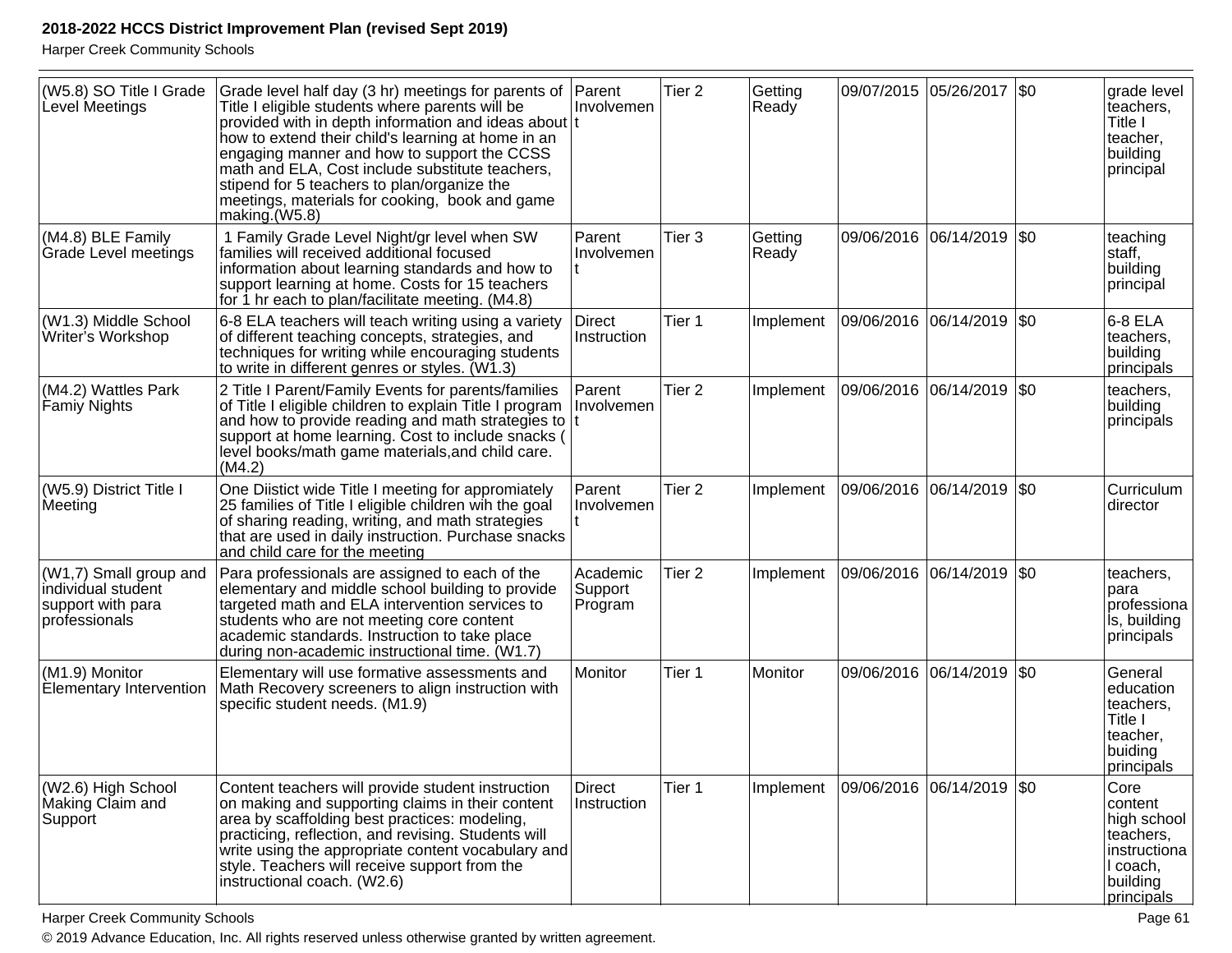Harper Creek Community Schools

| $ (W1.2)$ Progress | K-5 Students will be progress monitored at least<br>Monitoring Lucy Calkins   monthly (via writing samples) to ensure that<br>accelerated progress is being made. Instruction<br>will be adjusted as needed based on student<br>Iprogress monitoring data. (W1.2) | <b>IMonitor</b> | Tier 1 |  | Implement   09/06/2016   06/14/2019   \$0 |  |  | Iteachers,<br>Ibuildina<br><i>Iprincipals</i> |
|--------------------|-------------------------------------------------------------------------------------------------------------------------------------------------------------------------------------------------------------------------------------------------------------------|-----------------|--------|--|-------------------------------------------|--|--|-----------------------------------------------|
|--------------------|-------------------------------------------------------------------------------------------------------------------------------------------------------------------------------------------------------------------------------------------------------------------|-----------------|--------|--|-------------------------------------------|--|--|-----------------------------------------------|

## **General Fund**

| <b>Activity Name</b>                                            | <b>Activity Description</b>                                                                                                                                                                                                                                                                    | Activity<br><b>Type</b>          | Tier              | Phase            | <b>Begin Date</b> | <b>End Date</b>               | Resource<br>Assigned | Staff<br>Responsibl                                                                               |
|-----------------------------------------------------------------|------------------------------------------------------------------------------------------------------------------------------------------------------------------------------------------------------------------------------------------------------------------------------------------------|----------------------------------|-------------------|------------------|-------------------|-------------------------------|----------------------|---------------------------------------------------------------------------------------------------|
| <b>Technology Devices</b>                                       | Technology devices will be purchased for student<br>and teacher use.                                                                                                                                                                                                                           | Technology                       | Tier 1            | Implement        |                   | 07/01/2015 06/29/2018 \$12000 |                      | technology<br>director,<br>teachers,<br>building<br>principals                                    |
| (R1.9)- High School-<br>English support Class<br>Implementation | Implementation of 40 minute High School English<br>support class for students who are below grade<br>level in their reading and/or writing skills. (R1.9)<br>Focus will be on power standards that are not<br>mastered in ELA                                                                  | Academic<br>Support<br>Program   | Tier <sub>2</sub> | Implement        | 09/06/2016        | 06/02/2020                    | l\$0                 | high school<br>English<br>Support<br><b>Class</b><br>teachers,<br>building<br>principals          |
| (M4.3) MS Curriculum<br>Nights                                  | Middle School teachers will provide curriculum<br>nights to inform parents of core content curriculum<br>and resources being used to teach the curriculum. $ t $<br>Parents will also be provided with suggestions on<br>how to assist their child at home with academic<br>activities. (M4.3) | Parent<br>Involvemen             | Tier <sub>2</sub> | Implement        |                   | 09/06/2016 06/14/2019         | \$100                | teachers,<br>building<br>principals                                                               |
| (R1.7) Middle School<br>Teachers will use<br>balanced literacy  | Middle School ELA Teachers will use a balanced<br>literacy approach to reading, using a balance of<br>leveled just right books that students self-select<br>and whole class books read together in ELA, as<br>well as informational texts in other core content<br>areas. (R1.7)               | <b>Direct</b><br>Instruction     | Tier 1            | Implement        | 09/06/2016        | 06/02/2022 \$0                |                      | classroom<br>teachers,<br>building<br>principals                                                  |
| K- 7 NGSS science kit<br>training                               | K-7 teachers of science will attend training on the<br>new NGSS kits developed by the Battle Creek<br>Math and Science Center.                                                                                                                                                                 | Professiona Tier 1<br>I Learning |                   | Getting<br>Ready |                   | 08/08/2016 06/07/2019 \$9000  |                      | Assistant<br>Superinten<br>dent of<br>instruction,<br>building<br>principals,<br>lk-5<br>teachers |
| (W5.3)MS Curriculum<br>Night                                    | Middle School teachers will provide curriculum<br>nights to inform parents of core content curriculum<br>and resources being used to teach the curriculum. It<br>Parents will also be provided with suggestions on<br>how to assist their child at home with academic<br>activities. (W5.3)    | Parent<br>Involvemen             | Tier <sub>2</sub> | Implement        |                   | 09/06/2016 06/14/2019 \$100   |                      | teachers,<br>building<br>principal                                                                |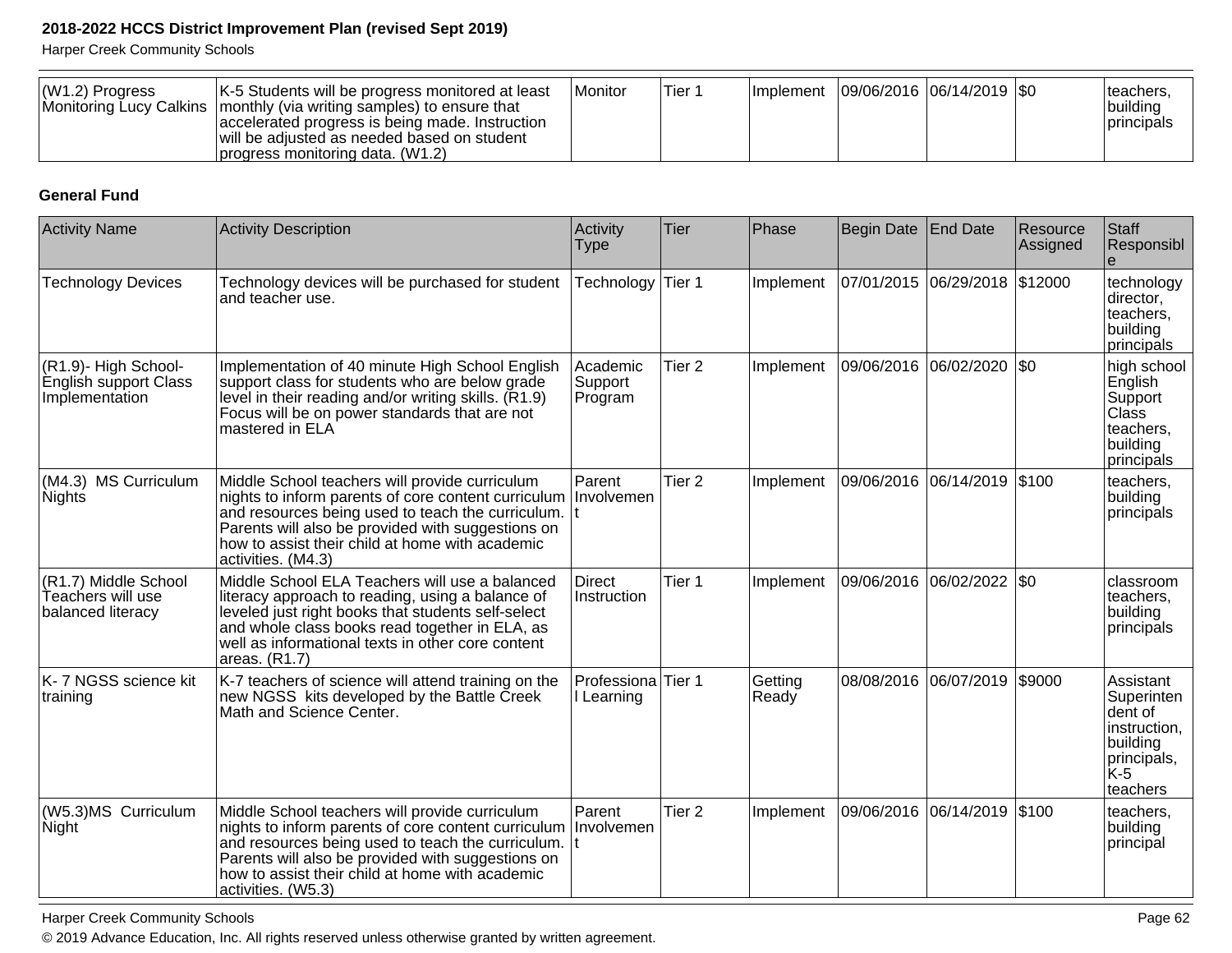| (R5.1) Beadle Lake<br>Family Nights                        | Family Literacy Night where families will receive<br>focused information about how students learn to<br>read/write and how to help child at home. Costs<br>for make & take materials, story teller, and take<br>home book per child. And Family STEM Night<br>where families learn about how science,<br>technology, engineering, and math are integrated<br>at school and how to engage in STEM at home.<br>Cost for presenter from AirZoo and story teller.<br>(R5.1) | Parent<br>Involvemen                                                          | Tier <sub>2</sub> | Implement |            | 09/06/2016 05/26/2017 \$1500 |         | Beadle<br>Lake<br>teaching<br>staff,<br>building<br>principal                                                                                        |
|------------------------------------------------------------|-------------------------------------------------------------------------------------------------------------------------------------------------------------------------------------------------------------------------------------------------------------------------------------------------------------------------------------------------------------------------------------------------------------------------------------------------------------------------|-------------------------------------------------------------------------------|-------------------|-----------|------------|------------------------------|---------|------------------------------------------------------------------------------------------------------------------------------------------------------|
| Use of text level books                                    | Additional sets of text leveled, variety of genre,<br>balance of nonfiction and fiction will be purchased<br>to use with K-4 elementary students who are Title<br>One eligible in all elementary buildings during<br>reading instruction.                                                                                                                                                                                                                               | Academic<br>Support<br>Program                                                | Tier 1            |           |            | 04/10/2018 06/29/2018 \$2000 |         | Principals<br>and Title<br>One<br>instructiona<br>I staff will<br>work with<br>SIP teams<br>and<br>students to<br>determine<br>titles and<br>levels. |
| (M1.10) High School<br>Mathematics Support<br><b>Class</b> | Implementation of 40 minute High School<br>Mathematics support class for students who are<br>below grade level in their math skill and<br>understandings.(M1.10)                                                                                                                                                                                                                                                                                                        | Academic<br>Support<br>Program                                                | Tier <sub>2</sub> | Implement |            | 09/06/2016 06/14/2019        | $ $ \$0 | math<br>support<br>class<br>teachers,<br>building<br>principals                                                                                      |
| (R1.8) Middles School<br>reading instruction<br>monitoring | Middle School ELA Teachers will use release time<br>and/or department time to look at data to monitor<br>student progress and make changes to instruction<br>as necessary. Students are grade level<br>benchmarked in the Fall, Winter, and Spring using<br>the district assessment. (R1.8) NWEA testing will<br>be administered and analyzed each three times a<br>year.                                                                                               | Monitor                                                                       | Tier 1            | Implement |            | 09/06/2016 06/02/2022        | \$0     | <b>ELA</b><br>teachers.<br>building<br>principals                                                                                                    |
| Leveled choice books                                       | Beadle Lake teachers will be working with their<br>Title One eligible students to identify additional<br>books for reading that appeal to their interests and<br>levels. These leveled books with be in their<br>classroom libraries for daily use by students<br>during independent reading time and instruction<br>small/individual groups.                                                                                                                           | Academic<br>Support<br>Program,<br><b>Direct</b><br>Instruction,<br>Materials | Tier 1            | Implement | 04/10/2018 | 06/02/2021                   | \$2000  | <b>BLE</b><br>instructiona<br>I team and<br>principal<br>will work<br>with<br>students to<br>select<br>appropriate<br>titles.                        |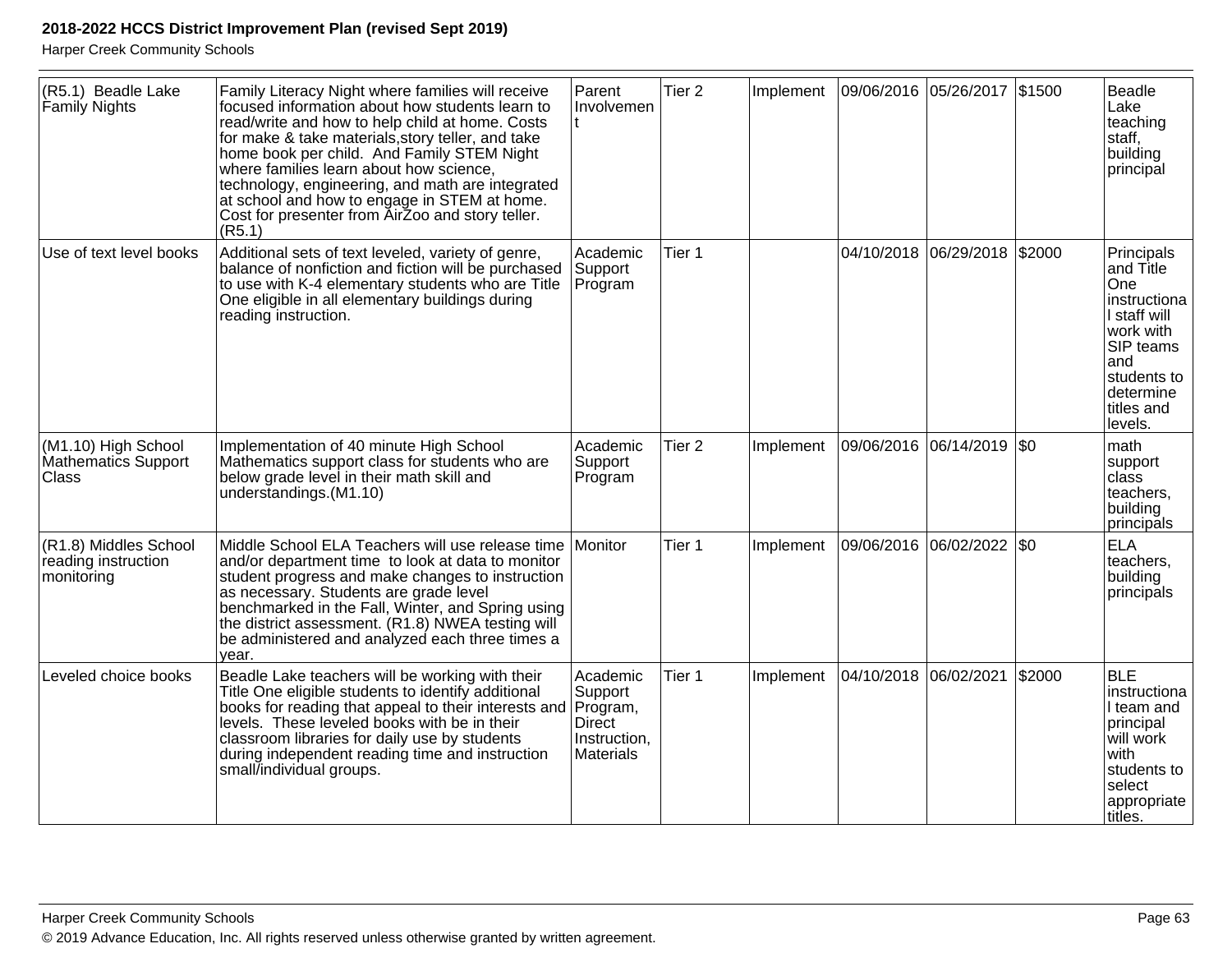Harper Creek Community Schools

| (M1.1) Math workshop                        | K-4 classrooms teachers will implement<br>differentiated centers that align with the common<br>core and incorporate technology. Teachers will<br>use formative assessments to align instruction<br>with student need.(M1.1)                                                                                                                                 | <b>Direct</b><br>Instruction   | Tier 1            | Implement | 09/06/2016 06/14/2019 \$0 |                            |        | teachers,<br>principal,<br>4th math<br>coach,                                                                                                                                                                                                                                                 |
|---------------------------------------------|-------------------------------------------------------------------------------------------------------------------------------------------------------------------------------------------------------------------------------------------------------------------------------------------------------------------------------------------------------------|--------------------------------|-------------------|-----------|---------------------------|----------------------------|--------|-----------------------------------------------------------------------------------------------------------------------------------------------------------------------------------------------------------------------------------------------------------------------------------------------|
| $(R1.2)$ Daily 5/Cafe                       | All K-4 classroom teachers will provide daily<br>Literacy instruction using the "Daily 5/Cafe" model<br>to all students. MAISA units will be used as<br>curriculum resource as we revise our district units<br>of instruction for reading/writing into UbD-<br>Understanding by Design template. (R1.2) MAISA<br>units will be a support to this structure. | <b>Direct</b><br>Instruction   | Tier 1            | Implement |                           | 09/06/2016 06/02/2022  \$0 |        | Classroom<br>teachers,<br>building<br>principals<br>will work<br>collaborativ<br>ely in PLC<br>to monitor<br>student<br>progress<br>towards<br>identified<br>power<br>standards<br>in the area<br>of reading.<br>Common<br>formative<br>land<br>summative<br>assessmen<br>ts will be<br>used. |
| (W1.5) High School<br>English Support Class | Implementation of 40 minute High School English<br>support class for students who are below grade<br>level in their reading and/or writing skills. (W1.5)                                                                                                                                                                                                   | Academic<br>Support<br>Program | Tier <sub>2</sub> | Implement |                           | 09/06/2016 06/14/2019 \$0  |        | <b>ELA</b><br>support<br>class<br>teachers.<br>building<br>principals                                                                                                                                                                                                                         |
| (R4.2) Rethinking<br>Secondary Literacy     | Middle School and High School core content and<br>special education teachers will receive<br>professional development in the Rethinking<br>Secondary Literacy strategies. Those attending<br>will share information with Collaborative Action<br>Teams. (R4.2)                                                                                              | Professiona<br>I Learning      | Tier 1            | Implement | 09/02/2014                | 06/06/2016                 | \$4150 | middle<br>school and<br>high school<br>staff.<br>building<br>principals,<br> curriculum<br>ldirector                                                                                                                                                                                          |

# **Title I Part A**

| <b>Activity Name</b> | <b>Activity Description</b> | Activity<br>'Type | 'Tier | 'Phase | Begin Date End Date | <b>IResource</b><br><b>Assigned</b> | <b>Staff</b><br>Responsibl |
|----------------------|-----------------------------|-------------------|-------|--------|---------------------|-------------------------------------|----------------------------|
|                      |                             |                   |       |        |                     |                                     |                            |

#### Harper Creek Community Schools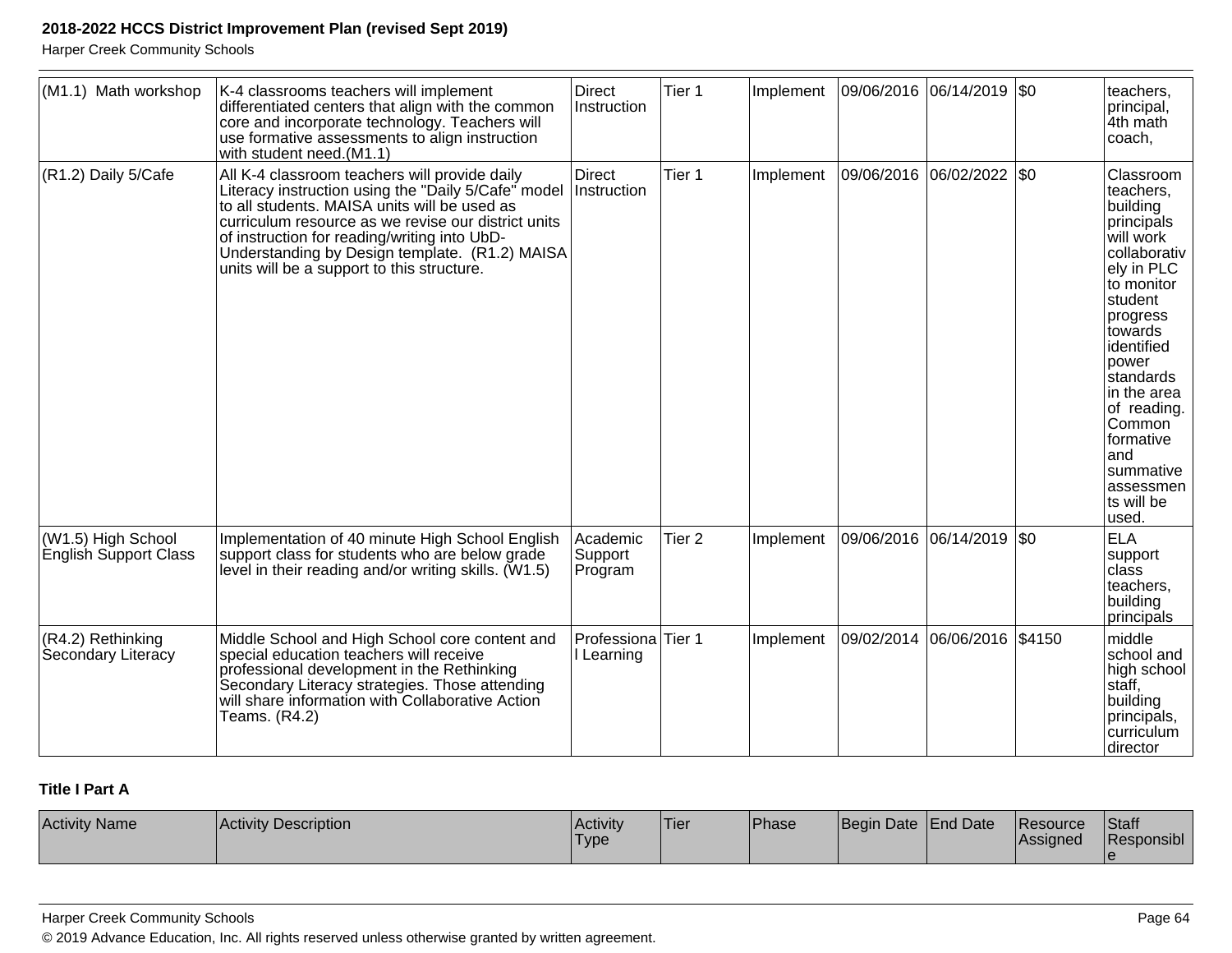Harper Creek Community Schools

| <b>Wattles Park</b><br><b>Instructional Coach</b>                                | .50 FTE instructional coach (\$56,785) with<br>provided embedded PD to support teachers with<br>providing embedded differentiated instruction for<br>students eligible for tier 2 & 3 support in tier 1<br>using evidence based instructional practices.<br>Additional supplemental support with also be<br>provided.                                                                                                                                                                                                                                                                                                                                                                | Academic<br>Support<br>Program                | Tier 1            | Implement | 09/04/2018 06/12/2020 |                | \$49286  | principal<br>and<br>instructiona<br>I coach<br>intervention<br>ist                                      |
|----------------------------------------------------------------------------------|--------------------------------------------------------------------------------------------------------------------------------------------------------------------------------------------------------------------------------------------------------------------------------------------------------------------------------------------------------------------------------------------------------------------------------------------------------------------------------------------------------------------------------------------------------------------------------------------------------------------------------------------------------------------------------------|-----------------------------------------------|-------------------|-----------|-----------------------|----------------|----------|---------------------------------------------------------------------------------------------------------|
| (R5.10) District Title<br>Meeting                                                | One District wide Title I meeting for approxmiately<br>25 families of Title I eligible children wih the goal<br>of sharing reading, writing, and math strategies<br>that are used in daily instruction. Purchase snacks<br>and child care for the meeting.                                                                                                                                                                                                                                                                                                                                                                                                                           | Parent<br>Involvemen                          | Tier <sub>2</sub> | Implement | 09/06/2016            | 12/12/2019     | \$100    | Curriculum<br>director                                                                                  |
| $(M3.9)$ Focus<br><b>Reservation Beadle</b><br>Lake PD                           | All Beadle Lake teachers will attend 8 hours after<br>school professional development sessions during<br>which time they will develop more in depth plans<br>and strategies for addressing differentiated<br>instruction in literacy and math and working with<br>families from poverty. They will read "Teaching<br>With Poverty in Mind" as a base for PD and<br>discussion. A Consultant will also be hired to<br>facilitate PD after school, on District PD days,<br>and/or during planing period meetings. (M3.9)                                                                                                                                                               | Professiona Tier 1<br>Learning                |                   | Implement | 08/25/2014            | 06/01/2015 \$0 |          | building<br>principal<br>and staff,<br>facilitator                                                      |
| (R5.4) Sonoma Family<br>Night                                                    | Parent/Family meeting for parents/families of Title<br>I eligible children to explain Title I program and<br>how to support their child at home in literacy and<br>math. Cost snacks, and child care provided.<br>((R5.4)                                                                                                                                                                                                                                                                                                                                                                                                                                                            | Parent<br>Involvemen                          | Tier <sub>2</sub> | Implement | 09/06/2016 06/14/2019 |                | \$117    | Title I<br>teacher.<br>building<br>principal                                                            |
| (R4.4) Beadle Lake<br><b>Elementary Title I</b><br>Instructional Coach           | .43 FTE Title I (\$53,620) Instructional coach at<br>BLE Schoolwide Title I building will support<br>teachers in the implementation of differentiated<br>reading, writing, and math instruction by modeling<br>in the classroom and working with teachers during<br>planning time or staff professional development<br>sessions.(R4.5)                                                                                                                                                                                                                                                                                                                                               | Professiona Tier 1<br>I Learning              |                   | Implement | 09/06/2016 06/03/2020 |                | \$53620  | Instructiona<br>I Coach,<br>buidling<br>principal,<br>assistant<br>superintend<br>ent of<br>instruction |
| (R1.4) Small group and<br>individual student<br>support with Title I<br>teacher. | Title I Teacher assigned to the provide targeted<br>math and ELA intervention services to students<br>who are not meeting core content academic<br>standards. Instruction to take place during non-<br>academic instructional time. The Leveled Literacy<br>Intervention program and Leveled reading books<br>are samples of resources. (R1.4)<br>Beadle Lake - .8 (4 days a week) of intervention -<br>\$78,856 funded by Title One<br>Wattles Park - .5 FTE (1/2 day for 5 days a week)<br>of intervention - \$49,286 funded by Title One for<br>Title One eligible students<br>Sonoma - .55 FTE of intervention - \$54,214<br>funded by Title One for Title One eligible students | Academic<br>Support<br>Program,<br>Technology | Tier <sub>2</sub> | Implement | 09/04/2018 06/14/2019 |                | \$133340 | Title I<br>teacher,<br>building<br>principals,<br>assistant<br>superintend<br>ent of<br>instruction     |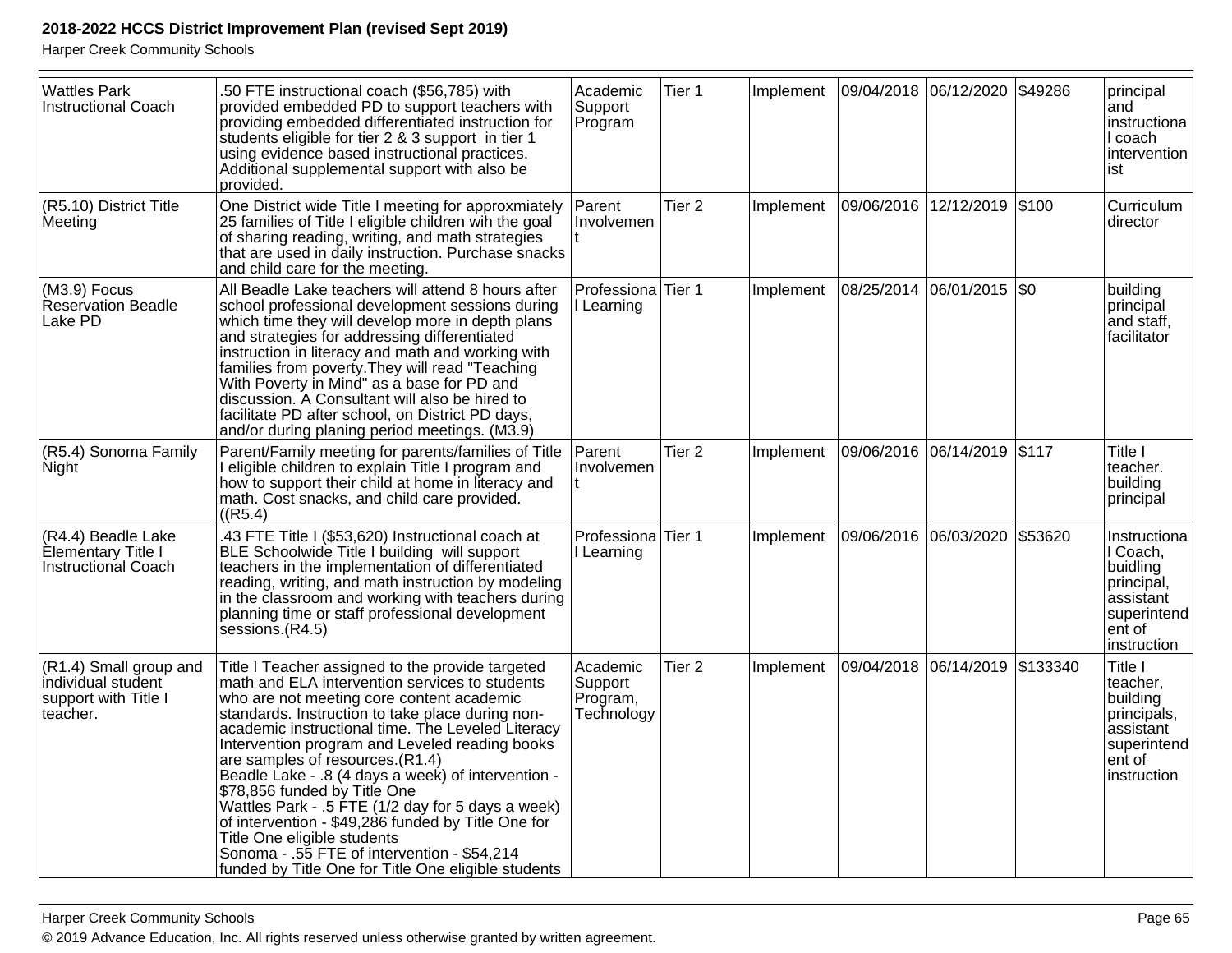Harper Creek Community Schools

| $(R5.2)$ Wattles Park<br>Elementary Family<br><b>Nights</b> | 2 Title I Parent/Family Events for parents/families   Parent<br>of Title I eligible children to explain Title I program Involvemen<br>and how to provide reading and math strategies to It<br> support at home learning. Cost to include snacks (<br>level books/math game materials, and child care. | Tier 2 |  | Implement   09/06/2016   06/14/2019   \$274 | ، Title T<br>lteacher.<br> buildina<br>Iprincipal |
|-------------------------------------------------------------|-------------------------------------------------------------------------------------------------------------------------------------------------------------------------------------------------------------------------------------------------------------------------------------------------------|--------|--|---------------------------------------------|---------------------------------------------------|
|                                                             | (R5.2)                                                                                                                                                                                                                                                                                                |        |  |                                             |                                                   |

#### **Title III**

| <b>Activity Name</b>                 | <b>Activity Description</b>                                                                                                                                                                                                                                                                             | Activity<br> Type                                      | Tier              | Phase            | Begin Date End Date           |                              | Resource<br>Assigned | Staff<br>Responsibl                                          |
|--------------------------------------|---------------------------------------------------------------------------------------------------------------------------------------------------------------------------------------------------------------------------------------------------------------------------------------------------------|--------------------------------------------------------|-------------------|------------------|-------------------------------|------------------------------|----------------------|--------------------------------------------------------------|
| $(W5.11)$ ELL Family<br>Night Winter | Family night with writing focus for approx. 35<br>people/families of ELL eligible students with a<br>focus on writing strategies/supporting writing at<br>home. Materials to include Writing supplies,<br>pencils, notebooks, journals, leveled books, food,<br>facilitator/plan stipend/benes. (W5.11) | Parent<br>l Involvemen                                 | Tier 2            | Implement        | 01/08/2018 02/27/2018 \\$574  |                              |                      | ELL<br>lteacher/coo<br>Irdinator                             |
| $(R1.17)$ ELL support<br>∣materials  | LEP students k-8 provided with additional leveled<br>reading materials (RAZ kids books, etc)                                                                                                                                                                                                            | Supplemen<br>Materials.<br>Technology                  | Tier 2            | Getting<br>Ready | 09/04/2018  06/12/2020  \$236 |                              |                      | ELL<br>lteacher/coo<br>Irdinator,<br> classroom<br>lteachers |
| $(R5.11)$ ELL at home<br>learning    | Purchase school readiness materials for home for<br>approx. 30 families of ELL eligible students.<br>Materials to include leveled books,<br>notebooks/writing materials, books on tape,<br>media devices for listening/CD players.(R5.11)                                                               | Supplemen<br>tal<br>Materials,<br>Parent<br>Involvemen | Tier <sub>2</sub> | Implement        |                               | 12/19/2016 05/31/2018 \$1012 |                      | IELL<br>lteacher/coo<br>Irdinator                            |

# **MI-Excel**

| <b>Activity Name</b> | <b>Activity Description</b> | Activity<br><sup>1</sup> Type | 'Tier | Phase | Begin Date End Date | <b>Resource</b><br><b>IAssigned</b> | Staff<br>Responsibl |
|----------------------|-----------------------------|-------------------------------|-------|-------|---------------------|-------------------------------------|---------------------|
|                      |                             |                               |       |       |                     |                                     |                     |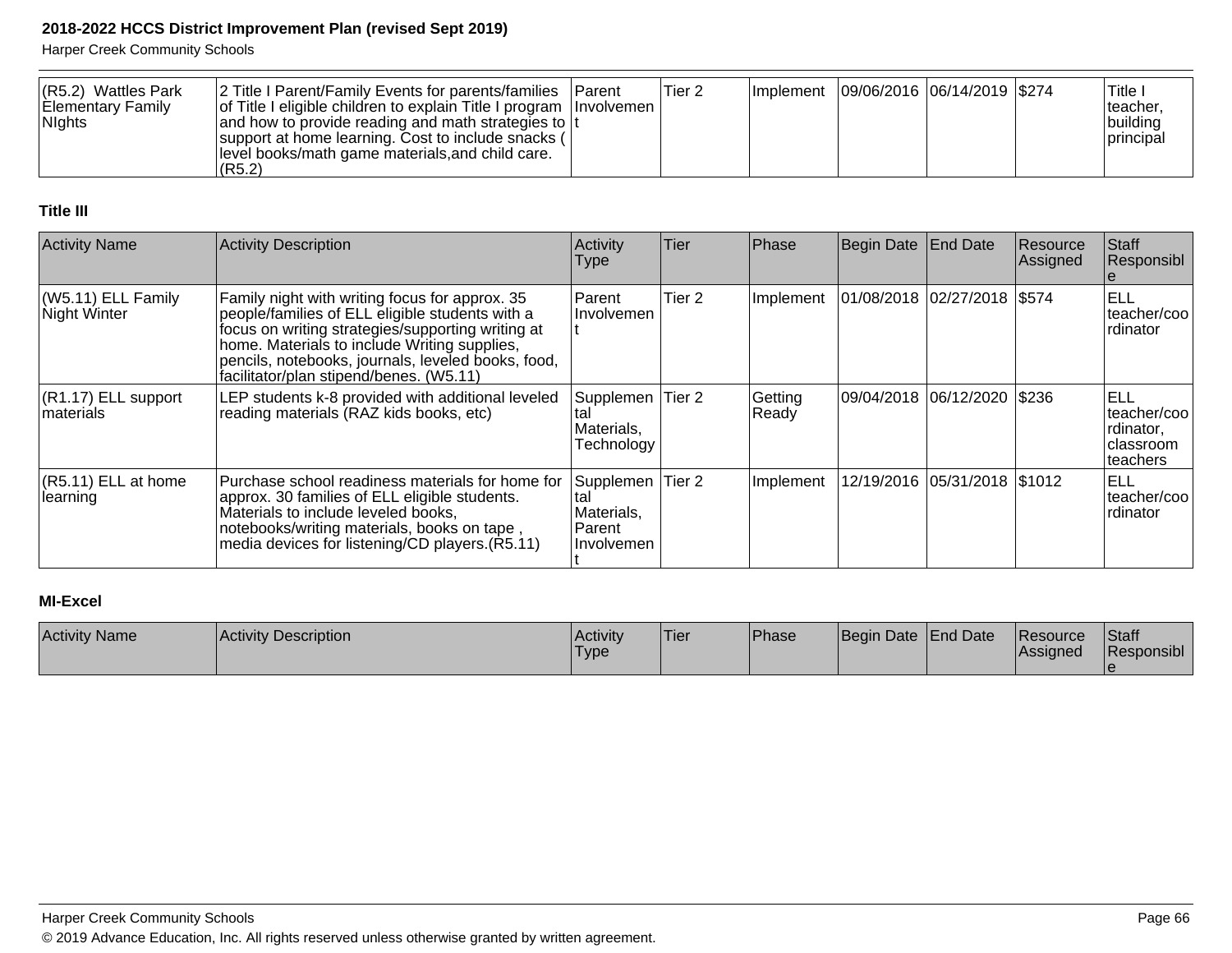Harper Creek Community Schools

| MTSS- multiple tiered<br>support system | Develop understandings of a quality MTSS Multi-<br>Tiered Support System that defines quality Tier 1<br>reading and tier 2 & 3 instructional supports for<br>students qualifying for them based on district<br>identified criteria. | Academic<br>Support<br>Program | Tier 1 |  |  | 01/03/2018 07/31/2020 \$5000 |  | We will be<br>participatin<br>∣g in<br> component  <br>s led by<br>CISD excel<br>staff. All<br>principals,<br>assistant<br>superintend<br>ent and<br>superintend<br>ent will<br>develop a<br> common<br> understandi  <br>ng of the<br>tiers and<br>supports K-<br>12. |
|-----------------------------------------|-------------------------------------------------------------------------------------------------------------------------------------------------------------------------------------------------------------------------------------|--------------------------------|--------|--|--|------------------------------|--|------------------------------------------------------------------------------------------------------------------------------------------------------------------------------------------------------------------------------------------------------------------------|
|-----------------------------------------|-------------------------------------------------------------------------------------------------------------------------------------------------------------------------------------------------------------------------------------|--------------------------------|--------|--|--|------------------------------|--|------------------------------------------------------------------------------------------------------------------------------------------------------------------------------------------------------------------------------------------------------------------------|

## **Section 31a**

| <b>Activity Name</b>                                                                                  | <b>Activity Description</b>                                                                                                                                                                                                                                                                                                                                                                                                                                                                                              | Activity<br>Type                  | ∣Tier∶ | Phase     | Begin Date End Date            | Resource<br>Assigned | Staff<br>Responsibl                                                                    |
|-------------------------------------------------------------------------------------------------------|--------------------------------------------------------------------------------------------------------------------------------------------------------------------------------------------------------------------------------------------------------------------------------------------------------------------------------------------------------------------------------------------------------------------------------------------------------------------------------------------------------------------------|-----------------------------------|--------|-----------|--------------------------------|----------------------|----------------------------------------------------------------------------------------|
| $(R1.3)$ Small group and<br>lindividual student<br>support with para<br><i><b>I</b></i> professionals | At-risk Para professionals are assigned to each of Academic<br>the elementary/middle school buildings to provide<br>targeted math and ELA intervention services to<br>students who are not meeting identified power<br>standards. Instruction to take place during non-<br>academic instructional time. The Level Literacy<br>Intervention program and Leveled reading books<br>are samples of the ELA resources that will be<br>used. (R1.3) The guided practice lessons will be<br>determined by main content teacher. | Support<br>Program,<br>Technology | Tier 2 | Implement | 09/06/2016 06/01/2020 \$303000 |                      | para<br> professiona <br>Is.classroo<br>Im teachers,<br>building<br><i>Iprincipals</i> |

#### **Title IV Part A**

| <b>Activity Name</b> | <b>Activity Description</b> | <b>Activity</b><br>'Type | 'Tier | Phase | Begin Date End Date | <b>IResource</b><br><b>IAssigned</b> | Staff<br>Responsibl |
|----------------------|-----------------------------|--------------------------|-------|-------|---------------------|--------------------------------------|---------------------|
|                      |                             |                          |       |       |                     |                                      |                     |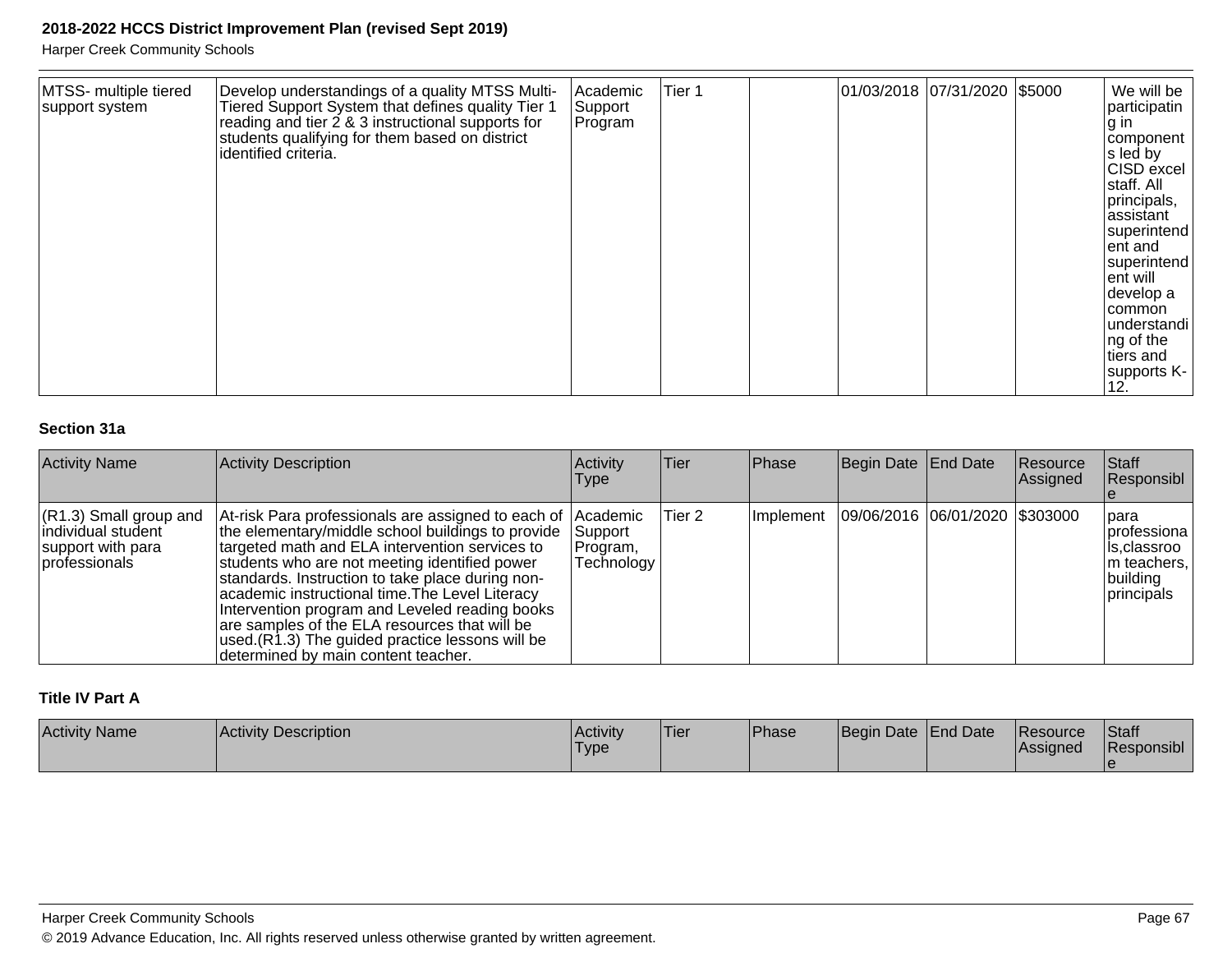| <b>MDE Equity training</b> | Teachers will receive equity coaching support<br>from MDE 16 participants 1 day a month - subs<br>and registration                                                                                                                     | Professiona Tier 1<br>I Learning            | Getting<br>Ready |            | 09/04/2018 06/07/2019 \$1600 |        | teachers<br>will meet to<br>learn more<br>about<br>implicit bias<br>and how to<br>fold into<br>ELA/Social<br>studies<br>curriculum<br>- offered by<br><b>MDE</b>                                                                                                                                                                            |
|----------------------------|----------------------------------------------------------------------------------------------------------------------------------------------------------------------------------------------------------------------------------------|---------------------------------------------|------------------|------------|------------------------------|--------|---------------------------------------------------------------------------------------------------------------------------------------------------------------------------------------------------------------------------------------------------------------------------------------------------------------------------------------------|
| day PD                     | Restorative Practices - 2 Restorative Practices and Using Circles 2 day pd<br>will be offered at least twice annually for staff to<br>attend. Stipend of \$75 a day will be paid to<br>teachers who successfully complete the training | Professiona <sup>Tier</sup> 1<br>I Learning | Getting<br>Ready | 09/01/2018 | 06/12/2020                   | \$3024 | Assistant<br>Superinten<br>dent, IIRP<br>restorative<br>practices<br>training will<br>offer $2$ to $3$<br>2 day<br>sessions<br>annually of<br>restorative<br>practices<br>basic and<br>using<br>circles to<br>HC staff<br>and BC<br>community.<br>Participants<br>will learn<br>strategies<br>lfor<br>embedding<br>restorative<br>language. |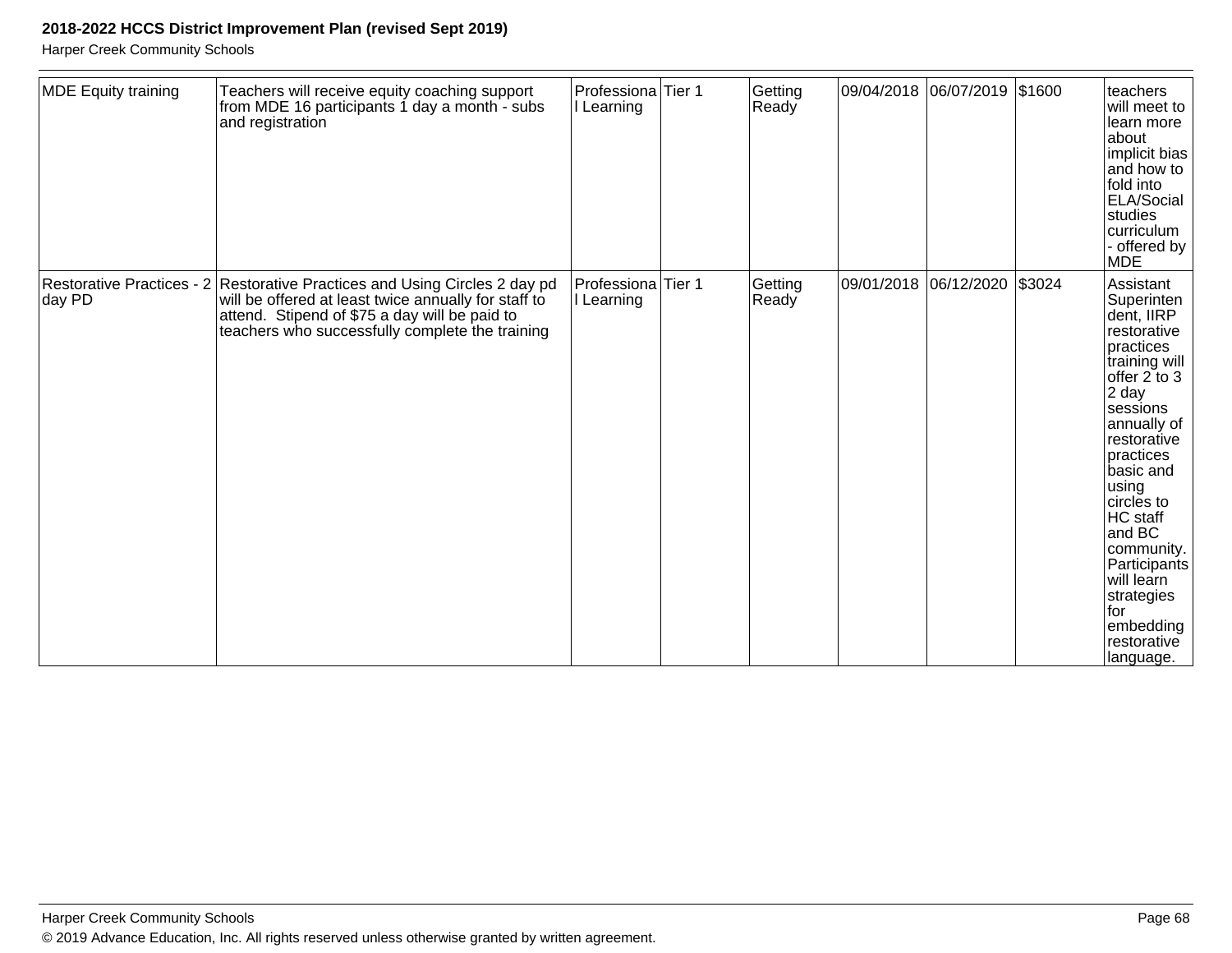| <b>Purchase Diverse Text</b> | Teachers will team with Center for Diversity and<br>Innovation, Librarian, and students to add to<br>classroom libraries and books for reading in<br>reading for enjoyment class     | Curriculum<br>Developme<br>nt,<br>Materials | Tier 1 | Getting<br>Ready |                       | \$3200 | Each<br>teacher will<br>work with<br><b>CDI</b><br>ltrainers and<br>students to<br>identify<br>books with<br>diverse<br>characters,<br>topics in a<br>variety of<br>genre-<br>which will<br>expand<br>choices<br>land<br>promote<br>thinking for<br>various<br>perspective<br>s. |
|------------------------------|--------------------------------------------------------------------------------------------------------------------------------------------------------------------------------------|---------------------------------------------|--------|------------------|-----------------------|--------|----------------------------------------------------------------------------------------------------------------------------------------------------------------------------------------------------------------------------------------------------------------------------------|
| MDE equity training          | Athletic Director and Assistant Superintendent will<br>attend monthly equity series provided by Michigan  I Learning<br>Department of Education during the 2018-2019<br>school year. | Professiona Tier 1                          |        |                  | 09/01/2018 05/31/2019 | \$400  | Assistant<br>Superinten<br>dent and<br>Athletic<br>Director will<br>attend<br>monthly<br>series<br>around<br>equity<br>offered by<br><b>MDE</b>                                                                                                                                  |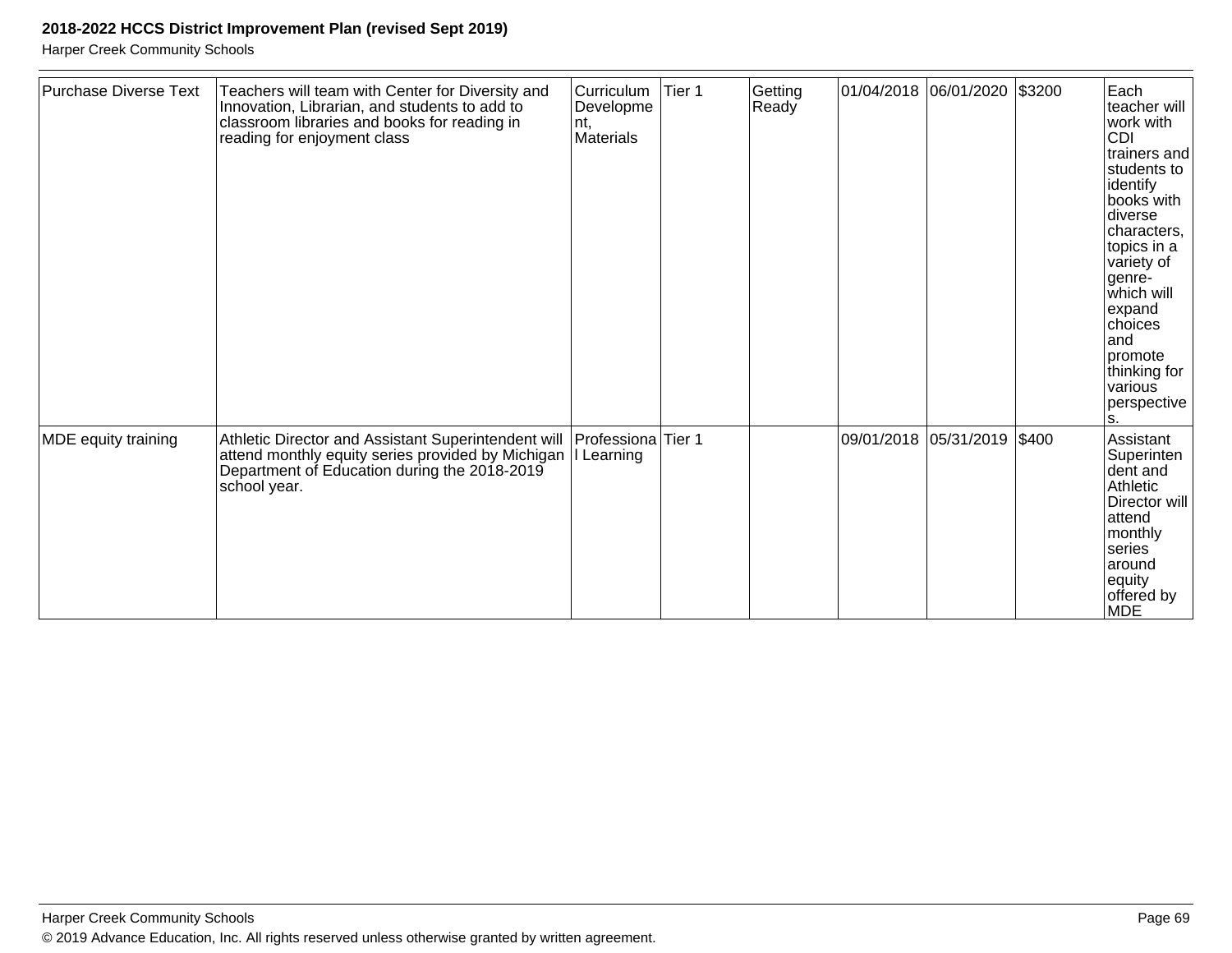# **Activity Summary by School**

### **Below is a breakdown of activity by school.**

#### **All Schools**

| <b>Activity Name</b>                        | <b>Activity Description</b>                                                                                                                                                                                                                                                                                                                                                                                             | Activity<br><b>Type</b>   | Tier   | Phase     | Begin Date End Date   |            | Resource<br>Assigned | Staff<br>Responsibl                                                                                           |
|---------------------------------------------|-------------------------------------------------------------------------------------------------------------------------------------------------------------------------------------------------------------------------------------------------------------------------------------------------------------------------------------------------------------------------------------------------------------------------|---------------------------|--------|-----------|-----------------------|------------|----------------------|---------------------------------------------------------------------------------------------------------------|
| (R1.5) Reading<br>Progress Monitoring       | All K-4 teachers will use formative assessments<br>and running records to align instruction with<br>specific student needs. In additon District<br>Benchmarking will be used in the Fall, Winter, and<br>Spring using Fountas & Pinnell grade levels<br>(R1.5) In addition NWEA computer adaptive<br>assessments will be used 3 times a year.                                                                           | Monitor                   | Tier 1 | Implement | 09/06/2016            | 06/02/2022 | \$0                  | classroom<br>teachers.<br>building<br>principals                                                              |
| (R4.5) Collaborative<br><b>Action Teams</b> | All K-12 teachers will be members in a grade<br>level/ content specific Collaborative Action Team.<br>CAT time will be used to share best practices in<br>the area of reading.(R4.5)                                                                                                                                                                                                                                    | Professiona<br>I Learning | Tier 1 | Implement | 08/31/2016            | 06/14/2019 | <b>SO</b>            | $K-12$<br>teachers, bu<br>ilding<br>principals,<br>curriculum<br>director                                     |
| (W4.4) Collaborative<br>Action Teams        | All K-12 teachers will be members in a grade<br>level/ content specific Collaborative Action Team.<br>CAT time will be used to share best practices in<br>the area of writing and develop common<br>understandings of the scoring rubrics. (W4.4)                                                                                                                                                                       | Professiona<br>Learning   |        |           | 09/06/2016            | 06/14/2019 | \$0                  | $K-12$<br>teachers.<br>building<br>princpals,<br>curriculum<br>director                                       |
| (M3.3) Collaborative<br>Action Teams        | All teachers will be members in a grade level/<br>content specific Collaborative Action Team. CAT<br>time will be used to share best practices in the<br>area of mathematics and other math related<br>topics.(M3.3)                                                                                                                                                                                                    | Professiona<br>I Learning | Tier 1 | Implement | 09/06/2016            | 06/14/2019 | \$0                  | $K-12$<br>teachers,<br>building<br>principals,<br>curriculum<br>director                                      |
| (W2.5) Monitor writing-<br>K-12             | K-12 science and social studies teachers will use<br>common plan time, release time and/or<br>Collaborative Action Team time to monitor student<br>progress in the areas of using science and social<br>studies vocabulary and style and then make<br>changes to instruction as necessary. 6-12<br>teachers will also meet monthly with the<br>instructional coach to review student work and<br>plan next steps. W2.5) | Monitor                   | Tier 1 | Implement | 09/06/2016 06/14/2019 |            | \$0                  | $K-12$<br>science<br>and social<br>studies<br>teachers,<br>instructiona<br>I coach,<br>building<br>principals |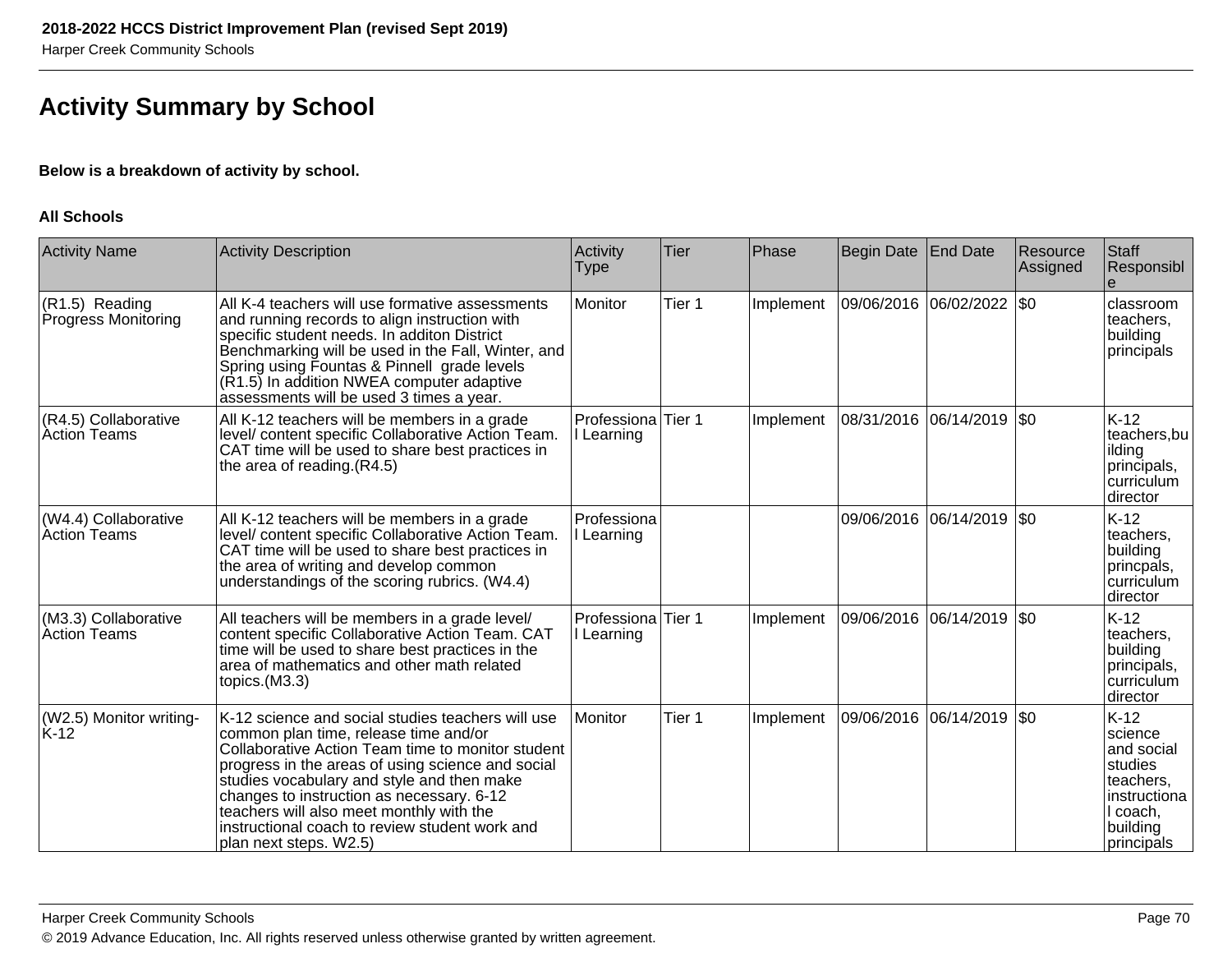|                                    | Differentiated Instruction   Provide Differentiated Instruction so for skills to<br>provide instruction at appropriate skill levels                                                                                                                                                                                          | Technology Tier 1                             |        | Implement        | 07/01/2015 06/29/2018 50      |                              | <b>All K-12</b><br>teachers.<br>building<br>principals,<br>curriculum<br>director                                                       |
|------------------------------------|------------------------------------------------------------------------------------------------------------------------------------------------------------------------------------------------------------------------------------------------------------------------------------------------------------------------------|-----------------------------------------------|--------|------------------|-------------------------------|------------------------------|-----------------------------------------------------------------------------------------------------------------------------------------|
| <b>PBL/Inquiry Learning</b>        | Teachers will provide Project Based/Inquiry<br>Learning opportunities for students K-12 grades.                                                                                                                                                                                                                              | Technology Tier 1                             |        | Implement        | 07/01/2015                    | 06/29/2018 \$0               | <b>All K-12</b><br>teachers,<br>building<br>principals,<br>curriculum<br>director                                                       |
| <b>Technology Devices</b>          | Technology devices will be purchased for student<br>and teacher use.                                                                                                                                                                                                                                                         | Technology Tier 1                             |        | Implement        | 07/01/2015 06/29/2018 \$12000 |                              | technology<br>director,<br>teachers,<br>building<br>principals                                                                          |
| (R4.13) PLC workshop               | Registation fees for 2teachers at a cost of<br>\$725/person to attend a 3day (Aug. 6,7,8, 2019 in<br>Detroit) workshop on PLCs. Focus will be on<br>building knowledge and skills to share with rest of<br>district curriculum council to support PLC<br>development.                                                        | Professiona Tier 1<br>I Learning              |        | Implement        |                               | 08/06/2019 08/08/2019 \$1450 | 2 additional<br>teachers<br>will join 20<br>other<br>teachers<br>who are<br>already<br>paid for out<br>of previous<br>Title II<br>funds |
| (W4.9) PLC workshop                | Registation fees for 3 teachers/admininstrator at a Professiona Tier 1<br>cost of \$300/person to attend a 2 day (Aug. 11 &<br>12, 2015) workshop on PLCs. Focus will be on<br>building knowledge and skills to share with rest of<br>district curriculum council to support PLC<br>development.                             | I Learning                                    |        | Implement        | 08/11/2015 05/26/2017   \$0   |                              | teachers,<br>curriculum<br>director                                                                                                     |
| (W4.10) PBL 101<br><b>Workshop</b> | Up to 35 K-12 teachers will be provided instruction Curriculum<br>and support in developing project based learning<br>activities from a facilitator from the Buck Institute<br>for Education. This workshop will run three<br>consecutive days the week of August 8, 2016.<br>(W4.10)                                        | Developme<br>nt,<br>Professiona<br>I Learning | Tier 1 | Getting<br>Ready |                               | 08/08/2016 08/12/2016 \$0    | assistant<br>superintend<br>ent of<br>instruction,<br>building<br>principals,<br>lk-12<br>teachers                                      |
| (W4.12) ASCD<br>Conference         | Two district administrators will attend the ASCD<br>national conference in Atlanta, GA April 2-4.<br>Speakers and breakout sessions not available in<br>Michigan. Focus on mindset, addressing<br>educational equity, and school/district<br>improvement. Cost to include registration, travel,<br>hotel, and meals. (W4.12) | Professiona <sup>Tier</sup> 1<br>I Learning   |        |                  |                               | 04/02/2016 04/04/2016 \$0    | District staff                                                                                                                          |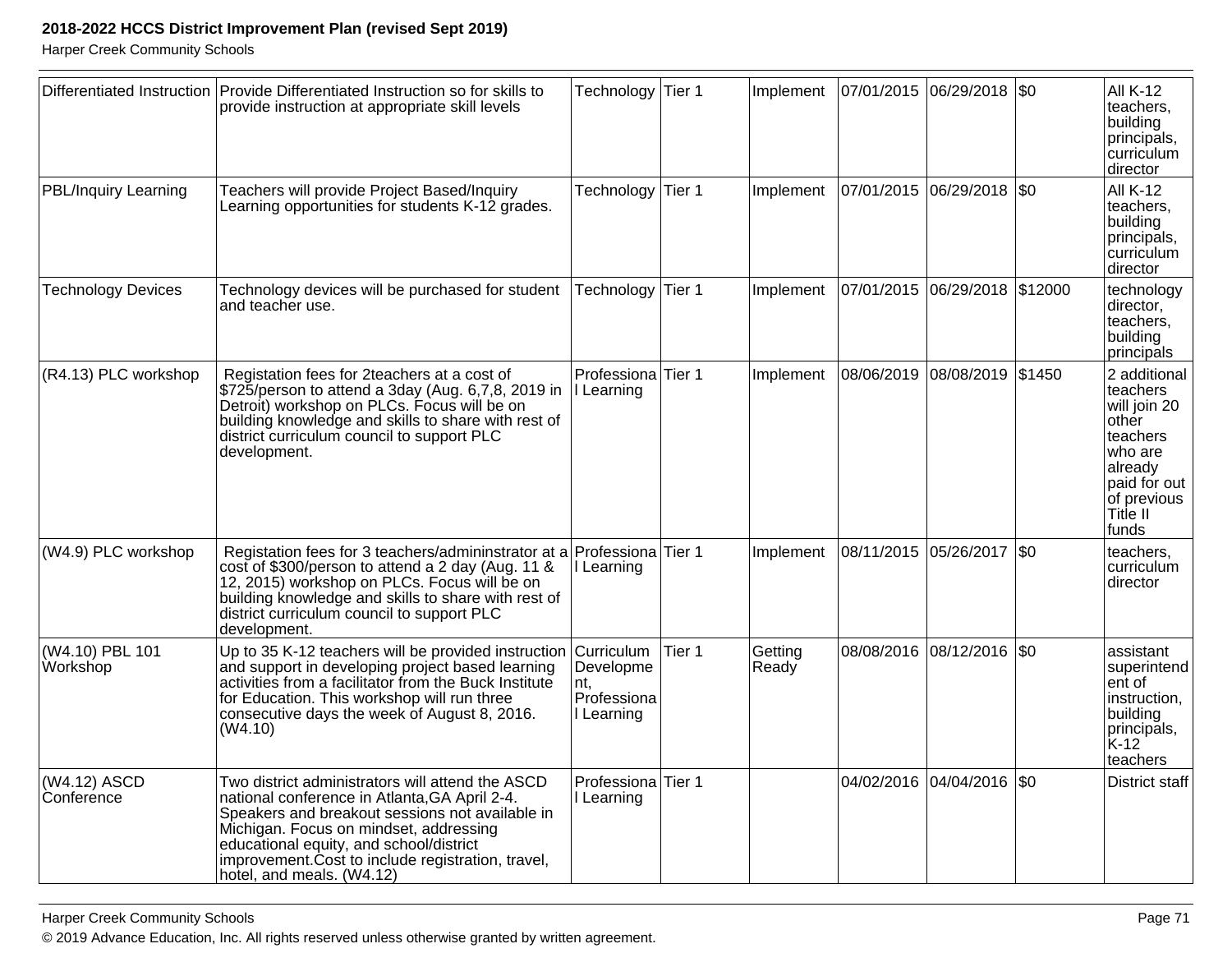| PBL                                    | Teachers will use a Project Based/Inquiry<br>approach to teaching science or other topics at<br>least once during the school year.                                                                                                                                                                                                                     | <b>Direct</b><br>Instruction                                  | Tier 1            | Getting<br>Ready |            | 09/06/2016 06/14/2019 \$0    | Assistant<br>Superinten<br>dent of<br>Instruction,<br>building<br>principals,<br>K-12<br>teachers    |
|----------------------------------------|--------------------------------------------------------------------------------------------------------------------------------------------------------------------------------------------------------------------------------------------------------------------------------------------------------------------------------------------------------|---------------------------------------------------------------|-------------------|------------------|------------|------------------------------|------------------------------------------------------------------------------------------------------|
| (W3.11) Homeless<br>Mentoring          | Stipend of \$25/hr and approx. 40% benefits for<br>retired teacher to provide four 30 minute sessions<br>per week for 30 weeks to support students<br>identified as Homeless for mentoring, especially in<br>the areas of school attendance and homework<br>completion during non-academic time.(W3.11)                                                | Academic<br>Support<br>Program                                | Tier <sub>2</sub> | Implement        | 09/06/2016 | 05/31/2018   \$0             | assistant<br>superintend<br>lent of<br>instruction,<br>building<br>principals,<br>mentor<br>teachers |
| (R1.17) ELL support<br>materials       | LEP students k-8 provided with additional leveled<br>reading materials (RAZ kids books, etc)                                                                                                                                                                                                                                                           | Supplemen<br>tal<br>Materials,<br>Technology                  | Tier <sub>2</sub> | Getting<br>Ready |            | 09/04/2018 06/12/2020 \$236  | <b>ELL</b><br>teacher/coo<br>rdinator,<br>classroom<br>teachers                                      |
| $(W1.13)$ ELL support<br>materials     | Purchase materials/programs to use with approx<br>30 ELL eligible K-12 students in small<br>group/individual settings to support vocabulary<br>development and literacy skills. Materials to<br>include annual subscription to Lesson Pix-visual<br>and Reading AZ ELL version. (W1.13)                                                                | Supplemen<br>tal<br>Materials,<br>Technology                  | Tier 2            | Getting<br>Ready |            | 12/19/2016 06/08/2018 \$0    | <b>ELL</b><br>teacher/coo<br>rdinator,<br>classroom<br>teachers                                      |
| (M1.20) ELL support<br>materials       | Purchase materials/programs to use with ELL<br>eligible K-12 students in small group/individual<br>settings to support vocabulary development and<br>literacy skills, Materials to include annual<br>subscription to Lesson Pix-visual and support<br>materials, annual subscription to Reading A-Z ELL<br>version, games and multi-person activities. | Supplemen<br>tal<br>Materials,<br>Technology                  | Tier <sub>2</sub> | Getting<br>Ready |            | 12/19/2016 06/08/2018 \$0    | <b>ELL</b><br>teacher/coo<br>rdinator,<br>classroom<br>teachers                                      |
| (R5.11) ELL at home<br>learning        | Purchase school readiness materials for home for<br>approx. 30 families of ELL eligible students.<br>Materials to include leveled books,<br>notebooks/writing materials, books on tape,<br>media devices for listening/CD players.(R5.11)                                                                                                              | Supplemen Tier 2<br>tal<br>Materials,<br>Parent<br>Involvemen |                   | Implement        |            | 12/19/2016 05/31/2018 \$1012 | <b>ELL</b><br>teacher/coo<br>rdinator                                                                |
| (W5.10) ELL home<br>learning materials | Purchase school readiness materials for home for<br>approx. 30 families of ELL eligible students.<br>Materials to include leveled books,<br>notebooks/writing materials, books on tape,<br>media devices for listening/CD players.                                                                                                                     | Supplemen<br>tal<br>Materials,<br>Parent<br>Involvemen        | Tier 2            | Getting<br>Ready | 12/19/2016 | 05/31/2018 \$0               | <b>ELL</b><br>teacher/coo<br>rdinator                                                                |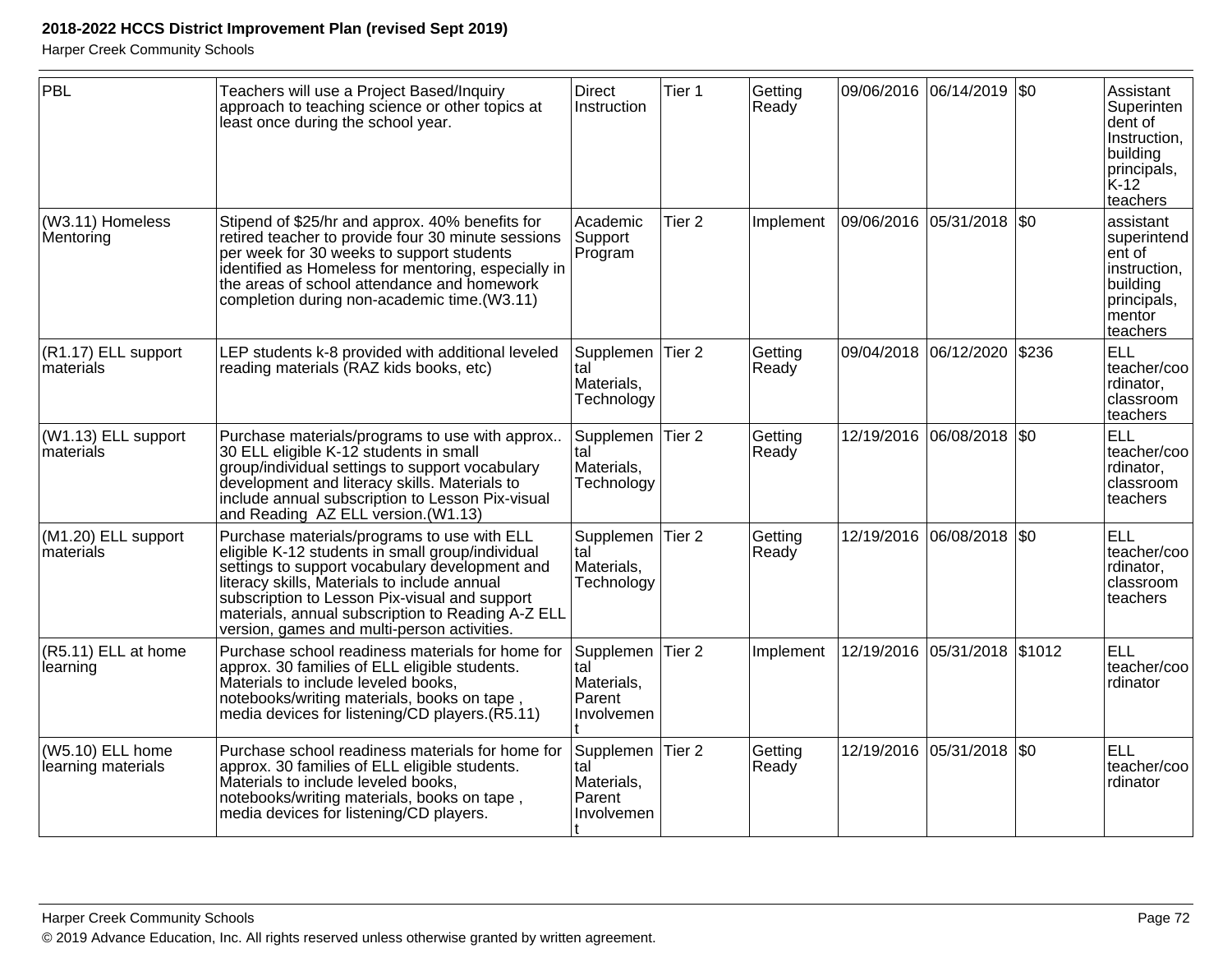| (M4.10) ELL home<br>learning materials         | Purchase materials for at home use to reinforce<br>learning at home for ELL eligible students.<br>Materials to include leveled reading books, books<br>with CDs, games, flashcards, notebooks/writing<br>materials, parent resource "Raising a Strong<br>Reader; English and Spanish versions.                                                                              | Supplemen<br>tal<br>Materials,<br>Parent<br>Involvemen | Tier <sub>2</sub> | Getting<br>Ready |            | 12/19/2016 06/09/2017 \$0    |              | <b>ELL</b><br>teacher/coo<br>rdinator                                                                                                                       |
|------------------------------------------------|-----------------------------------------------------------------------------------------------------------------------------------------------------------------------------------------------------------------------------------------------------------------------------------------------------------------------------------------------------------------------------|--------------------------------------------------------|-------------------|------------------|------------|------------------------------|--------------|-------------------------------------------------------------------------------------------------------------------------------------------------------------|
| (W5.11) ELL Family<br>Night Winter             | Family night with writing focus for approx. 35<br>people/families of ELL eligible students with a<br>focus on writing strategies/supporting writing at<br>home. Materials to include Writing supplies,<br>pencils, notebooks, journals, leveled books, food,<br>facilitator/plan stipend/benes. (W5.11)                                                                     | Parent<br>Involvemen                                   | Tier <sub>2</sub> | Implement        |            | 01/08/2018 02/27/2018 \$574  |              | <b>ELL</b><br>teacher/coo<br>rdinator                                                                                                                       |
| (M4.11) ELL Family<br><b>Nights</b>            | Family nights for families of ELL eligible students<br>will be held to provide networking and educational<br>information and support with a focus on providing<br>help to their children at home with literacy and<br>math content.Cost to budget will include fees for<br>speaker, ELL teacher facilitator, make-it take-it<br>materials, food, learning games/activities. | Parent<br>Involvemen                                   | Tier <sub>2</sub> | Getting<br>Ready | 01/09/2017 | 06/09/2017                   | $ 30\rangle$ | <b>ELL</b><br>teacher/coo<br>rdinator                                                                                                                       |
| (W5.12) ELL Family<br><b>Experiential Trip</b> | Trip to Binder Park Zoo. Cost to include<br>admission/ride tokens for 20 ELL eligible K-12<br>students, 15 parents/family of ELL eligible<br>students, 1 ELL teacher, level animal related<br>books, food vouchers, cost of stipend/benes ELL<br>teacher facilitation/attendance.                                                                                           | Parent<br>Involvemen                                   | Tier <sub>2</sub> | Implement        | 01/09/2017 | 06/23/2017   \$0             |              | <b>ELL</b><br>teacher/coo<br>rdinator                                                                                                                       |
| Use of text level books                        | Additional sets of text leveled, variety of genre,<br>balance of nonfiction and fiction will be purchased<br>to use with K-4 elementary students who are Title<br>One eligible in all elementary buildings during<br>reading instruction.                                                                                                                                   | Academic<br>Support<br>Program                         | Tier 1            |                  |            | 04/10/2018 06/29/2018 \$2000 |              | Principals<br>and Title<br>One<br>instructiona<br>I staff will<br>work with<br><b>SIP teams</b><br>and<br>students to<br>determine<br>titles and<br>levels. |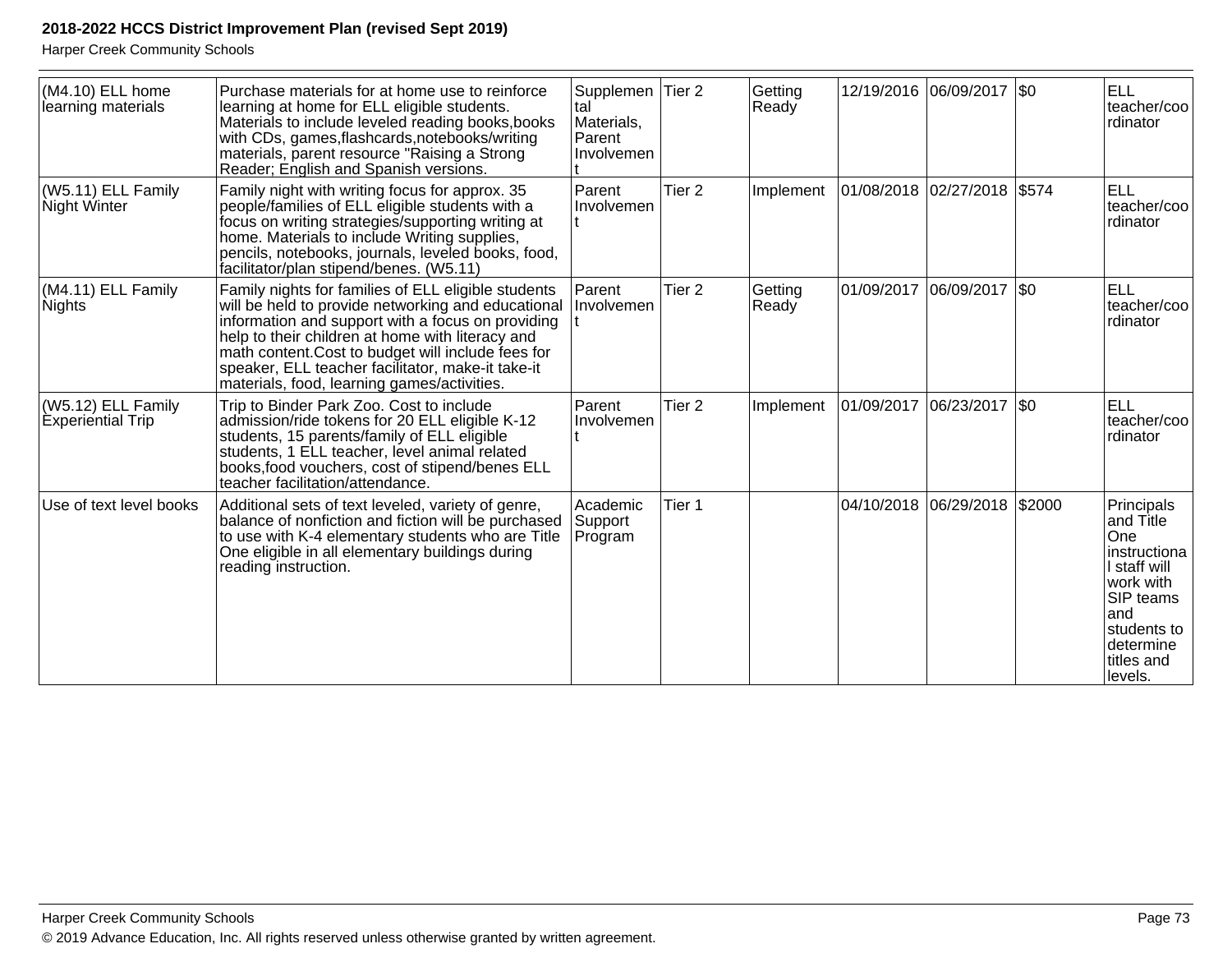| MTSS- multiple tiered<br>support system | Develop understandings of a quality MTSS Multi-<br>Tiered Support System that defines quality Tier 1<br>reading and tier 2 & 3 instructional supports for<br>students qualifying for them based on district<br>identified criteria. | Academic<br>Support<br>Program              | Tier 1 |           |            | 01/03/2018 07/31/2020 | \$5000 | We will be<br>participatin<br>g in<br>component<br>s led by<br>CISD excel<br>staff. All<br>principals,<br>assistant<br>superintend<br>ent and<br>superintend<br>ent will<br>develop a<br>common<br>understandi<br>ng of the<br>tiers and<br>supports K-<br>12.                                                      |
|-----------------------------------------|-------------------------------------------------------------------------------------------------------------------------------------------------------------------------------------------------------------------------------------|---------------------------------------------|--------|-----------|------------|-----------------------|--------|---------------------------------------------------------------------------------------------------------------------------------------------------------------------------------------------------------------------------------------------------------------------------------------------------------------------|
| Training in Cognitive<br>Coaching       | Administrators, instructional coaches, and<br>teachers will be identified to attend training in<br>Cognitive Coaching from trainer at CISD.                                                                                         | Professiona <sup>Tier</sup> 1<br>I Learning |        | Implement | 09/01/2017 | 06/12/2020 \$3200     |        | Instructiona<br>I coaches,<br>administrat<br>ors and<br>teacher<br>leaders will<br>be trained<br>in Cognitive<br>Coaching<br>and use it<br>during<br>instructiona<br>I dialogue<br>and<br>evaluation<br>conversatio<br>ns. Goal<br>over the<br>course of<br>several<br>years is to<br>have<br>everyone<br>ltrained. |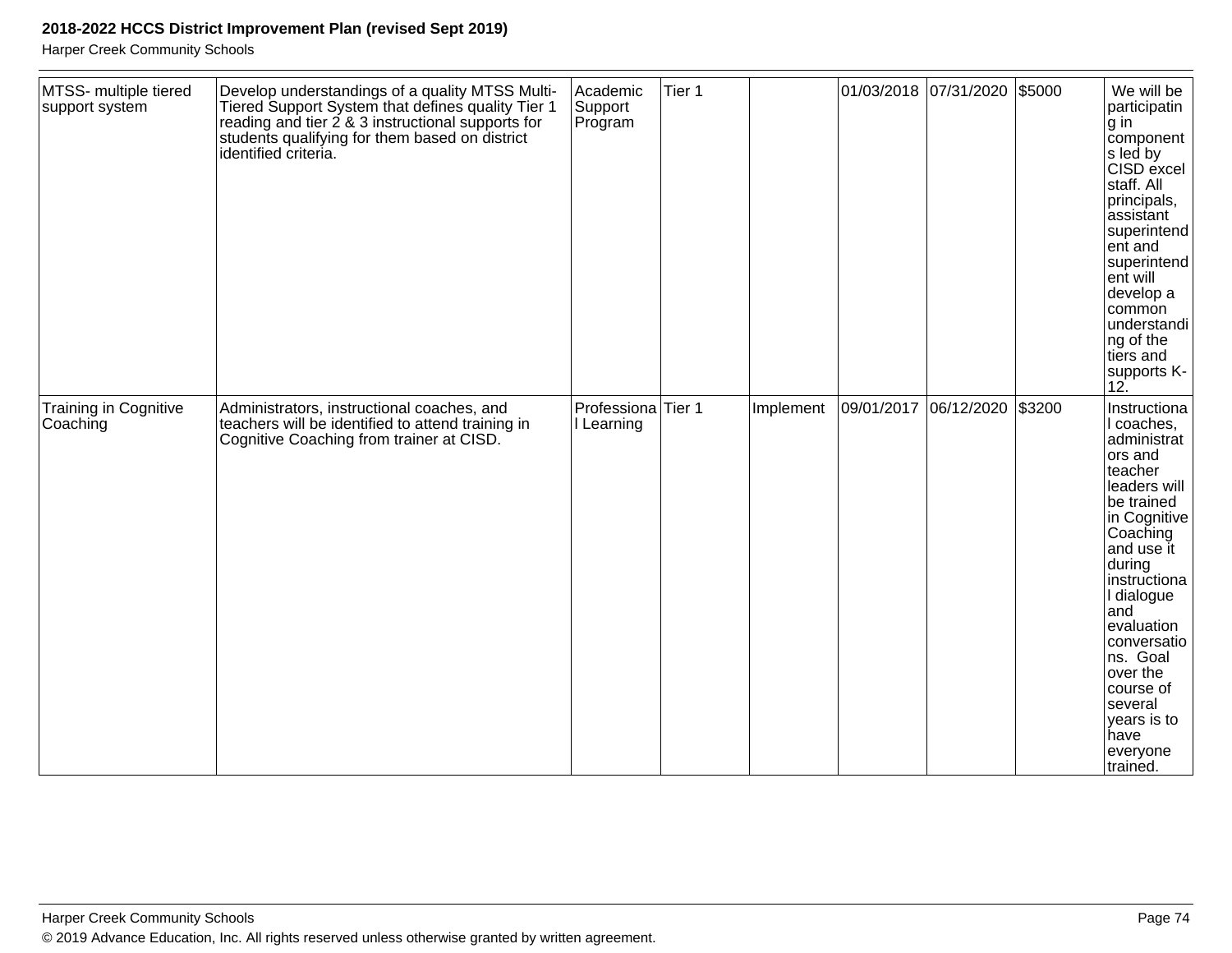| Trauma Training-<br>Starrcommon | STARR certified training will lead PD at our E3<br>mini conference on August 19 for staff.                                                                                                                                                                                                                                                                                                | Professiona <sup>Tier</sup> 1<br>I Learning             |        | Getting<br>Ready |            | 08/19/2019 08/19/2019         | \$3500 | principals,<br>PBIS<br>leadership<br>team and<br>assistant<br>superintend<br>ent will<br>work<br>collectively<br>to build<br>capacity<br>using this<br>training and<br>our training<br>with Dr.<br>Sloane to<br>implement<br> the<br>evidence<br>based<br>strategies<br>that we<br>learn to<br>build an<br>evidence<br>based<br>support<br>system |
|---------------------------------|-------------------------------------------------------------------------------------------------------------------------------------------------------------------------------------------------------------------------------------------------------------------------------------------------------------------------------------------------------------------------------------------|---------------------------------------------------------|--------|------------------|------------|-------------------------------|--------|---------------------------------------------------------------------------------------------------------------------------------------------------------------------------------------------------------------------------------------------------------------------------------------------------------------------------------------------------|
| PBIS elementary<br>inventory    | a Google form survey will be sent out to all staff at Academic<br>Harper Creek to identify what elements are in<br>place for PBIS - by district and by building.                                                                                                                                                                                                                          | Support<br>Program,<br>Behavioral<br>Support<br>Program | Tier 1 | Getting<br>Ready | 09/07/2017 | $ 05/31/2018 $ \$0            |        | For this<br>activity we<br>just need<br>time during<br>the fall SIP<br>meeting to<br>answer<br>survey<br>questions.                                                                                                                                                                                                                               |
| Math Curriculum -<br>alignment  | HC math and science leaders and principals with<br>CISD content leaders will define high quality<br>instruction. Then work with standards to unpack,<br>identify prerequisite skills create goals and scales<br>documents (from Marzano's research), prioritize<br>standards and identify learning targets. Begin to<br>define high quality assessments aligned to the<br>standards work. | Curriculum<br>Developme<br>nt                           | Tier 1 |                  |            | 06/01/2018 06/03/2021 \$10920 |        | math<br>instructiona<br>I leaders,<br><b>CISD</b><br>support<br>team,<br>curriculum<br>lleader                                                                                                                                                                                                                                                    |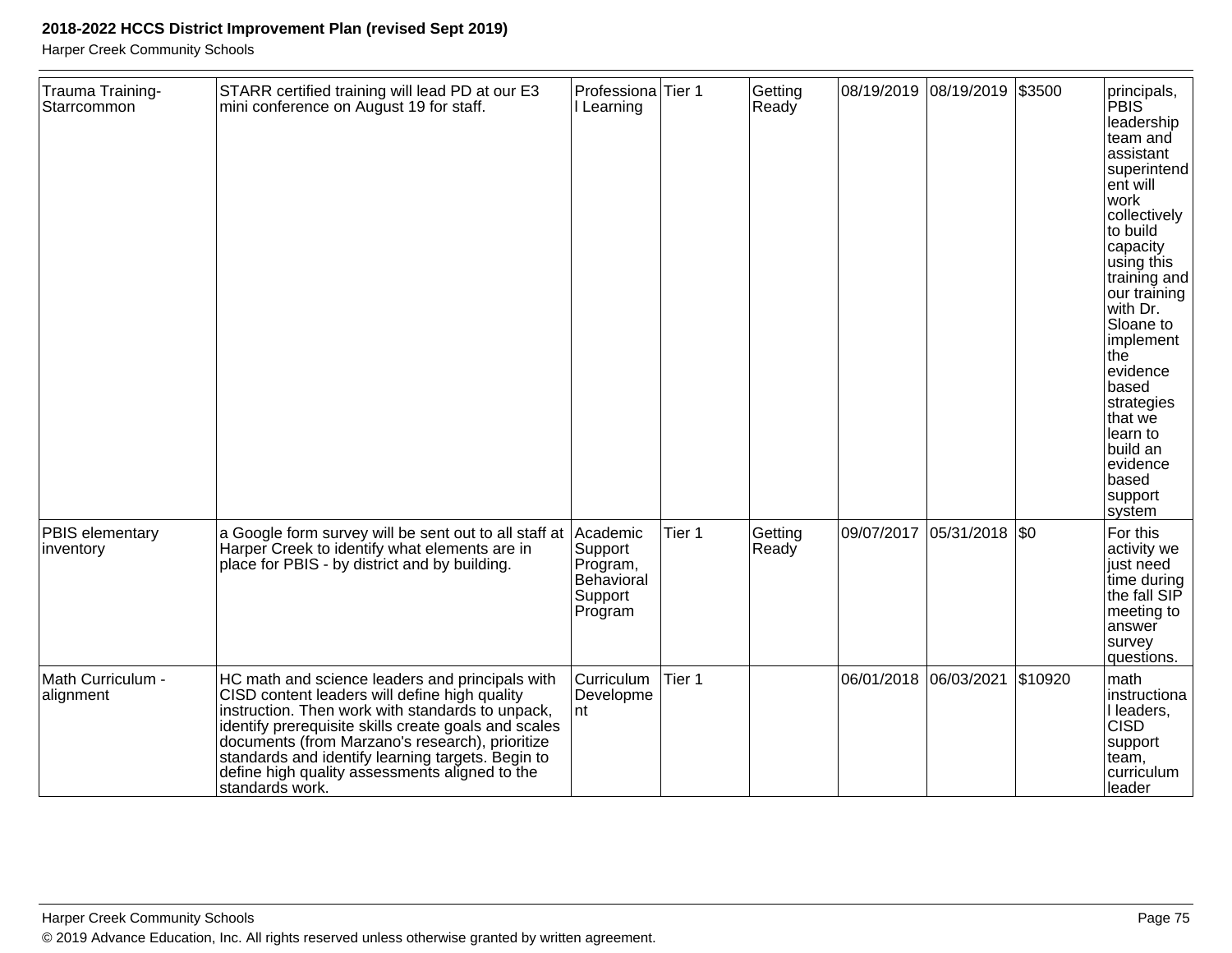| Golden Package<br>Training               | Deb Wahlstrom will provide PD support for staff<br>who are using Golden Package which is a<br>customized report that supports analysis of state<br>testing. Participants will be able to use state<br>testing results to address curriculum, instruction<br>and assessment gaps. | Evaluation,<br>Professiona<br>I Learning | Tier 1 | Monitor   |                       | 01/14/2019  06/07/2019  \$3847 |         | Deb<br>Wahlstrom<br>will be<br>contracted<br>to train<br>teachers<br>how how to<br>best use<br>the Golden<br>Package -<br>a resource<br>that we<br>purchase to<br>help us<br>best<br>analyze<br>results from<br>state<br>testing.<br>Professiona<br>developme<br>nt will<br>better<br>support use<br>of the tool. |
|------------------------------------------|----------------------------------------------------------------------------------------------------------------------------------------------------------------------------------------------------------------------------------------------------------------------------------|------------------------------------------|--------|-----------|-----------------------|--------------------------------|---------|-------------------------------------------------------------------------------------------------------------------------------------------------------------------------------------------------------------------------------------------------------------------------------------------------------------------|
| writing strategies                       | Small group reading and Teachers who attend the series will learn<br>additional evidence based strategies for solid tier<br>one instruction, specifically with small group<br>instruction.                                                                                       | <b>Direct</b><br>Instruction             | Tier 1 |           |                       | 09/07/2018 06/12/2020          | \$750   | Staff<br>identified to<br>attend will<br>share<br>strategies<br>with their<br>CAT and<br>grade level<br>teams.                                                                                                                                                                                                    |
| define curriculum -<br>common definition | Instructional leaders will review expert definition<br>on curriculum and develop our own operating<br>definition.                                                                                                                                                                | Curriculum<br>Developme<br>nt            | Tier 1 | Implement | 06/11/2018 06/12/2020 |                                | $ $ \$0 | Assistant<br>Superinten<br>dent will<br>lead<br><b>CATeams</b><br><i>in</i><br>collaboratio<br>In with our<br><b>CISD</b><br>curriculum<br>department                                                                                                                                                             |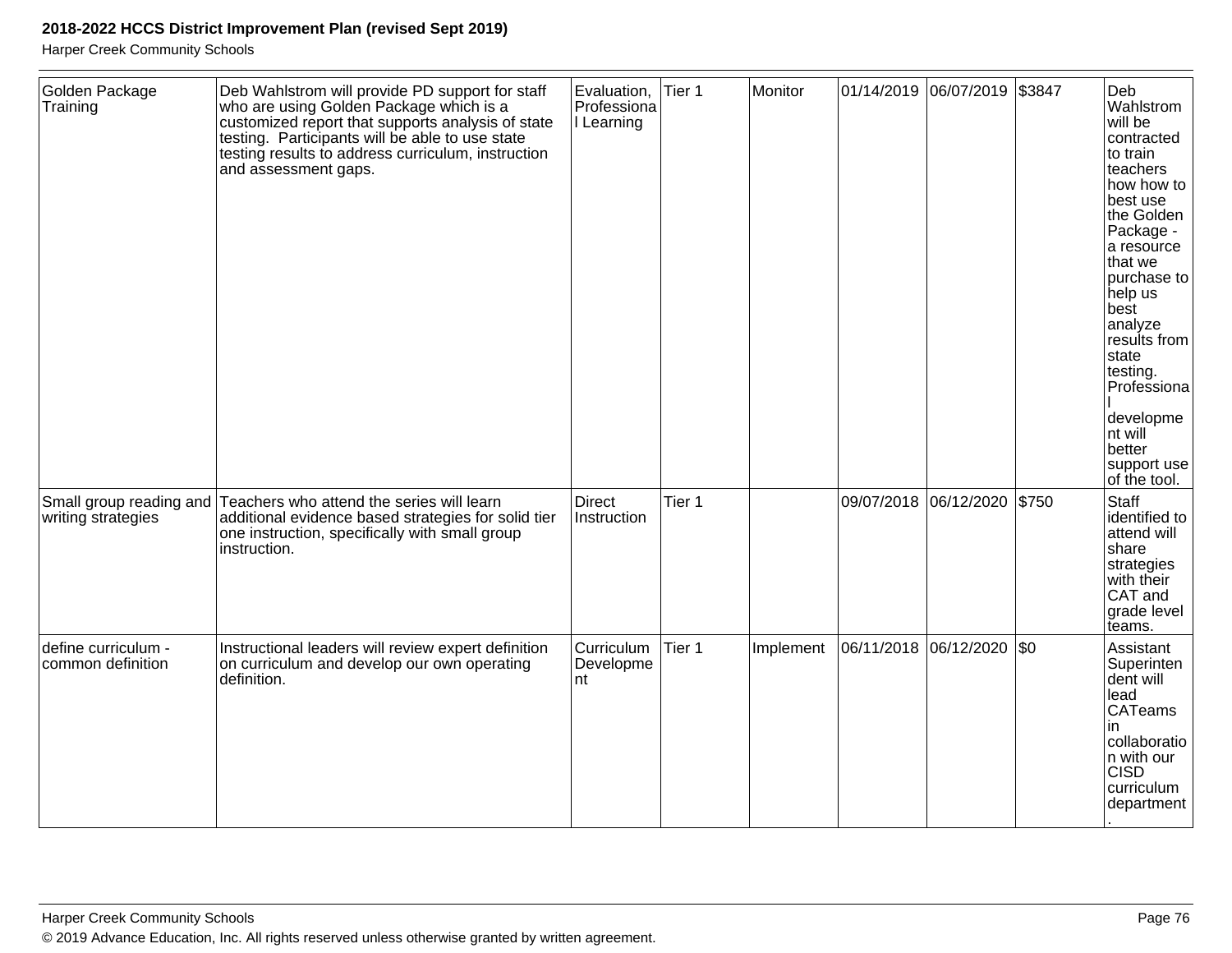| Curriculum Cycle<br>Implemented     | June 2018 - secure a written vision draft of high<br>quality instruction<br>June 2018- February 2019 - CATeams will identify<br>essential power standards (elementary- reading<br>and writing) (secondary - for the main content<br>taught by CATeams)<br>January 2019 - December 2019 unwrap essential<br>power standards and revise instructional units as<br>necessary & develop common formative<br>assessments that will be used to monitor progress<br>towards attaining essential power standards. | Curriculum<br>Developme<br>Int   | Tier 1 | Getting<br>Ready |                       | 06/11/2018  06/19/2020  \$0 |        | Assistant<br>Superinten<br>dent and<br><b>DCC</b><br>leaders                                                                                                                                                                                                                                                                               |
|-------------------------------------|-----------------------------------------------------------------------------------------------------------------------------------------------------------------------------------------------------------------------------------------------------------------------------------------------------------------------------------------------------------------------------------------------------------------------------------------------------------------------------------------------------------|----------------------------------|--------|------------------|-----------------------|-----------------------------|--------|--------------------------------------------------------------------------------------------------------------------------------------------------------------------------------------------------------------------------------------------------------------------------------------------------------------------------------------------|
| Restorative Practices - 2<br>day PD | Restorative Practices and Using Circles 2 day pd<br>will be offered at least twice annually for staff to<br>attend. Stipend of \$75 a day will be paid to<br>teachers who successfully complete the training                                                                                                                                                                                                                                                                                              | Professiona<br>I Learning        | Tier 1 | Getting<br>Ready | 09/01/2018 06/12/2020 |                             | \$3024 | Assistant<br>Superinten<br>dent, IIRP<br>restorative<br>practices<br>training will<br>offer $2$ to $3$<br>2 day<br>sessions<br>annually of<br>restorative<br>practices<br>basic and<br>using<br>circles to<br>HC staff<br>and BC<br>community.<br>Participants<br>will learn<br>strategies<br>for<br>embedding<br>restorative<br>language. |
| NEP training                        | District leaders will continue training with NEP in<br>the summer of 2018                                                                                                                                                                                                                                                                                                                                                                                                                                 | Professiona Tier 1<br>I Learning |        |                  |                       | 08/06/2018  08/08/2018  \$0 |        | administrat<br>ors leading<br>in the<br>district and<br>guidance/st<br>udent<br>support<br>specialist.                                                                                                                                                                                                                                     |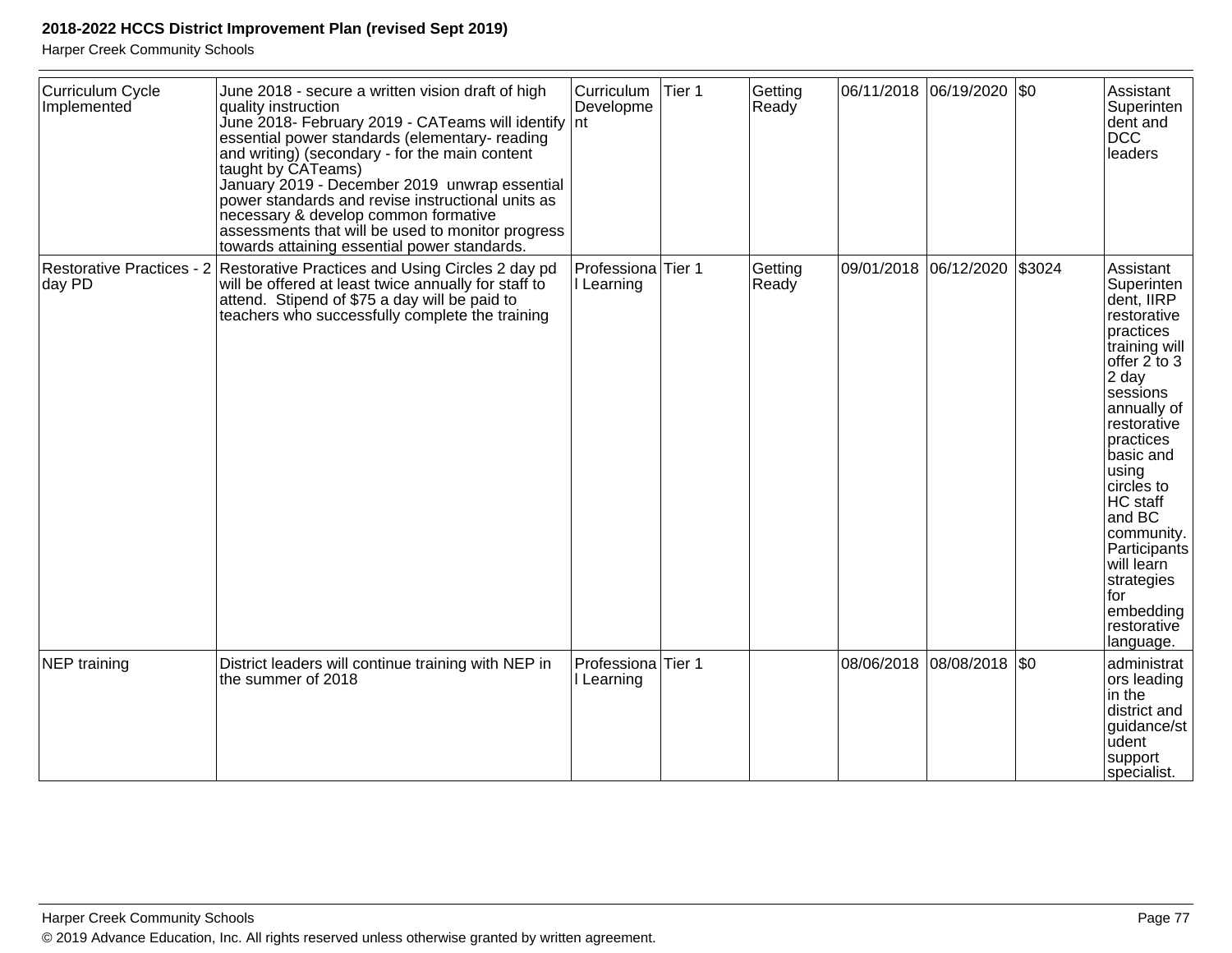Harper Creek Community Schools

| MDE equity training                | Athletic Director and Assistant Superintendent will   Professiona Tier 1<br>attend monthly equity series provided by Michigan  I Learning<br>Department of Education during the 2018-2019<br> school year. |                    |        |                  | 09/01/2018  05/31/2019  \$400 |  | Assistant<br> Superinten<br>Ident and<br>Athletic<br>Director will<br>lattend<br>monthly<br><b>Iseries</b><br>laround<br>equity<br>offered by<br><b>IMDE</b> |
|------------------------------------|------------------------------------------------------------------------------------------------------------------------------------------------------------------------------------------------------------|--------------------|--------|------------------|-------------------------------|--|--------------------------------------------------------------------------------------------------------------------------------------------------------------|
| TPRS - total physical<br> response | 2 World Language teachers will attend this training Academic<br>to learn about the research based strategy for<br>teaching language                                                                        | Support<br>Program | Tier 1 | Getting<br>Ready | 07/10/2019 07/12/2019 \$1514  |  | <i>world</i><br> language<br>Iteachers                                                                                                                       |

#### **Wattles Park Elementary School**

| <b>Activity Name</b> | Activity Description                                                                                                                                                                                                                                                                                                                                        | Activity<br>Type             | <b>Tier</b> | Phase     | Begin Date | <b>End Date</b> | Resource<br> Assigned | Staff<br>Responsibl                                                                                                                                                                                                                                                                                      |
|----------------------|-------------------------------------------------------------------------------------------------------------------------------------------------------------------------------------------------------------------------------------------------------------------------------------------------------------------------------------------------------------|------------------------------|-------------|-----------|------------|-----------------|-----------------------|----------------------------------------------------------------------------------------------------------------------------------------------------------------------------------------------------------------------------------------------------------------------------------------------------------|
| (R1.2) Daily 5/Cafe  | All K-4 classroom teachers will provide daily<br>Literacy instruction using the "Daily 5/Cafe" model<br>to all students. MAISA units will be used as<br>curriculum resource as we revise our district units<br>of instruction for reading/writing into UbD-<br>Understanding by Design template. (R1.2) MAISA<br>units will be a support to this structure. | <b>Direct</b><br>Instruction | Tier 1      | Implement | 09/06/2016 | 06/02/2022 \$0  |                       | Classroom<br>teachers,<br>building<br> principals <br>will work<br>collaborativ<br>ely in PLC<br>to monitor<br>student<br> progress<br>∣towards<br>lidentified<br>power<br> standards <br>in the area<br>of reading.<br>Common<br> formative<br>land<br> summative<br>lassessmen<br>ts will be<br>lused. |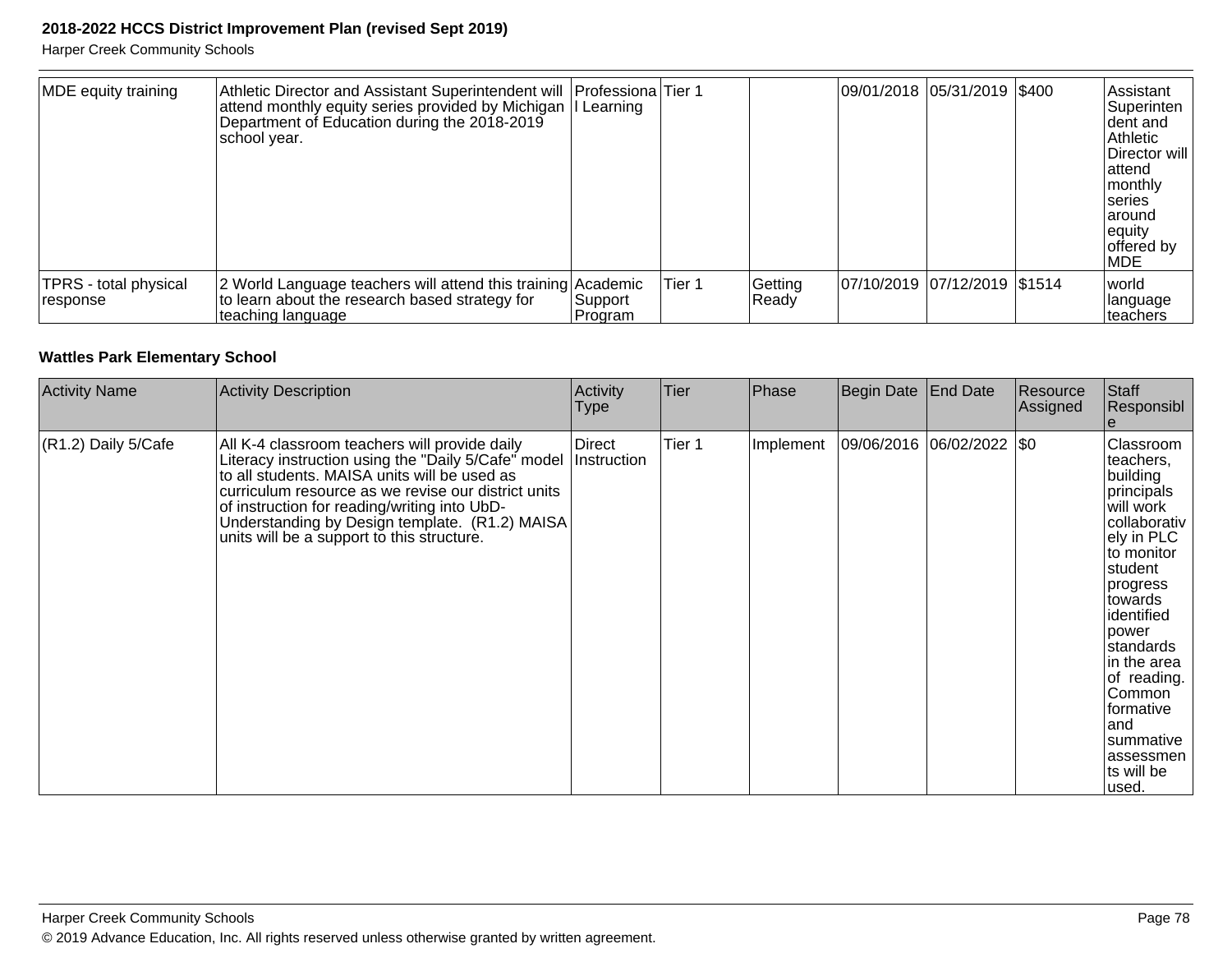| (R1.3) Small group and<br>individual student<br>support with para<br>professionals | At-risk Para professionals are assigned to each of<br>the elementary/middle school buildings to provide<br>targeted math and ELA intervention services to<br>students who are not meeting identified power<br>standards. Instruction to take place during non-<br>academic instructional time. The Level Literacy<br>Intervention program and Leveled reading books<br>are samples of the ELA resources that will be<br>used.(R1.3) The guided practice lessons will be<br>determined by main content teacher.                                                                                                                                                                       | Academic<br>Support<br>Program,<br>Technology | Tier 2            | Implement | 09/06/2016 06/01/2020          |                             | \$303000 | para<br>professiona<br>ls, classroo<br>m teachers,<br>building<br>principals                        |
|------------------------------------------------------------------------------------|--------------------------------------------------------------------------------------------------------------------------------------------------------------------------------------------------------------------------------------------------------------------------------------------------------------------------------------------------------------------------------------------------------------------------------------------------------------------------------------------------------------------------------------------------------------------------------------------------------------------------------------------------------------------------------------|-----------------------------------------------|-------------------|-----------|--------------------------------|-----------------------------|----------|-----------------------------------------------------------------------------------------------------|
| (R1.4) Small group and<br>individual student<br>support with Title I<br>teacher.   | Title I Teacher assigned to the provide targeted<br>math and ELA intervention services to students<br>who are not meeting core content academic<br>standards. Instruction to take place during non-<br>academic instructional time. The Leveled Literacy<br>Intervention program and Leveled reading books<br>are samples of resources. (R1.4)<br>Beadle Lake - .8 (4 days a week) of intervention -<br>\$78,856 funded by Title One<br>Wattles Park - .5 FTE (1/2 day for 5 days a week)<br>of intervention - \$49,286 funded by Title One for<br>Title One eligible students<br>Sonoma - .55 FTE of intervention - \$54,214<br>funded by Title One for Title One eligible students | Academic<br>Support<br>Program,<br>Technology | Tier <sub>2</sub> | Implement | 09/04/2018 06/14/2019 \$167577 |                             |          | Title I<br>teacher,<br>building<br>principals,<br>assistant<br>superintend<br>ent of<br>instruction |
| (R5.2) Wattles Park<br><b>Elementary Family</b><br><b>Nights</b>                   | 2 Title I Parent/Family Events for parents/families<br>of Title I eligible children to explain Title I program<br>and how to provide reading and math strategies to $ t $<br>support at home learning. Cost to include snacks (<br>level books/math game materials, and child care.<br>(R5.2)                                                                                                                                                                                                                                                                                                                                                                                        | Parent<br>Involvemen                          | Tier <sub>2</sub> | Implement | 09/06/2016                     | 06/14/2019                  | \$274    | Title I<br>teacher,<br>building<br>principal                                                        |
| (W1.1) Lucy Calkins                                                                | K-5 classroom teachers will provide writing<br>instruction following the Lucy Calkins writers<br>workshop model. (W1.1)                                                                                                                                                                                                                                                                                                                                                                                                                                                                                                                                                              | <b>Direct</b><br>Instruction                  | Tier 1            | Implement |                                | 09/06/2016  06/14/2019  \$0 |          | $K-5$<br>teachers,<br>building<br>principals                                                        |
| (W1.2) Progress<br>Monitoring Lucy Calkins                                         | K-5 Students will be progress monitored at least<br>monthly (via writing samples) to ensure that<br>accelerated progress is being made. Instruction<br>will be adjusted as needed based on student<br>progress monitoring data. (W1.2)                                                                                                                                                                                                                                                                                                                                                                                                                                               | Monitor                                       | Tier 1            | Implement |                                | 09/06/2016  06/14/2019      | \$0      | teachers,<br>building<br>principals                                                                 |
| (W2.3) Wattles Park<br>Writing in the content<br>areas                             | Students will write daily in science and social<br>studies using appropriate content vocabulary and<br>style. (W2.3)                                                                                                                                                                                                                                                                                                                                                                                                                                                                                                                                                                 | Direct<br>Instruction                         | Tier 1            | Implement |                                | 09/06/2016  06/14/2019      | \$0      | grade level<br>teachers,<br>building<br>principal                                                   |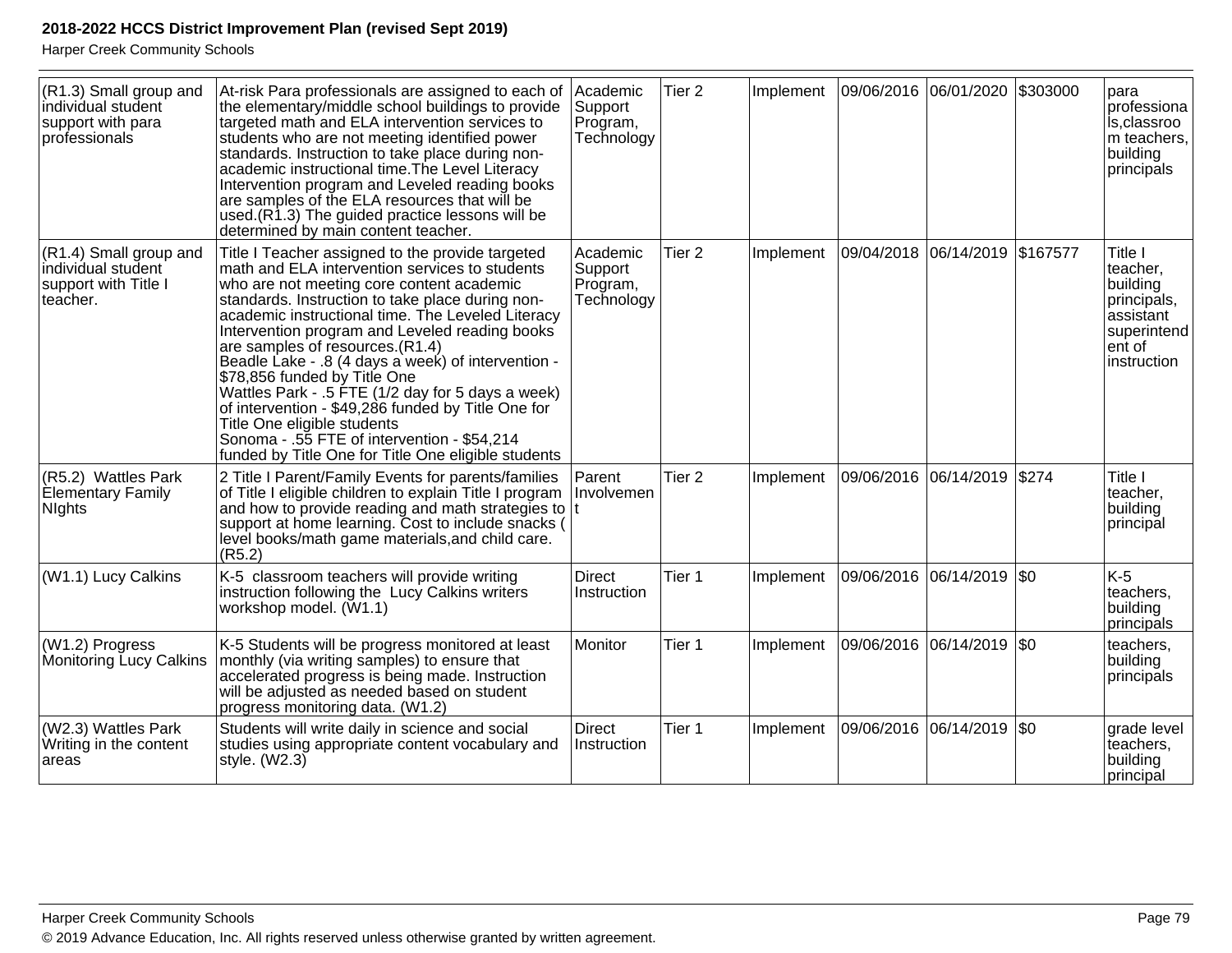| (W3.3) Wattles Park<br>Summer Packets                                            | A 3.5 hours per day / 3 days per week/6 week<br>summer school for Title I eligible ending K-4<br>grade students who are below grade level in<br>reading, writing, and/or math skills. Focus of<br>instruction will be on closing the skill gaps. 3<br>teachers and 3 para-educators for approximately<br>48 students will be involved in the program. Cost<br>includes supplies, one day of PD for summer<br>school staff, and supervisor and coordinator<br>stipends, field trips to Willard Library, Barnes and<br>Noble, Binder Park Zoo and Kalamazoo Air Zoo,<br>transportation for all activities.(W3.3) | Academic<br>Support<br>Program | Tier <sub>2</sub> | Implement |                       | 06/12/2015 08/21/2015 \$0 |             | teachers.<br>building<br>principal                    |
|----------------------------------------------------------------------------------|----------------------------------------------------------------------------------------------------------------------------------------------------------------------------------------------------------------------------------------------------------------------------------------------------------------------------------------------------------------------------------------------------------------------------------------------------------------------------------------------------------------------------------------------------------------------------------------------------------------|--------------------------------|-------------------|-----------|-----------------------|---------------------------|-------------|-------------------------------------------------------|
| (W3.4) Wattles Park<br>Morning Program                                           | Instructional paras and/or Title I Teacher will<br>provide targeted instruction and remediation in<br>reading, writing, and math during before school<br>supplemental intervention time. (W3.4)                                                                                                                                                                                                                                                                                                                                                                                                                | Academic<br>Support<br>Program | Tier <sub>2</sub> | Implement | 09/02/2014            | 06/06/2016                | $ $ \$0     | Title I<br>teacher,<br>paras,<br>building<br>principa |
| (W3.7) Wattles Park<br>Morning Program<br>Monitoring                             | Title I teacher will monitor student progress at<br>least quarterly using student writing samples and<br>monitoring notes. Progress monitoring data will be<br>used to adjust groups and programming as<br>needed. (W3.7)                                                                                                                                                                                                                                                                                                                                                                                      | Monitor                        | Tier <sub>2</sub> | Implement |                       | 09/02/2014 06/06/2016 \$0 |             | Title I<br>teacher,<br>building<br>principal          |
| (W5.2) Wattles Park<br>Family Nights                                             | Provide families of Title I eligible students with<br>curriculum overview, connect health to learning,<br>familiarize parents with reading and math<br>strategies to support learning at home. Food and<br>child care to be provided.(W5.2)                                                                                                                                                                                                                                                                                                                                                                    | Parent<br>Involvemen           | Tier <sub>2</sub> | Implement |                       | 09/06/2016 06/14/2019     | \$0         | teachers,<br>building<br>principal                    |
| (M1.1) Math workshop                                                             | K-4 classrooms teachers will implement<br>differentiated centers that align with the common<br>core and incorporate technology. Teachers will<br>use formative assessments to align instruction<br>with student need.(M1.1)                                                                                                                                                                                                                                                                                                                                                                                    | <b>Direct</b><br>Instruction   | Tier 1            | Implement |                       | 09/06/2016 06/14/2019 \$0 |             | teachers,<br>principal,<br>4th math<br>coach,         |
| (M1.2) Math Centers                                                              | K-4 classrooms teachers will implement<br>differentiated centers that align with the common<br>core and incorporate technology. Teachers will<br>use formative assessments to align instruction<br>with student need.(M1.2)                                                                                                                                                                                                                                                                                                                                                                                    | <b>Direct</b><br>Instruction   | Tier 1            | Implement |                       | 09/06/2016 06/14/2019 \$0 |             | teachers,<br>building<br>princpal                     |
| (M1.3) Math Recovery                                                             | K-5 target students who need additional support in<br>math will be provided small group instruction using<br>Math Recovery strategies. (M1.3) Math Recovery<br>part 3: AVMR fractions training                                                                                                                                                                                                                                                                                                                                                                                                                 | Academic<br>Support<br>Program | Tier <sub>2</sub> | Implement | 09/06/2016 06/03/2021 |                           | \$16560     | teachers,<br>building<br>principal                    |
| (M1.4) Small group and<br>individual student<br>support with Title I<br>teacher. | Each elementary building will have a .5 FTE Title I<br>Instructional coach assigned to provide targeted<br>math and ELA intervention services to students<br>who are not meeting core content academic<br>standards. Instruction to take place during non-<br>academic instructional time. (M1.4)                                                                                                                                                                                                                                                                                                              | Academic<br>Support<br>Program | Tier <sub>2</sub> | Implement | 09/06/2016 06/14/2019 |                           | $\sqrt{50}$ | Title I<br>teacher,<br>building<br>principal          |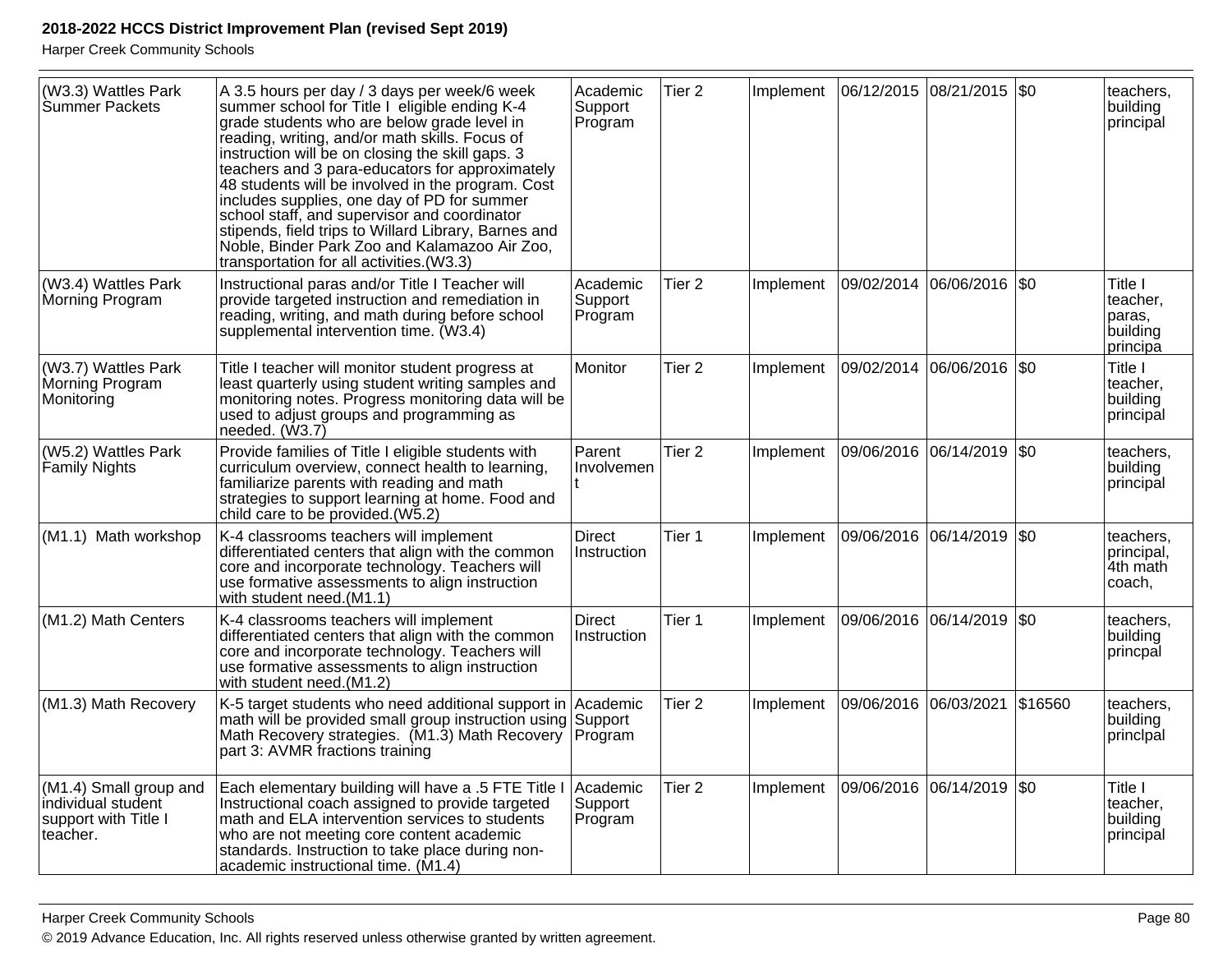| (M1.5) Small group and<br>individual student<br>support with para<br>professionals | 31a Para professionals are assigned to all<br>elementary and middle school building to provide<br>targeted math and ELA intervention services to<br>students who are not meeting core content<br>academic standards. Instruction to take place<br>during non-academic instructional time.Math<br>manipulatives are some of the resources used for<br>instruction. (M1.5) | Academic<br>Support<br>Program   | Tier <sub>2</sub> | Implement        | 09/06/2016  06/14/2019  \$0   |                       |         | para<br>professiona<br>Is,<br>classroom<br>teachers,<br>building<br>principals                          |
|------------------------------------------------------------------------------------|--------------------------------------------------------------------------------------------------------------------------------------------------------------------------------------------------------------------------------------------------------------------------------------------------------------------------------------------------------------------------|----------------------------------|-------------------|------------------|-------------------------------|-----------------------|---------|---------------------------------------------------------------------------------------------------------|
| (M1.9) Monitor<br>Elementary Intervention                                          | Elementary will use formative assessments and<br>Math Recovery screeners to align instruction with<br>specific student needs. (M1.9)                                                                                                                                                                                                                                     | Monitor                          | Tier 1            | Monitor          | 09/06/2016                    | 06/14/2019            | \$0     | General<br>education<br>teachers.<br>Title I<br>teacher,<br>buiding<br>principals                       |
| (M3.2) Math Recovery<br>Training                                                   | K-5 grade teachers will receive training in Math<br>Recovery. Those attending will share information<br>with Collaborative Action Teams. (M3.2)                                                                                                                                                                                                                          | Professiona Tier 1<br>I Learning |                   | Implement        | 09/06/2016 06/14/2019 \$12000 |                       |         | $K-5$<br>teachers,<br>curriculum<br>director                                                            |
| (M4.2) Wattles Park<br>Famiy Nights                                                | 2 Title I Parent/Family Events for parents/families<br>of Title I eligible children to explain Title I program<br>and how to provide reading and math strategies to<br>support at home learning. Cost to include snacks (<br>level books/math game materials, and child care.<br>(M4.2)                                                                                  | Parent<br>Involvemen             | Tier <sub>2</sub> | Implement        | 09/06/2016  06/14/2019  \$0   |                       |         | teachers,<br>building<br>principals                                                                     |
| (M3.5) Instructional<br>Math Coach                                                 | Par time highly qualified instructional math coach<br>who will provide individualized and small group<br>professional development; provides ongoing<br>instructional dialogue with teachers, para-<br>professionals, and instructional leaders; models<br>instructional practices; shares instructional<br>strategies (M3.5)                                             | Professiona Tier 1<br>I Learning |                   | Getting<br>Ready |                               | 09/06/2016 06/14/2019 | \$44000 | math<br>lteachers<br>para-<br>professiona<br>Is,<br>instsruction<br>∣al coach,<br>building<br>principal |
| (W1,7) Small group and<br>individual student<br>support with para<br>professionals | Para professionals are assigned to each of the<br>elementary and middle school building to provide<br>targeted math and ELA intervention services to<br>students who are not meeting core content<br>academic standards. Instruction to take place<br>during non-academic instructional time. (W1.7)                                                                     | Academic<br>Support<br>Program   | Tier <sub>2</sub> | Implement        | 09/06/2016  06/14/2019  \$0   |                       |         | teachers,<br>para<br>professiona<br>ls, building<br>principals                                          |
| (W1.8) Small group and<br>individual student<br>support with Title I<br>teacher.   | Each elementary building will have a .5 FTE Title I<br>Teacher assigned to the provide targeted math<br>and ELA intervention services to students who are<br>not meeting core content academic standards.<br>Instruction to take place during non-academic<br>instructional time. (W1.8)                                                                                 | Academic<br>Support<br>Program   | Tier 2            | Implement        | 09/06/2016                    | 06/14/2019            | \$0     | teachers,<br>Title I<br>teacher,<br>building<br>principals                                              |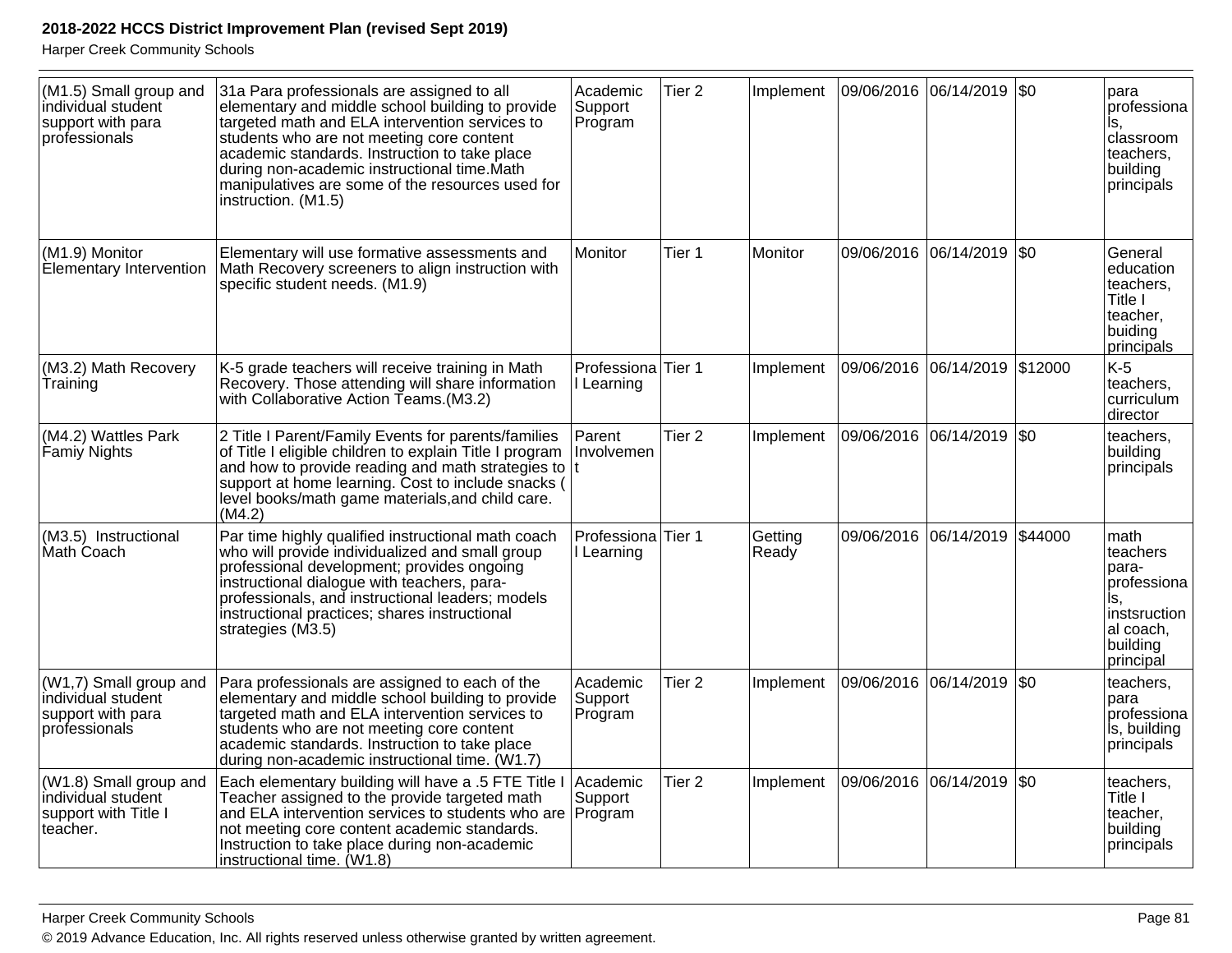| (R4.9) K-5 Reading<br>Comprehension &<br><b>Classroom Discussion</b> | Two elementary teachers to attend K-5 Reading<br>Comprehension and Classroom Discussion a one<br>day CISD sponsored PD. Information will be<br>shared with Collaborative Action Team. (R4.9)                                                                                                                                                                                                                         | Professiona Tier 1<br>Learning   |                   | Implement        | 11/12/2014 05/22/2015         | \$234  | classroom<br>teachers.<br><b>CAT</b><br>leaders,<br>building<br>principals                        |
|----------------------------------------------------------------------|----------------------------------------------------------------------------------------------------------------------------------------------------------------------------------------------------------------------------------------------------------------------------------------------------------------------------------------------------------------------------------------------------------------------|----------------------------------|-------------------|------------------|-------------------------------|--------|---------------------------------------------------------------------------------------------------|
| (W4.7) K-5 Non-Fiction<br>Writing                                    | 1 elementary teacher to attend a 3 session CISD<br>sponosored K-5 Non-Fiction writing. Information<br>will be shared with Collaborative Action Team.<br>(W4.7)                                                                                                                                                                                                                                                       | Professiona Tier 1<br>I Learning |                   | Implement        | 11/10/2014  04/24/2015  \$301 |        | classroom<br>teacher,<br><b>CAT</b> leader<br>building<br>principal                               |
| (R5.10) District Title<br>Meeting                                    | One District wide Title I meeting for approxmiately<br>25 families of Title I eligible children win the goal<br>of sharing reading, writing, and math strategies<br>that are used in daily instruction. Purchase snacks<br>and child care for the meeting.                                                                                                                                                           | Parent<br>Involvemen             | Tier <sub>2</sub> | Implement        | 09/06/2016 12/12/2019 \$100   |        | Curriculum<br>director                                                                            |
| (W5.9) District Title I<br>Meeting                                   | One Diistict wide Title I meeting for appromiately<br>25 families of Title I eligible children wih the goal<br>of sharing reading, writing, and math strategies<br>that are used in daily instruction. Purchase snacks<br>and child care for the meeting                                                                                                                                                             | Parent<br>Involvemen             | Tier <sub>2</sub> | Implement        | 09/06/2016  06/14/2019  \$0   |        | Curriculum<br>director                                                                            |
| (M4.9) District Title I<br>meeting                                   | One Diistict wide Title I meeting for appromiately<br>25 families of Title I eligible children win the goal<br>of sharing reading, writing, and math strategies<br>that are used in daily instruction. Purchase snacks<br>and child care for the meeting                                                                                                                                                             | Parent<br>Involvemen             | Tier <sub>2</sub> | Implement        | 09/06/2016  06/14/2019  \$0   |        | curriculum<br>director                                                                            |
| (W3.10) WPE After<br>School                                          | After-School Tutoring Program for two one/hr<br>sessions/ week / 4-5 weeks for approximately 40<br>Title I eligible students 1st-4th grade students for<br>remediation to address achievement gaps in Math<br>and ELA. Cost \$25/hr plus approximately 45%<br>benefits to include up to 4 adults which could be<br>teachers and paras. Paras will receive supervision<br>and support plans from the teacher. (W3.10) | Academic<br>Support<br>Program   | Tier <sub>3</sub> | Implement        | 01/25/2016  04/25/2016  \$0   |        | building<br>principal,<br>Title I staff,<br>classroom<br>teachers                                 |
| K-7 NGSS science kit<br>training                                     | K-7 teachers of science will attend training on the<br>new NGSS kits developed by the Battle Creek<br>Math and Science Center.                                                                                                                                                                                                                                                                                       | Professiona<br>I Learning        | Tier 1            | Getting<br>Ready | 08/08/2016 06/07/2019         | \$9000 | Assistant<br>Superinten<br>dent of<br>instruction,<br>building<br>principals,<br>lk-5<br>teachers |
| <b>Early Literacy PD</b>                                             | Elementary teacher will be offered opportunity to<br>attend various literacy pd sessions facilitated by<br>CISD staff that support the Third Grade Reading<br>Law PD requirement.                                                                                                                                                                                                                                    | Professiona<br>I Learning        | Tier 1            | Getting<br>Ready | 07/17/2017 06/04/2018         | \$900  | Elementary<br>teachers<br>and<br>building<br>principals.                                          |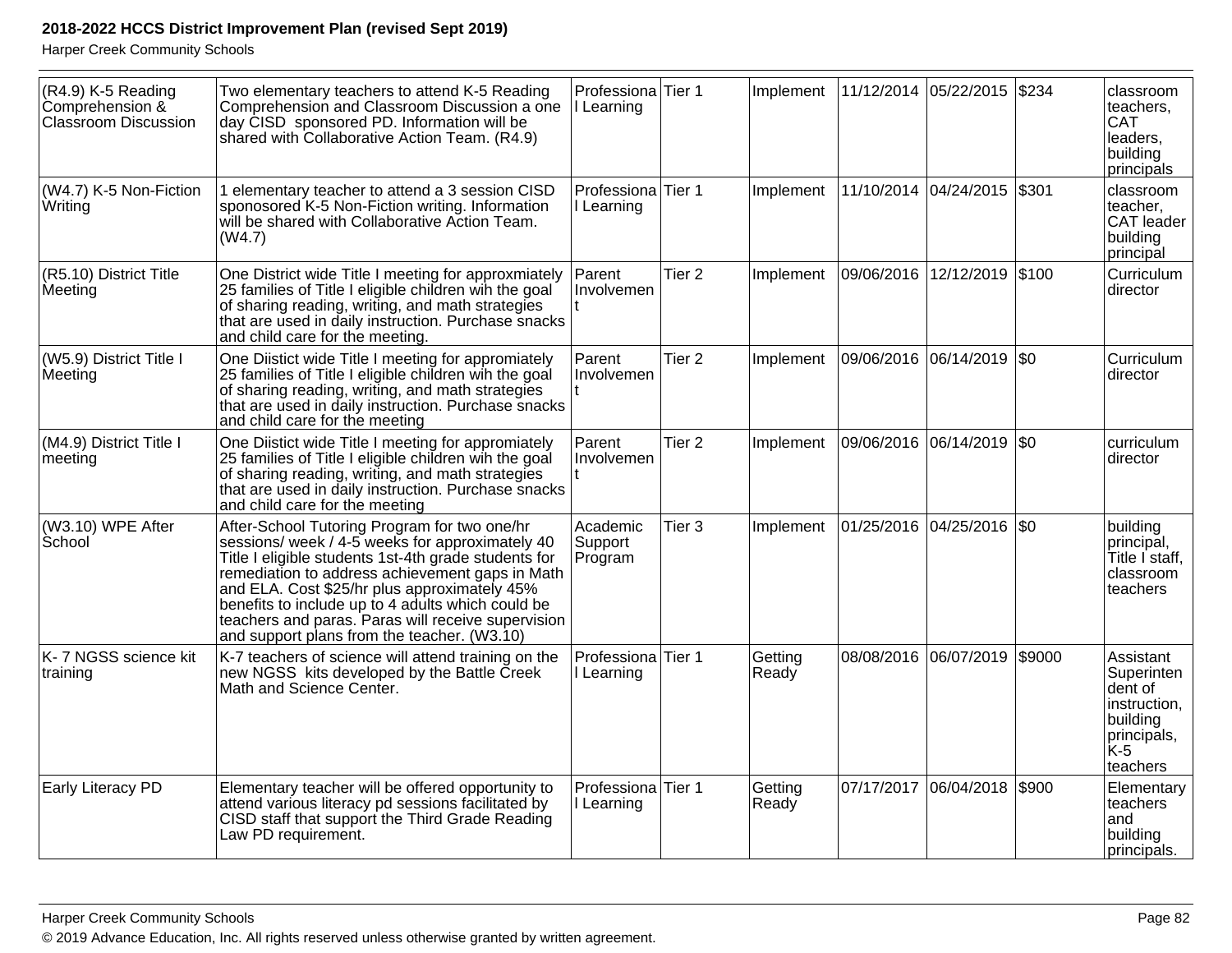Harper Creek Community Schools

| <b>Wattles Park</b><br>Instructional Coach | .50 FTE instructional coach (\$56,785) with<br>provided embedded PD to support teachers with<br>providing embedded differentiated instruction for<br>students eligible for tier 2 & 3 support in tier 1<br>using evidence based instructional practices.<br>Additional supplemental support with also be<br>provided. | Academic<br>Support<br>Program                | Tier 1 | Implement   09/04/2018   06/12/2020   \$49286 |  | principal<br>land<br>linstructiona<br>II coach<br>lintervention<br>lıst |
|--------------------------------------------|-----------------------------------------------------------------------------------------------------------------------------------------------------------------------------------------------------------------------------------------------------------------------------------------------------------------------|-----------------------------------------------|--------|-----------------------------------------------|--|-------------------------------------------------------------------------|
| TRPRS- Total Physical<br>Response          | Teachers will integrate Total Physical Response<br>into their instructional strategies after attending<br>summer training cost \$798 and \$716 for hotel                                                                                                                                                              | Curriculum Tier 1<br><i><b>IDevelopme</b></i> |        | 09/23/2019 06/06/2020 \$1514                  |  | IK-8<br><b>Ilanguage</b><br>teachers 3                                  |

#### **Sonoma Elementary**

| <b>Activity Name</b>                                                                               | Activity Description                                                                                                                                                                                                                                                                                                                                                                                                                                                                                           | Activity<br><b>Type</b>                       | Tier              | Phase     | Begin Date | <b>End Date</b>             | Resource<br>Assigned | Staff<br>Responsibl                                                                                                                                                                                                                                                                            |
|----------------------------------------------------------------------------------------------------|----------------------------------------------------------------------------------------------------------------------------------------------------------------------------------------------------------------------------------------------------------------------------------------------------------------------------------------------------------------------------------------------------------------------------------------------------------------------------------------------------------------|-----------------------------------------------|-------------------|-----------|------------|-----------------------------|----------------------|------------------------------------------------------------------------------------------------------------------------------------------------------------------------------------------------------------------------------------------------------------------------------------------------|
| (R1.2) Daily 5/Cafe                                                                                | All K-4 classroom teachers will provide daily<br>Literacy instruction using the "Daily 5/Cafe" model<br>to all students. MAISA units will be used as<br>curriculum resource as we revise our district units<br>of instruction for reading/writing into UbD-<br>Understanding by Design template. (R1.2) MAISA<br>units will be a support to this structure.                                                                                                                                                    | <b>Direct</b><br>Instruction                  | Tier 1            | Implement |            | 09/06/2016  06/02/2022  \$0 |                      | Classroom<br>teachers.<br>building<br>principals<br>will work<br>collaborativ<br>ely in PLC<br>to monitor<br>student<br>progress<br>towards<br>identified<br>Ipower<br>standards<br>in the area<br>of reading.<br>Common<br>formative<br>land<br>summative<br>assessmen<br>ts will be<br>used. |
| $(R1.3)$ Small group and<br>individual student<br>support with para<br><i><b>professionals</b></i> | At-risk Para professionals are assigned to each of<br>the elementary/middle school buildings to provide<br>targeted math and ELA intervention services to<br>students who are not meeting identified power<br>standards. Instruction to take place during non-<br>academic instructional time. The Level Literacy<br>Intervention program and Leveled reading books<br>are samples of the ELA resources that will be<br>used.(R1.3) The guided practice lessons will be<br>determined by main content teacher. | Academic<br>Support<br>Program,<br>Technology | Tier <sub>2</sub> | Implement |            | 09/06/2016  06/01/2020      | \$303000             | Ipara<br>professiona<br>Is,classroo<br>m teachers,<br>building<br>principals                                                                                                                                                                                                                   |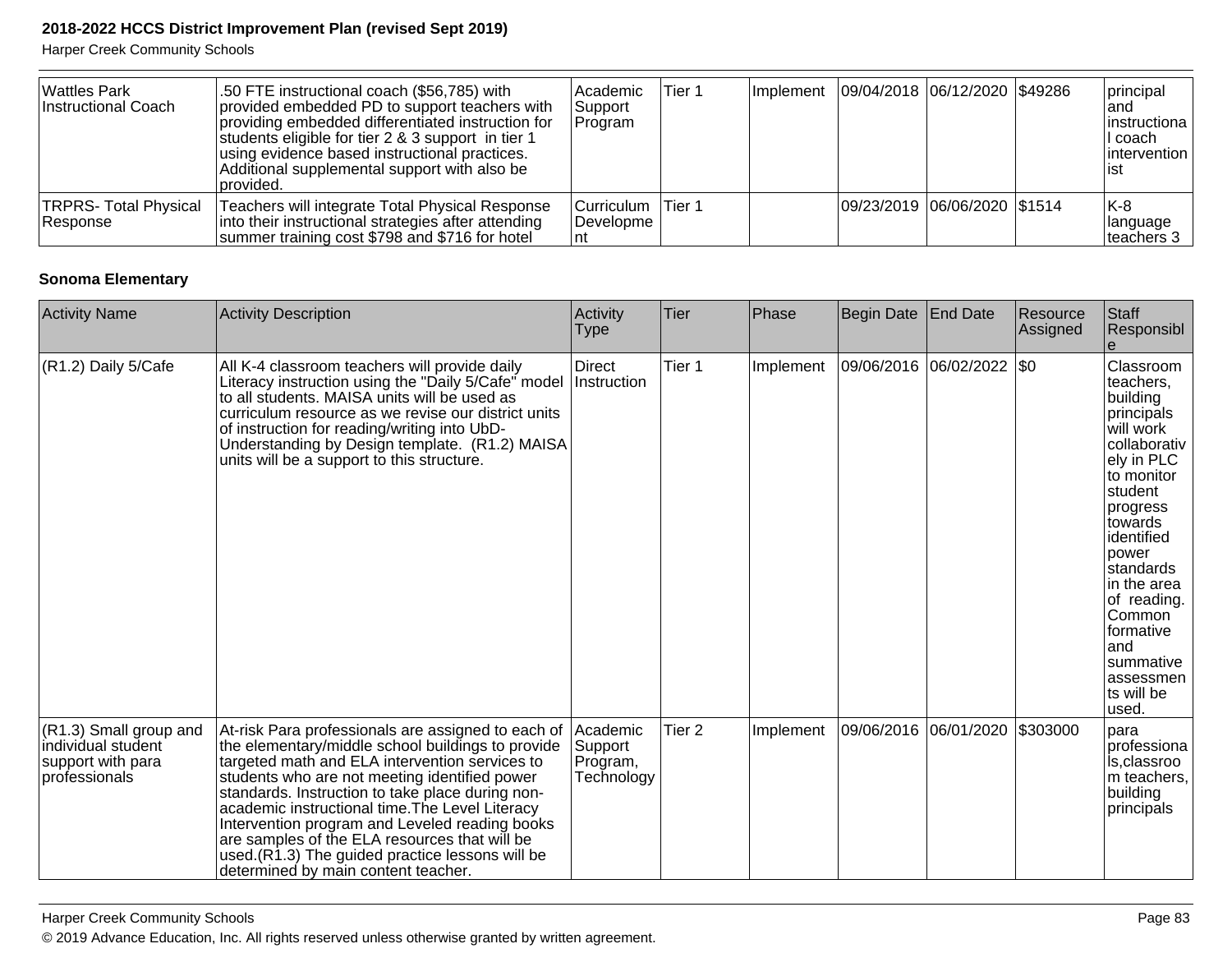| (R1.4) Small group and<br>individual student<br>support with Title I<br>teacher. | Title I Teacher assigned to the provide targeted<br>math and ELA intervention services to students<br>who are not meeting core content academic<br>standards. Instruction to take place during non-<br>academic instructional time. The Leveled Literacy<br>Intervention program and Leveled reading books<br>are samples of resources. (R1.4)<br>Beadle Lake - .8 (4 days a week) of intervention -<br>\$78,856 funded by Title One<br>Wattles Park - .5 FTE (1/2 day for 5 days a week)<br>of intervention - \$49,286 funded by Title One for<br>Title One eligible students<br>Sonoma - .55 FTE of intervention - \$54,214<br>funded by Title One for Title One eligible students | Academic<br>Support<br>Program,<br>Technology | Tier <sub>2</sub> | Implement | 09/04/2018 06/14/2019 \$167577 |  | Title I<br>teacher,<br>building<br>principals,<br>assistant<br>superintend<br>ent of<br>instruction                                        |
|----------------------------------------------------------------------------------|--------------------------------------------------------------------------------------------------------------------------------------------------------------------------------------------------------------------------------------------------------------------------------------------------------------------------------------------------------------------------------------------------------------------------------------------------------------------------------------------------------------------------------------------------------------------------------------------------------------------------------------------------------------------------------------|-----------------------------------------------|-------------------|-----------|--------------------------------|--|--------------------------------------------------------------------------------------------------------------------------------------------|
| (W1.1) Lucy Calkins                                                              | K-5 classroom teachers will provide writing<br>instruction following the Lucy Calkins writers<br>workshop model. (W1.1)                                                                                                                                                                                                                                                                                                                                                                                                                                                                                                                                                              | Direct<br>Instruction                         | Tier 1            | Implement | 09/06/2016 06/14/2019 \$0      |  | $K-5$<br>teachers,<br>building<br>principals                                                                                               |
| (W1.2) Progress<br>Monitoring Lucy Calkins                                       | K-5 Students will be progress monitored at least<br>monthly (via writing samples) to ensure that<br>accelerated progress is being made. Instruction<br>will be adjusted as needed based on student<br>progress monitoring data. (W1.2)                                                                                                                                                                                                                                                                                                                                                                                                                                               | Monitor                                       | Tier 1            | Implement | 09/06/2016 06/14/2019 \$0      |  | teachers,<br>building<br>principals                                                                                                        |
| (W2.2) Sonoma<br>Elementary Writing in<br>the Content Areas                      | Students will write daily in science and social<br>studies using appropriate content vocabulary and<br>style. $(W2.2)$                                                                                                                                                                                                                                                                                                                                                                                                                                                                                                                                                               | <b>Direct</b><br>Instruction                  | Tier 1            | Implement | 09/06/2016 06/14/2019 \$0      |  | grade level<br>teachers,<br>building<br>principal                                                                                          |
| (W3.2) Sonoma<br>Summer School                                                   | A 3.5 hours per day / 3 days per week/6 week<br>summer school for Title I eligible ending K-4<br>grade students who are below grade level in<br>reading, writing, and/or math skills. Focus of<br>instruction will be on closing the skill gaps. 3<br>teachers and 3 para-educators for approximately<br>48 students will be involved in the program. Cost<br>includes supplies, one day of PD for summer<br>school staff, and supervisor and coordinator<br>stipends, field trips to Willard Library, Barnes and<br>Noble, Binder Park Zoo and Kalamazoo Air Zoo,<br>transportation for all activities (W3.2)                                                                       | Academic<br>Support<br>Program                | Tier <sub>2</sub> | Implement | 06/07/2016  08/11/2016  \$0    |  | summer<br>school<br>teachers<br>and paras,<br>summer<br>school<br>supervisor,<br>summer<br>school<br>coordinator,<br>building<br>principal |
| (W3.6) Summer School<br>Monitoring                                               | Summer school staff a SO will monitored student<br>progress at least weekly during the summer<br>school programs. Progress monitoring data will be<br>used to adjust groups and programming as<br>needed. (W3.6)                                                                                                                                                                                                                                                                                                                                                                                                                                                                     | Monitor                                       | Tier <sub>2</sub> | Implement | 07/07/2015 08/06/2015 \$0      |  | summer<br>school<br>teachers,<br>building<br>principal                                                                                     |
| (M1.1) Math workshop                                                             | K-4 classrooms teachers will implement<br>differentiated centers that align with the common<br>core and incorporate technology. Teachers will<br>use formative assessments to align instruction<br>with student need.(M1.1)                                                                                                                                                                                                                                                                                                                                                                                                                                                          | <b>Direct</b><br>Instruction                  | Tier 1            | Implement | 09/06/2016  06/14/2019  \$0    |  | teachers,<br>principal,<br>4th math<br>coach,                                                                                              |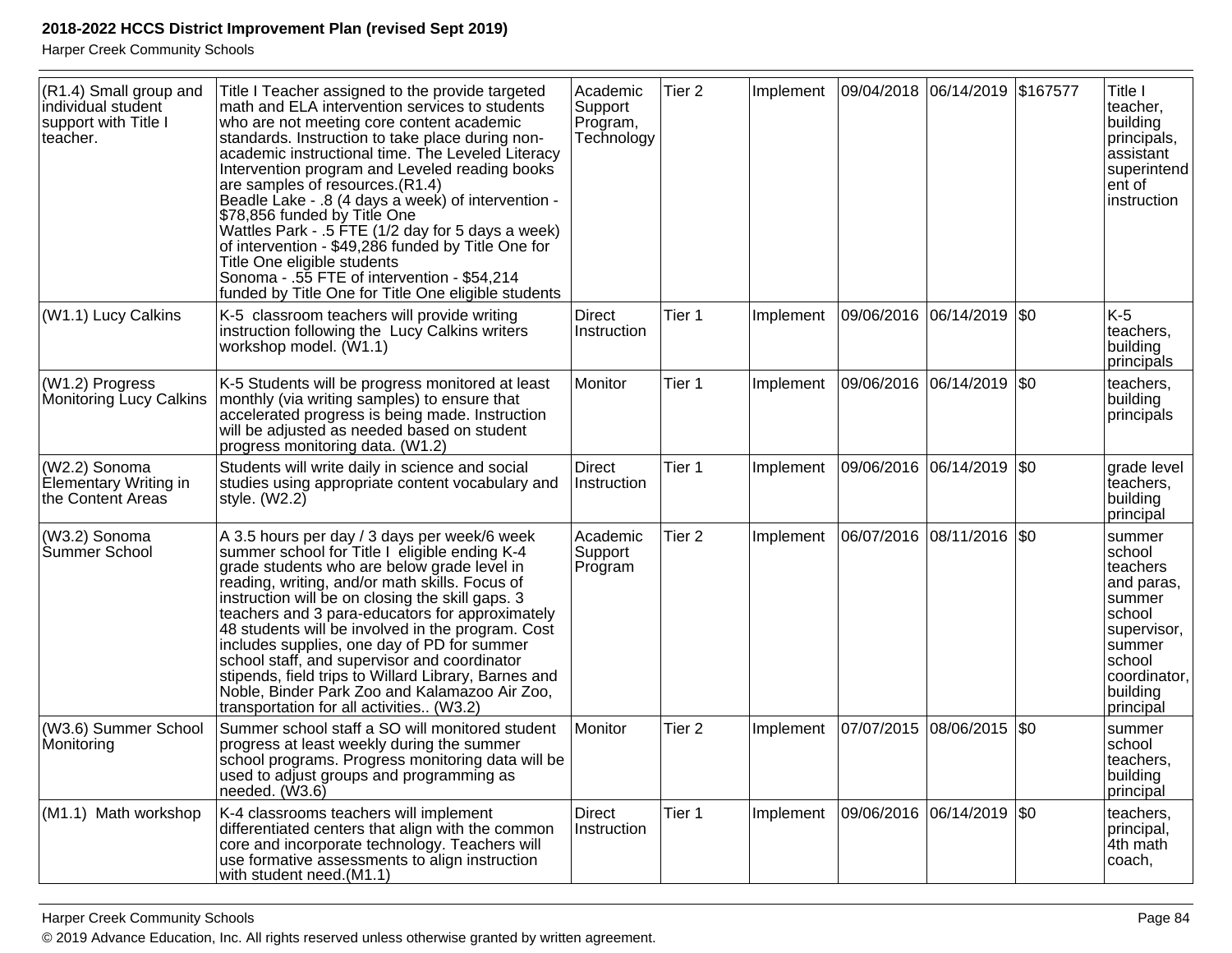| (M1.2) Math Centers                                                                | K-4 classrooms teachers will implement<br>differentiated centers that align with the common<br>core and incorporate technology. Teachers will<br>use formative assessments to align instruction<br>with student need.(M1.2)                                                                                                                                              | <b>Direct</b><br>Instruction     | Tier 1            | Implement        | 09/06/2016 06/14/2019 \$0     |                               | teachers,<br>building<br>princpal                                                                     |
|------------------------------------------------------------------------------------|--------------------------------------------------------------------------------------------------------------------------------------------------------------------------------------------------------------------------------------------------------------------------------------------------------------------------------------------------------------------------|----------------------------------|-------------------|------------------|-------------------------------|-------------------------------|-------------------------------------------------------------------------------------------------------|
| (M1.3) Math Recovery                                                               | K-5 target students who need additional support in Academic<br>math will be provided small group instruction using<br>Math Recovery strategies. (M1.3) Math Recovery Program<br>part 3: AVMR fractions training                                                                                                                                                          | Support                          | Tier <sub>2</sub> | Implement        | 09/06/2016 06/03/2021 \$16560 |                               | teachers,<br>building<br>principal                                                                    |
| (M1.4) Small group and<br>individual student<br>support with Title I<br>teacher.   | Each elementary building will have a .5 FTE Title I<br>Instructional coach assigned to provide targeted<br>math and ELA intervention services to students<br>who are not meeting core content academic<br>standards. Instruction to take place during non-<br>academic instructional time. (M1.4)                                                                        | Academic<br>Support<br>Program   | Tier <sub>2</sub> | Implement        | 09/06/2016 06/14/2019 \$0     |                               | Title I<br>teacher.<br>building<br>principal                                                          |
| (M1.5) Small group and<br>individual student<br>support with para<br>professionals | 31a Para professionals are assigned to all<br>elementary and middle school building to provide<br>targeted math and ELA intervention services to<br>students who are not meeting core content<br>academic standards. Instruction to take place<br>during non-academic instructional time.Math<br>manipulatives are some of the resources used for<br>instruction. (M1.5) | Academic<br>Support<br>Program   | Tier <sub>2</sub> | Implement        | 09/06/2016 06/14/2019 \$0     |                               | para<br>professiona<br>Is.<br>classroom<br>teachers,<br>building<br>principals                        |
| (M1.9) Monitor<br>Elementary Intervention                                          | Elementary will use formative assessments and<br>Math Recovery screeners to align instruction with<br>specific student needs. (M1.9)                                                                                                                                                                                                                                     | Monitor                          | Tier 1            | Monitor          |                               | 09/06/2016 06/14/2019 \$0     | General<br>education<br>teachers,<br>Title I<br>teacher,<br>buiding<br>principals                     |
| (M3.2) Math Recovery<br>Training                                                   | K-5 grade teachers will receive training in Math<br>Recovery. Those attending will share information<br>with Collaborative Action Teams. (M3.2)                                                                                                                                                                                                                          | Professiona Tier 1<br>I Learning |                   | Implement        | 09/06/2016 06/14/2019 \$12000 |                               | $K-5$<br>teachers.<br>curriculum<br>director                                                          |
| (M3.5) Instructional<br>Math Coach                                                 | Par time highly qualified instructional math coach<br>who will provide individualized and small group<br>professional development; provides ongoing<br>instructional dialogue with teachers, para-<br>professionals, and instructional leaders; models<br>instructional practices; shares instructional<br>strategies (M3.5)                                             | Professiona Tier 1<br>I Learning |                   | Getting<br>Ready |                               | 09/06/2016 06/14/2019 \$44000 | math<br>teachers<br>para-<br>professiona<br>ls.<br>instsruction<br>al coach,<br>building<br>principal |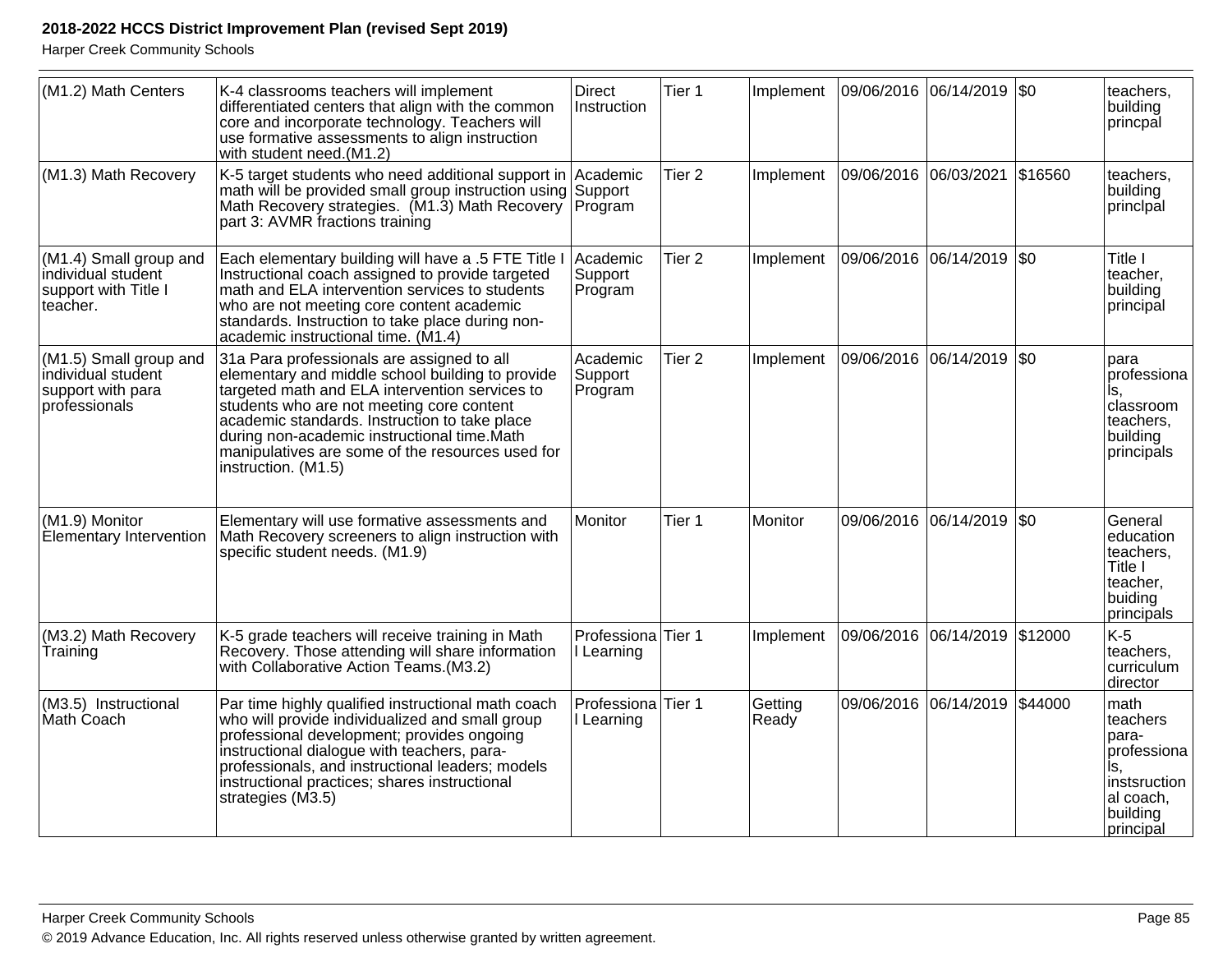| (R5.4) Sonoma Family<br>Night                                                      | Parent/Family meeting for parents/families of Title<br>I eligible children to explain Title I program and<br>how to support their child at home in literacy and<br>math. Cost snacks, and child care provided.<br>((R5.4)                                                                                                              | Parent<br>Involvemen             | Tier <sub>2</sub> | Implement | 09/06/2016 06/14/2019 |                             | \$117 | Title I<br>teacher.<br>building<br>principal                        |
|------------------------------------------------------------------------------------|----------------------------------------------------------------------------------------------------------------------------------------------------------------------------------------------------------------------------------------------------------------------------------------------------------------------------------------|----------------------------------|-------------------|-----------|-----------------------|-----------------------------|-------|---------------------------------------------------------------------|
| (W5.4) Somona Famiy<br>Night                                                       | Parent/Family meeting for parents/families of Title<br>I eligible children to explain Title I program and<br>how to support their child at home in literacy and<br>math. Cost to include snacks, and child care.<br>(W5.4)                                                                                                             | Parent<br>Involvemen             | Tier <sub>2</sub> | Implement | 09/06/2016 06/14/2019 |                             | \$0   | teachers,<br>building<br>principal                                  |
| (M4.4) Sonoma Family<br>Night                                                      | Parent/Family meeting for parents/families of Title<br>I eligible children to explain Title I program and<br>how to support their child at home in literacy and<br>math. Cost includes snack, and child care (M4.4)                                                                                                                    | Parent<br>Involvemen             | Tier <sub>2</sub> | Implement | 09/06/2016            | 06/14/2019                  | \$0   | teachers,<br>building<br>principal                                  |
| (W1,7) Small group and<br>individual student<br>support with para<br>professionals | Para professionals are assigned to each of the<br>elementary and middle school building to provide<br>targeted math and ELA intervention services to<br>students who are not meeting core content<br>academic standards. Instruction to take place<br>during non-academic instructional time. (W1.7)                                   | Academic<br>Support<br>Program   | Tier <sub>2</sub> | Implement | 09/06/2016 06/14/2019 |                             | \$0   | teachers,<br>para<br>professiona<br>is, building<br>principals      |
| (W1.8) Small group and<br>individual student<br>support with Title I<br>teacher.   | Each elementary building will have a .5 FTE Title I<br>Teacher assigned to the provide targeted math<br>and ELA intervention services to students who are<br>not meeting core content academic standards.<br>Instruction to take place during non-academic<br>instructional time. (W1.8)                                               | Academic<br>Support<br>Program   | Tier <sub>2</sub> | Implement | 09/06/2016 06/14/2019 |                             | \$0   | teachers,<br>Title I<br>teacher,<br>building<br>principals          |
| (R4.9) K-5 Reading<br>Comprehension &<br><b>Classroom Discussion</b>               | Two elementary teachers to attend K-5 Reading<br>Comprehension and Classroom Discussion a one<br>day CISD sponsored PD. Information will be<br>shared with Collaborative Action Team. (R4.9)                                                                                                                                           | Professiona Tier 1<br>I Learning |                   | Implement |                       | 11/12/2014 05/22/2015       | \$234 | classroom<br>teachers,<br>CAT<br>leaders,<br>building<br>principals |
| (W4.7) K-5 Non-Fiction<br>Writing                                                  | 1 elementary teacher to attend a 3 session CISD<br>sponosored K-5 Non-Fiction writing. Information<br>will be shared with Collaborative Action Team.<br>(W4.7)                                                                                                                                                                         | Professiona Tier 1<br>I Learning |                   | Implement |                       | 11/10/2014 04/24/2015 \$301 |       | classroom<br>teacher,<br><b>CAT</b> leader<br>building<br>principal |
| (W5.7) SO Parent<br><b>Breakfast Meetings</b>                                      | 3 approximately half hour meetings to provide<br>parents of K-4 grade Title I eligible students with<br>information on how to support their child with the<br>LLI program and how to apply ELA and math skills<br>in everyday situations at home.Cost covers<br>breakfast book boxes, leveled books, flashcards,<br>math games, (W5.6) | Parent<br>Involvemen             | Tier <sub>2</sub> | Implement | 09/07/2015            | 05/31/2018                  | \$0   | Title I<br>teacher,<br>building<br>principal                        |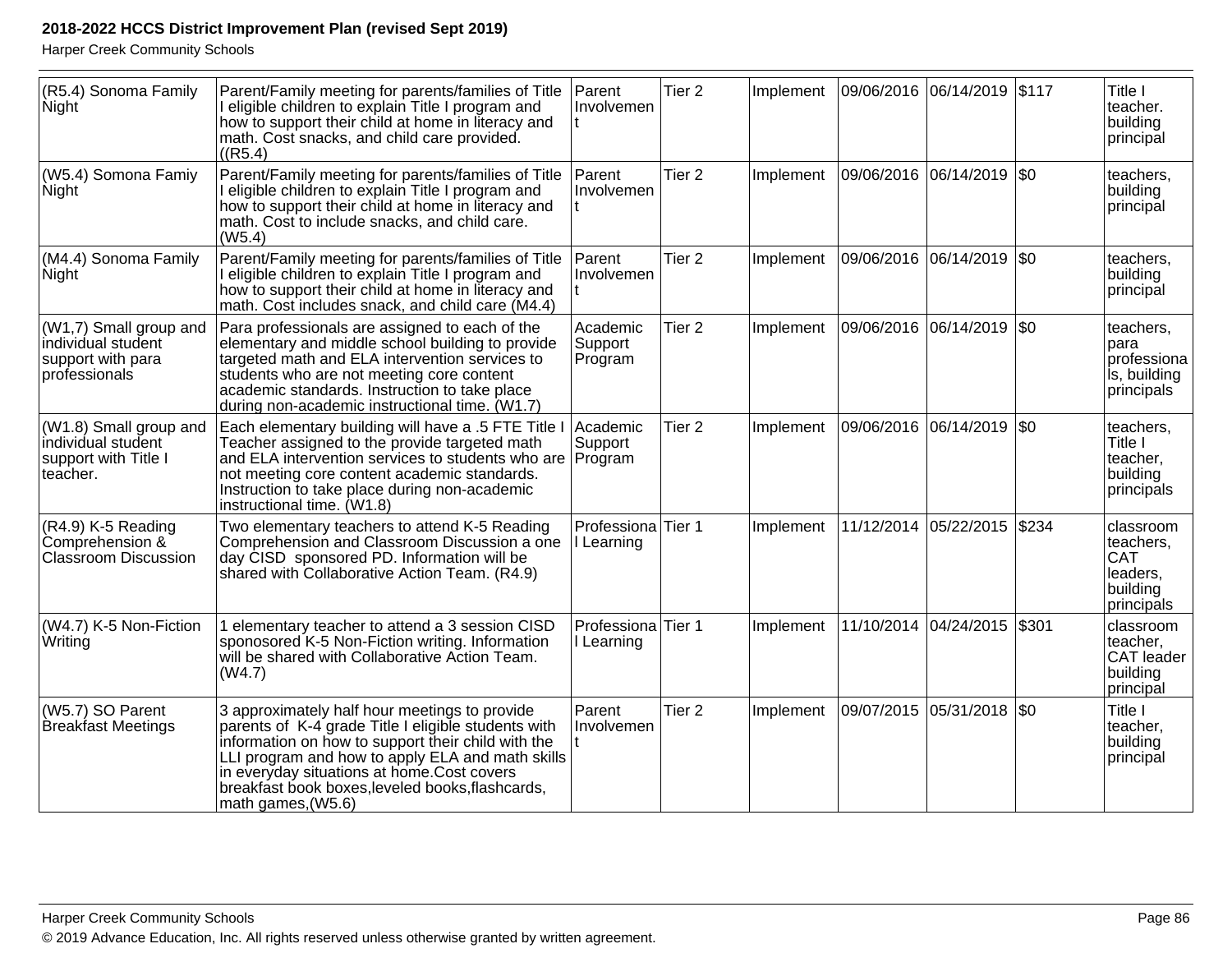| (M4.6) SO Parent<br>Breakfast Meetings             | 3 approximately half hour meetings to provide<br>parents of K-4 grade Title I eligible students with<br>information on how to support their child with the<br>LLI program and how to apply ELA and math skills<br>in everyday situations at home.Cost covers<br>breakfast, book boxes, leveled books, flashcards,<br>math games.(M4.6)                                                                                                          | Parent<br>Involvemen                        | Tier <sub>2</sub> | Implement        |            | 09/07/2015 05/31/2018 \$0   |         | Title I<br>teacher,<br>building<br>principal                                                                     |
|----------------------------------------------------|-------------------------------------------------------------------------------------------------------------------------------------------------------------------------------------------------------------------------------------------------------------------------------------------------------------------------------------------------------------------------------------------------------------------------------------------------|---------------------------------------------|-------------------|------------------|------------|-----------------------------|---------|------------------------------------------------------------------------------------------------------------------|
| (W5.8) SO Title I Grade<br>Level Meetings          | Grade level half day (3 hr) meetings for parents of Parent<br>Title I eligible students where parents will be<br>provided with in depth information and ideas about t<br>how to extend their child's learning at home in an<br>engaging manner and how to support the CCSS<br>math and ELA, Cost include substitute teachers,<br>stipend for 5 teachers to plan/organize the<br>meetings, materials for cooking, book and game<br>making.(W5.8) | Involvemen                                  | Tier <sub>2</sub> | Getting<br>Ready |            | 09/07/2015 05/26/2017       | $ $ \$0 | grade level<br>teachers.<br>Title I<br>teacher,<br>building<br>principal                                         |
| (M4.7) SO Title I Grade<br>Level Meetings          | Grade level half day (3 hr) meetings for parents of<br>Title I eligible students where parents will be<br>provided with in depth information and ideas about t<br>how to extend their child's learning at home in an<br>engaging manner and how to support the CCSS<br>math and ELA, Cost include substitute teachers,<br>stipend for 5 teachers to plan/organize the<br>meetings, materials for cooking, book and game<br>making.(M4.7)        | Parent<br>Involvemen                        | Tier <sub>2</sub> | Getting<br>Ready |            | 09/07/2015 05/26/2017       | $ $ \$0 | grade level<br>teachers,<br>Title I<br>teacher,<br>building<br>principal                                         |
| (R5.10) District Title<br>Meeting                  | One District wide Title I meeting for approxmiately<br>25 families of Title I eligible children win the goal<br>of sharing reading, writing, and math strategies<br>that are used in daily instruction. Purchase snacks<br>and child care for the meeting.                                                                                                                                                                                      | Parent<br>Ilnvolvemen                       | Tier <sub>2</sub> | Implement        |            | 09/06/2016 12/12/2019       | \$100   | Curriculum<br>director                                                                                           |
| (W5.9) District Title I<br>Meeting                 | One Diistict wide Title I meeting for appromiately<br>25 families of Title I eligible children wih the goal<br>of sharing reading, writing, and math strategies<br>that are used in daily instruction. Purchase snacks<br>and child care for the meeting                                                                                                                                                                                        | Parent<br>Involvemen                        | Tier <sub>2</sub> | Implement        |            | 09/06/2016  06/14/2019  \$0 |         | Curriculum<br>director                                                                                           |
| (M4.9) District Title I<br>meeting                 | One Diistict wide Title I meeting for appromiately<br>25 families of Title I eligible children win the goal<br>of sharing reading, writing, and math strategies<br>that are used in daily instruction. Purchase snacks<br>and child care for the meeting                                                                                                                                                                                        | Parent<br>Involvemen                        | Tier 2            | Implement        |            | 09/06/2016 06/14/2019 \$0   |         | curriculum<br>director                                                                                           |
| (R4.14) Under<br>Resourced Learners<br>Workshop SO | 2 elementary staff will attend the Working<br>Effectively with Under Resourced Learners PD (<br>two days) sponsored by Kalamazoo Regional<br>Educational Service Agency. Information and<br>strategies will be provided that will help teachers<br>work with under resourced learners. (R4.14)                                                                                                                                                  | Professiona <sup>Tier</sup> 1<br>I Learning |                   | Getting<br>Ready | 10/06/2015 | 12/02/2015                  | \$830   | assistant<br>superintend<br>ent of<br>instruction,<br>building<br>principal,<br>Sonoma<br>Elementary<br>teachers |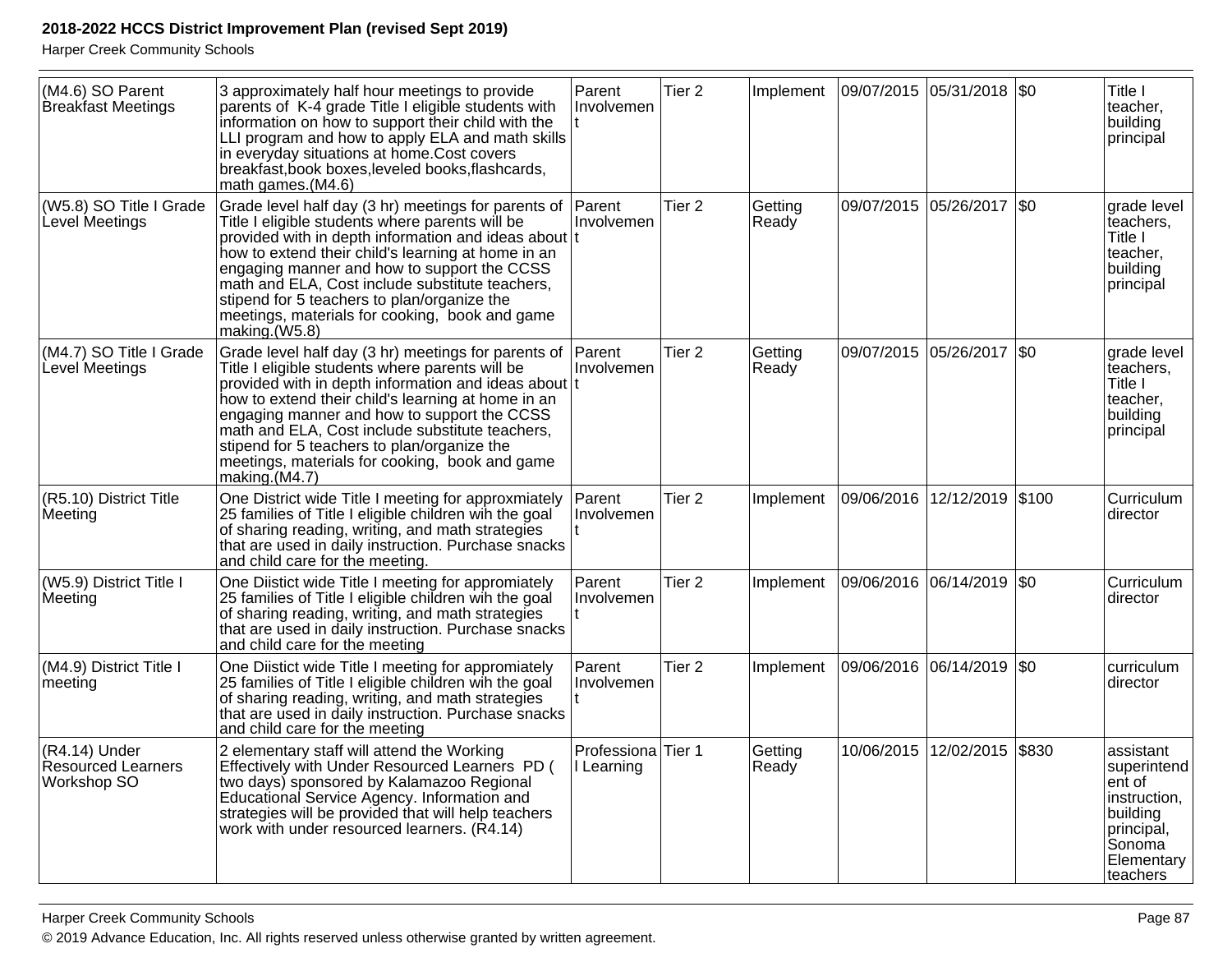| (W4.11) Working<br>Effectively With Under<br>Resourced Learners SO | 2 elementary staff will attend the Working<br><b>Effectively with Under Resourced Learners</b><br>sponsored by Kalamazoo Regional Educational<br>Service Agency. Information and strategies will be<br>provided that will help teachers work with under<br>resourced learners. (W4.11).                                                                                                                                                                                                                                                                                                                                                  | Professiona Tier 1<br>Learning                |                   | Getting<br>Ready | 10/06/2015 | 12/02/2015 \\$0 |        | assistant<br>superintend<br>ent of<br>instruction,<br>building<br>principal,<br>Sonoma<br>teachers      |
|--------------------------------------------------------------------|------------------------------------------------------------------------------------------------------------------------------------------------------------------------------------------------------------------------------------------------------------------------------------------------------------------------------------------------------------------------------------------------------------------------------------------------------------------------------------------------------------------------------------------------------------------------------------------------------------------------------------------|-----------------------------------------------|-------------------|------------------|------------|-----------------|--------|---------------------------------------------------------------------------------------------------------|
| K-7 NGSS science kit<br>training                                   | K-7 teachers of science will attend training on the<br>new NGSS kits developed by the Battle Creek<br>Math and Science Center.                                                                                                                                                                                                                                                                                                                                                                                                                                                                                                           | Professiona Tier 1<br>I Learning              |                   | Getting<br>Ready | 08/08/2016 | 06/07/2019      | \$9000 | Assistant<br>Superinten<br>dent of<br>instruction,<br>building<br>principals,<br>K-5<br>teachers        |
| (W3.12) SO Summer<br>PAckets                                       | Summer learning materials to be sent home with<br>approx 55 Title I eligible students grades K-2.<br>Materials will include ELA and math<br>materials/games. (R2.11)(W3.12)(M2.12)                                                                                                                                                                                                                                                                                                                                                                                                                                                       | Academic<br>Support<br>Program                | Tier <sub>2</sub> | Getting<br>Ready | 06/14/2017 | 08/31/2017      | \$0    | building<br>principal<br>Title l<br>teacher                                                             |
| (W3.14) SO Summer<br>educational Trips                             | Summer experiential learning field trips for approx.<br>25 Title I eligible 1st-4th students to Alligator<br>Sanctuary and Bridge Park, Climb Kalamazoo and<br>Kalamazoo Air Zoo, Potter Park Zoo and<br>Impression 5 Museum, Fredrick Meijer Garden,<br>Sea Aquarium and Lego Land, Warren Dunes<br>State Park. Students will be provided follow up<br>activities to do at home such as reading, writing<br>and math. Cost to include 2 teachers and 1 para<br>salaries, program coordinator stipend,<br>transportation, admission/program fees, snacks,<br>follow up learning material, lunches, and program<br>completion incentives. | Academic<br>Support<br>Program,<br>Field Trip | Tier <sub>3</sub> | Getting<br>Ready | 07/10/2017 | 08/17/2017      | \$0    | Summer<br>school<br>coordinator,<br>summer<br>school<br>lteachers<br>and para,<br>building<br>principal |
| <b>Early Literacy PD</b>                                           | Elementary teacher will be offered opportunity to<br>attend various literacy pd sessions facilitated by<br>CISD staff that support the Third Grade Reading<br>Law PD requirement.                                                                                                                                                                                                                                                                                                                                                                                                                                                        | Professiona<br>I Learning                     | Tier 1            | Getting<br>Ready | 07/17/2017 | 06/04/2018      | \$900  | Elementary<br>teachers<br>land<br>building<br>principals.                                               |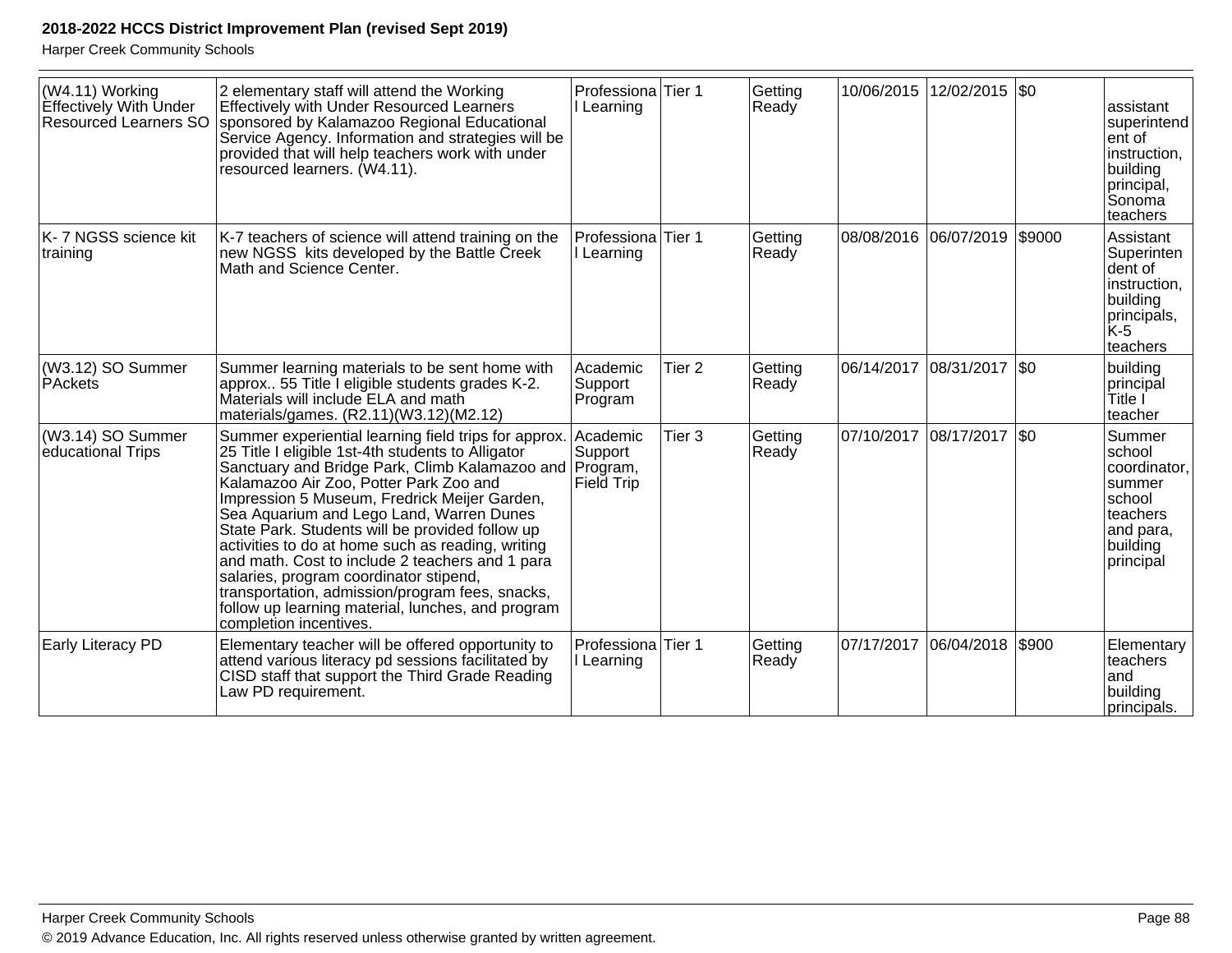Harper Creek Community Schools

| National TPRS training                    | National TPRS - total physical response<br>storytelling for teaching Spanish and other<br>secondary languages (Chicago, IL) not offered in<br>Michigan July 8-12, 2019<br>registration \$798 and hotel is for two Spanish<br>teachers - 1 room x \$179 all expenses x 4 nights<br>I\$716 total | Professiona Tier 1<br>Learning |         |            | 07/08/2019 09/12/2019 \$1514 | Our world<br>language<br>Iteachers<br>will attend<br>this training<br>Ito learn<br>strategies<br>to improve<br>reading and<br>writing of<br>Spanish<br>land<br>English. |
|-------------------------------------------|------------------------------------------------------------------------------------------------------------------------------------------------------------------------------------------------------------------------------------------------------------------------------------------------|--------------------------------|---------|------------|------------------------------|-------------------------------------------------------------------------------------------------------------------------------------------------------------------------|
| <b>TRPRS- Total Physical</b><br>∣Response | Teachers will integrate Total Physical Response<br>into their instructional strategies after attending<br>summer training cost \$798 and \$716 for hotel                                                                                                                                       | Curriculum<br>Developme<br>nt  | lTier 1 | 09/23/2019 | 06/06/2020   \$1514          | K-8<br>Ianguage<br>lteachers 3                                                                                                                                          |

#### **Harper Creek Middle School**

| <b>Activity Name</b>                                                                | <b>Activity Description</b>                                                                                                                                                                                                                                                                                                                                                                                                                                                                                    | Activity<br>Type                              | Tier   | Phase     | Begin Date | <b>End Date</b>                | Resource<br>Assigned | Staff<br>Responsibl                                                         |
|-------------------------------------------------------------------------------------|----------------------------------------------------------------------------------------------------------------------------------------------------------------------------------------------------------------------------------------------------------------------------------------------------------------------------------------------------------------------------------------------------------------------------------------------------------------------------------------------------------------|-----------------------------------------------|--------|-----------|------------|--------------------------------|----------------------|-----------------------------------------------------------------------------|
| (R1.3) Small group and<br>lindividual student<br>support with para<br>professionals | At-risk Para professionals are assigned to each of<br>the elementary/middle school buildings to provide<br>targeted math and ELA intervention services to<br>students who are not meeting identified power<br>standards. Instruction to take place during non-<br>academic instructional time. The Level Literacy<br>Intervention program and Leveled reading books<br>are samples of the ELA resources that will be<br>used.(R1.3) The guided practice lessons will be<br>determined by main content teacher. | Academic<br>Support<br>Program,<br>Technology | Tier 2 | Implement |            | 09/06/2016 06/01/2020 \$303000 |                      | para<br>professiona<br>ls,classroo<br>m teachers,<br>building<br>principals |
| (R1.7) Middle School<br>Teachers will use<br>balanced literacy                      | Middle School ELA Teachers will use a balanced<br>literacy approach to reading, using a balance of<br>leveled just right books that students self-select<br>and whole class books read together in ELA, as<br>well as informational texts in other core content<br>areas. (R1.7)                                                                                                                                                                                                                               | <b>Direct</b><br>Instruction                  | Tier 1 | Implement |            | 09/06/2016 06/02/2022  \$0     |                      | classroom<br>teachers,<br>building<br>principals                            |
| (R1.8) Middles School<br>reading instruction<br>monitoring                          | Middle School ELA Teachers will use release time<br>and/or department time to look at data to monitor<br>student progress and make changes to instruction<br>as necessary. Students are grade level<br>benchmarked in the Fall, Winter, and Spring using<br>the district assessment. (R1.8) NWEA testing will<br>be administered and analyzed each three times a<br>year.                                                                                                                                      | Monitor                                       | Tier 1 | Implement |            | 09/06/2016 06/02/2022 \$0      |                      | <b>ELA</b><br>teachers,<br>building<br>principals                           |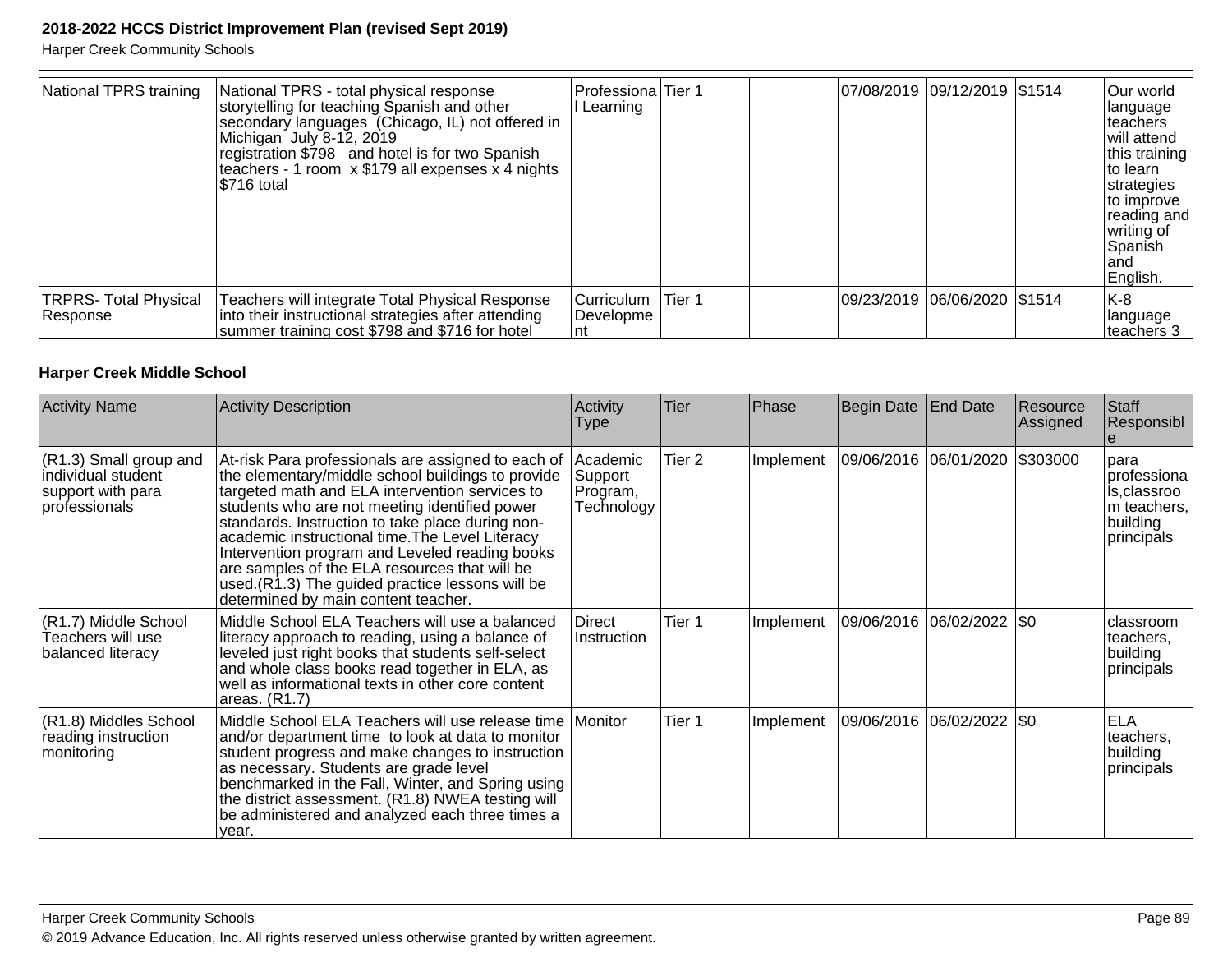| (R4.2) Rethinking<br>Secondary Literacy                                      | Middle School and High School core content and<br>special education teachers will receive<br>professional development in the Rethinking<br>Secondary Literacy strategies. Those attending<br>will share information with Collaborative Action<br>Teams. (R4.2)                                                                          | Professiona Tier 1<br>I Learning            |                   | Implement |            | 09/02/2014 06/06/2016 \$4150 |           | middle<br>school and<br>high school<br>staff,<br>building<br>principals,<br>curriculum<br>director |
|------------------------------------------------------------------------------|-----------------------------------------------------------------------------------------------------------------------------------------------------------------------------------------------------------------------------------------------------------------------------------------------------------------------------------------|---------------------------------------------|-------------------|-----------|------------|------------------------------|-----------|----------------------------------------------------------------------------------------------------|
| (W1.1) Lucy Calkins                                                          | K-5 classroom teachers will provide writing<br>instruction following the Lucy Calkins writers<br>workshop model. (W1.1)                                                                                                                                                                                                                 | <b>Direct</b><br>Instruction                | Tier 1            | Implement |            | 09/06/2016 06/14/2019        | <b>SO</b> | $K-5$<br>teachers,<br>building<br>principals                                                       |
| (W1.2) Progress<br>Monitoring Lucy Calkins                                   | K-5 Students will be progress monitored at least<br>monthly (via writing samples) to ensure that<br>accelerated progress is being made. Instruction<br>will be adjusted as needed based on student<br>progress monitoring data. (W1.2)                                                                                                  | Monitor                                     | Tier 1            | Implement |            | 09/06/2016 06/14/2019        | \$0       | teachers,<br>building<br>principals                                                                |
| (W1.3) Middle School<br>Writer's Workshop                                    | 6-8 ELA teachers will teach writing using a variety<br>of different teaching concepts, strategies, and<br>techniques for writing while encouraging students<br>to write in different genres or styles. (W1.3)                                                                                                                           | <b>Direct</b><br>Instruction                | Tier 1            | Implement |            | 09/06/2016 06/14/2019 \$0    |           | 6-8 ELA<br>teachers,<br>building<br>principals                                                     |
| (W1.4) Monitor Middle<br>School Writer's<br>Workshop                         | 6-8 ELA teachers will use release time and/or CAT Monitor<br>time to look at student work and data to monitor<br>student progress and make changes as<br>necessary. Administrators will collect writing<br>samples on a rotating monthly basis and meet<br>with staff to discuss the progress students are<br>making in writing. (W1.4) |                                             | Tier 1            | Implement |            | 09/06/2016 06/14/2019        | <b>SO</b> | 6-8 ELA<br>teachers,<br>building<br>principals                                                     |
| (W4.1) Middle School &<br>High School Title II<br><b>Instructional Coach</b> | A part time highly qualified teachers will provide<br>professional development and support in the core<br>content areas focusing on further development of<br>writing strategies to use with students. (W4.1)                                                                                                                           | Professiona Tier 1<br>I Learning            |                   | Implement |            | 09/02/2014 06/06/2016        | \$40251   | instructiona<br>I coach,<br>building<br>principals,<br>curriculum<br>director                      |
| (W4.2) Rethinking<br>Secondary Literacy                                      | Middle School and High School core content and<br>special education teachers will receive<br>professional development in the Rethinking<br>Secondary Literacy strategies. Those attending<br>will share information with Collaborative Action<br>Teams (W4.2)                                                                           | Professiona <sup>Tier</sup> 1<br>I Learning |                   | Implement | 08/25/2014 | 06/06/2016 \$0               |           | middle<br>school and<br>high school<br>core<br>content<br>teachers.<br>building<br>principals      |
| (W5.3)MS Curriculum<br>Night                                                 | Middle School teachers will provide curriculum<br>nights to inform parents of core content curriculum<br>and resources being used to teach the curriculum.<br>Parents will also be provided with suggestions on<br>how to assist their child at home with academic<br>activities. (W5.3)                                                | Parent<br>Involvemen                        | Tier <sub>2</sub> | Implement | 09/06/2016 | 06/14/2019                   | \$100     | teachers,<br>building<br>principal                                                                 |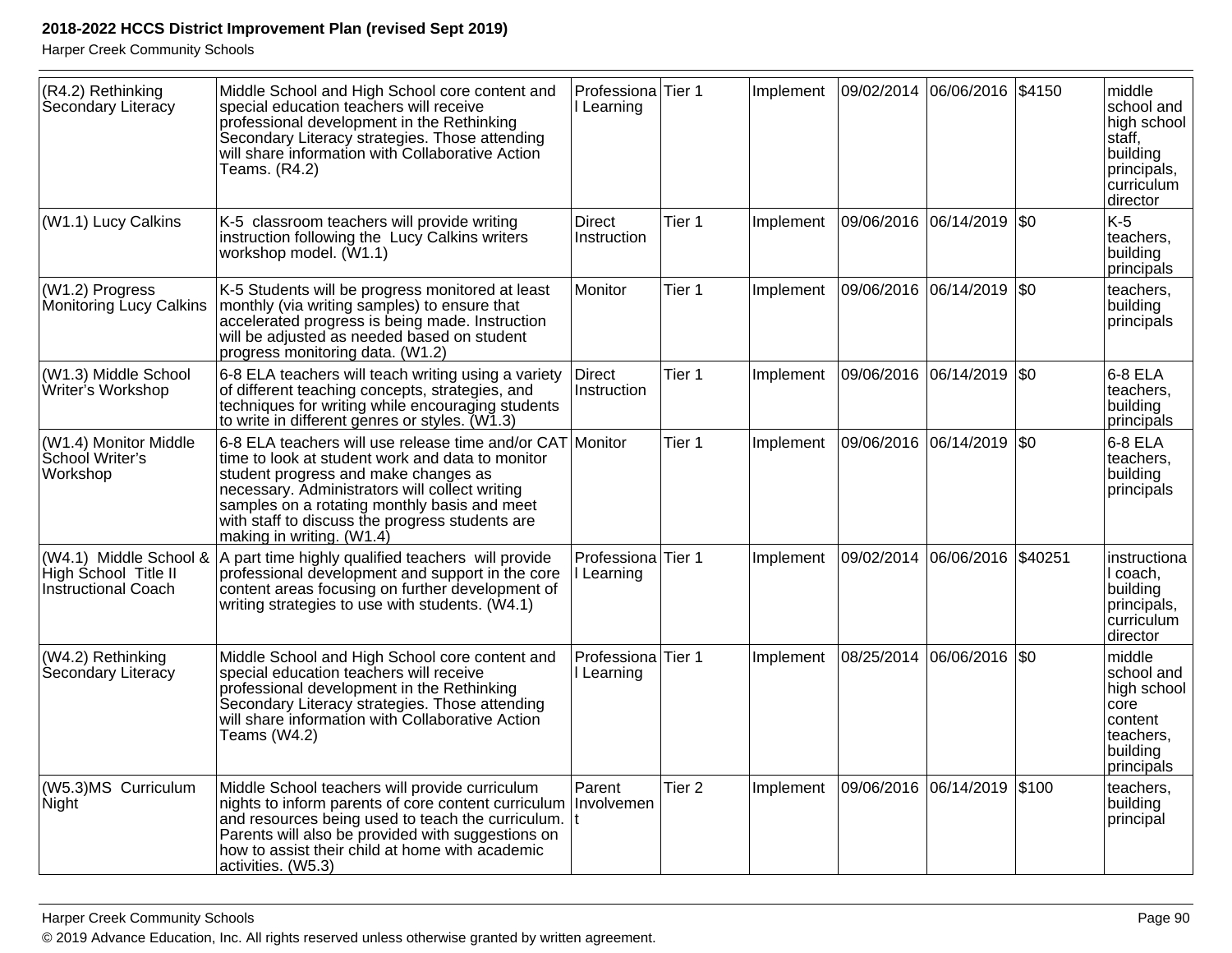Harper Creek Community Schools

| (M1.3) Math Recovery                                                               | K-5 target students who need additional support in<br>math will be provided small group instruction using Support<br>Math Recovery strategies. (M1.3) Math Recovery<br>part 3: AVMR fractions training                                                                                                                                                                   | Academic<br>Program                         | Tier <sub>2</sub> | Implement        | 09/06/2016  06/03/2021  \$16560 |                               | teachers,<br>building<br>principal                                                                               |
|------------------------------------------------------------------------------------|--------------------------------------------------------------------------------------------------------------------------------------------------------------------------------------------------------------------------------------------------------------------------------------------------------------------------------------------------------------------------|---------------------------------------------|-------------------|------------------|---------------------------------|-------------------------------|------------------------------------------------------------------------------------------------------------------|
| (M1.5) Small group and<br>individual student<br>support with para<br>professionals | 31a Para professionals are assigned to all<br>elementary and middle school building to provide<br>targeted math and ELA intervention services to<br>students who are not meeting core content<br>academic standards. Instruction to take place<br>during non-academic instructional time.Math<br>manipulatives are some of the resources used for<br>instruction. (M1.5) | Academic<br>Support<br>Program              | Tier <sub>2</sub> | Implement        | 09/06/2016 06/14/2019 \$0       |                               | para<br>professiona<br>ls.<br>classroom<br>teachers,<br>building<br>principals                                   |
| (M1.8) Middle School<br>Monitoring of<br>Intervention Instruction                  | Student growth in mathematical skill gaps will be<br>assessed at a minimum quarterly. (M1.8)                                                                                                                                                                                                                                                                             | Academic<br>Support<br>Program              | Tier 2            | <b>Monitor</b>   |                                 | 09/06/2016 06/14/2019 \$0     | math<br>teachers,<br>building<br>principals                                                                      |
| (W2.4) Middle School<br>Writing Across the<br>Curriculum                           | 5-8 grade teachers of science and social studies<br>will have students writing with a focus on<br>vocabulary and appropriate style as outlined in the<br>CCSS. (W2.4)                                                                                                                                                                                                    | Implementa Tier 1<br>tion                   |                   | Implement        | 09/06/2016                      | 06/14/2019 \$0                | 5-8 grade<br>science<br>and social<br>studies<br>teachers, in<br>structional<br>coach,<br>building<br>principals |
| (M4.3) MS Curriculum<br><b>Nights</b>                                              | Middle School teachers will provide curriculum<br>nights to inform parents of core content curriculum<br>and resources being used to teach the curriculum.<br>Parents will also be provided with suggestions on<br>how to assist their child at home with academic<br>activities. (M4.3)                                                                                 | Parent<br>Involvemen                        | Tier <sub>2</sub> | Implement        | 09/06/2016 06/14/2019 \$100     |                               | teachers,<br>building<br>principals                                                                              |
| (M3.5) Instructional<br>Math Coach                                                 | Par time highly qualified instructional math coach<br>who will provide individualized and small group<br>professional development; provides ongoing<br>instructional dialogue with teachers, para-<br>professionals, and instructional leaders; models<br>instructional practices; shares instructional<br>strategies (M3.5)                                             | Professiona <sup>Tier</sup> 1<br>I Learning |                   | Getting<br>Ready |                                 | 09/06/2016 06/14/2019 \$44000 | math<br>teachers<br>para-<br>professiona<br>Is.<br>instsruction<br>al coach,<br>building<br>principal            |
| (W1,7) Small group and<br>individual student<br>support with para<br>professionals | Para professionals are assigned to each of the<br>elementary and middle school building to provide<br>targeted math and ELA intervention services to<br>students who are not meeting core content<br>academic standards. Instruction to take place<br>during non-academic instructional time. (W1.7)                                                                     | Academic<br>Support<br>Program              | Tier <sub>2</sub> | Implement        | 09/06/2016  06/14/2019  \$0     |                               | teachers,<br>para<br>professiona<br>is, building<br>principals                                                   |

© 2019 Advance Education, Inc. All rights reserved unless otherwise granted by written agreement.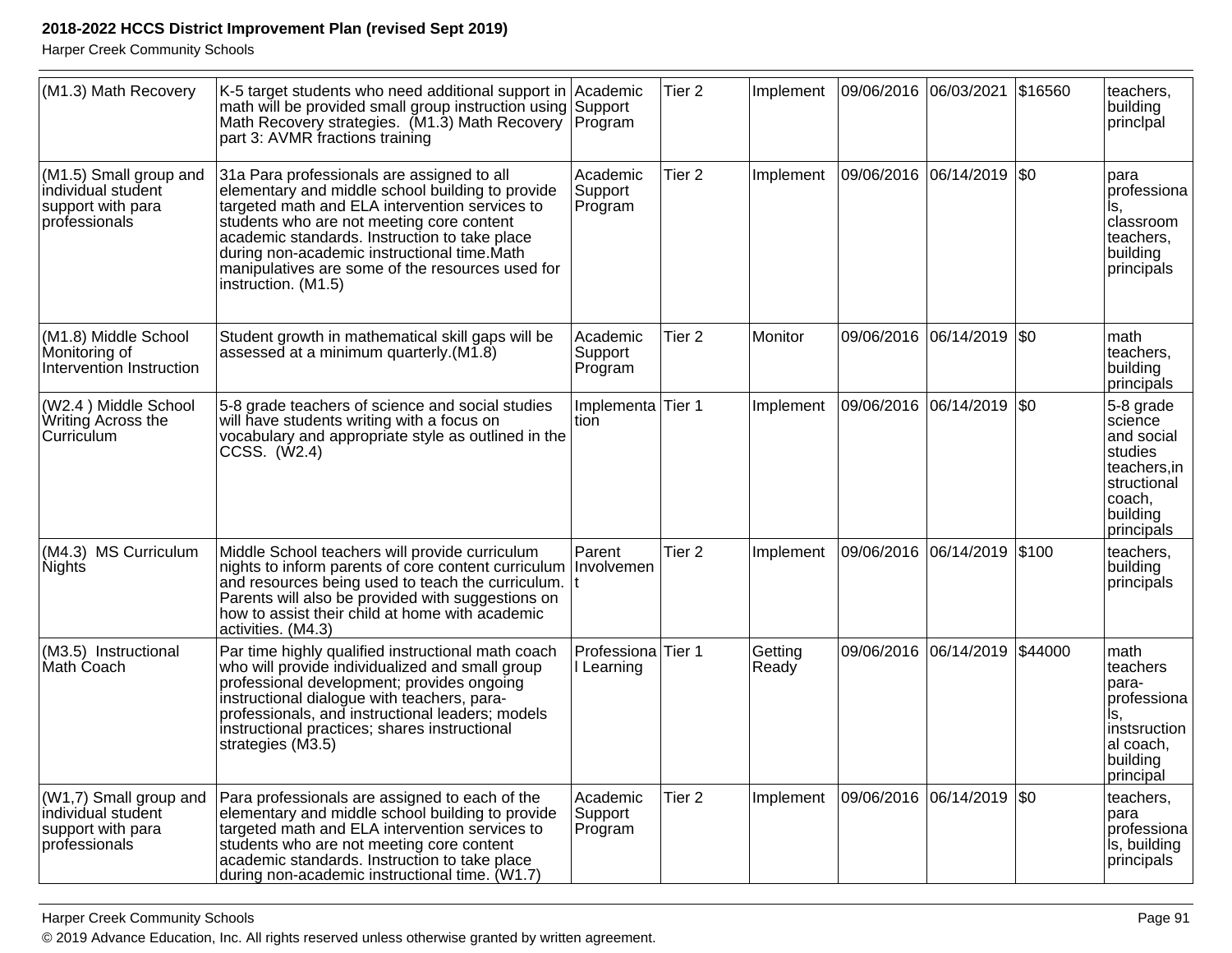Harper Creek Community Schools

| K-7 NGSS science kit<br> training        | K-7 teachers of science will attend training on the<br>new NGSS kits developed by the Battle Creek<br>Math and Science Center.                                                                                                                                                                | Professiona<br>l Learning       | lTier 1 | Getting<br>Ready | 08/08/2016  06/07/2019       | \$9000 | Assistant<br>Superinten<br>dent of<br>instruction,<br>building<br>principals,<br>K-5<br>teachers                                                                      |
|------------------------------------------|-----------------------------------------------------------------------------------------------------------------------------------------------------------------------------------------------------------------------------------------------------------------------------------------------|---------------------------------|---------|------------------|------------------------------|--------|-----------------------------------------------------------------------------------------------------------------------------------------------------------------------|
| Curriculum Cycle<br>Implemented          | Social studies CATeams secondary, will use our<br>curriculum development cycle to ID essential<br>power standards, unwrap power standards,<br>develop units/lessons that align to the instructional<br>priorities.                                                                            | lCurriculum<br>Developme<br>Int | Tier 1  | Getting<br>Ready | 06/11/2018 06/19/2020 \$0    |        | Assistant<br>Superinten<br>dent,<br>principals<br>& CATeam<br>members                                                                                                 |
| National TPRS training                   | National TPRS - total physical response<br>storytelling for teaching Spanish and other<br>secondary languages (Chicago, IL) not offered in<br>Michigan July 8-12, 2019<br>registration \$798 and hotel is for two Spanish<br>teachers - 1 room x \$179 all expenses x 4 nights<br>\$716 total | Professiona<br>Learning         | Tier 1  |                  | 07/08/2019 09/12/2019 \$1514 |        | Our world<br>language<br>teachers<br>will attend<br>this training<br>to learn<br>strategies<br>to improve<br>reading and<br>writing of<br>Spanish<br>land<br>English. |
| <b>TRPRS- Total Physical</b><br>Response | Teachers will integrate Total Physical Response<br>into their instructional strategies after attending<br>summer training cost \$798 and \$716 for hotel                                                                                                                                      | Curriculum<br>Developme<br>Int  | Tier 1  |                  | 09/23/2019 06/06/2020        | \$1514 | K-8<br> language<br>teachers 3                                                                                                                                        |

# **Harper Creek High School**

| <b>Activity Name</b>                                               | <b>Activity Description</b>                                                                                                                                                                                                   | Activity<br>Type                 | Tier   | Phase     | Begin Date End Date         | Resource<br>Assigned | <b>Staff</b><br>Responsibl                                                           |
|--------------------------------------------------------------------|-------------------------------------------------------------------------------------------------------------------------------------------------------------------------------------------------------------------------------|----------------------------------|--------|-----------|-----------------------------|----------------------|--------------------------------------------------------------------------------------|
| $(R1.9)$ - High School-<br>English support Class<br>Implementation | Implementation of 40 minute High School English<br>support class for students who are below grade<br>level in their reading and/or writing skills. (R1.9)<br>Focus will be on power standards that are not<br>mastered in ELA | l Academic<br>Support<br>Program | Tier 2 | Implement | 09/06/2016  06/02/2020  \$0 |                      | high school<br>English<br>Support<br>lClass<br>Iteachers.<br>building<br> principals |
| $(R1.10)$ High School<br><b>Support Class</b><br>Monitoring        | ELA support class teachers will monitor the<br>general ELA grades and progress of students<br>assigned to their ELA support class. (R1.10)                                                                                    | Monitor                          | Tier 2 | Implement | 09/06/2016 06/14/2019 \$0   |                      | <b>ELA</b><br>support<br>Iclass<br>lteachers.<br>building<br>principal               |

Harper Creek Community Schools

© 2019 Advance Education, Inc. All rights reserved unless otherwise granted by written agreement.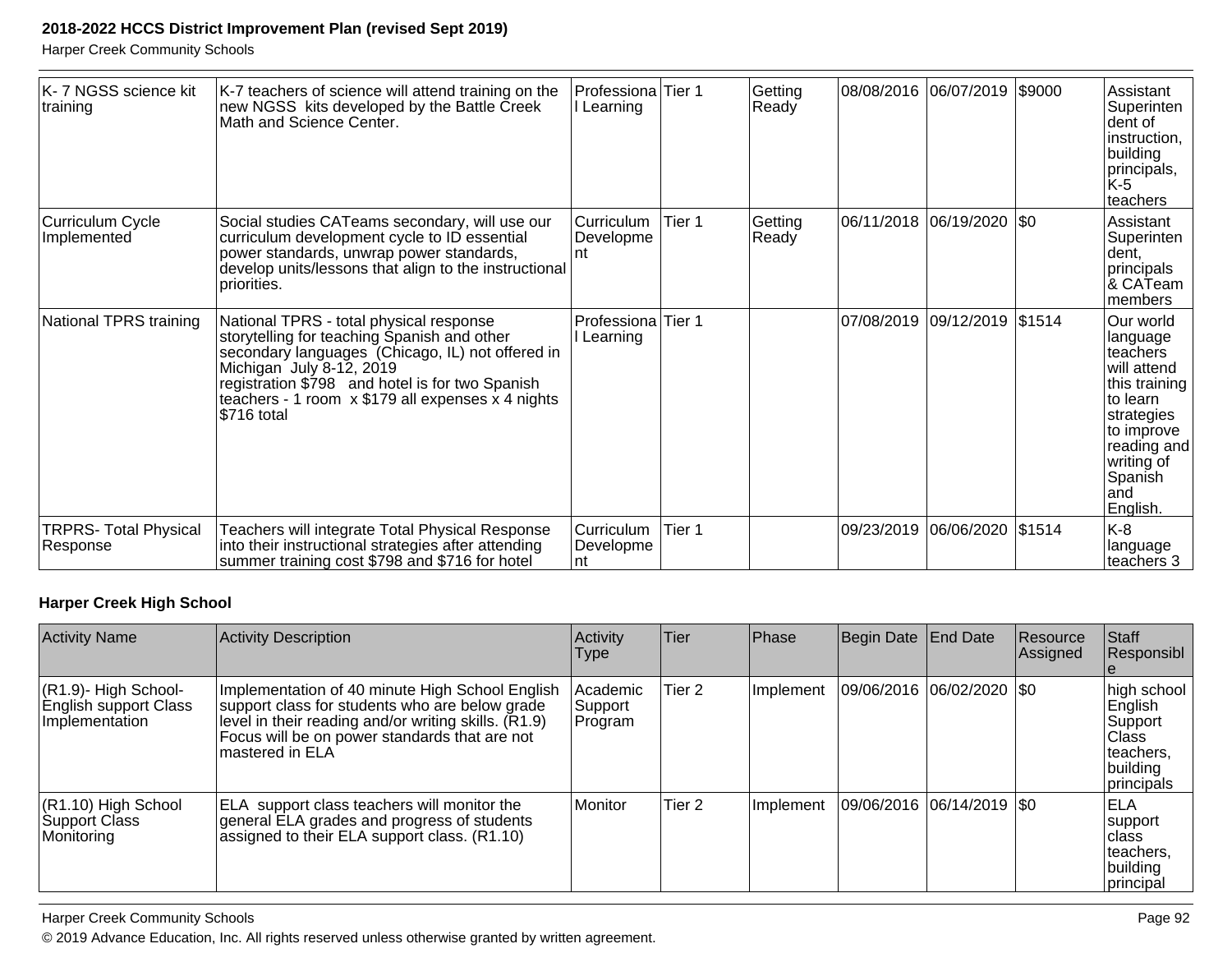| (R4.2) Rethinking<br>Secondary Literacy                               | Middle School and High School core content and<br>special education teachers will receive<br>professional development in the Rethinking<br>Secondary Literacy strategies. Those attending<br>will share information with Collaborative Action<br>Teams. (R4.2) | Professiona Tier 1<br>I Learning |                   | Implement | 09/02/2014 06/06/2016 \$4150 |                               | middle<br>school and<br>high school<br>stăff.<br>building<br>principals,<br>curriculum<br>director     |
|-----------------------------------------------------------------------|----------------------------------------------------------------------------------------------------------------------------------------------------------------------------------------------------------------------------------------------------------------|----------------------------------|-------------------|-----------|------------------------------|-------------------------------|--------------------------------------------------------------------------------------------------------|
| (W1.5) High School<br>English Support Class                           | Implementation of 40 minute High School English<br>support class for students who are below grade<br>level in their reading and/or writing skills. (W1.5)                                                                                                      | Academic<br>Support<br>Program   | Tier <sub>2</sub> | Implement | 09/06/2016  06/14/2019  \$0  |                               | <b>ELA</b><br>support<br>class<br>teachers,<br>building<br>principals                                  |
| (W1.6) High School<br>Support Class<br>Monitoring                     | ELA support class teachers will monitor the<br>general ELA grades and progress of students<br>assigned to their ELA support class (W1.6)                                                                                                                       | Monitor                          | Tier <sub>2</sub> | Implement |                              | 09/06/2016 06/14/2019  \$0    | <b>ELA</b><br>support<br> class<br>teachers,<br>general<br> ĔLA<br>teachers,<br>building<br>principals |
| (W4.1) Middle School &<br>High School Title II<br>Instructional Coach | A part time highly qualified teachers will provide<br>professional development and support in the core<br>content areas focusing on further development of<br>writing strategies to use with students. (W4.1)                                                  | Professiona Tier 1<br>I Learning |                   | Implement |                              | 09/02/2014 06/06/2016 \$40251 | instructiona<br>l coach,<br>building<br>principals,<br>curriculum<br>director                          |
| (W4.2) Rethinking<br>Secondary Literacy                               | Middle School and High School core content and<br>special education teachers will receive<br>professional development in the Rethinking<br>Secondary Literacy strategies. Those attending<br>will share information with Collaborative Action<br>Teams (W4.2)  | Professiona Tier 1<br>I Learning |                   | Implement | 08/25/2014                   | 06/06/2016   \$0              | middle<br>school and<br>high school<br>core<br>content<br>teachers,<br>building<br>principals          |
| (M1.10) High School<br>Mathematics Support<br>Class                   | Implementation of 40 minute High School<br>Mathematics support class for students who are<br>below grade level in their math skill and<br>understandings.(M1.10)                                                                                               | Academic<br>Support<br>Program   | Tier <sub>2</sub> | Implement | 09/06/2016 06/14/2019  \$0   |                               | Imath<br>support<br>lclass<br>teachers,<br>building<br>principals                                      |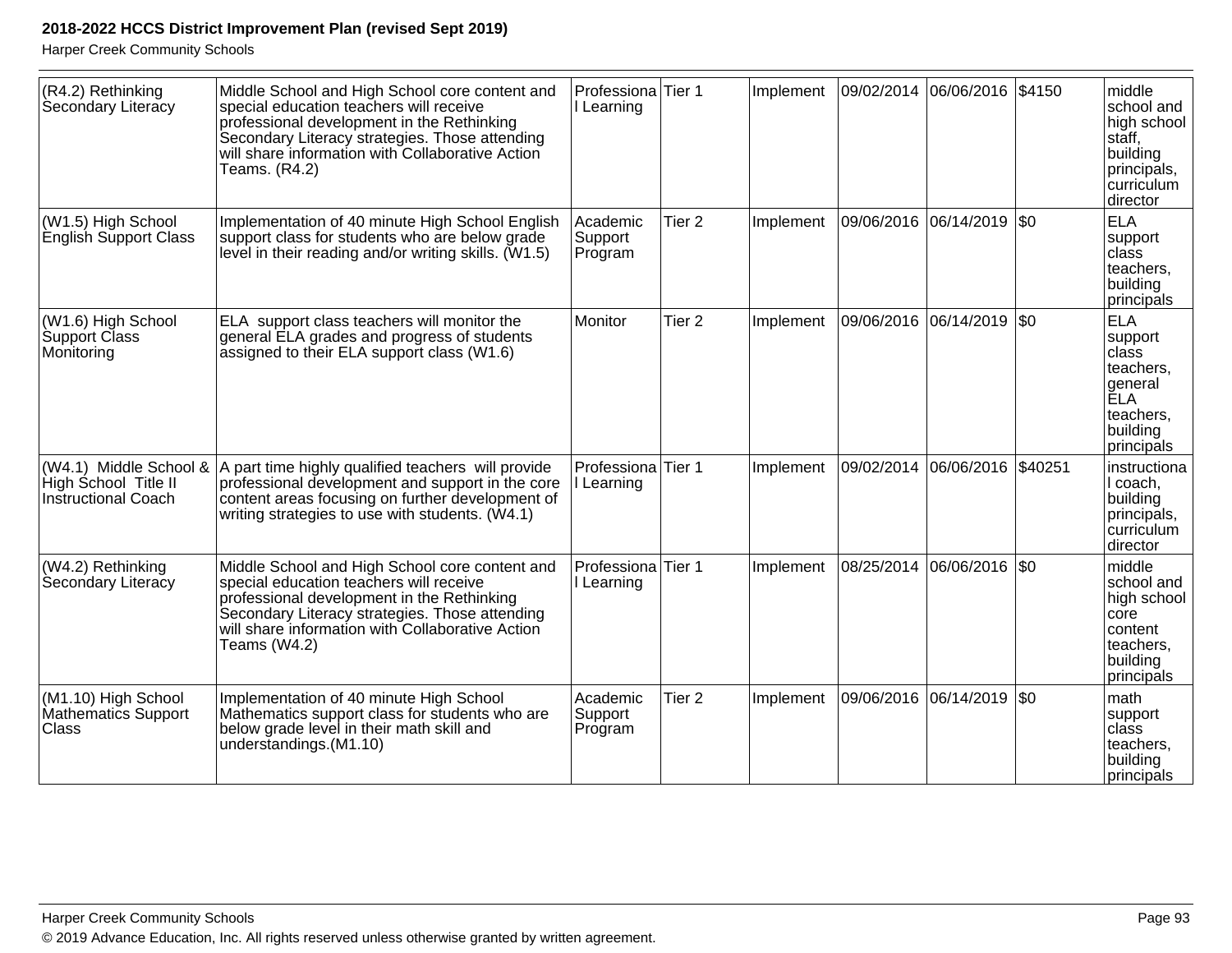| (M1.11) High School<br>Support Class<br>Monitoring | Math support class teachers will monitor the<br>general grades and progress of students<br>assigned to their math support class (M1.11)                                                                                                                                                                                                             | Monitor                                                          | Tier <sub>2</sub> | Monitor          |                           | 09/06/2016 06/14/2019 \$0    | math<br>support<br>class<br>teachers,<br>general<br>math<br>teachers,<br>building                                                                                 |
|----------------------------------------------------|-----------------------------------------------------------------------------------------------------------------------------------------------------------------------------------------------------------------------------------------------------------------------------------------------------------------------------------------------------|------------------------------------------------------------------|-------------------|------------------|---------------------------|------------------------------|-------------------------------------------------------------------------------------------------------------------------------------------------------------------|
| (W2.6) High School<br>Making Claim and<br>Support  | Content teachers will provide student instruction<br>on making and supporting claims in their content<br>area by scaffolding best practices: modeling,<br>practicing, reflection, and revising. Students will<br>write using the appropriate content vocabulary and<br>style. Teachers will receive support from the<br>instructional coach. (W2.6) | <b>Direct</b><br>Instruction                                     | Tier 1            | Implement        | 09/06/2016 06/14/2019 \$0 |                              | principals<br>Core<br>content<br>high school<br>teachers,<br>instructiona<br>I coach,<br>building<br>principals                                                   |
| (4.11) SAT DeMystifier<br>Workshop                 | Focus on ELA and math strategies that will<br>increase student achievement on the SAT, newly<br>adopted state assessment. PD on Khan Academy<br>support for students will also be provided.                                                                                                                                                         | <b>Direct</b><br>Instruction,<br>Getting<br>Ready,<br>Technology | Tier 1            | Getting<br>Ready | 09/02/2015                | 06/07/2019 \$3695            | High<br>School core<br>academic<br>teachers,<br>building<br>principal<br>and vice-<br>principal                                                                   |
| (W4.8) SAT DeMystifier<br><b>Workshop</b>          | Focus on ELA and math strategies that will<br>increase student achievement on the SAT, newly<br>adopted state assessment. PD on Khan Academy<br>support for students will also be provided.                                                                                                                                                         | <b>Direct</b><br>Instruction,<br>Getting<br>Ready,<br>Technology | Tier 1            | Getting<br>Ready |                           | 09/02/2015 06/07/2019 \$0    | High<br>School core<br>academic<br>teachers,<br>building<br>principal<br>and vice-<br>principal                                                                   |
| <b>MDE Equity training</b>                         | Teachers will receive equity coaching support<br>from MDE 16 participants 1 day a month - subs<br>and registration                                                                                                                                                                                                                                  | Professiona <sup>Tier</sup> 1<br>I Learning                      |                   | Getting<br>Ready |                           | 09/04/2018 06/07/2019 \$1600 | teachers<br>will meet to<br>learn more<br>about<br>implicit bias<br>and how to<br>fold into<br>ELA/Social<br>studies<br>curriculum<br>- offered by<br><b>IMDE</b> |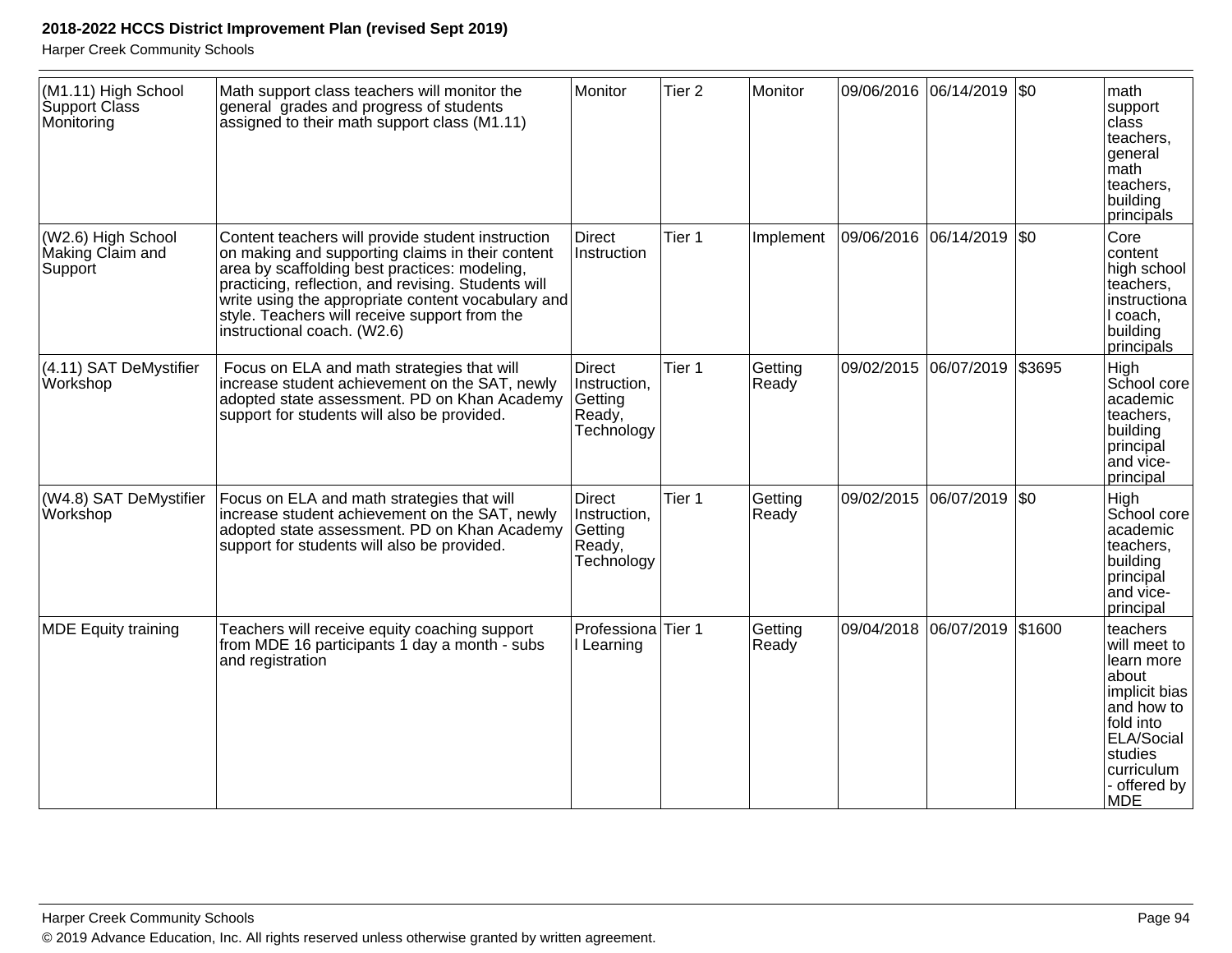Harper Creek Community Schools

| Purchase Diverse Text                        | Teachers will team with Center for Diversity and<br>Innovation, Librarian, and students to add to<br>classroom libraries and books for reading in<br>reading for enjoyment class                                   | Curriculum<br>Developme<br>Int.<br>Materials | Tier 1 | Getting<br>Ready |            | 01/04/2018  06/01/2020  \$3200 |     | Each<br>teacher will<br>work with<br><b>CDI</b><br>trainers and<br>students to<br>identify<br>books with<br>diverse<br>characters,<br>topics in a<br>variety of<br>genre-<br>which will<br>expand<br>choices<br>and<br>promote<br>thinking for<br>various<br>perspective |
|----------------------------------------------|--------------------------------------------------------------------------------------------------------------------------------------------------------------------------------------------------------------------|----------------------------------------------|--------|------------------|------------|--------------------------------|-----|--------------------------------------------------------------------------------------------------------------------------------------------------------------------------------------------------------------------------------------------------------------------------|
| Curriculum Cycle<br>Implemented              | Social studies CATeams secondary, will use our<br>curriculum development cycle to ID essential<br>power standards, unwrap power standards,<br>develop units/lessons that align to the instructional<br>priorities. | Curriculum<br>Developme<br>nt                | Tier 1 | Getting<br>Ready |            | 06/11/2018 06/19/2020          | \$0 | Assistant<br>Superinten<br>dent,<br>principals<br>& CATeam<br>members                                                                                                                                                                                                    |
| MSU partnership<br>embedded PD               | Science high school CATeam will work in<br>collaboration with professors from MSU to<br>continually learn evidence based practices for<br>teaching next generation science standards.                              | Curriculum<br>Developme<br>nt                | Tier 1 | Implement        | 06/01/2017 | 06/12/2020 \\$0                |     | Assistant<br>superintend<br>ent of<br>instruction<br>and<br>science<br><b>CATeam</b><br>leader                                                                                                                                                                           |
| MCTM - 1 teacher will<br>attend in July 2019 | Jeff LaGrow one of our HS math teachers will<br>attend July 2019 National Council of Teachers of<br>Mathematics July 28 - August 2                                                                                 | Professiona Tier 1<br>I Learning             |        | Getting<br>Ready |            | 07/29/2019 08/01/2019 \$404    |     | Jeff<br>LaGrow will<br>attend -<br>239<br>registration<br>and \$165<br>lodging                                                                                                                                                                                           |

#### **Beadle Lake Elementary School**

| <b>Activity Name</b><br><b>Activity Description</b> | Activity<br>'Type | 'Tier | Phase | 'Beain | Date End Date | <b>Resource</b><br>lAssianed | Staff<br>Responsibl |
|-----------------------------------------------------|-------------------|-------|-------|--------|---------------|------------------------------|---------------------|
|-----------------------------------------------------|-------------------|-------|-------|--------|---------------|------------------------------|---------------------|

#### Harper Creek Community Schools

© 2019 Advance Education, Inc. All rights reserved unless otherwise granted by written agreement.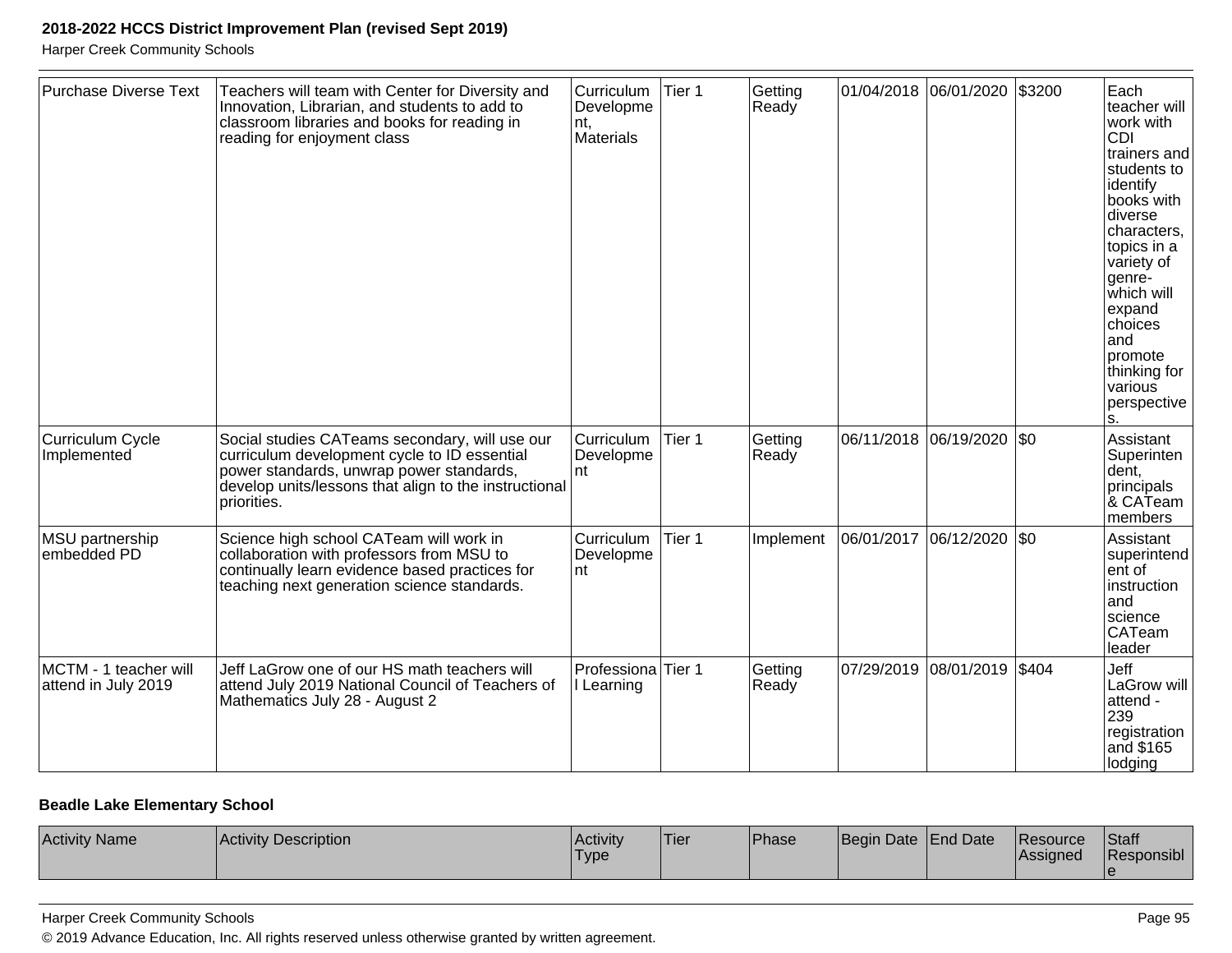| (R1.2) Daily 5/Cafe                                                                | All K-4 classroom teachers will provide daily<br>Literacy instruction using the "Daily 5/Cafe" model<br>to all students. MAISA units will be used as<br>curriculum resource as we revise our district units<br>of instruction for reading/writing into UbD-<br>Understanding by Design template. (R1.2) MAISA<br>units will be a support to this structure.                                                                                                                                                                                                                                                                                                                          | <b>Direct</b><br>Instruction                  | Tier 1            | Implement |                       | 09/06/2016  06/02/2022  \$0    |          | Classroom<br>teachers.<br>building<br>principals<br>will work<br>collaborativ<br>ely in PLC<br>to monitor<br>student<br>progress<br>towards<br>identified<br>power<br>standards<br>in the area<br>of reading.<br>Common<br>formative<br>and<br>summative<br>assessmen<br>ts will be<br>used. |
|------------------------------------------------------------------------------------|--------------------------------------------------------------------------------------------------------------------------------------------------------------------------------------------------------------------------------------------------------------------------------------------------------------------------------------------------------------------------------------------------------------------------------------------------------------------------------------------------------------------------------------------------------------------------------------------------------------------------------------------------------------------------------------|-----------------------------------------------|-------------------|-----------|-----------------------|--------------------------------|----------|----------------------------------------------------------------------------------------------------------------------------------------------------------------------------------------------------------------------------------------------------------------------------------------------|
| (R1.3) Small group and<br>individual student<br>support with para<br>professionals | At-risk Para professionals are assigned to each of<br>the elementary/middle school buildings to provide<br>targeted math and ELA intervention services to<br>students who are not meeting identified power<br>standards. Instruction to take place during non-<br>academic instructional time. The Level Literacy<br>Intervention program and Leveled reading books<br>are samples of the ELA resources that will be<br>used. (R1.3) The guided practice lessons will be<br>determined by main content teacher.                                                                                                                                                                      | Academic<br>Support<br>Program,<br>Technology | Tier <sub>2</sub> | Implement | 09/06/2016 06/01/2020 |                                | \$303000 | para<br>professiona<br>Is, classroo<br>m teachers,<br>building<br>principals                                                                                                                                                                                                                 |
| (R1.4) Small group and<br>individual student<br>support with Title I<br>teacher.   | Title I Teacher assigned to the provide targeted<br>math and ELA intervention services to students<br>who are not meeting core content academic<br>standards. Instruction to take place during non-<br>academic instructional time. The Leveled Literacy<br>Intervention program and Leveled reading books<br>are samples of resources. (R1.4)<br>Beadle Lake - .8 (4 days a week) of intervention -<br>\$78,856 funded by Title One<br>Wattles Park - .5 FTE (1/2 day for 5 days a week)<br>of intervention - \$49,286 funded by Title One for<br>Title One eligible students<br>Sonoma - .55 FTE of intervention - \$54,214<br>funded by Title One for Title One eligible students | Academic<br>Support<br>Program,<br>Technology | Tier <sub>2</sub> | Implement |                       | 09/04/2018 06/14/2019 \$167577 |          | Title I<br>teacher.<br>building<br>principals,<br>assistant<br>superintend<br>ent of<br>Instruction                                                                                                                                                                                          |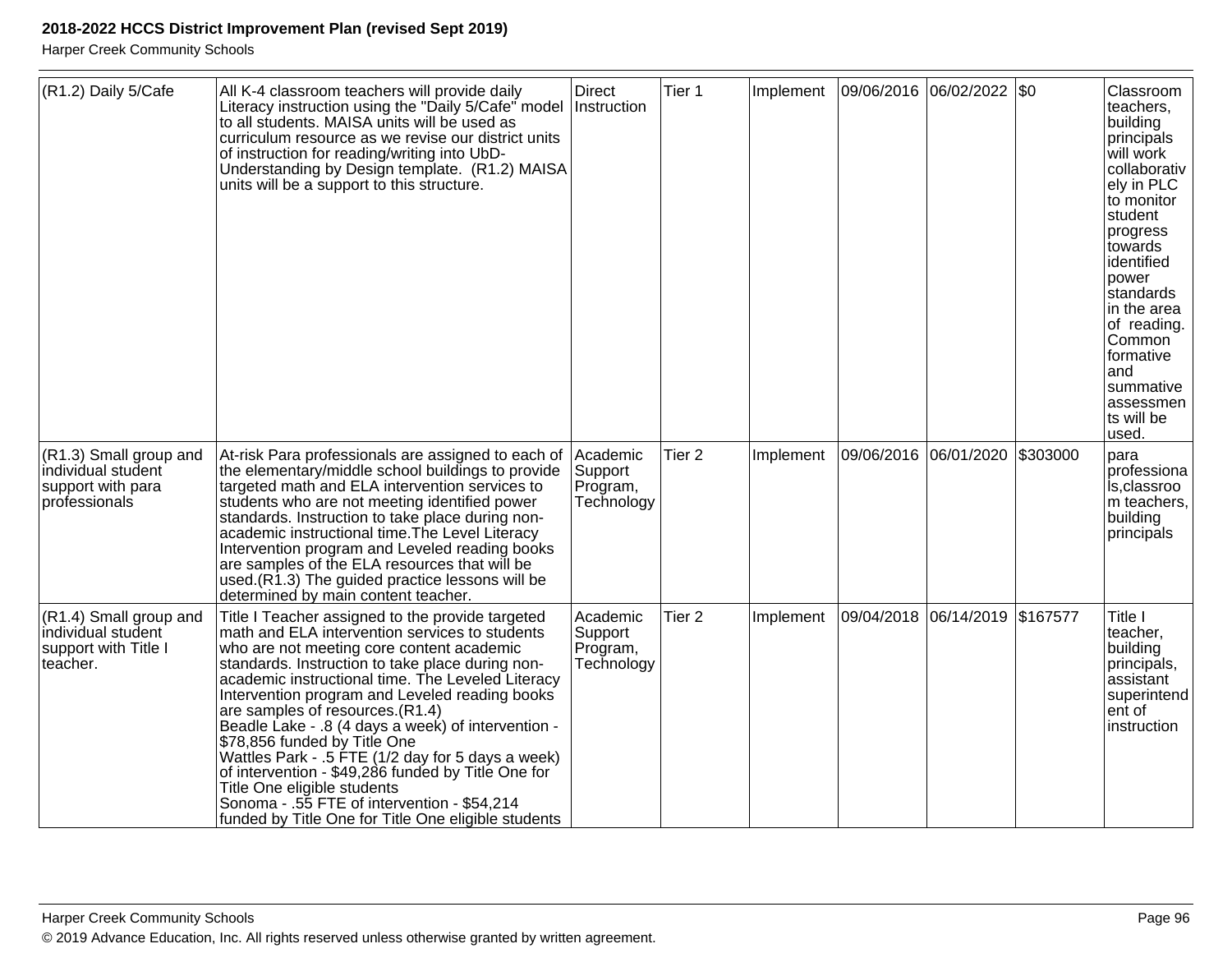| (R4.4) Beadle Lake<br>Elementary Title I<br>Instructional Coach       | .43 FTE Title I (\$53,620) Instructional coach at<br>BLE Schoolwide Title I building will support<br>teachers in the implementation of differentiated<br>reading, writing, and math instruction by modeling<br>in the classroom and working with teachers during<br>planning time or staff professional development<br>sessions.(R4.5)                                                                                                                                  | Professiona Tier 1<br>I Learning |                   | Implement | 09/06/2016 06/03/2020        | \$53620     | Instructiona<br>I Coach,<br>buidling<br>principal,<br>assistant<br>superintend<br>ent of<br>instruction |
|-----------------------------------------------------------------------|-------------------------------------------------------------------------------------------------------------------------------------------------------------------------------------------------------------------------------------------------------------------------------------------------------------------------------------------------------------------------------------------------------------------------------------------------------------------------|----------------------------------|-------------------|-----------|------------------------------|-------------|---------------------------------------------------------------------------------------------------------|
| (R5.1) Beadle Lake<br>Family Nights                                   | Family Literacy Night where families will receive<br>focused information about how students learn to<br>read/write and how to help child at home. Costs<br>for make & take materials, story teller, and take<br>home book per child. And Family STEM Night<br>where families learn about how science,<br>technology, engineering, and math are integrated<br>at school and how to engage in STEM at home.<br>Cost for presenter from AirZoo and story teller.<br>(R5.1) | Parent<br>Involvemen             | Tier <sub>2</sub> | Implement | 09/06/2016 05/26/2017 \$1500 |             | <b>Beadle</b><br>Lake<br>teaching<br>staff,<br>building<br>principal                                    |
| (W1.1) Lucy Calkins                                                   | K-5 classroom teachers will provide writing<br>instruction following the Lucy Calkins writers<br>workshop model. (W1.1)                                                                                                                                                                                                                                                                                                                                                 | <b>Direct</b><br>Instruction     | Tier 1            | Implement | 09/06/2016 06/14/2019        | \$0         | $K-5$<br>teachers,<br>building<br>principals                                                            |
| (W1.2) Progress<br>Monitoring Lucy Calkins                            | K-5 Students will be progress monitored at least<br>monthly (via writing samples) to ensure that<br>accelerated progress is being made. Instruction<br>will be adjusted as needed based on student<br>progress monitoring data. (W1.2)                                                                                                                                                                                                                                  | Monitor                          | Tier 1            | Implement | 09/06/2016 06/14/2019        | $\sqrt{50}$ | teachers.<br>building<br>principals                                                                     |
| (W2.1) Beadle Lake<br>Integrate Science and<br>Social studies content | During Empower Hour students identified as<br>needing additional support to meet informational<br>writing standards will receive intervention in small<br>groups. Research based strategies and programs,<br>such as Collins Writing, Six Traits and LLI will be<br>used. (W2.1)                                                                                                                                                                                        | Academic<br>Support<br>Program   | Tier <sub>2</sub> | Implement | 09/06/2016  06/14/2019  \$0  |             | grade level<br>teachers,<br>building<br>principal                                                       |
| (W5.1) Beadle Lake<br>Family Nights                                   | Family Literacy Night where families will receive<br>focused information about how students learn to<br>read/write and how to help child at home. Costs<br>for make & take materials, story teller, and take<br>home book per child. And Family STEM Night<br>where families learn about how science,<br>technology, engineering, and math are integrated<br>at school and how to engage in STEM at home.<br>Cost for presenter from AirZoo and story teller.<br>(R5.1) | Parent<br>Involvemen             | Tier <sub>2</sub> | Implement | 09/06/2016 06/14/2019 \$0    |             | teachers,<br>building<br>principal                                                                      |
| (M1.1) Math workshop                                                  | K-4 classrooms teachers will implement<br>differentiated centers that align with the common<br>core and incorporate technology. Teachers will<br>use formative assessments to align instruction<br>with student need.(M1.1)                                                                                                                                                                                                                                             | Direct<br>Instruction            | Tier 1            | Implement | 09/06/2016 06/14/2019 \$0    |             | teachers,<br>principal,<br>4th math<br>coach,                                                           |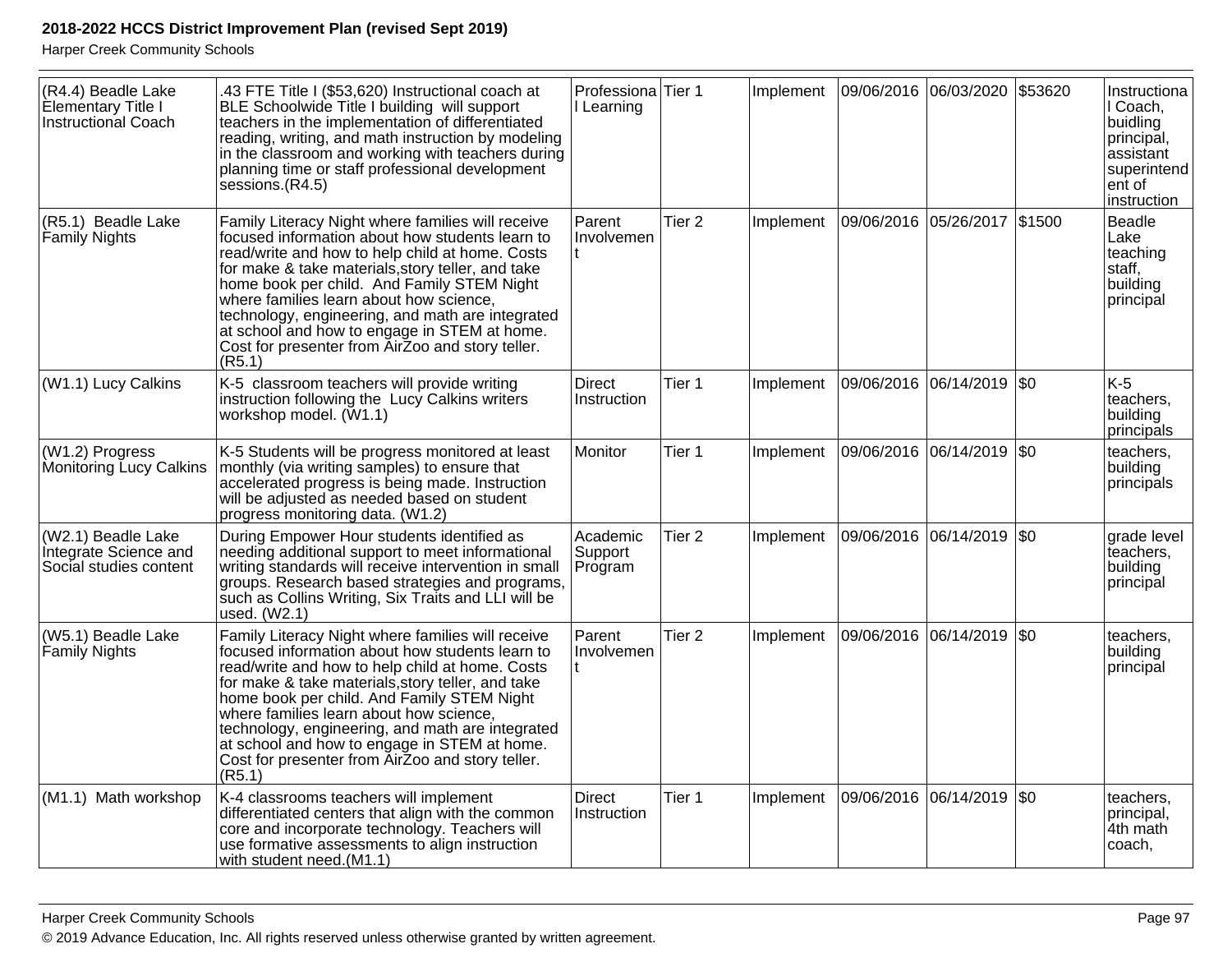| (M1.2) Math Centers                                                                | K-4 classrooms teachers will implement<br>differentiated centers that align with the common<br>core and incorporate technology. Teachers will<br>use formative assessments to align instruction<br>with student need.(M1.2)                                                                                                                                              | <b>Direct</b><br>Instruction     | Tier 1            | Implement | 09/06/2016 06/14/2019 \$0   |                    |         | teachers,<br>building<br>princpal                                                 |
|------------------------------------------------------------------------------------|--------------------------------------------------------------------------------------------------------------------------------------------------------------------------------------------------------------------------------------------------------------------------------------------------------------------------------------------------------------------------|----------------------------------|-------------------|-----------|-----------------------------|--------------------|---------|-----------------------------------------------------------------------------------|
| (M1.3) Math Recovery                                                               | K-5 target students who need additional support in<br>math will be provided small group instruction using Support<br>Math Recovery strategies. (M1.3) Math Recovery Program<br>part 3: AVMR fractions training                                                                                                                                                           | Academic                         | Tier <sub>2</sub> | Implement | 09/06/2016                  | 06/03/2021         | \$16560 | teachers,<br>building<br>principal                                                |
| (M1.4) Small group and<br>individual student<br>support with Title I<br>teacher.   | Each elementary building will have a .5 FTE Title I<br>Instructional coach assigned to provide targeted<br>math and ELA intervention services to students<br>who are not meeting core content academic<br>standards. Instruction to take place during non-<br>academic instructional time. (M1.4)                                                                        | Academic<br>Support<br>Program   | Tier <sub>2</sub> | Implement | 09/06/2016  06/14/2019  \$0 |                    |         | Title I<br>teacher,<br>building<br>principal                                      |
| (M1.5) Small group and<br>individual student<br>support with para<br>professionals | 31a Para professionals are assigned to all<br>elementary and middle school building to provide<br>targeted math and ELA intervention services to<br>students who are not meeting core content<br>academic standards. Instruction to take place<br>during non-academic instructional time.Math<br>manipulatives are some of the resources used for<br>instruction. (M1.5) | Academic<br>Support<br>Program   | Tier <sub>2</sub> | Implement | 09/06/2016  06/14/2019  \$0 |                    |         | lpara<br>professiona<br>Is.<br>classroom<br>teachers,<br>building<br>principals   |
| (M1.9) Monitor<br>Elementary Intervention                                          | Elementary will use formative assessments and<br>Math Recovery screeners to align instruction with<br>specific student needs. (M1.9)                                                                                                                                                                                                                                     | Monitor                          | Tier 1            | Monitor   | 09/06/2016                  | 06/14/2019 \\$0    |         | General<br>education<br>teachers,<br>Title I<br>teacher,<br>buiding<br>principals |
| (M3.2) Math Recovery<br>Training                                                   | K-5 grade teachers will receive training in Math<br>Recovery. Those attending will share information<br>with Collaborative Action Teams. (M3.2)                                                                                                                                                                                                                          | Professiona<br>I Learning        | Tier 1            | Implement | 09/06/2016                  | 06/14/2019 \$12000 |         | $K-5$<br>teachers,<br>curriculum<br>director                                      |
| (M3.4) Beadle Lake<br><b>Elementary Instructional</b><br>Coach                     | 5 FTE Title I Instructional coach will support<br>teachers in the implementation of differentiated<br>reading, writing, and math instruction by modeling<br>in the classroom and working with teachers during<br>planning time or staff professional development<br>sessions.(M3.4))                                                                                     | Professiona Tier 1<br>I Learning |                   | Implement | 09/06/2016 06/14/2019 \$0   |                    |         | Instructiona<br>l coach,<br>building<br>principal                                 |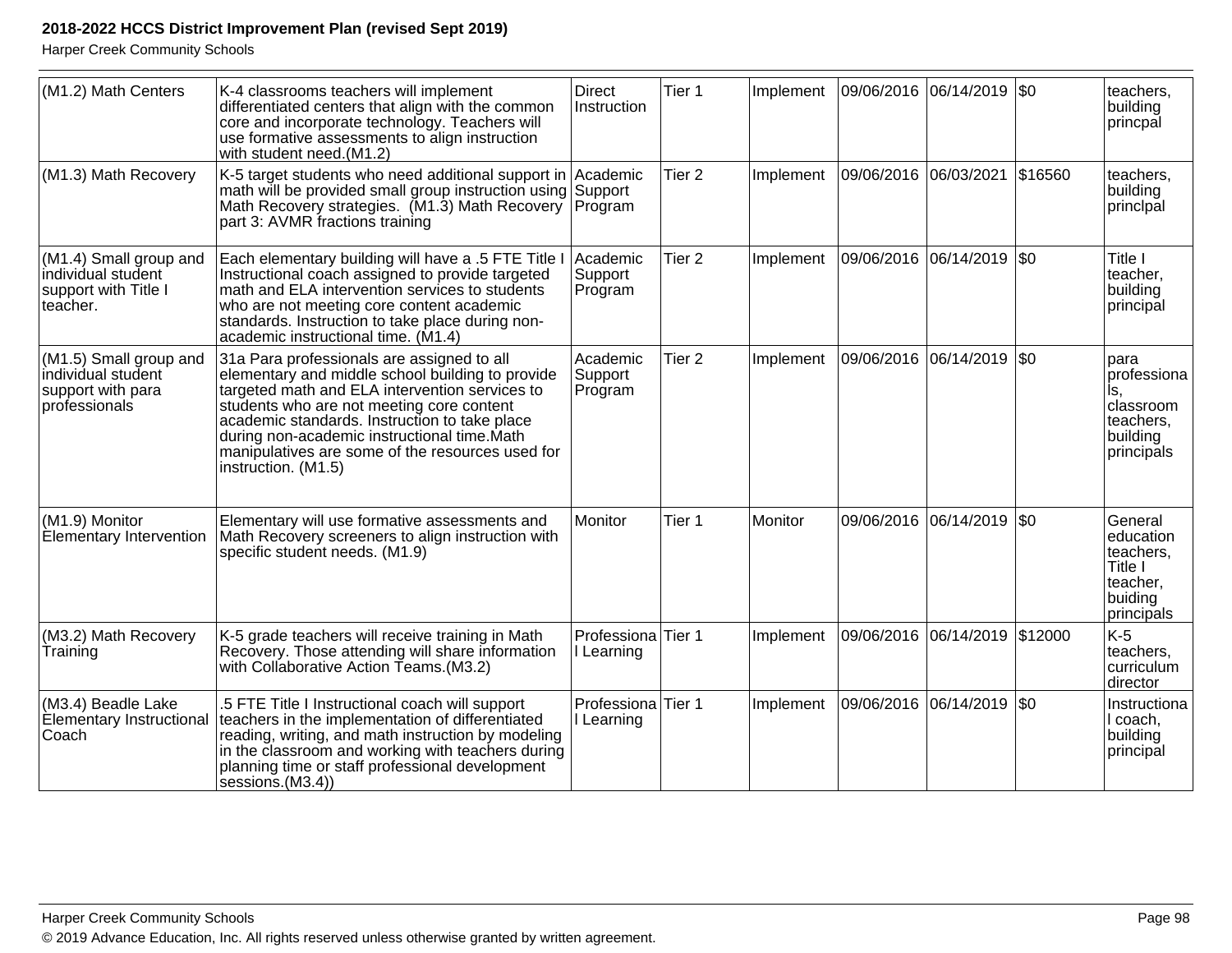| (M4.1) Beadle Lake<br>Family Nights                                                  | Family Literacy Night where families will receive<br>focused information about how students learn to<br>read/write and how to help child at home. Costs<br>for make & take materials, story teller, and take<br>home book per child. And Family STEM Night<br>where families learn about how science,<br>technology, engineering, and math are integrated<br>at school and how to engage in STEM at home.<br>Cost for presenter from AirZoo and story teller.<br>(M4.1)                                                | Parent<br>Involvemen                        | Tier <sub>2</sub> | Implement |            | 09/06/2016 06/14/2019 | \$0         | teachers,<br>building<br>principal                             |
|--------------------------------------------------------------------------------------|------------------------------------------------------------------------------------------------------------------------------------------------------------------------------------------------------------------------------------------------------------------------------------------------------------------------------------------------------------------------------------------------------------------------------------------------------------------------------------------------------------------------|---------------------------------------------|-------------------|-----------|------------|-----------------------|-------------|----------------------------------------------------------------|
| (W4.5) Beadle Lake Title<br>I Instructional Coach                                    | .5 FTE Title I Instructional coach will support<br>teachers in the implementation of differentiated<br>reading, writing, and math instruction by modeling<br>in the classroom and working with teachers during<br>planning time or staff professional development<br>sessions.(W4.5)                                                                                                                                                                                                                                   | Professiona Tier 1<br>l Learning            |                   | Implement |            | 09/06/2016 06/14/2019 | \$0         | teachers,<br>Instructiona<br>I coach,<br>building<br>principal |
| (W4.6) Beadle Lake<br>Content PD                                                     | Beadle Lake teachers will continue with a book<br>study using the book Comprehension and<br>Collaboration with the Inquiry Circles in Action.<br>The focus is on science/social studies vocabulary,<br>comprehension and content writing development.<br>Teachers will begin to put theory form the book<br>into action in the classroom (4.6)                                                                                                                                                                         | Professiona <sup>Tier</sup> 1<br>I Learning |                   | Implement | 09/02/2014 | 06/06/2016            | $\sqrt{50}$ | teachers,<br>instructiona<br>I coach.<br>building<br>principal |
| $(W1,7)$ Small group and<br>individual student<br>support with para<br>professionals | Para professionals are assigned to each of the<br>elementary and middle school building to provide<br>targeted math and ELA intervention services to<br>students who are not meeting core content<br>academic standards. Instruction to take place<br>during non-academic instructional time. (W1.7)                                                                                                                                                                                                                   | Academic<br>Support<br>Program              | Tier <sub>2</sub> | Implement | 09/06/2016 | 06/14/2019            | <b>SO</b>   | teachers,<br>para<br>professiona<br>is, building<br>principals |
| (W1.8) Small group and<br>individual student<br>support with Title I<br>teacher.     | Each elementary building will have a .5 FTE Title I<br>Teacher assigned to the provide targeted math<br>and ELA intervention services to students who are<br>not meeting core content academic standards.<br>Instruction to take place during non-academic<br>instructional time. (W1.8)                                                                                                                                                                                                                               | Academic<br>Support<br>Program              | Tier <sub>2</sub> | Implement | 09/06/2016 | 06/14/2019            | \$0         | teachers.<br>Title I<br>teacher,<br>building<br>principals     |
| $(M3.9)$ Focus<br><b>Reservation Beadle</b><br>Lake PD                               | All Beadle Lake teachers will attend 8 hours after<br>school professional development sessions during<br>which time they will develop more in depth plans<br>and strategies for addressing differentiated<br>instruction in literacy and math and working with<br>families from poverty. They will read "Teaching<br>With Poverty in Mind" as a base for PD and<br>discussion. A Consultant will also be hired to<br>facilitate PD after school, on District PD days,<br>and/or during planing period meetings. (M3.9) | Professiona<br>I Learning                   | Tier 1            | Implement | 08/25/2014 | 06/01/2015            | \$0         | building<br>principal<br>and staff,<br>facilitator             |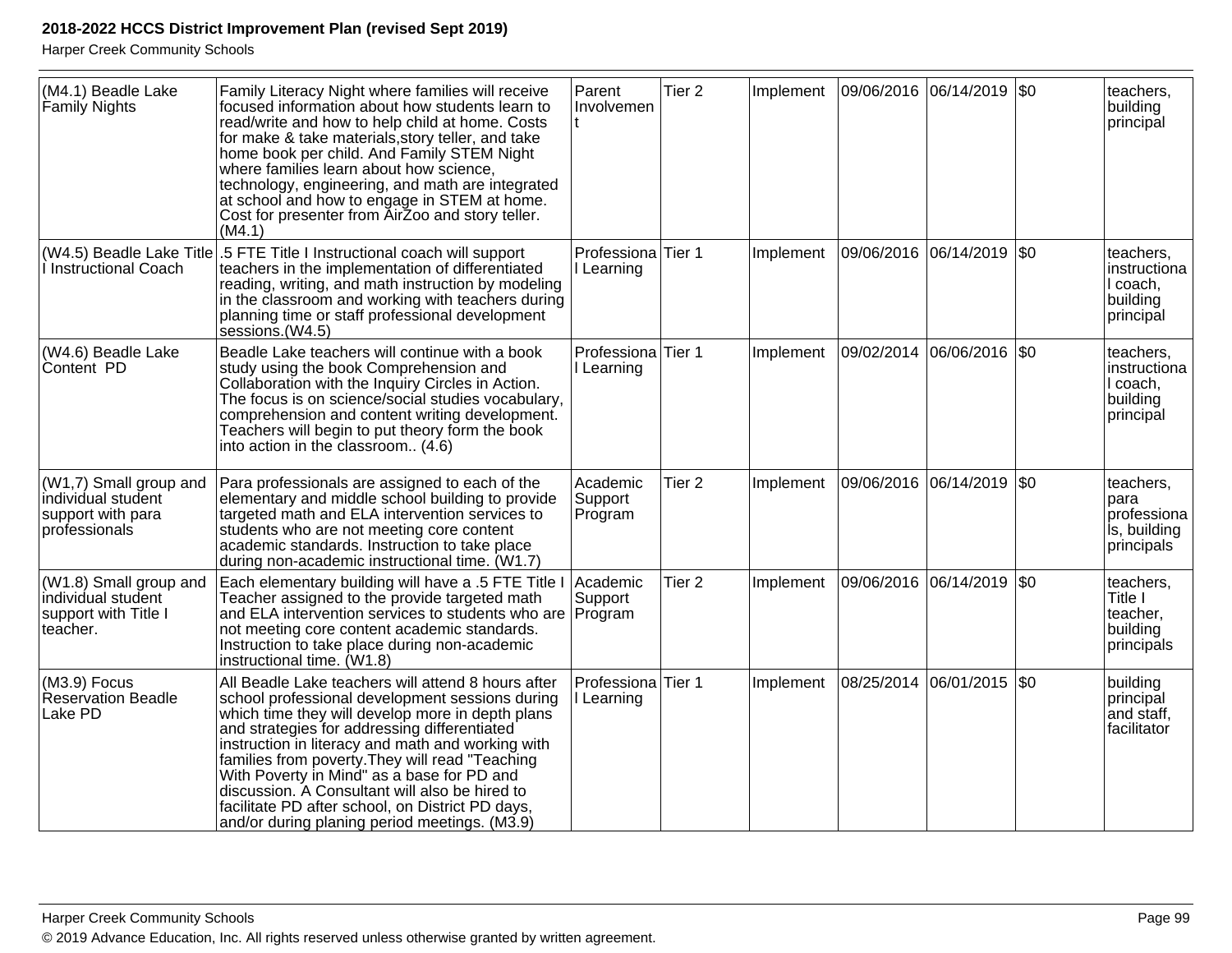| (R4.9) K-5 Reading<br>Comprehension &<br><b>Classroom Discussion</b> | Two elementary teachers to attend K-5 Reading<br>Comprehension and Classroom Discussion a one<br>day CISD sponsored PD. Information will be<br>shared with Collaborative Action Team. (R4.9)                                                                                                                                         | Professiona Tier 1<br>Learning                |                   | Implement        |                       | 11/12/2014 05/22/2015     | \$234   | classroom<br>teachers.<br><b>CAT</b><br>leaders,<br>building<br>principals             |
|----------------------------------------------------------------------|--------------------------------------------------------------------------------------------------------------------------------------------------------------------------------------------------------------------------------------------------------------------------------------------------------------------------------------|-----------------------------------------------|-------------------|------------------|-----------------------|---------------------------|---------|----------------------------------------------------------------------------------------|
| (W4.7) K-5 Non-Fiction<br>Writing                                    | 1 elementary teacher to attend a 3 session CISD<br>sponosored K-5 Non-Fiction writing. Information<br>will be shared with Collaborative Action Team.<br>(W4.7)                                                                                                                                                                       | Professiona<br>I Learning                     | Tier 1            | Implement        |                       | 11/10/2014 04/24/2015     | \$301   | classroom<br>teacher,<br><b>CAT</b> leader<br>building<br>principal                    |
| (W3.8) BLE summer<br>school                                          | Summer school program to be 3 days a week for<br>3.5 hours per day for 6 weeks. for intensive<br>support in literacy and math. Cost to include 4<br>teachers, 4 para pros, staff PD, materials,<br>experiential learning trips, supervisor and<br>transportation.                                                                    | Academic<br>Support<br>Program,<br>Technology | Tier <sub>3</sub> | Implement        |                       | 06/09/2014 08/31/2017     | $ $ \$0 | summer<br>school<br>staff,<br>summer<br>school<br>supervisor,<br>building<br>principal |
| <b>Book Study</b>                                                    | (W4.7) BLE Professional Professional learning through book studies<br>facilitated by the principa of Mindsets in the<br>Classroom by Ricci and The 7 Habits of Happy<br>Kids by Covey & Curtis                                                                                                                                       | Professiona<br>I Learning                     | Tier 1            | Implement        | 09/07/2015            | 05/27/2016 \\$0           |         | staff and<br>building<br>principal                                                     |
| (W5.6) BLE School<br>Attendance Meetings                             | 8 support and educational morning meetings for<br>parents whose children are chronically absent,<br>establish family bond with school and importance<br>of ele educ. Cost to include educational<br>attendance incentives. (W5.6)                                                                                                    | Parent<br>Involvemen                          | Tier <sub>2</sub> | Implement        | 09/06/2016 06/14/2019 |                           | $ $ \$0 | teaching<br>staff and<br>building<br>principal                                         |
| $(M4.5)$ BLE<br>Parent/Family book<br>study                          | Parent/Family book study of Leader in Me for<br>approx. 20 parents/families of Title I eligible<br>students for 8 monthly meetings book was part of<br>school initiative during 2016-17 with students/staff<br>and now time to include parents/families. Cost to<br>include 20 books, facilitator stipend, and child care.<br>(M4.5) | Parent<br>Involvemen                          | Tier <sub>2</sub> | Getting<br>Ready |                       | 09/06/2016 06/14/2019 \$0 |         | teaching<br>staff and<br>building<br>principal                                         |
| (W5.5) BLE<br>Parent/Family Book<br>Study                            | Parent/Family book study of Leader in Me for<br>approx. 20 parents/families of Title I eligible<br>students for 8 monthly meetings book was part of<br>school initiative during 2016-17 with students/staff<br>and now time to include parents/families. Cost to<br>include 20 books, facilitator stipend, and child care.           | Parent<br>Involvemen                          | Tier <sub>2</sub> | Getting<br>Ready | 10/09/2017            | 06/14/2019                | $ $ \$0 | teaching<br>staff and<br>building<br>principal                                         |
| (M4.8) BLE Family<br>Grade Level meetings                            | 1 Family Grade Level Night/gr level when SW<br>families will received additional focused<br>information about learning standards and how to<br>support learning at home. Costs for 15 teachers<br>for 1 hr each to plan/facilitate meeting. (M4.8)                                                                                   | Parent<br>Involvemen                          | Tier <sub>3</sub> | Getting<br>Ready |                       | 09/06/2016 06/14/2019     | $ $ \$0 | teaching<br>staff.<br>building<br>principal                                            |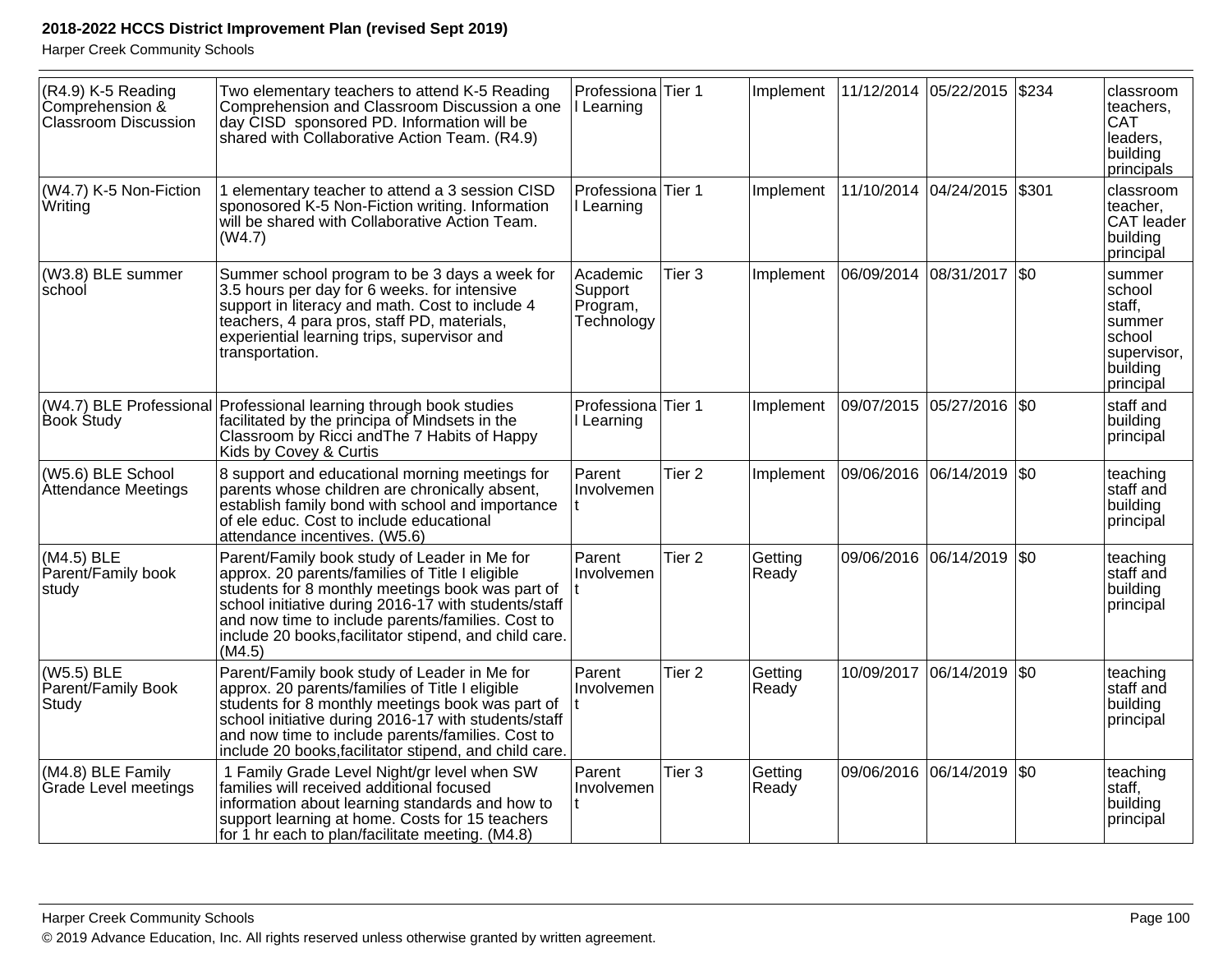| (R1.13) Beadle take<br>home leveled books | Purchase approximately Level Literacy take<br>home books Title I eligible students participating in Support<br>the LLI program K-4 grades. (R1.13)                                                                                                                                                                                            | Academic<br>Program                                                           | Tier <sub>2</sub> | Implement        | 09/04/2018 06/12/2019 |                             | \$2000 | Title I<br>teacher,<br>building<br>principal                                                                                   |
|-------------------------------------------|-----------------------------------------------------------------------------------------------------------------------------------------------------------------------------------------------------------------------------------------------------------------------------------------------------------------------------------------------|-------------------------------------------------------------------------------|-------------------|------------------|-----------------------|-----------------------------|--------|--------------------------------------------------------------------------------------------------------------------------------|
| (R5.10) District Title<br>Meeting         | One District wide Title I meeting for approxmiately<br>25 families of Title I eligible children wih the goal<br>of sharing reading, writing, and math strategies<br>that are used in daily instruction. Purchase snacks<br>and child care for the meeting.                                                                                    | Parent<br>Involvemen                                                          | Tier <sub>2</sub> | Implement        |                       | 09/06/2016 12/12/2019 \$100 |        | Curriculum<br>director                                                                                                         |
| (W5.9) District Title I<br>Meeting        | One Diistict wide Title I meeting for appromiately<br>25 families of Title I eligible children wih the goal<br>of sharing reading, writing, and math strategies<br>that are used in daily instruction. Purchase snacks<br>and child care for the meeting                                                                                      | Parent<br>Involvemen                                                          | Tier <sub>2</sub> | Implement        |                       | 09/06/2016 06/14/2019 \$0   |        | Curriculum<br>director                                                                                                         |
| (M4.9) District Title I<br>meeting        | One Diistict wide Title I meeting for appromiately<br>25 families of Title I eligible children win the goal<br>of sharing reading, writing, and math strategies<br>that are used in daily instruction. Purchase snacks<br>and child care for the meeting                                                                                      | Parent<br>Involvemen                                                          | Tier <sub>2</sub> | Implement        |                       | 09/06/2016  06/14/2019  \$0 |        | curriculum<br>director                                                                                                         |
| K- 7 NGSS science kit<br>training         | K-7 teachers of science will attend training on the<br>new NGSS kits developed by the Battle Creek<br>Math and Science Center.                                                                                                                                                                                                                | Professiona Tier 1<br>I Learning                                              |                   | Getting<br>Ready |                       | 08/08/2016 06/07/2019       | \$9000 | Assistant<br>Superinten<br>dent of<br>instruction,<br>building<br>principals,<br>K-5<br>teachers                               |
| Early Literacy PD                         | Elementary teacher will be offered opportunity to<br>attend various literacy pd sessions facilitated by<br>CISD staff that support the Third Grade Reading<br>Law PD requirement.                                                                                                                                                             | Professiona<br>I Learning                                                     | Tier 1            | Getting<br>Ready | 07/17/2017            | 06/04/2018                  | \$900  | Elementary<br>teachers<br>and<br>building<br>principals.                                                                       |
| Leveled choice books                      | Beadle Lake teachers will be working with their<br>Title One eligible students to identify additional<br>books for reading that appeal to their interests and<br>levels. These leveled books with be in their<br>classroom libraries for daily use by students<br>during independent reading time and instruction<br>small/individual groups. | Academic<br>Support<br>Program,<br><b>Direct</b><br>Instruction,<br>Materials | Tier 1            | Implement        | 04/10/2018 06/02/2021 |                             | \$2000 | <b>BLE</b><br>instructiona<br>I team and<br>principal<br>will work<br>with<br>students to<br>select<br>appropriate<br>ltitles. |